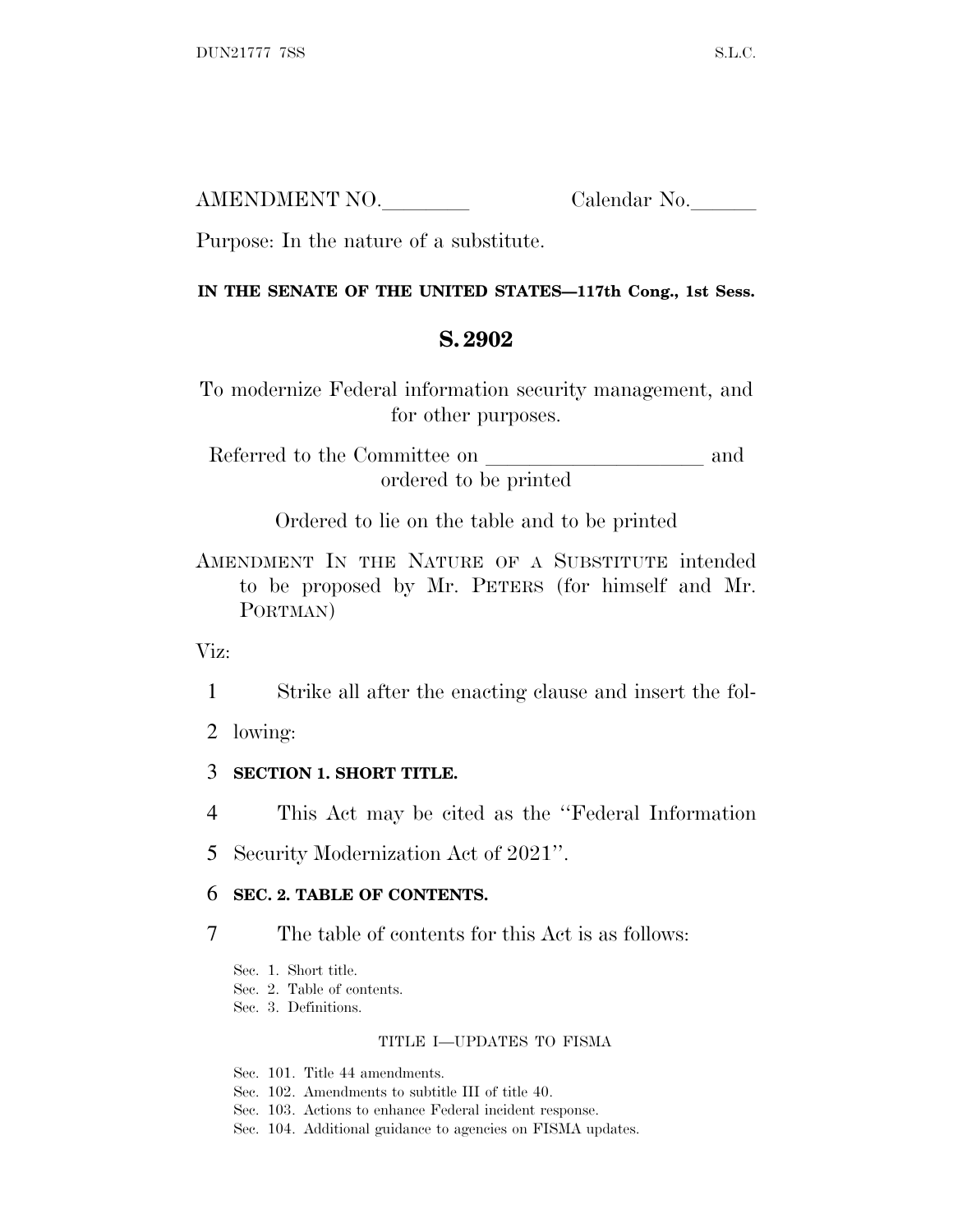Sec. 105. Agency requirements to notify private sector entities impacted by incidents.

### TITLE II—IMPROVING FEDERAL CYBERSECURITY

- Sec. 201. Mobile security standards.
- Sec. 202. Data and logging retention for incident response.
- Sec. 203. CISA agency advisors.
- Sec. 204. Federal penetration testing policy.
- Sec. 205. Ongoing threat hunting program.
- Sec. 206. Codifying vulnerability disclosure programs.
- Sec. 207. Implementing presumption of compromise and least privilege principles.
- Sec. 208. Automation reports.
- Sec. 209. Extension of Federal acquisition security council.
- Sec. 210. Council of the Inspectors General on Integrity and Efficiency dashboard.

### TITLE III—RISK-BASED BUDGET MODEL

- Sec. 301. Definitions.
- Sec. 302. Establishment of risk-based budget model.

### TITLE IV—PILOT PROGRAMS TO ENHANCE FEDERAL **CYBERSECURITY**

Sec. 401. Active cyber defensive study.

Sec. 402. Security operations center as a service pilot.

### 1 **SEC. 3. DEFINITIONS.**

- 2 In this Act, unless otherwise specified:
- 3 (1) ADDITIONAL CYBERSECURITY PROCE-4 DURE.—The term ''additional cybersecurity proce-5 dure'' has the meaning given the term in section 6 3552(b) of title 44, United States Code, as amended 7 by this Act.
- 8 (2) AGENCY.—The term ''agency'' has the 9 meaning given the term in section 3502 of title 44, 10 United States Code.
- 11 (3) APPROPRIATE CONGRESSIONAL COMMIT-12 TEES.—The term ''appropriate congressional com-13 mittees'' means—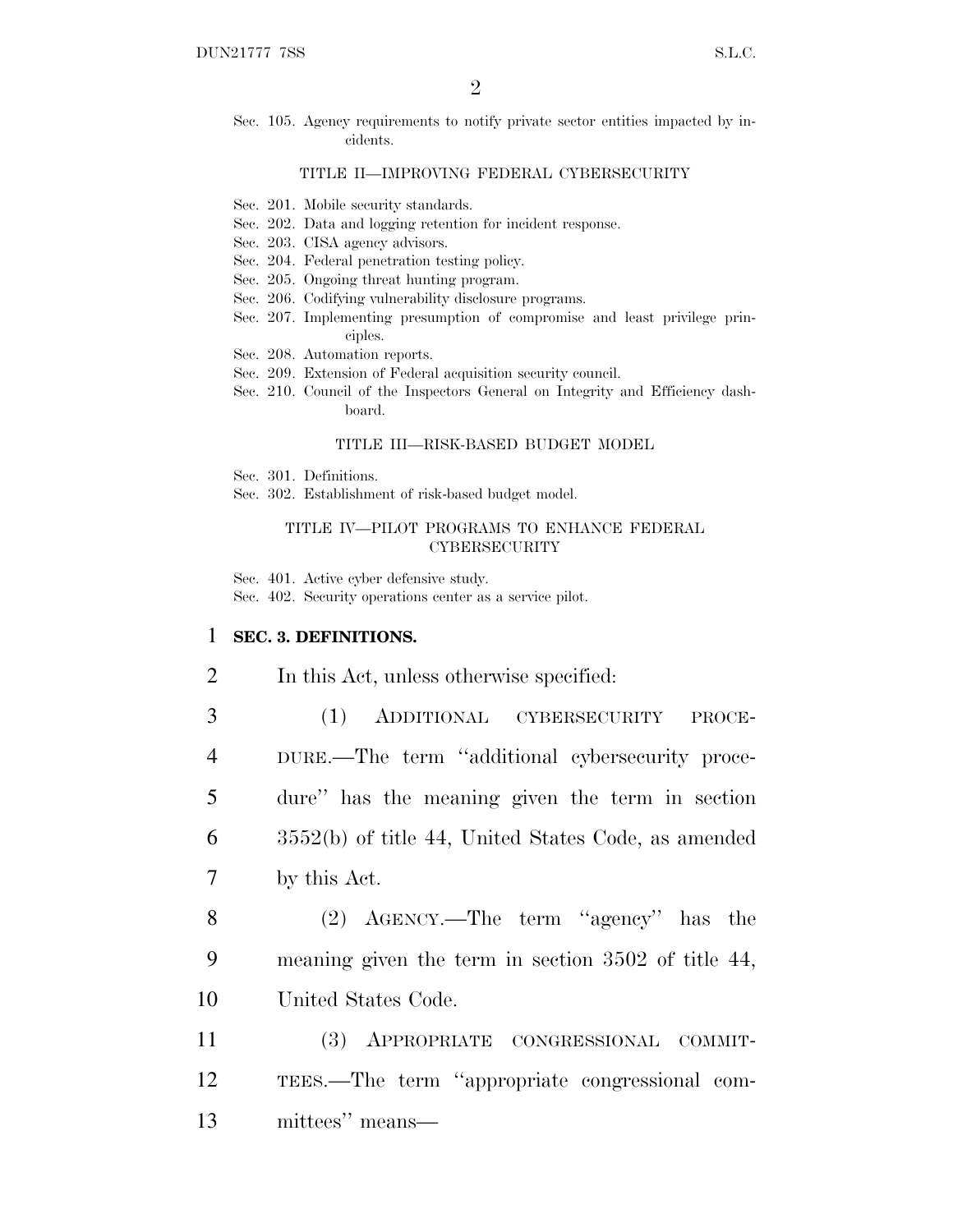| $\mathbf{1}$   | (A) the Committee on Homeland Security                |
|----------------|-------------------------------------------------------|
| $\overline{2}$ | and Governmental Affairs of the Senate;               |
| 3              | (B) the Committee on Oversight and Re-                |
| $\overline{4}$ | form of the House of Representatives; and             |
| 5              | (C) the Committee on Homeland Security                |
| 6              | of the House of Representatives.                      |
| 7              | (4) DIRECTOR.—The term "Director" means               |
| 8              | the Director of the Office of Management and Budg-    |
| 9              | et.                                                   |
| 10             | (5) INCIDENT.—The term "incident" has the             |
| 11             | meaning given the term in section $3552(b)$ of title  |
| 12             | 44, United States Code.                               |
| 13             | (6) NATIONAL SECURITY SYSTEM.—The term                |
| 14             | "national security system" has the meaning given      |
| 15             | the term in section $3552(b)$ of title 44, United     |
| 16             | States Code.                                          |
| 17             | (7) PENETRATION TEST.—The term "penetra-              |
| 18             | tion test" has the meaning given the term in section  |
| 19             | $3552(b)$ of title 44, United States Code, as amended |
| 20             | by this Act.                                          |
| 21             | THREAT HUNTING.—The term "threat<br>(8)               |
| 22             | hunting" means proactively and iteratively searching  |
| 23             | for threats to systems that evade detection by auto-  |
| 24             | mated threat detection systems.                       |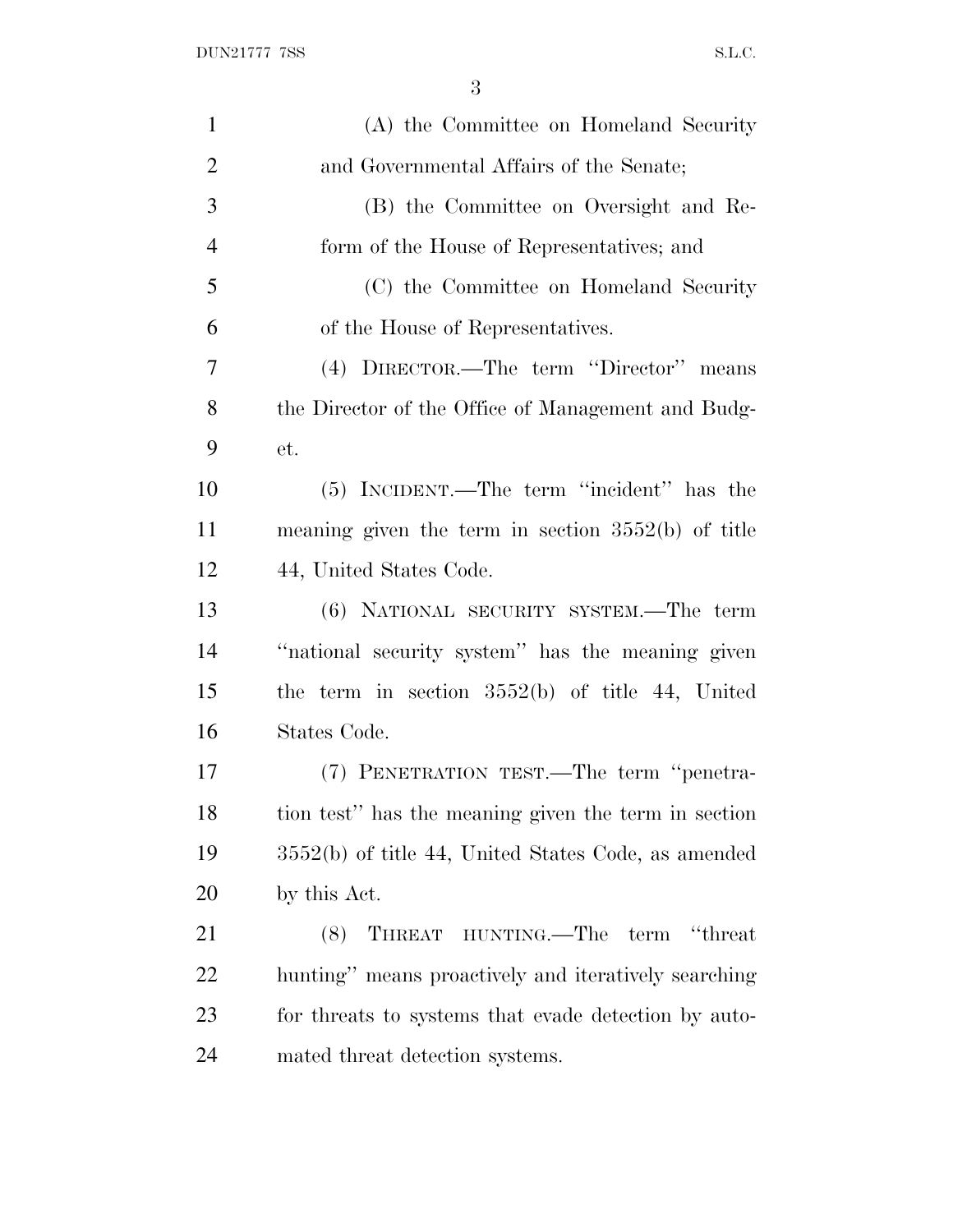| $\mathbf{1}$   | <b>TITLE I-UPDATES TO FISMA</b>                         |
|----------------|---------------------------------------------------------|
| $\overline{2}$ | SEC. 101. TITLE 44 AMENDMENTS.                          |
| 3              | (a) SUBCHAPTER I AMENDMENTS.—Subchapter I of            |
| $\overline{4}$ | chapter 35 of title 44, United States Code, is amended— |
| 5              | $(1)$ in section 3504—                                  |
| 6              | (A) in subsection (a)(1)(B)—                            |
| 7              | (i) by striking clause (v) and inserting                |
| 8              | the following:                                          |
| 9              | $f'(v)$ confidentiality, disclosure, and sharing        |
| 10             | of information;";                                       |
| 11             | (ii) by redesignating clause (vi) as                    |
| 12             | clause (vii); and                                       |
| 13             | (iii) by inserting after clause (v) the                 |
| 14             | following:                                              |
| 15             | "(vi) in consultation with the National                 |
| 16             | Cyber Director and the Director of the Cyberse-         |
| 17             | curity and Infrastructure Security Agency, se-          |
| 18             | curity of information; and";                            |
| 19             | (B) in subsection (g), by striking para-                |
| 20             | $graph(1)$ and inserting the following:                 |
| 21             | $(1)$ with respect to information collected or          |
| 22             | maintained by or for agencies—                          |
| 23             | "(A) develop and oversee the implementa-                |
| 24             | tion of policies, principles, standards,<br>and         |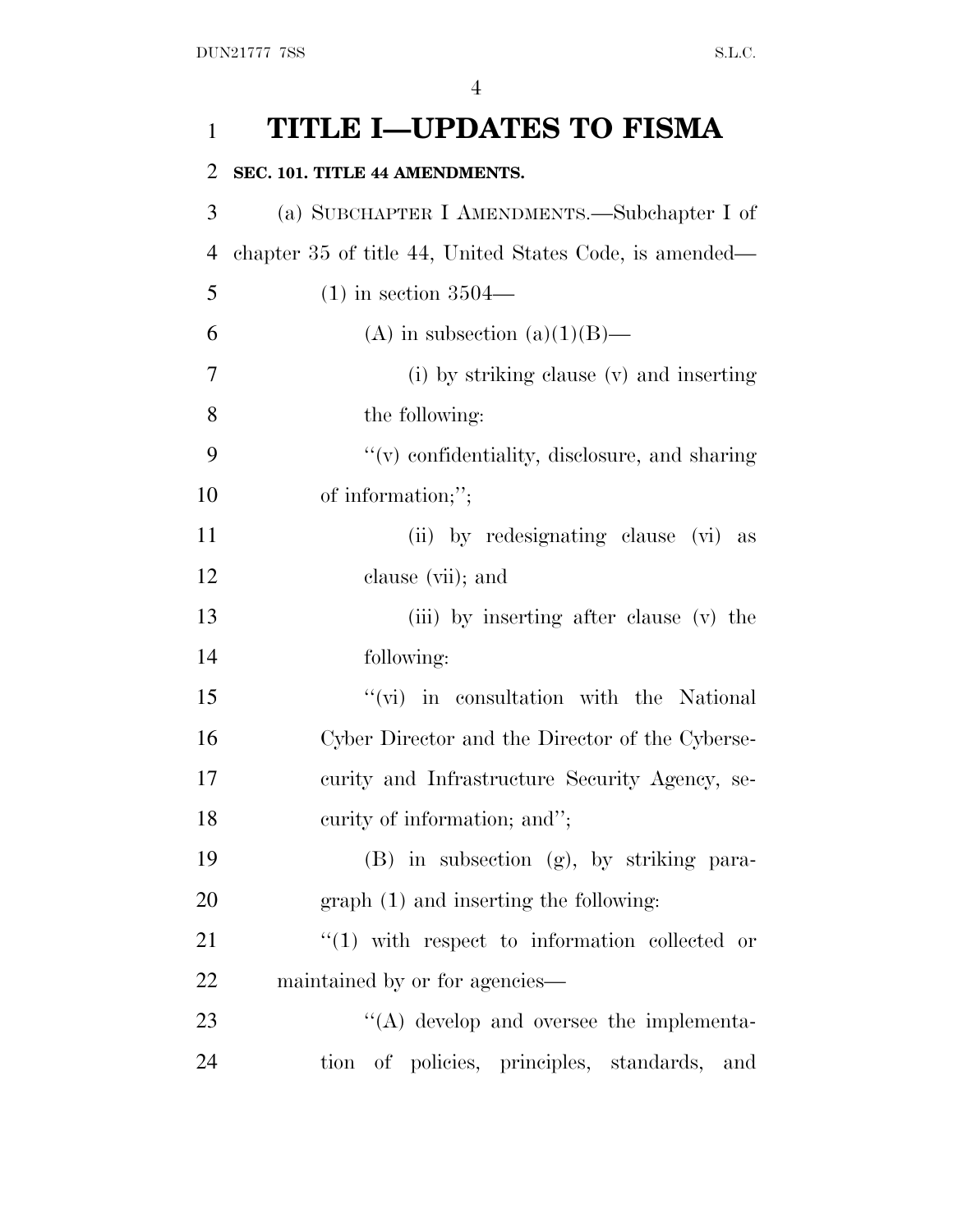| $\mathbf{1}$   | guidelines on privacy, confidentiality, disclosure, |
|----------------|-----------------------------------------------------|
| $\overline{2}$ | and sharing of the information; and                 |
| 3              | "(B) in consultation with the National              |
| $\overline{4}$ | Cyber Director and the Director of the Cyberse-     |
| 5              | curity and Infrastructure Security Agency, de-      |
| 6              | velop and oversee policies, principles, standards,  |
| 7              | and guidelines on security of the information;      |
| 8              | and"; and                                           |
| 9              | $(C)$ in subsection $(h)(1)$ —                      |
| 10             | (i) in the matter preceding subpara-                |
| 11             | $graph(A)$ —                                        |
| 12             | $(I)$ by inserting "the Director of                 |
| 13             | the Cybersecurity and Infrastructure                |
| 14             | Security Agency and the National                    |
| 15             | Cyber Director," before "the Direc-                 |
| 16             | tor"; and                                           |
| 17             | (II) by inserting a comma before                    |
| 18             | "and the Administrator"; and                        |
| 19             | (ii) in subparagraph $(A)$ , by inserting           |
| 20             | "security and" after "information tech-             |
| 21             | $\mathrm{nology}$ ";                                |
| 22             | $(2)$ in section 3505—                              |
| 23             | $(A)$ in paragraph $(3)$ of the first subsection    |
| 24             | designated as subsection $(c)$ —                    |
| 25             | $(i)$ in subparagraph $(B)$ —                       |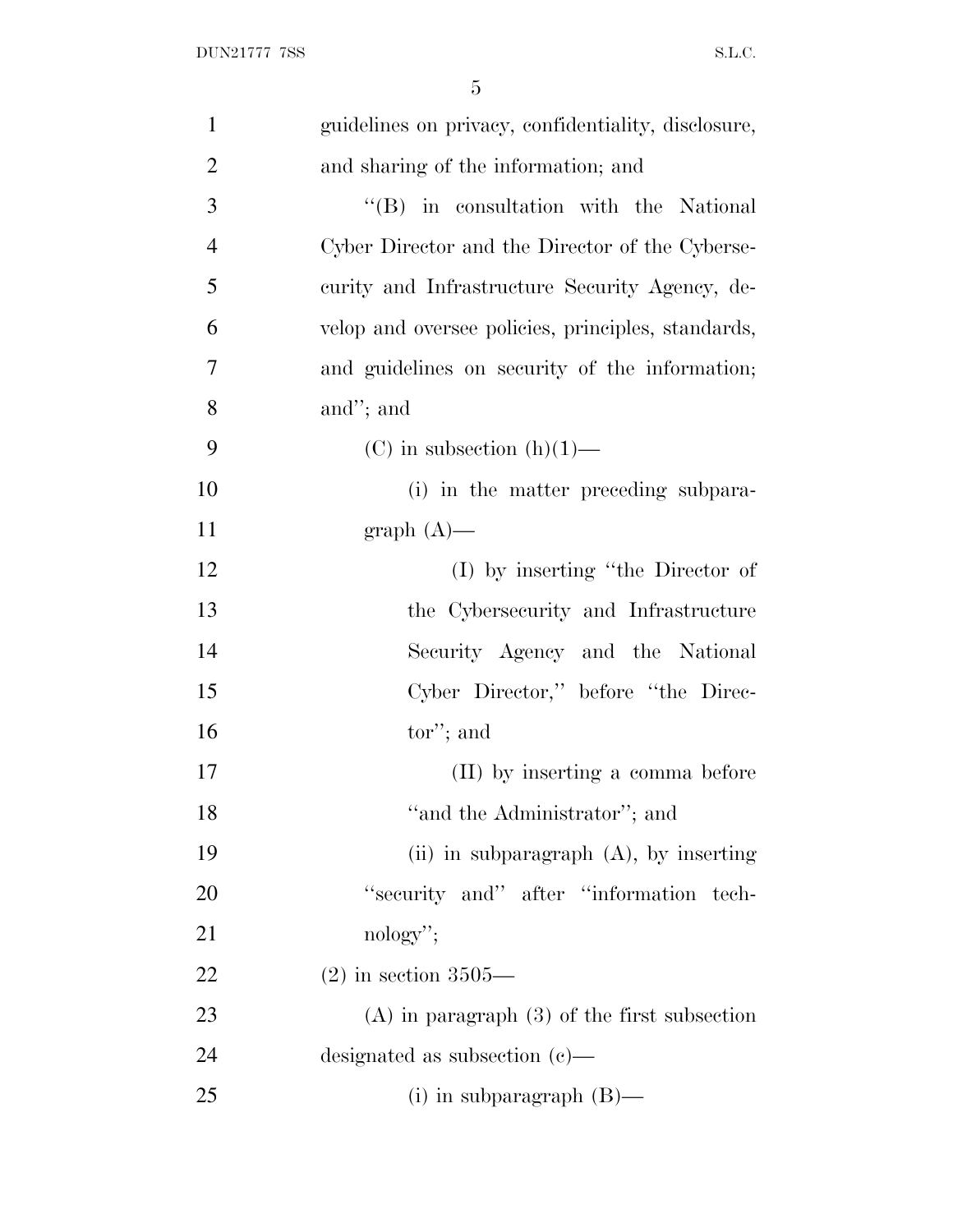| $\mathbf{1}$   | $(I)$ by inserting "the Director of               |
|----------------|---------------------------------------------------|
| $\overline{2}$ | the Cybersecurity and Infrastructure              |
| 3              | Security Agency, the National Cyber               |
| $\overline{4}$ | Director, and" before "the Comp-                  |
| 5              | troller General"; and                             |
| 6              | $(II)$ by striking "and" at the end;              |
| 7              | (ii) in subparagraph $(C)(v)$ , by strik-         |
| 8              | ing the period at the end and inserting ";        |
| 9              | and"; and                                         |
| 10             | (iii) by adding at the end the fol-               |
| 11             | lowing:                                           |
| 12             | "(D) maintained on a continual basis through      |
| 13             | the use of automation, machine-readable data, and |
| 14             | scanning."; and                                   |
| 15             | (B) by striking the second subsection des-        |
| 16             | ignated as subsection (c);                        |
| 17             | $(3)$ in section 3506—                            |
| 18             | (A) in subsection (b)(1)(C), by inserting ",      |
| 19             | availability" after "integrity"; and              |
| 20             | $(B)$ in subsection $(h)(3)$ , by inserting "se-  |
| 21             | curity," after "efficiency,"; and                 |
| 22             | $(4)$ in section 3513—                            |
| 23             | $(A)$ by redesignating subsection $(c)$ as sub-   |
| 24             | section (d); and                                  |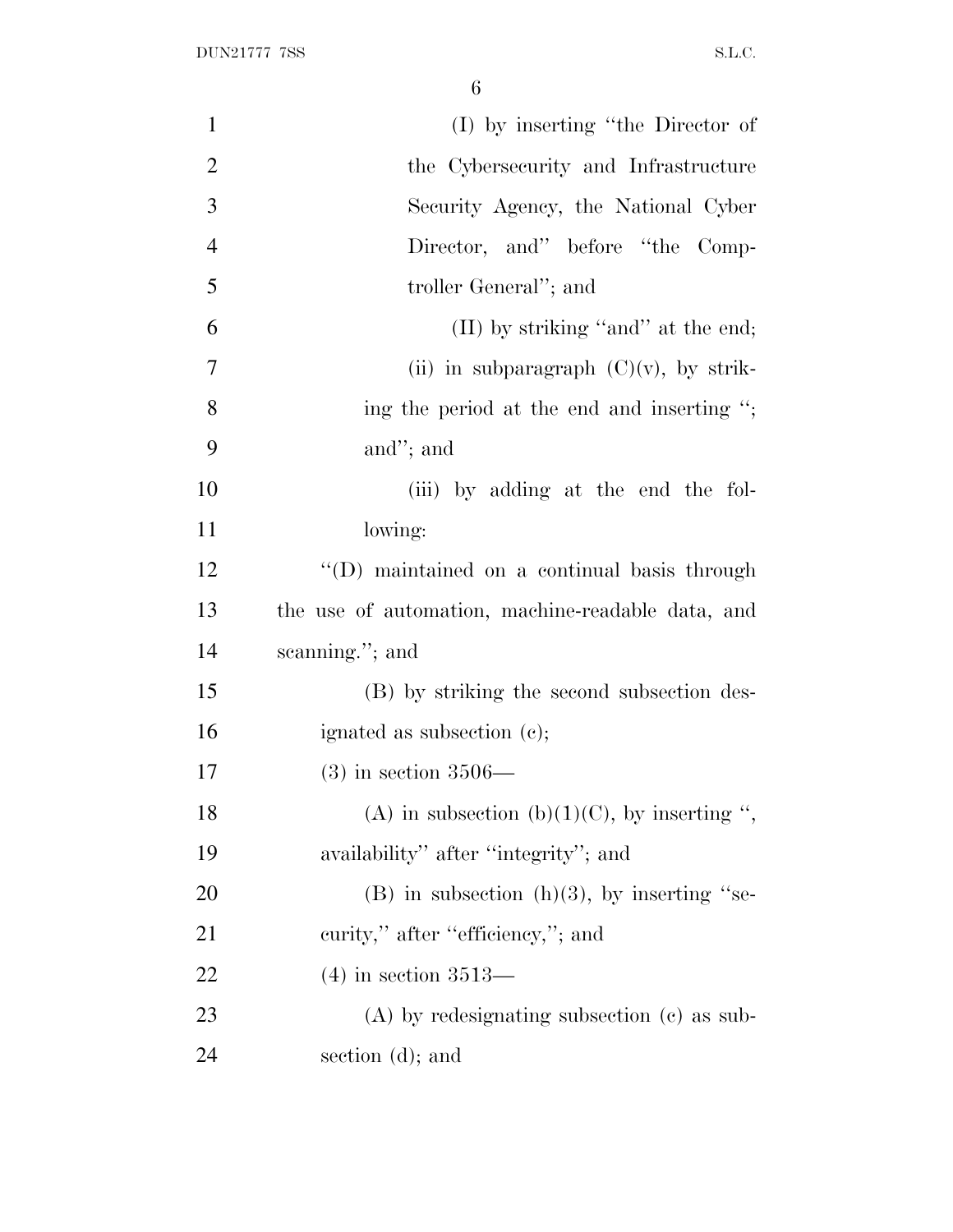| $\mathbf{1}$             | (B) by inserting after subsection (b) the                       |
|--------------------------|-----------------------------------------------------------------|
| $\mathbf{2}$             | following:                                                      |
| 3                        | "(c) Each agency providing a written plan under sub-            |
| 4                        | section (b) shall provide any portion of the written plan       |
| 5                        | addressing information security or cybersecurity to the Di-     |
| 6                        | rector of the Cybersecurity and Infrastructure Security         |
| $\overline{\mathcal{L}}$ | Agency.".                                                       |
| 8                        | (b) SUBCHAPTER II DEFINITIONS.—                                 |
| 9                        | (1) IN GENERAL.—Section $3552(b)$ of title 44,                  |
| 10                       | United States Code, is amended—                                 |
| 11                       | (A) by redesignating paragraphs $(1)$ , $(2)$ ,                 |
| 12                       | $(3)$ , $(4)$ , $(5)$ , $(6)$ , and $(7)$ as paragraphs $(2)$ , |
| 13                       | $(3), (4), (5), (6), (9),$ and $(11),$ respectively;            |
| 14                       | $(B)$ by inserting before paragraph $(2)$ , as                  |
| 15                       | so redesignated, the following:                                 |
| 16                       | $\lq(1)$ The term 'additional cybersecurity proce-              |
| 17                       | dure' means a process, procedure, or other activity             |
| 18                       | that is established in excess of the information secu-          |
| 19                       | rity standards promulgated under section 11331(b)               |
| 20                       | of title 40 to increase the security and reduce the cy-         |
| 21                       | bersecurity risk of agency systems.";                           |
| 22                       | $(C)$ by inserting after paragraph $(6)$ , as so                |
| 23                       | redesignated, the following:                                    |
| 24                       | $\lq(7)$ The term 'high value asset' means infor-               |
| 25                       | mation or an information system that the head of an             |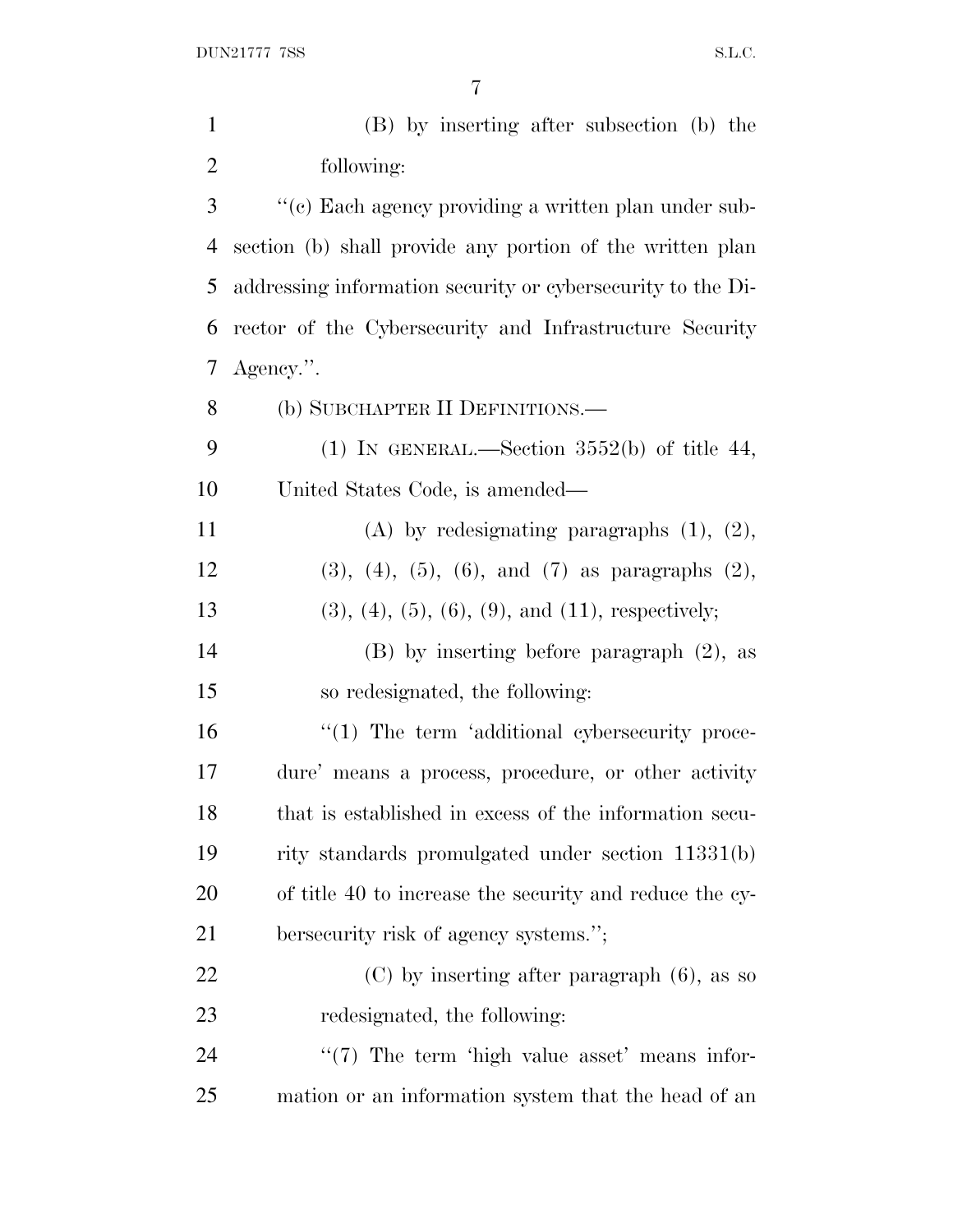| $\mathbf{1}$   | agency determines so critical to the agency that the      |
|----------------|-----------------------------------------------------------|
| $\overline{2}$ | loss or corruption of the information or the loss of      |
| 3              | access to the information system would have a seri-       |
| $\overline{4}$ | ous impact on the ability of the agency to perform        |
| 5              | the mission of the agency or conduct business.            |
| 6              | $\cdot$ (8) The term 'major incident' has the meaning     |
| 7              | given the term in guidance issued by the Director         |
| 8              | under section $3598(a)$ .";                               |
| 9              | (D) by inserting after paragraph $(9)$ , as so            |
| 10             | redesignated, the following:                              |
| 11             | $\cdot\cdot(10)$ The term 'penetration test' means a spe- |
| 12             | cialized type of assessment that—                         |
| 13             | $\lq\lq$ is conducted on an information sys-              |
| 14             | tem or a component of an information system;              |
| 15             | and                                                       |
| 16             | "(B) emulates an attack or other exploi-                  |
| 17             | tation capability of a potential adversary, typi-         |
| 18             | cally under specific constraints, in order to             |
| 19             | identify any vulnerabilities of an information            |
| 20             | system or a component of an information sys-              |
| 21             | tem that could be exploited."; and                        |
| 22             | $(E)$ by inserting after paragraph $(11)$ , as            |
| 23             | so redesignated, the following:                           |
| 24             | $\lq(12)$ The term 'shared service' means a cen-          |
| 25             | tralized business or mission capability that is pro-      |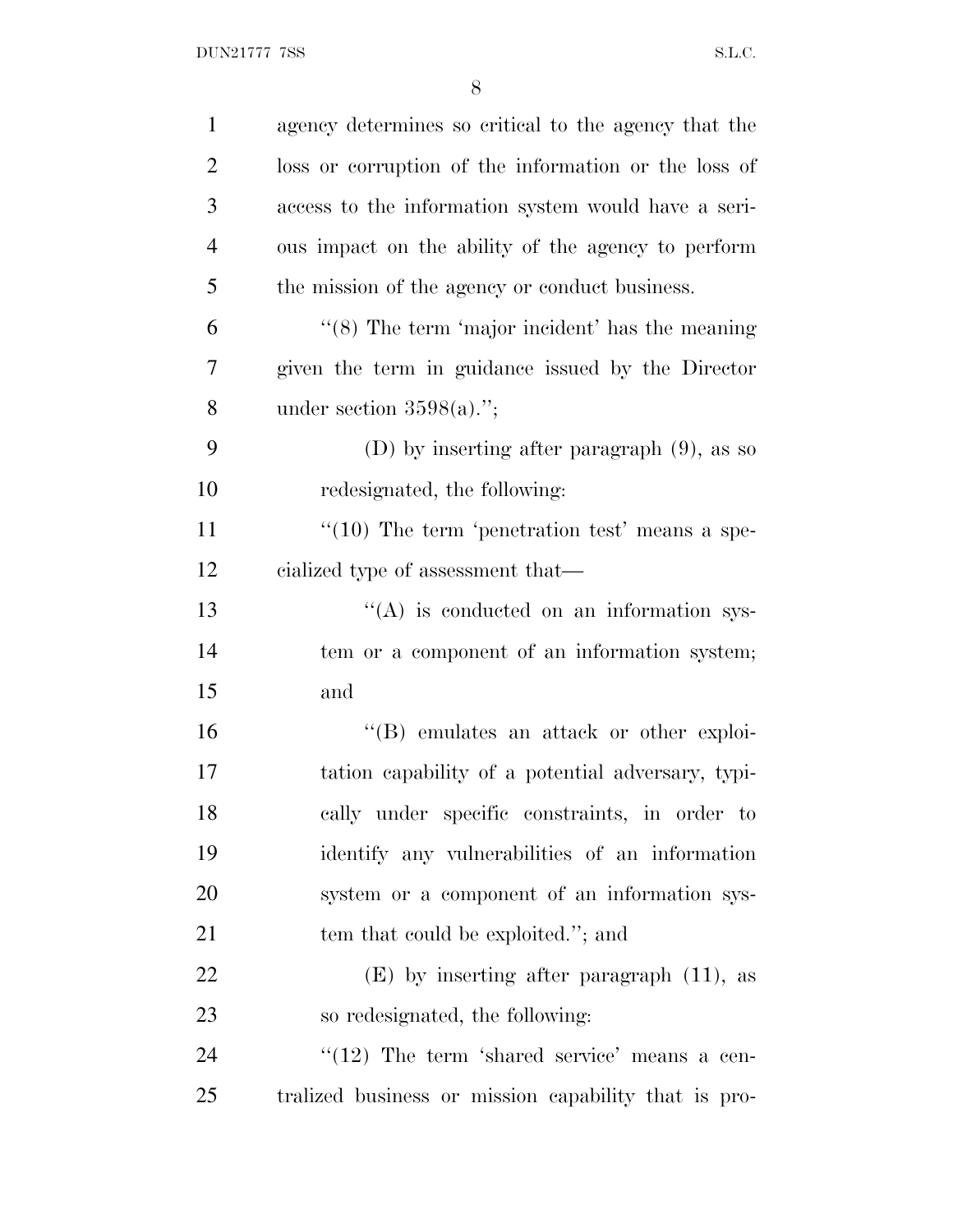| $\mathbf{1}$   | vided to multiple organizations within an agency or |
|----------------|-----------------------------------------------------|
| $\overline{2}$ | to multiple agencies.".                             |
| 3              | (2) CONFORMING AMENDMENTS.-                         |
| $\overline{4}$ | (A) HOMELAND SECURITY ACT OF $2002$ .               |
| 5              | Section $1001(c)(1)(A)$ of the Homeland Secu-       |
| 6              | rity Act of 2002 (6 U.S.C. 511(1)(A)) is            |
| $\overline{7}$ | amended by striking "section $3552(b)(5)$ " and     |
| 8              | inserting "section $3552(b)$ ".                     |
| 9              | $(B)$ TITLE 10.—                                    |
| 10             | (i) SECTION 2222.—Section $2222(i)(8)$              |
| 11             | of title 10, United States Code, is amended         |
| 12             | by striking "section $3552(b)(6)(A)$ " and          |
| 13             | inserting "section $3552(b)(9)(A)$ ".               |
| 14             | SECTION 2223.—Section<br>(ii)                       |
| 15             | $2223(c)(3)$ of title 10, United States Code,       |
| 16             | amended by striking "section<br><i>is</i>           |
| 17             | $3552(b)(6)$ " and inserting "section               |
| 18             | $3552(b)$ ".                                        |
| 19             | (iii) SECTION $2315$ .—Section $2315$ of            |
| 20             | title 10, United States Code, is amended            |
| 21             | by striking "section $3552(b)(6)$ " and in-         |
| 22             | serting "section $3552(b)$ ".                       |
| 23             | $(iv)$ SECTION 2339A.—Section                       |
| 24             | $2339a(e)(5)$ of title 10, United States            |
| 25             | Code, is amended by striking "section"              |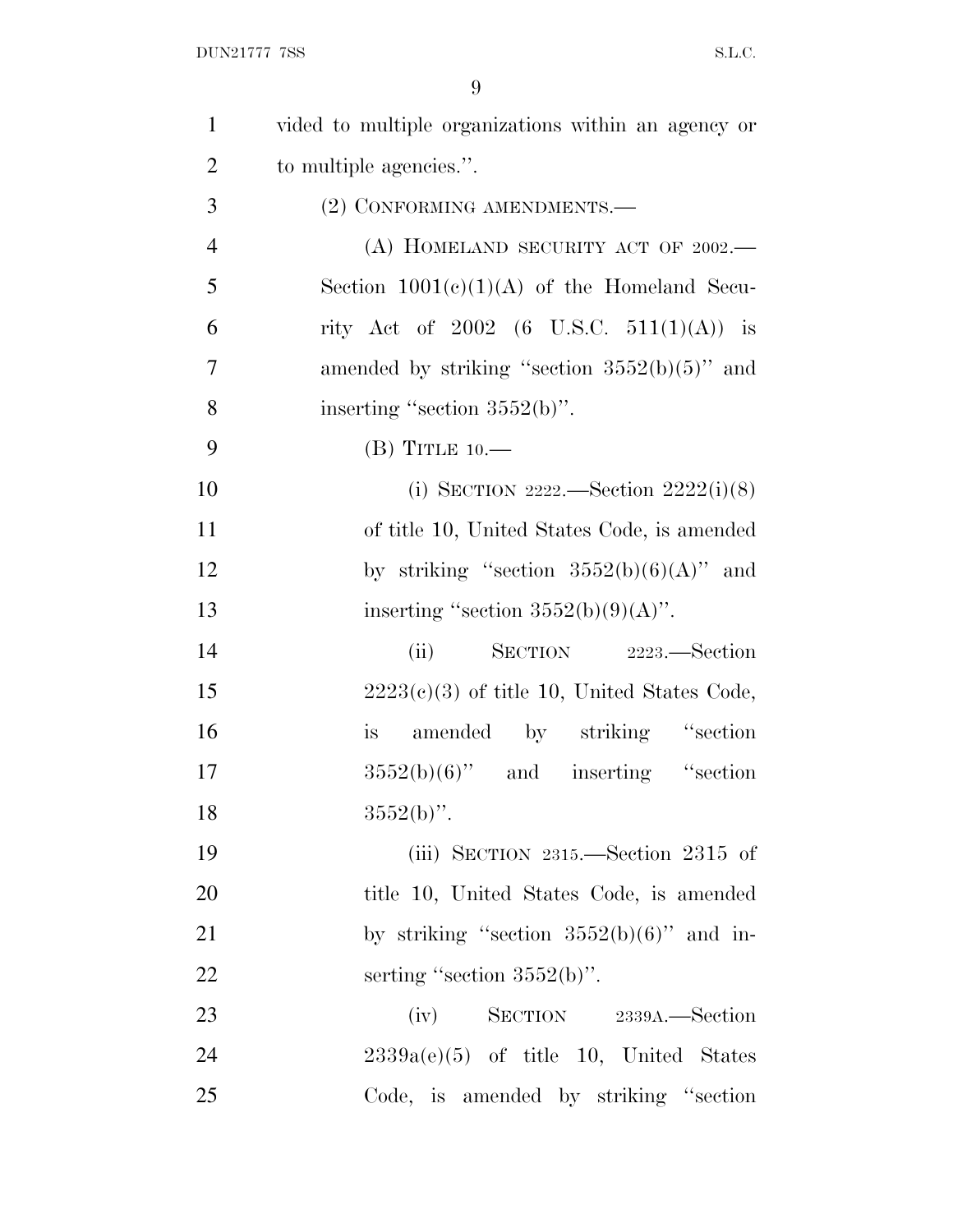| $\mathbf{1}$   | $3552(b)(6)$ " and inserting "section              |
|----------------|----------------------------------------------------|
| $\overline{2}$ | $3552(b)$ ".                                       |
| 3              | (C) HIGH-PERFORMANCE COMPUTING ACT                 |
| $\overline{4}$ | OF 1991.—Section $207(a)$ of the High-Perform-     |
| 5              | ance Computing Act of 1991 (15 U.S.C.              |
| 6              | $5527(a)$ is amended by striking "section"         |
| $\overline{7}$ | $3552(b)(6)(A)(i)$ " and inserting "section        |
| 8              | $3552(b)(9)(A)(i)$ ".                              |
| 9              | (D) INTERNET OF THINGS CYBERSECU-                  |
| 10             | RITY IMPROVEMENT ACT OF 2020.—Section $3(5)$       |
| 11             | of the Internet of Things Cybersecurity Im-        |
| 12             | provement Act of $2020$ (15 U.S.C. $278g-3a$ ) is  |
| 13             | amended by striking "section $3552(b)(6)$ " and    |
| 14             | inserting "section $3552(b)$ ".                    |
| 15             | (E) NATIONAL DEFENSE AUTHORIZATION                 |
| 16             | FOR FISCAL YEAR 2013.-Section<br>$\rm{ACT}$        |
| 17             | $933(e)(1)(B)$ of the National Defense Author-     |
| 18             | ization Act for Fiscal Year 2013 (10 U.S.C.        |
| 19             | 2224 note) is amended by striking "section         |
| 20             | $3542(b)(2)$ " and inserting "section $3552(b)$ ". |
| 21             | (F) IKE SKELTON NATIONAL DEFENSE AU-               |
| 22             | THORIZATION ACT FOR FISCAL YEAR 2011.—The          |
| 23             | Ike Skelton National Defense Authorization Act     |
| 24             | for Fiscal Year $2011$ (Public Law $111-383$ ) is  |
| 25             | amended—                                           |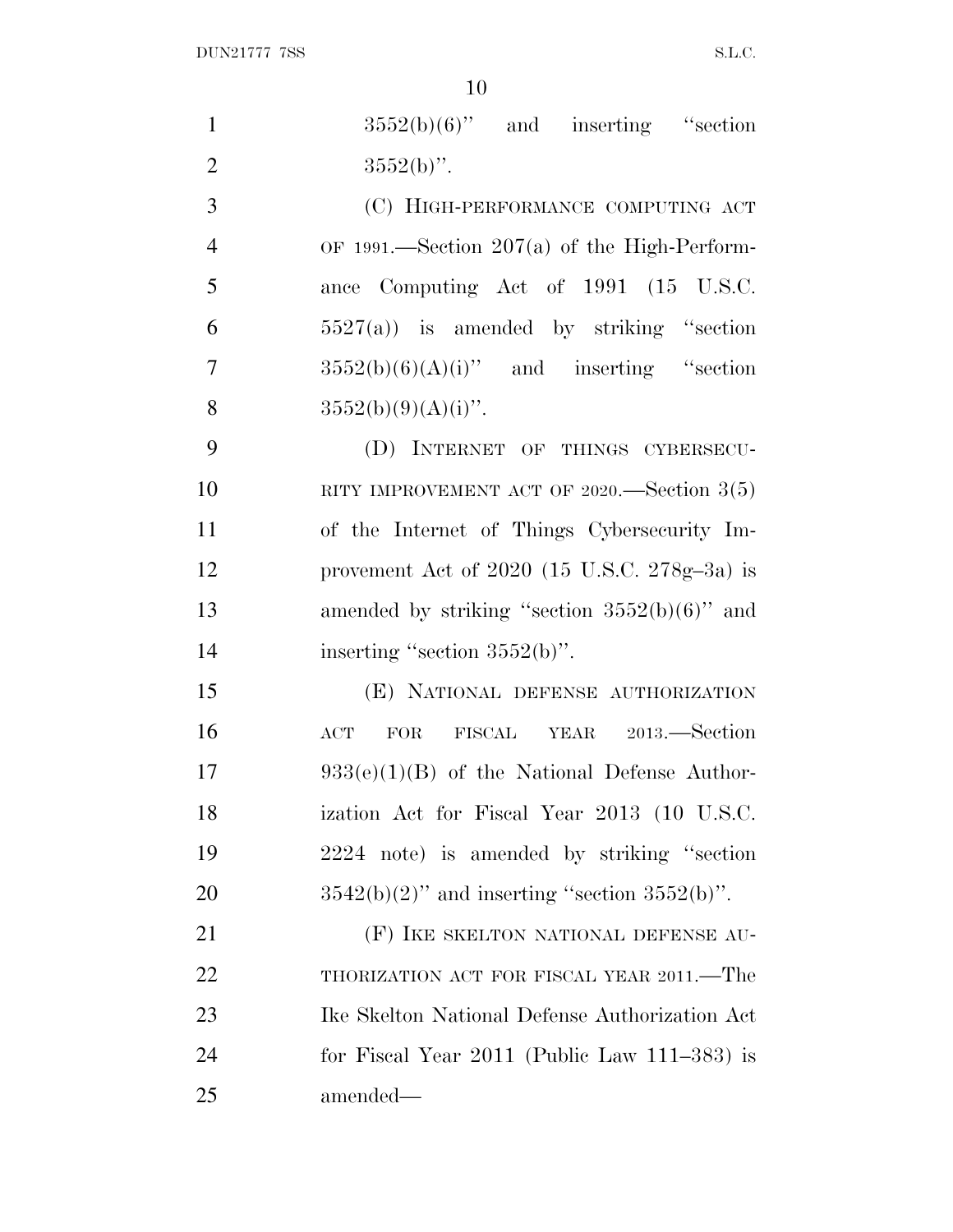| $\mathbf{1}$   | (i) in section $806(e)(5)$ (10 U.S.C.          |
|----------------|------------------------------------------------|
| $\overline{2}$ | $2304$ note), by striking "section $3542(b)$ " |
| 3              | and inserting "section $3552(b)$ ";            |
| $\overline{4}$ | (ii) in section $931(b)(3)$ (10 U.S.C.         |
| 5              | 2223 note), by striking "section               |
| 6              | $3542(b)(2)$ " and inserting "section          |
| $\overline{7}$ | $3552(b)$ "; and                               |
| 8              | (iii) in section $932(b)(2)$ (10 U.S.C.        |
| 9              | 2224 note), by striking "section               |
| 10             | $3542(b)(2)$ " and inserting "section          |
| 11             | $3552(b)$ ".                                   |
| 12             | (G) E-GOVERNMENT ACT OF 2002.-Sec-             |
| 13             | tion $301(c)(1)(A)$ of the E-Government Act of |
| 14             | $2002$ (44 U.S.C. 3501 note) is amended by     |
| 15             | striking "section $3542(b)(2)$ " and inserting |
| 16             | "section $3552(b)$ ".                          |
| 17             | (H) NATIONAL INSTITUTE OF STANDARDS            |
| 18             | AND TECHNOLOGY ACT.—Section 20 of the Na-      |
| 19             | tional Institute of Standards and Technology   |
| 20             | Act $(15 \text{ U.S.C. } 278g-3)$ is amended—  |
| 21             | (i) in subsection (a)(2), by striking          |
| 22             | "section $3552(b)(5)$ " and inserting "sec-    |
| 23             | tion $3552(b)$ "; and                          |
| 24             | $(ii)$ in subsection $(f)$ —                   |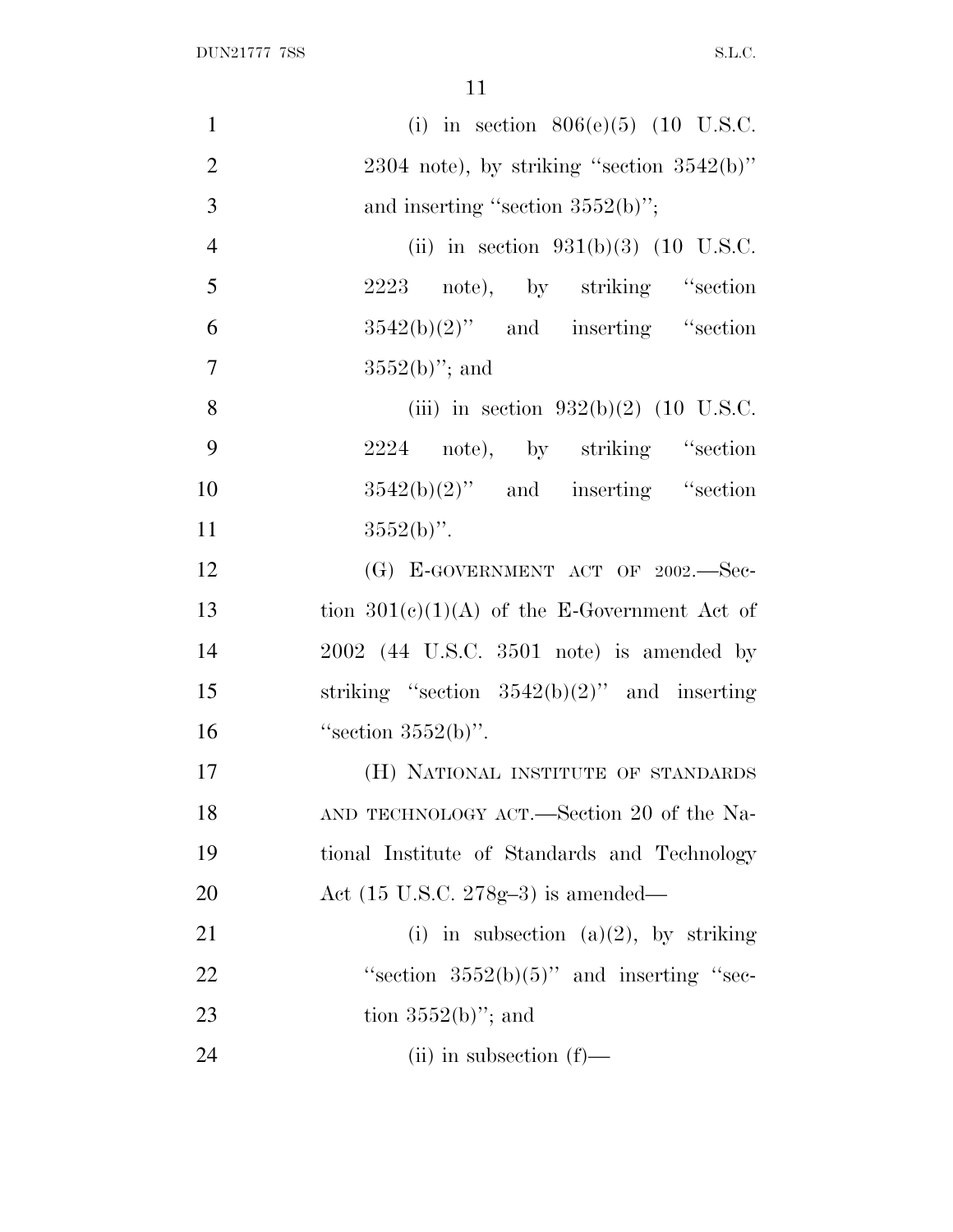| $\mathbf{1}$   | $(I)$ in paragraph $(3)$ , by striking                      |
|----------------|-------------------------------------------------------------|
| $\overline{2}$ | "section $3532(1)$ " and inserting "sec-                    |
| 3              | tion $3552(b)$ "; and                                       |
| $\overline{4}$ | $(II)$ in paragraph $(5)$ , by striking                     |
| 5              | "section $3532(b)(2)$ " and inserting                       |
| 6              | "section $3552(b)$ ".                                       |
| 7              | (c) SUBCHAPTER II AMENDMENTS.—Subchapter II                 |
| 8              | of chapter 35 of title 44, United States Code, is amend-    |
| 9              | $ed$ —                                                      |
| 10             | $(1)$ in section 3551—                                      |
| 11             | $(A)$ by redesignating paragraphs $(3)$ , $(4)$ ,           |
| 12             | $(5)$ , and $(6)$ as paragraphs $(4)$ , $(5)$ , $(6)$ , and |
| 13             | $(7)$ , respectively;                                       |
| 14             | $(B)$ by inserting after paragraph $(2)$ the                |
| 15             | following:                                                  |
| 16             | "(3) recognize the role of the Cybersecurity and            |
| 17             | Infrastructure Security Agency as the lead entity for       |
| 18             | operational cybersecurity coordination across<br>the        |
| 19             | Federal Government;";                                       |
| 20             | $(C)$ in paragraph $(5)$ , as so redesignated,              |
| 21             | by striking "diagnose and improve" and insert-              |
| 22             | ing "integrate, deliver, diagnose, and improve";            |
| 23             | $(D)$ in paragraph $(6)$ , as so redesignated,              |
| 24             | by striking "and" at the end; and                           |
| 25             | (E) by adding at the end the following:                     |
|                |                                                             |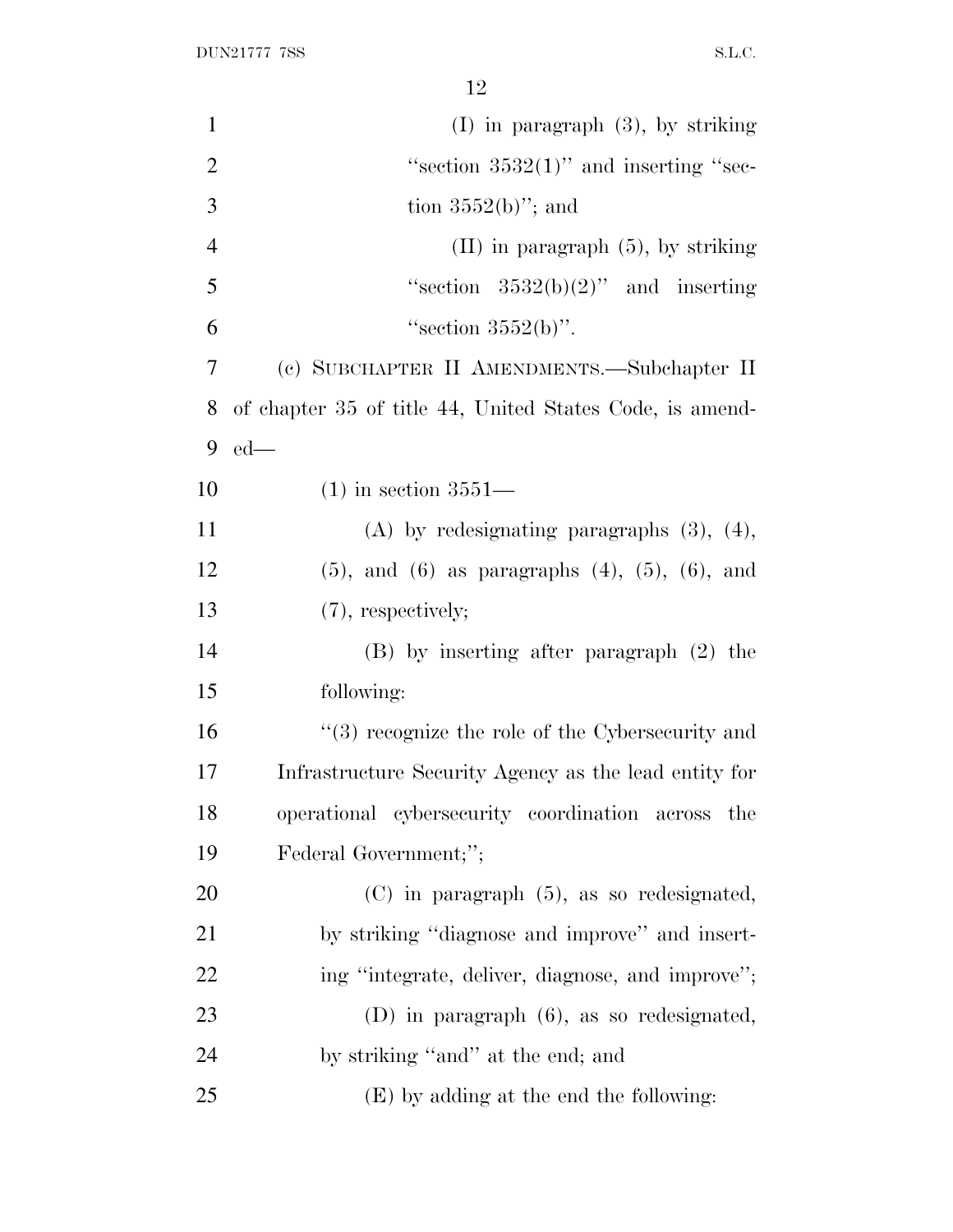| $\mathbf{1}$   | $(8)$ recognize that each agency has specific        |
|----------------|------------------------------------------------------|
| $\overline{2}$ | mission requirements and, at times, unique cyberse-  |
| 3              | curity requirements to meet the mission of the agen- |
| $\overline{4}$ | cy;                                                  |
| 5              | $(9)$ recognize that each agency does not have       |
| 6              | the same resources to secure agency systems, and an  |
| $\overline{7}$ | agency should not be expected to have the capability |
| 8              | to secure the systems of the agency from advanced    |
| 9              | adversaries alone; and                               |
| 10             | $\lq(10)$ recognize that—                            |
| 11             | $\lq\lq$ a holistic Federal cybersecurity model      |
| 12             | is necessary to account for differences between      |
| 13             | the missions and capabilities of agencies; and       |
| 14             | $\lq\lq (B)$ in accounting for the differences de-   |
| 15             | scribed in subparagraph (A) and ensuring over-       |
| 16             | all Federal cybersecurity—                           |
| 17             | "(i) the Office of Management and                    |
| 18             | Budget is the leader for policy development          |
| 19             | and oversight of Federal cybersecurity;              |
| 20             | "(ii) the Cybersecurity and Infrastruc-              |
| 21             | ture Security Agency is the leader for im-           |
| 22             | plementing operations at agencies; and               |
| 23             | "(iii) the National Cyber Director is                |
| 24             | responsible for developing the overall cy-           |
| 25             | bersecurity strategy of the United States            |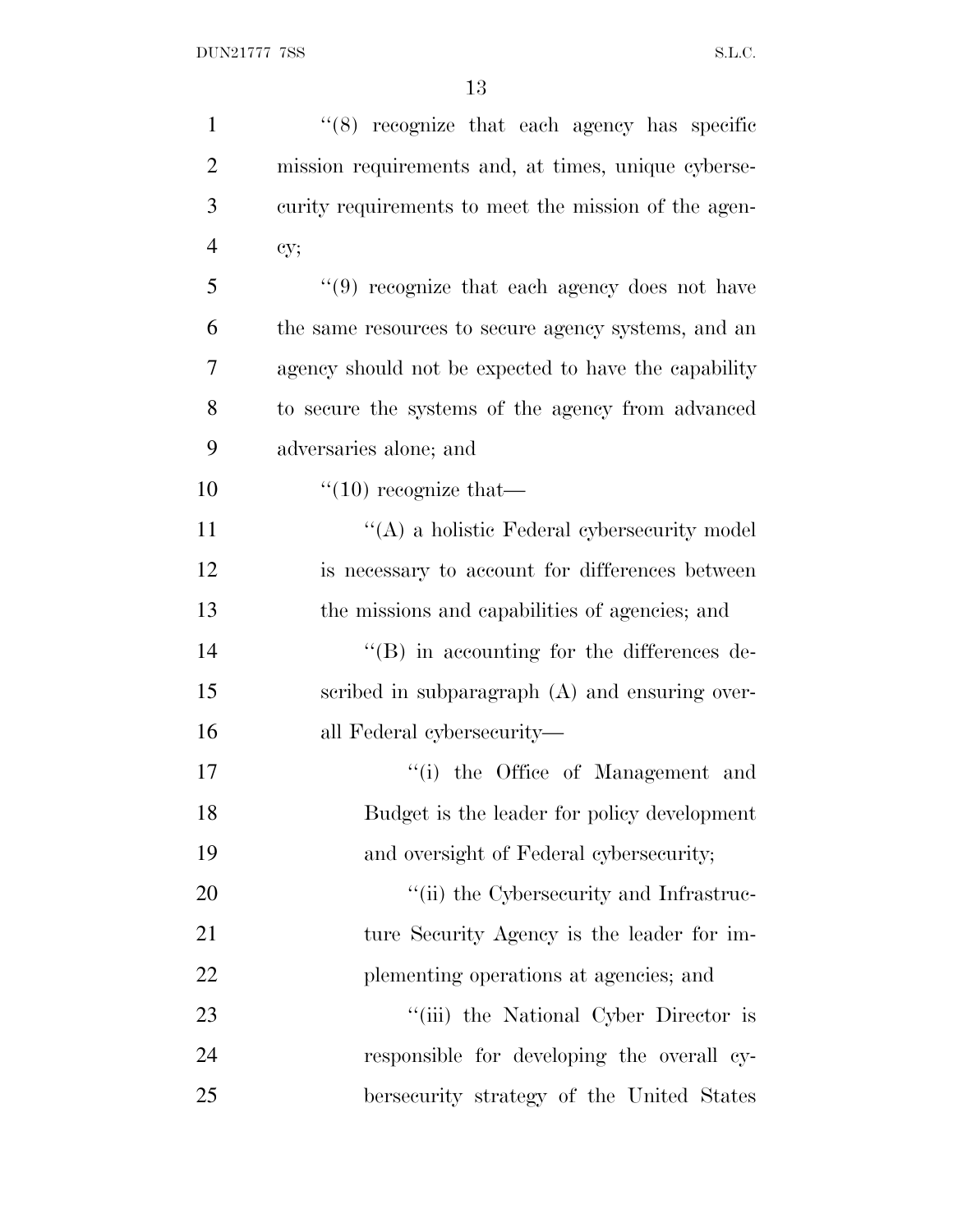| $\mathbf{1}$   | and advising the President on matters re-     |
|----------------|-----------------------------------------------|
| $\overline{2}$ | lating to cybersecurity.";                    |
| 3              | $(2)$ in section 3553—                        |
| $\overline{4}$ | $(A)$ by striking the section heading and in- |
| 5              | serting "Authority and functions of the       |
| 6              | Director and the Director of the Cy-          |
| 7              | bersecurity and Infrastructure Secu-          |
| 8              | rity Agency".                                 |
| 9              | $(B)$ in subsection $(a)$ —                   |
| 10             | (i) in paragraph $(1)$ , by inserting "in     |
| 11             | coordination with the Director of the Cy-     |
| 12             | bersecurity and Infrastructure Security       |
| 13             | Agency and the National Cyber Director,"      |
| 14             | before "developing and overseeing";           |
| 15             | $(ii)$ in paragraph $(5)$ —                   |
| 16             | $(I)$ by inserting ", in consultation         |
| 17             | with the Director of the Cybersecurity        |
| 18             | and Infrastructure Security Agency            |
| 19             | and the National Cyber Director," be-         |
| 20             | fore "agency compliance"; and                 |
| 21             | (II) by striking "and" at the end;            |
| 22             | and                                           |
| 23             | (iii) by adding at the end the fol-           |
| 24             | lowing:                                       |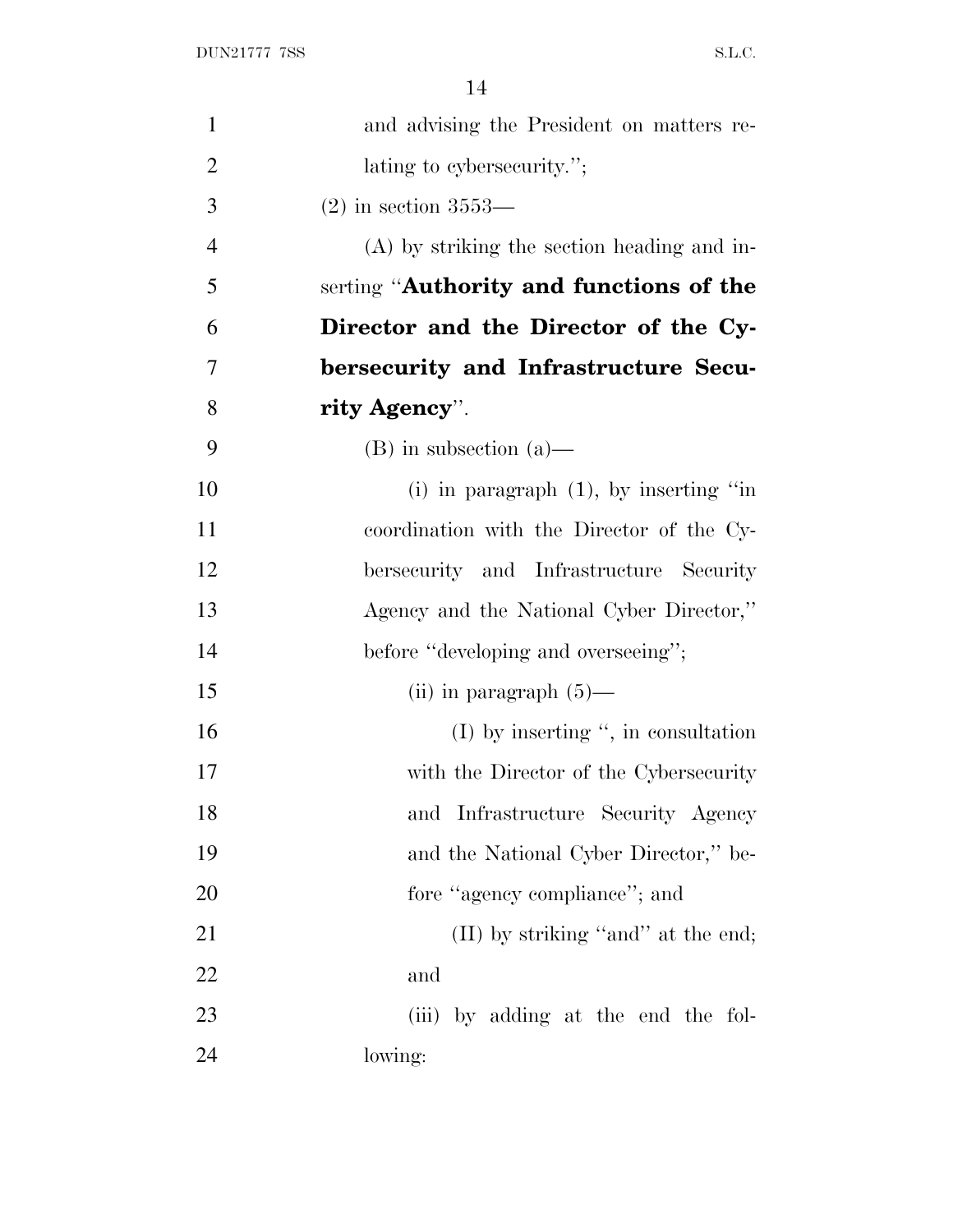| $\mathbf{1}$   | "(8) promoting, in consultation with the Direc-      |
|----------------|------------------------------------------------------|
| $\overline{2}$ | tor of the Cybersecurity and Infrastructure Security |
| 3              | Agency and the Director of the National Institute of |
| $\overline{4}$ | Standards and Technology—                            |
| 5              | $\lq\lq$ the use of automation to improve            |
| 6              | Federal cybers ecurity and visibility with respect   |
| 7              | to the implementation of Federal cybersecurity;      |
| 8              | and                                                  |
| 9              | $\lq\lq$ (B) the use of presumption of com-          |
| 10             | promise and least privilege principles to improve    |
| 11             | resiliency and timely response actions to inci-      |
| 12             | dents on Federal systems.";                          |
| 13             | $(C)$ in subsection $(b)$ —                          |
| 14             | (i) by striking the subsection heading               |
| 15             | and inserting "CYBERSECURITY AND IN-                 |
| 16             | FRASTRUCTURE SECURITY AGENCY";                       |
| 17             | (ii) in the matter preceding paragraph               |
| 18             | $(1)$ , by striking "The Secretary, in con-          |
| 19             | sultation with the Director" and inserting           |
| 20             | "The Director of the Cybersecurity and In-           |
| 21             | frastructure Security Agency, in consulta-           |
| 22             | tion with the Director and the National              |
| 23             | Cyber Director";                                     |
| 24             | (iii) in paragraph $(2)$ —                           |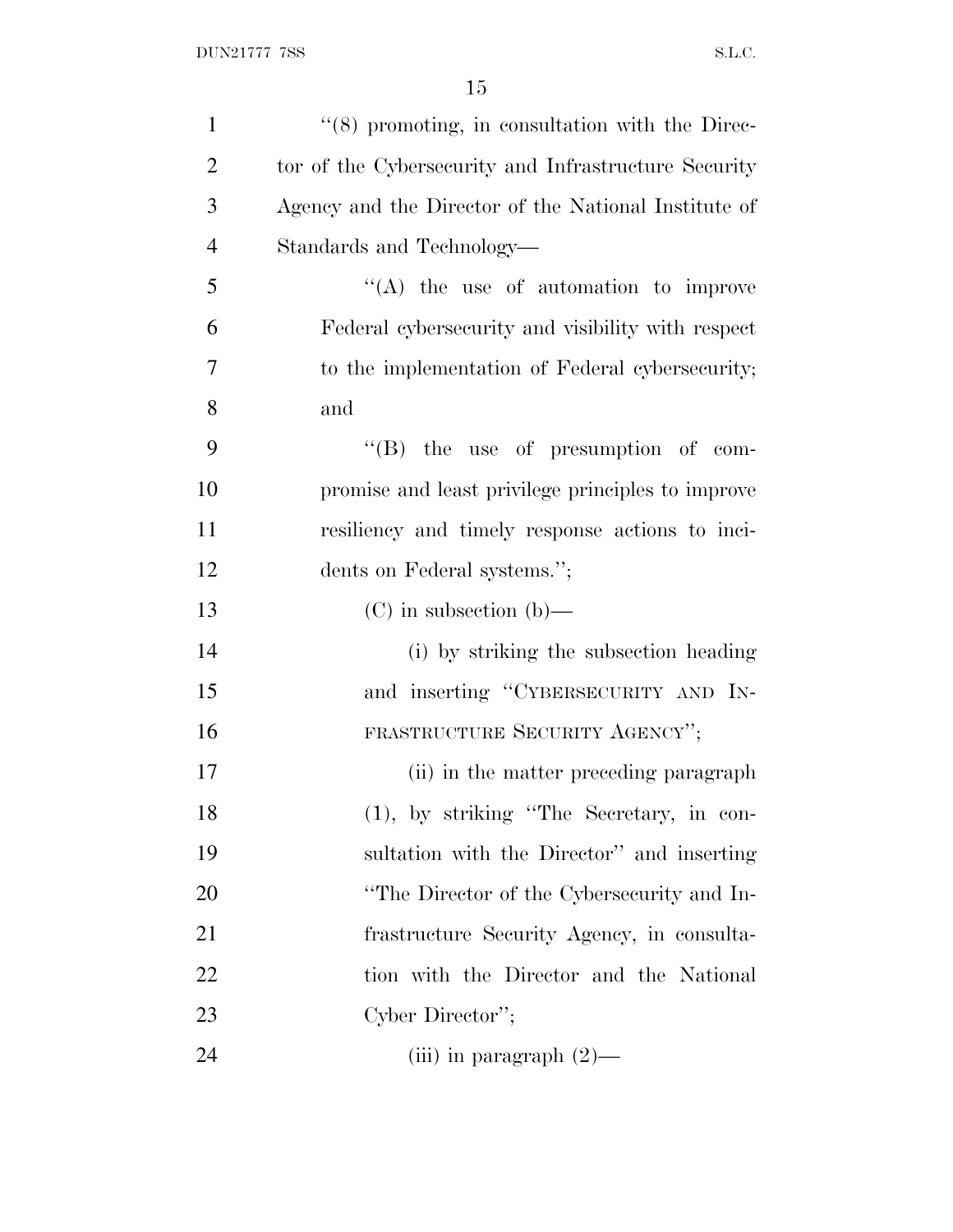| $\mathbf{1}$   | $(I)$ in subparagraph $(A)$ , by in-        |
|----------------|---------------------------------------------|
| $\overline{2}$ | serting "and reporting requirements"        |
| 3              | under subchapter IV of this title"          |
| $\overline{4}$ | after "section 3556"; and                   |
| 5              | $(II)$ in subparagraph $(D)$ , by           |
| 6              | striking "the Director or Secretary"        |
| 7              | and inserting "the Director of the Cy-      |
| 8              | bersecurity and Infrastructure Secu-        |
| 9              | rity Agency";                               |
| 10             | (iv) in paragraph $(5)$ , by striking "co-  |
| 11             | ordinating" and inserting "leading the co-  |
| 12             | ordination of";                             |
| 13             | $(v)$ in paragraph $(8)$ , by striking "the |
| 14             | Secretary's discretion" and inserting "the  |
| 15             | Director of the Cybersecurity and Infra-    |
| 16             | structure Security Agency's discretion";    |
| 17             | and                                         |
| 18             | $(vi)$ in paragraph $(9)$ , by striking "as |
| 19             | the Director or the Secretary, in consulta- |
| 20             | tion with the Director," and inserting "as  |
| 21             | the Director of the Cybersecurity and In-   |
| 22             | frastructure Security Agency";              |
| 23             | (D) in subsection (c)—                      |
| 24             | (i) in the matter preceding paragraph       |
| 25             | (1), by striking "each year" and inserting  |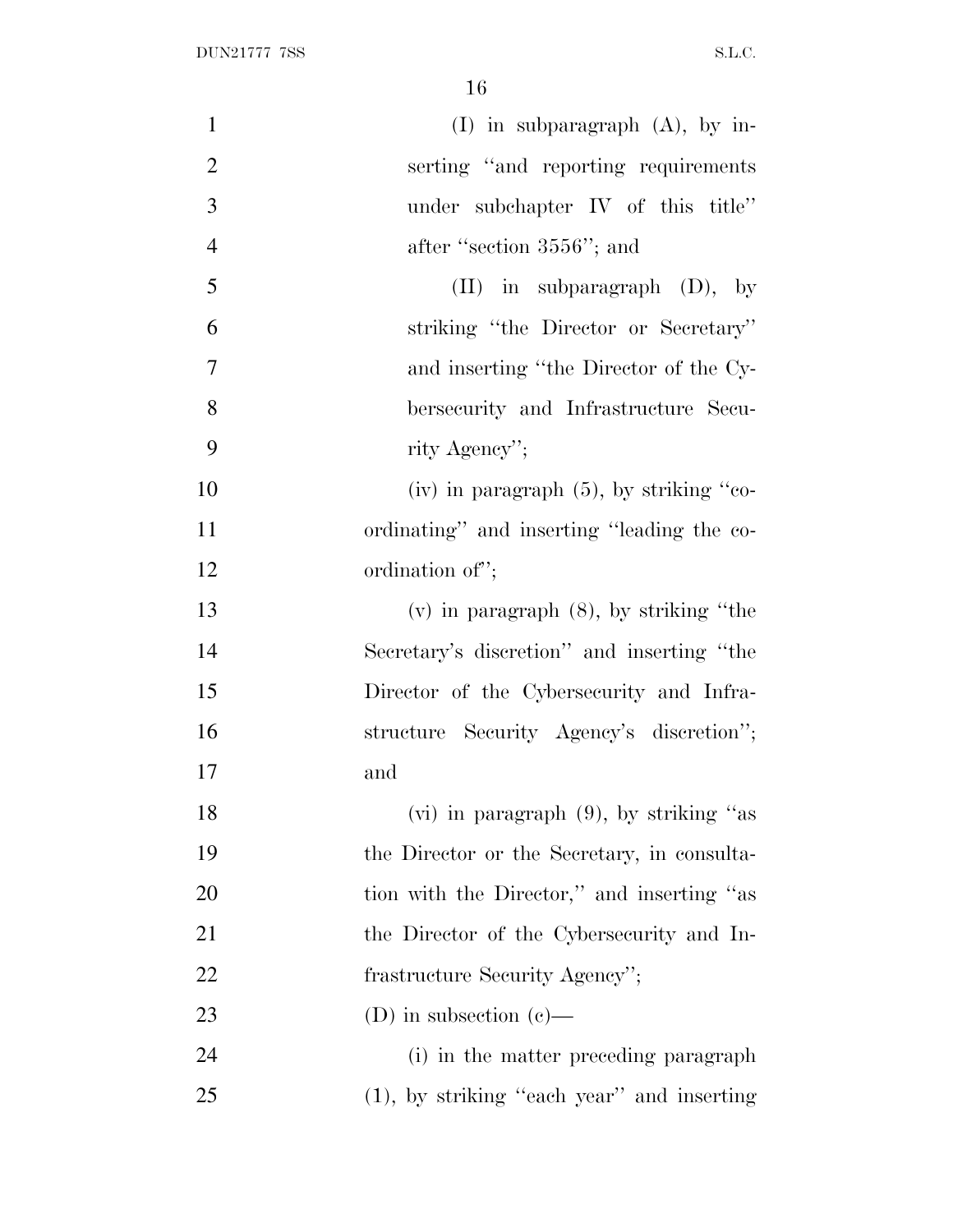| $\mathbf{1}$   | "each year during which agencies are re-                           |
|----------------|--------------------------------------------------------------------|
| $\overline{2}$ | quired to submit reports under section                             |
| 3              | $3554(e)$ ";                                                       |
| $\overline{4}$ | (ii) by striking paragraph $(1)$ ;                                 |
| 5              | (iii) by redesignating paragraphs $(2)$ ,                          |
| 6              | $(3)$ , and $(4)$ as paragraphs $(1)$ , $(2)$ , and                |
| $\tau$         | $(3)$ , respectively;                                              |
| 8              | $(iv)$ in paragraph $(3)$ , as so redesig-                         |
| 9              | nated, by striking "and" at the end;                               |
| 10             | (v) by inserting after paragraph $(3)$ ,                           |
| 11             | as so redesignated the following:                                  |
| 12             | $\lq(4)$ a summary of each assessment of Federal                   |
| 13             | risk posture performed under subsection (i);"; and                 |
| 14             | $(vi)$ in paragraph $(5)$ , by striking                            |
| 15             | "and" at the end;                                                  |
| 16             | $(E)$ by redesignating subsections (i), (j),                       |
| 17             | $(k)$ , and $(l)$ as subsections $(j)$ , $(k)$ , $(l)$ , and $(m)$ |
| 18             | respectively;                                                      |
| 19             | (F) by inserting after subsection (h) the                          |
| 20             | following:                                                         |
| 21             | "(i) FEDERAL RISK ASSESSMENTS.—On an ongoing                       |
| 22             | and continuous basis, the Director of the Cybersecurity            |
| 23             | and Infrastructure Security Agency shall perform assess-           |
| 24             | ments of Federal risk posture using any available informa-         |
| 25             | tion on the cybersecurity posture of agencies, and brief           |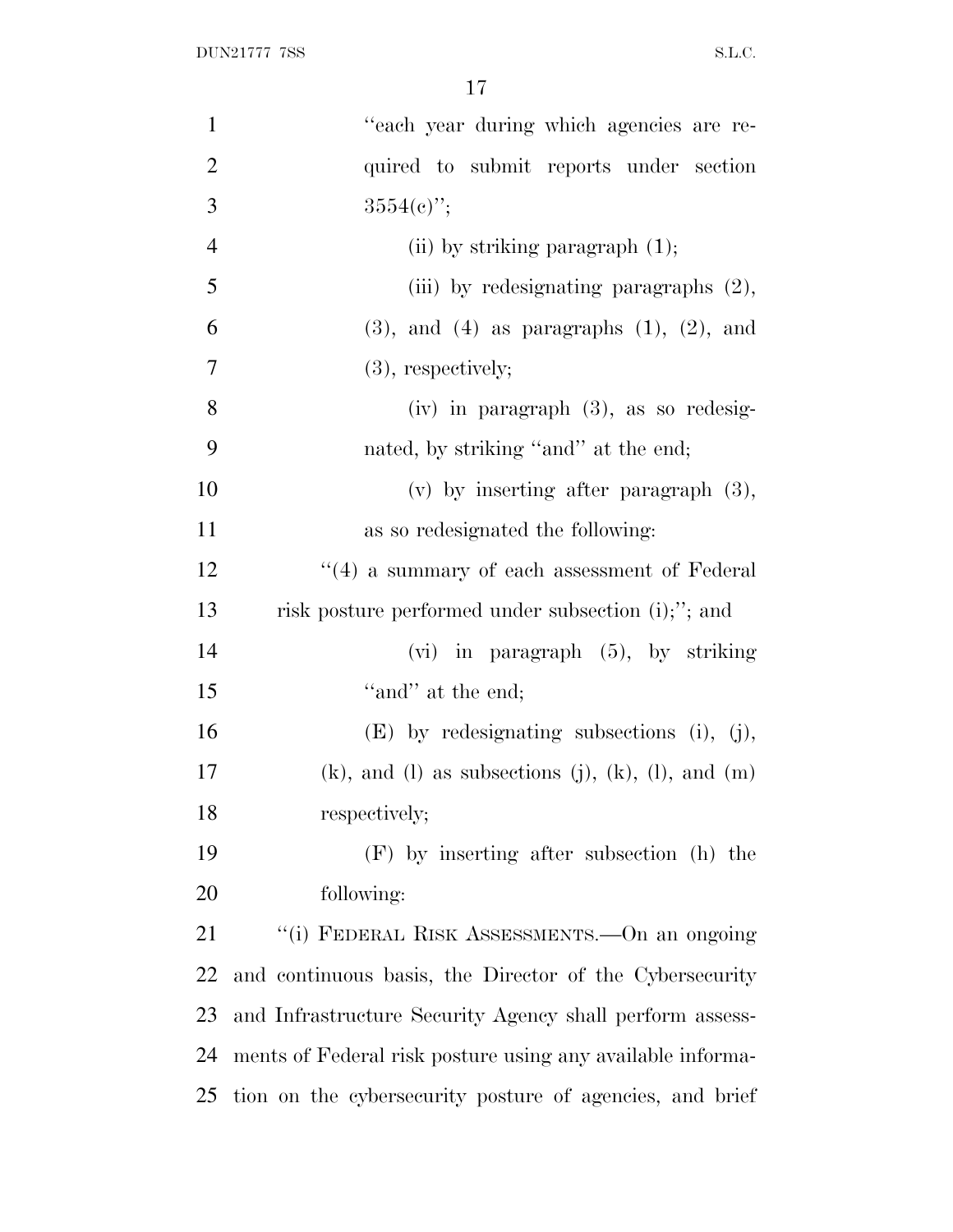$\begin{minipage}{.4\linewidth} \textbf{DUN21777} \textbf{7SS} \end{minipage}$ 

| 1              | the Director and National Cyber Director on the findings          |
|----------------|-------------------------------------------------------------------|
| $\overline{2}$ | of those assessments including—                                   |
| 3              | $\cdot\cdot\cdot(1)$ the status of agency cybers ecurity remedial |
| $\overline{4}$ | actions described in section $3554(b)(7)$ ;                       |
| 5              | $\lq(2)$ any vulnerability information relating to                |
| 6              | the systems of an agency that is known by the agen-               |
| 7              | cy;                                                               |
| 8              | "(3) analysis of incident information under sec-                  |
| 9              | tion $3597$ ;                                                     |
| 10             | "(4) evaluation of penetration testing per-                       |
| 11             | formed under section 3559A;                                       |
| 12             | $\lq(5)$ evaluation of vulnerability disclosure pro-              |
| 13             | gram information under section 3559B;                             |
| 14             | $\cdot\cdot\cdot(6)$ evaluation of agency threat hunting re-      |
| 15             | sults;                                                            |
| 16             | "(7) evaluation of Federal and non-Federal                        |
| 17             | threat intelligence;                                              |
| 18             | $\lq(8)$ data on agency compliance with standards                 |
| 19             | issued under section $11331$ of title 40;                         |
| 20             | $\cdot\cdot\cdot(9)$ agency system risk assessments performed     |
| 21             | under section $3554(a)(1)(A)$ ; and                               |
| 22             | $\degree$ (10) any other information the Director of the          |
| 23             | Cybersecurity and Infrastructure Security Agency                  |
| 24             | determines relevant."; and                                        |
| 25             | (G) in subsection (j), as so redesignated—                        |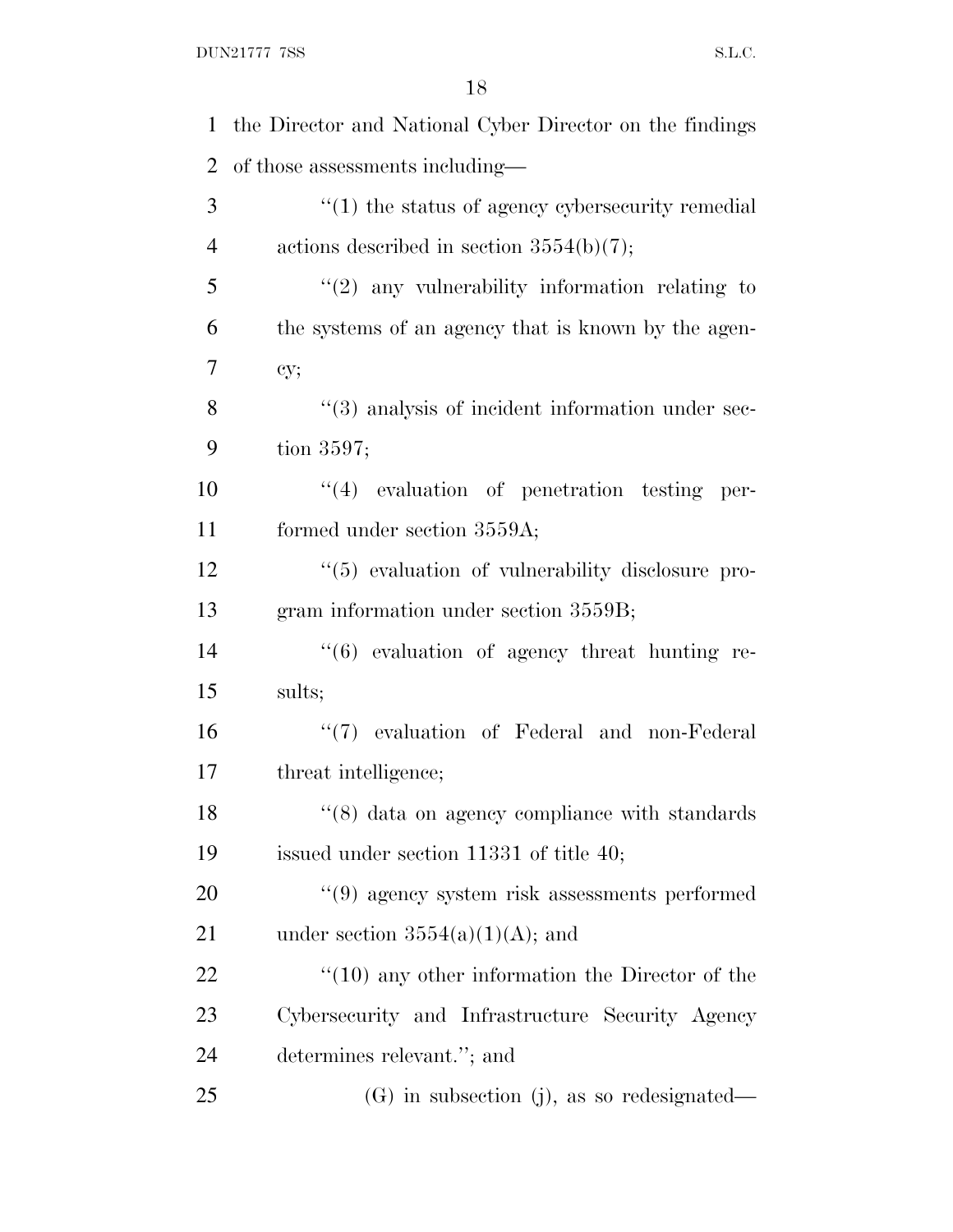$\begin{minipage}{.4\linewidth} \textbf{DUN21777} \textbf{7SS} \end{minipage}$ 

| $\mathbf{1}$   | (i) by striking "regarding the spe-                          |
|----------------|--------------------------------------------------------------|
| $\overline{2}$ | cific" and inserting "that includes a sum-                   |
| 3              | mary of-                                                     |
| $\overline{4}$ | $"(1)$ the specific";                                        |
| 5              | (ii) in paragraph $(1)$ , as so des-                         |
| 6              | ignated, by striking the period at the end                   |
| $\tau$         | and inserting "; and" and                                    |
| 8              | (iii) by adding at the end the fol-                          |
| 9              | lowing:                                                      |
| 10             | $"(2)$ the trends identified in the Federal risk             |
| 11             | assessment performed under subsection (i)."; and             |
| 12             | (H) by adding at the end the following:                      |
| 13             | $\lq\lq (m)$ BINDING OPERATIONAL DIRECTIVES.—If the          |
| 14             | Director of the Cybersecurity and Infrastructure Security    |
|                | 15 Agency issues a binding operational directive or an emer- |
|                | 16 gency directive under this section, not later than 2 days |
| 17             | after the date on which the binding operational directive    |
|                | 18 requires an agency to take an action, the Director of the |
| 19             | Cybersecurity and Infrastructure Security Agency shall       |
| 20             | provide to the appropriate reporting entities the status of  |
| 21             | the implementation of the binding operational directive at   |
| 22             | the agency.";                                                |
| 23             | $(3)$ in section $3554-$                                     |
| 24             | $(A)$ in subsection $(a)$ —                                  |

(i) in paragraph (1)—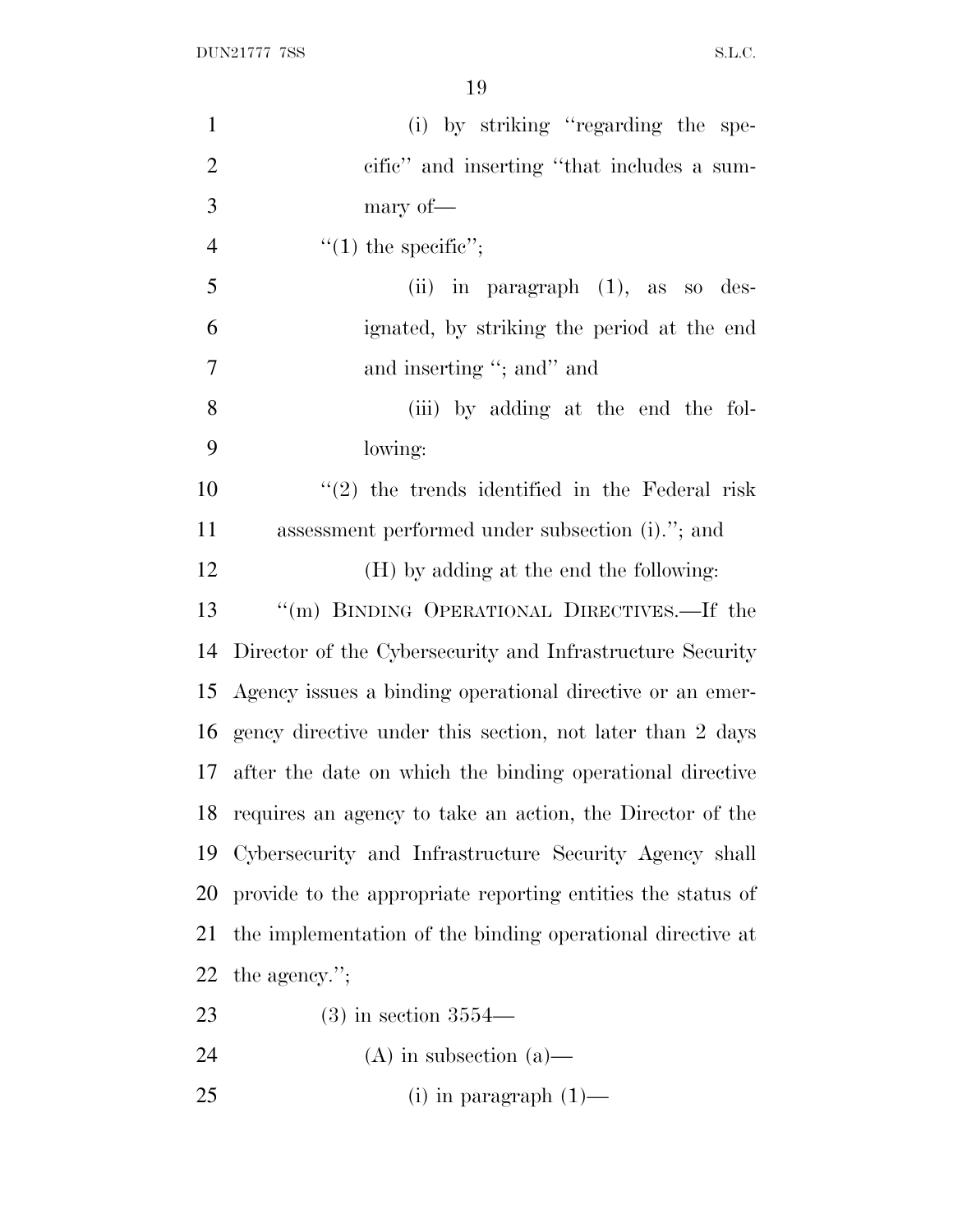| $\mathbf{1}$   | (I) by redesignating subpara-                    |
|----------------|--------------------------------------------------|
| $\mathfrak{2}$ | graphs $(A)$ , $(B)$ , and $(C)$ as subpara-     |
| 3              | graphs $(B)$ , $(C)$ , and $(D)$ , respectively; |
| $\overline{4}$ | (II) by inserting before subpara-                |
| 5              | $graph$ (B), as so redesignated, the fol-        |
| 6              | lowing:                                          |
| $\overline{7}$ | "(A) on an ongoing and continuous basis,         |
| 8              | performing agency system risk assessments        |
| 9              | $that-$                                          |
| 10             | "(i) identify and document the high              |
| 11             | value assets of the agency using guidance        |
| 12             | from the Director;                               |
| 13             | "(ii) evaluate the data assets inven-            |
| 14             | toried under section 3511 of title 44 for        |
| 15             | sensitivity to compromises in confiden-          |
| 16             | tiality, integrity, and availability;            |
| 17             | "(iii) identify agency systems that              |
| 18             | have access to or hold the data assets           |
| 19             | inventoried under section 3511 of title 44;      |
| 20             | "(iv) evaluate the threats facing agen-          |
| 21             | cy systems and data, including high value        |
| 22             | assets, based on Federal and non-Federal         |
| 23             | cyber threat intelligence products, where        |
| 24             | available;                                       |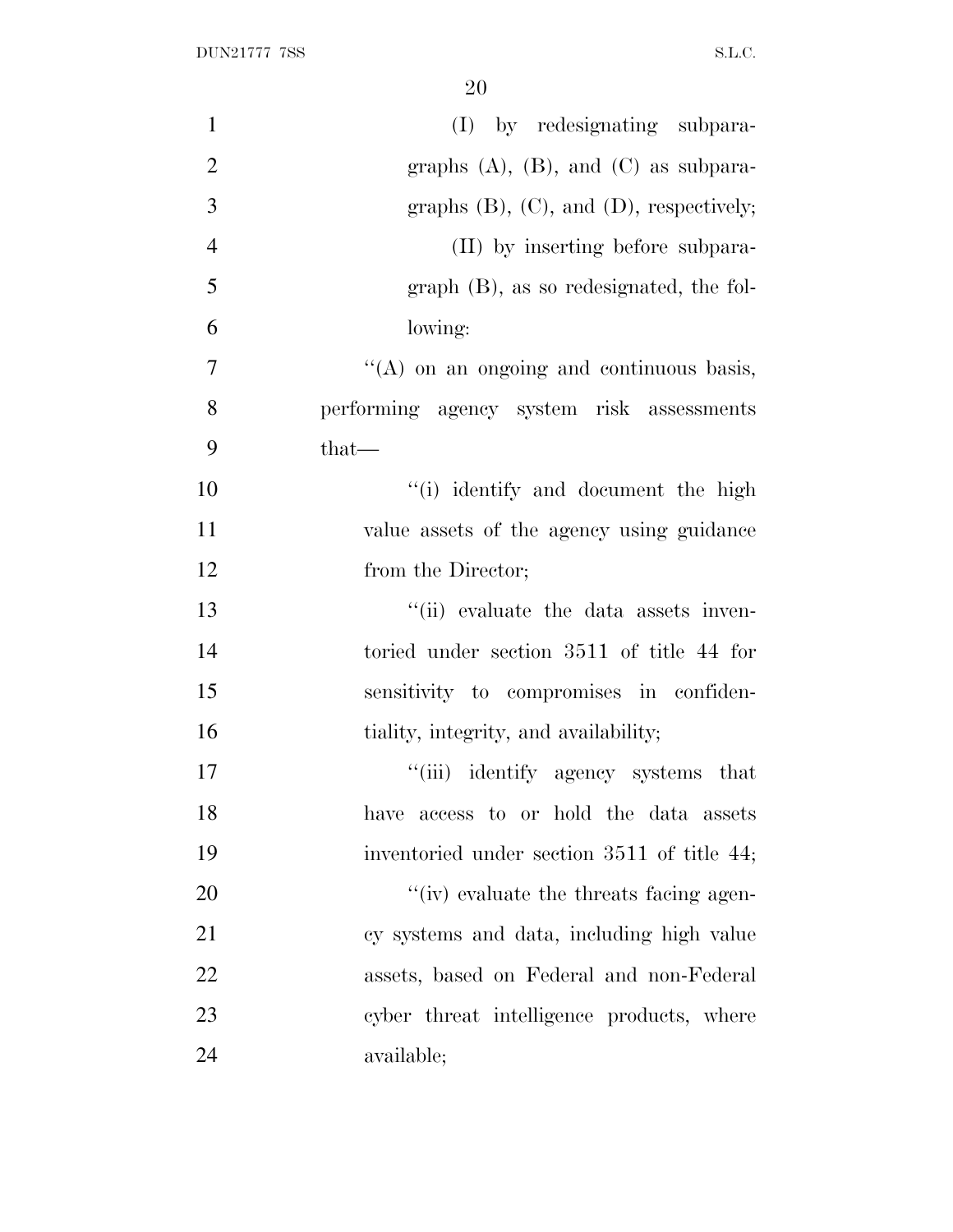| $\mathbf{1}$   | $f'(v)$ evaluate the vulnerability of         |
|----------------|-----------------------------------------------|
| $\overline{2}$ | agency systems and data, including high       |
| 3              | value assets, including by analyzing—         |
| $\overline{4}$ | $\lq\lq$ the results of penetration           |
| 5              | testing performed by the Department           |
| 6              | of Homeland Security under section            |
| $\tau$         | 3553(b)(9);                                   |
| 8              | "(II) the results of penetration              |
| 9              | testing performed under section               |
| 10             | 3559A;                                        |
| 11             | "(III) information provided to                |
| 12             | the agency through the vulnerability          |
| 13             | disclosure program of the agency              |
| 14             | under section 3559B;                          |
| 15             | $\lq\lq$ (IV) incidents; and                  |
| 16             | $\lq\lq (V)$ any other vulnerability in-      |
| 17             | formation relating to agency systems          |
| 18             | that is known to the agency;                  |
| 19             | $\lq\lq$ (vi) assess the impacts of potential |
| 20             | agency incidents to agency systems, data,     |
| 21             | and operations based on the evaluations       |
| 22             | described in clauses (ii) and (iv) and the    |
| 23             | agency systems identified under clause        |
| 24             | $(iii)$ ; and                                 |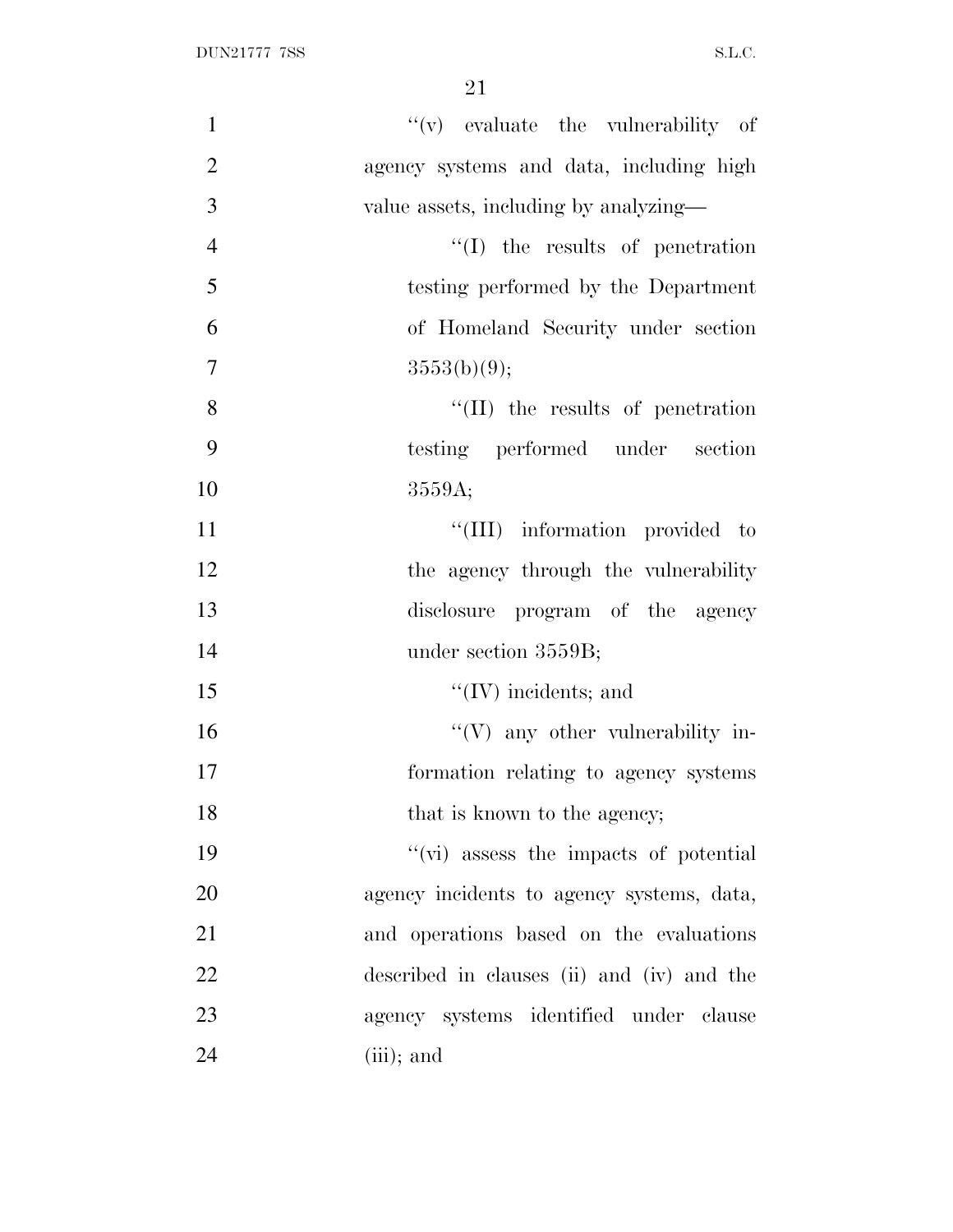| $\mathbf{1}$   | "(vii) assess the consequences of po-        |
|----------------|----------------------------------------------|
| $\overline{2}$ | tential incidents occurring on agency sys-   |
| 3              | tems that would impact systems at other      |
| $\overline{4}$ | agencies, including due to interconnectivity |
| 5              | between different agency systems or oper-    |
| 6              | ational reliance on the operations of the    |
| $\overline{7}$ | system or data in the system;";              |
| 8              | (III) in subparagraph $(B)$ , as so          |
| 9              | redesignated, in the matter preceding        |
| 10             | clause (i), by striking "providing in-       |
| 11             | formation" and inserting "using infor-       |
| 12             | from the assessment<br>mation<br>con-        |
| 13             | ducted under subparagraph (A), pro-          |
| 14             | viding, in coordination with the Direc-      |
| 15             | tor of the Cybersecurity and Infra-          |
| 16             | structure Security Agency, informa-          |
| 17             | $\text{tion}''$ ;                            |
| 18             | $(IV)$ in subparagraph $(C)$ , as so         |
| 19             | redesignated—                                |
| 20             | (aa) in clause (ii) by insert-               |
| 21             | ing "binding" before "oper-                  |
| 22             | ational"; and                                |
| 23             | $(bb)$ in clause $(vi)$ , by strik-          |
| 24             | ing "and" at the end; and                    |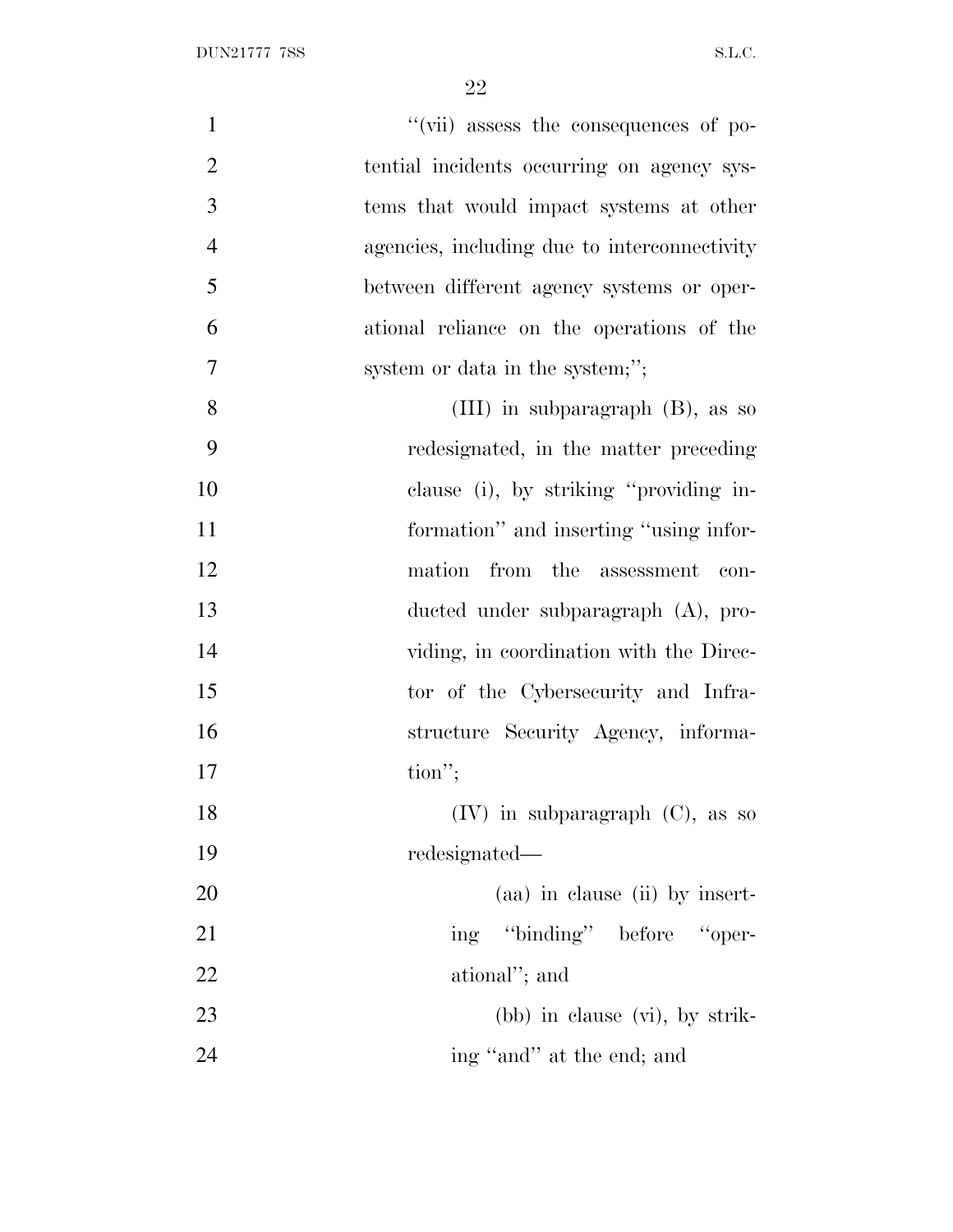| $\mathbf{1}$   | (V) by adding at the end the fol-              |
|----------------|------------------------------------------------|
| $\overline{2}$ | lowing:                                        |
| 3              | " $(E)$ providing an update on the ongoing"    |
| $\overline{4}$ | and continuous assessment performed under      |
| 5              | subparagraph $(A)$ —                           |
| 6              | "(i) upon request, to the inspector            |
| 7              | general of the agency or the Comptroller       |
| 8              | General of the United States; and              |
| 9              | "(ii) on a periodic basis, as deter-           |
| 10             | mined by guidance issued by the Director       |
| 11             | but not less frequently than annually, to-     |
| 12             | $\lq\lq$ (I) the Director;                     |
| 13             | $\lq\lq$ (II) the Director of the Cyberse-     |
| 14             | curity and Infrastructure Security             |
| 15             | Agency; and                                    |
| 16             | "(III) the National Cyber Direc-               |
| 17             | tor;                                           |
| 18             | "(F) in consultation with the Director of      |
| 19             | the Cybersecurity and Infrastructure Security  |
| 20             | Agency and not less frequently than once every |
| 21             | 3 years, performing an evaluation of whether   |
| 22             | additional cybersecurity procedures are appro- |
| 23             | priate for securing a system of, or under the  |
| 24             | supervision of, the agency, which shall—       |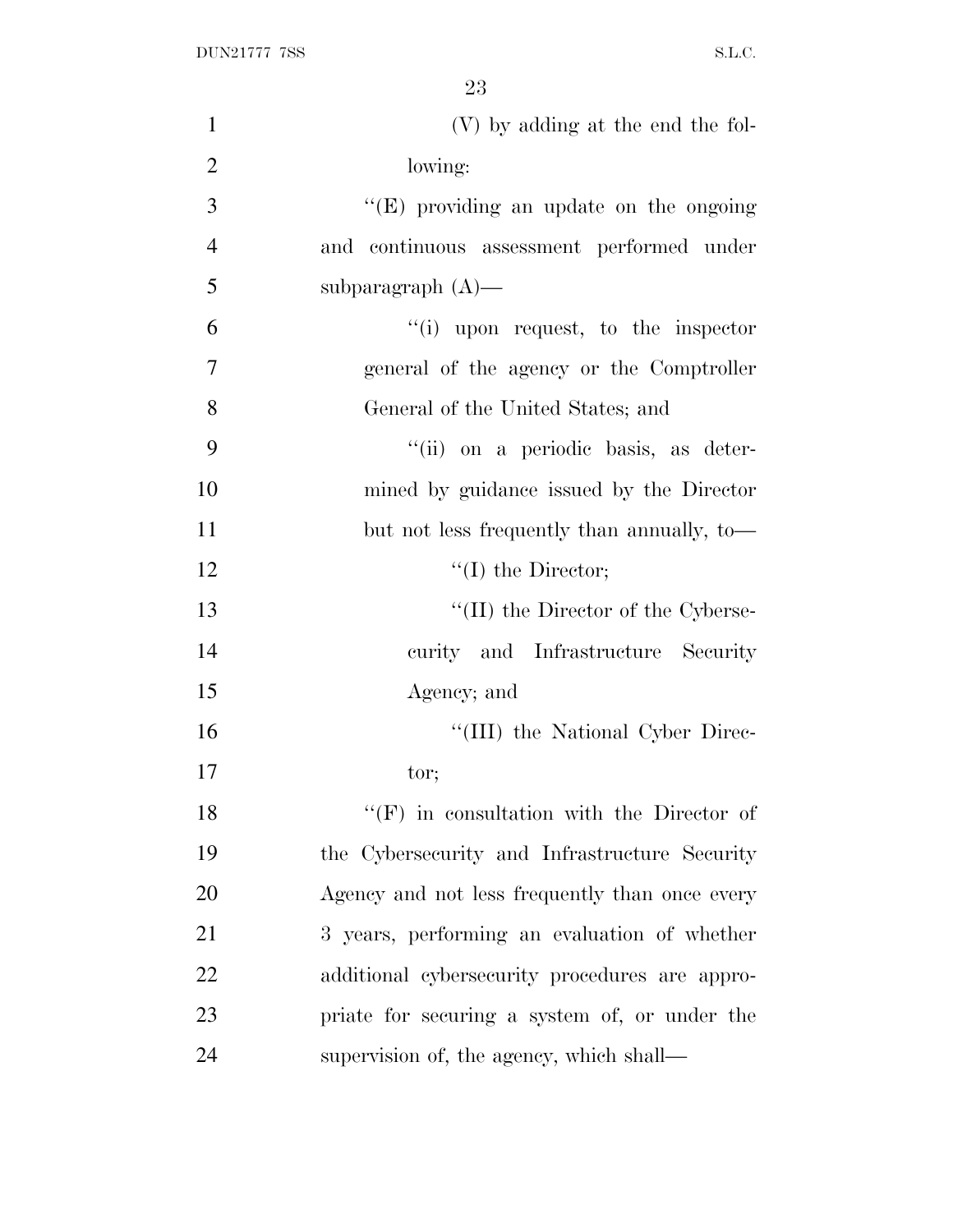| $\mathbf{1}$   | "(i) be completed considering the                 |
|----------------|---------------------------------------------------|
| $\overline{2}$ | agency system risk assessment performed           |
| 3              | under subparagraph $(A)$ ; and                    |
| $\overline{4}$ | "(ii) include a specific evaluation for           |
| 5              | high value assets;                                |
| 6              | "(G) not later than 30 days after com-            |
| $\overline{7}$ | pleting the evaluation performed under sub-       |
| 8              | paragraph $(F)$ , providing the evaluation and an |
| 9              | implementation plan, if applicable, for using ad- |
| 10             | ditional cybersecurity procedures determined to   |
| 11             | be appropriate to-                                |
| 12             | "(i) the Director of the Cybersecurity            |
| 13             | and Infrastructure Security Agency;               |
| 14             | $\lq\lq$ (ii) the Director; and                   |
| 15             | "(iii) the National Cyber Director;               |
| 16             | and                                               |
| 17             | $H(H)$ if the head of the agency determines       |
| 18             | there is need for additional cybersecurity proce- |
| 19             | dures, ensuring that those additional cybersecu-  |
| 20             | rity procedures are reflected in the budget re-   |
| 21             | quest of the agency in accordance with the risk-  |
| 22             | based cyber budget model developed pursuant       |
| 23             | to section $3553(a)(7)$ ;";                       |
| 24             | (ii) in paragraph $(2)$ —                         |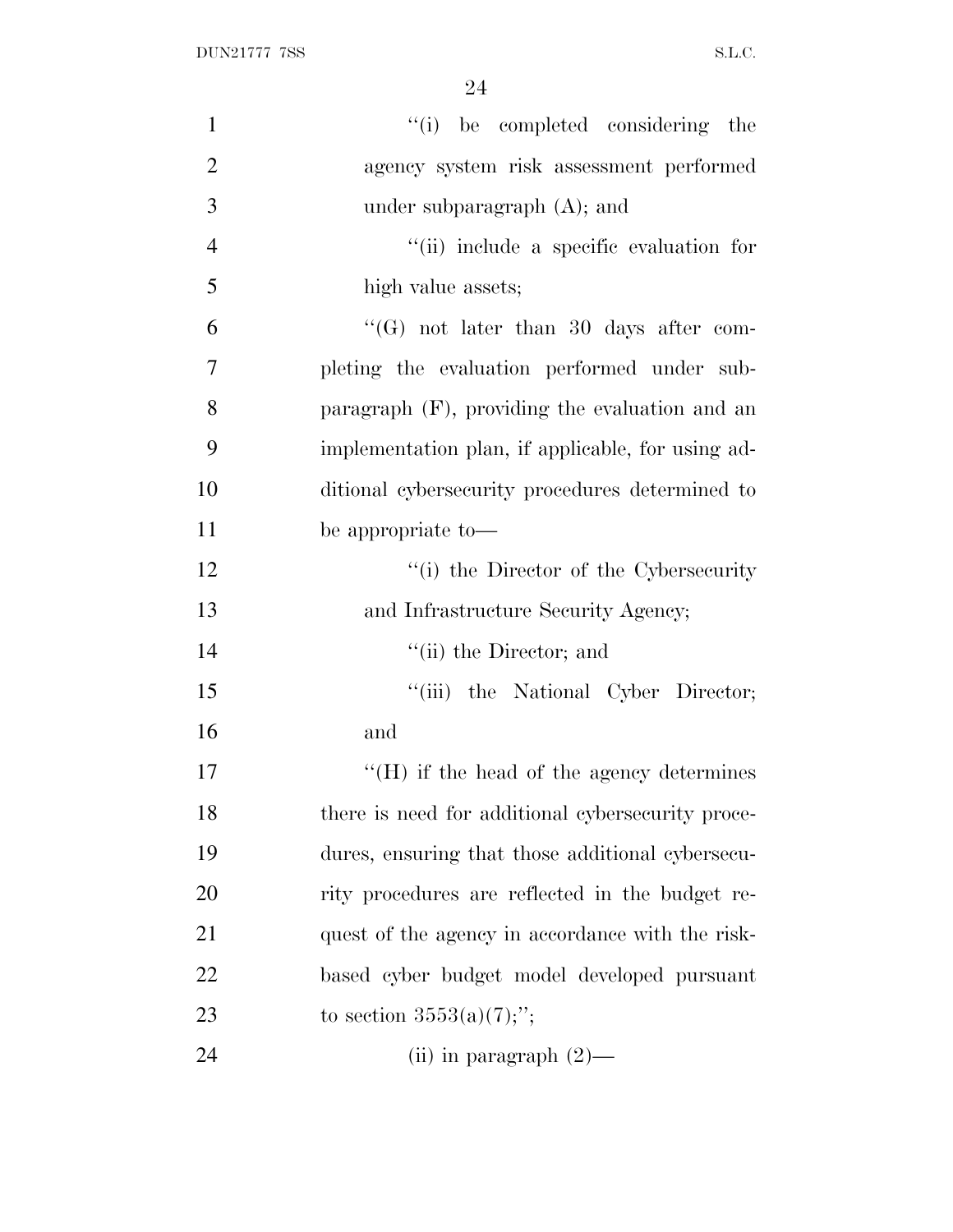| $\mathbf{1}$   | $(I)$ in subparagraph $(A)$ , by in-     |
|----------------|------------------------------------------|
| $\overline{2}$ | serting "in accordance with the agen-    |
| 3              | cy system risk assessment performed      |
| $\overline{4}$ | under paragraph $(1)(A)$ " after "infor- |
| 5              | mation systems";                         |
| 6              | (II) in subparagraph $(B)$ —             |
| $\overline{7}$ | (aa) by striking "in accord-             |
| 8              | ance with standards" and insert-         |
| 9              | ing "in accordance with—                 |
| 10             | "(i) standards"; and                     |
| 11             | (bb) by adding at the end                |
| 12             | the following:                           |
| 13             | "(ii) the evaluation performed under     |
| 14             | paragraph $(1)(F)$ ; and                 |
| 15             | "(iii) the implementation plan de-       |
| 16             | scribed in paragraph $(1)(G);$ "; and    |
| 17             | $(III)$ in subparagraph $(D)$ , by in-   |
| 18             | serting ", through the use of penetra-   |
| 19             | tion testing, the vulnerability disclo-  |
| 20             | sure program established under sec-      |
| 21             | tion 3559B, and other means," after      |
| 22             | "periodically";                          |
| 23             | (iii) in paragraph $(3)$ —               |
| 24             | (I) in subparagraph $(A)$ —              |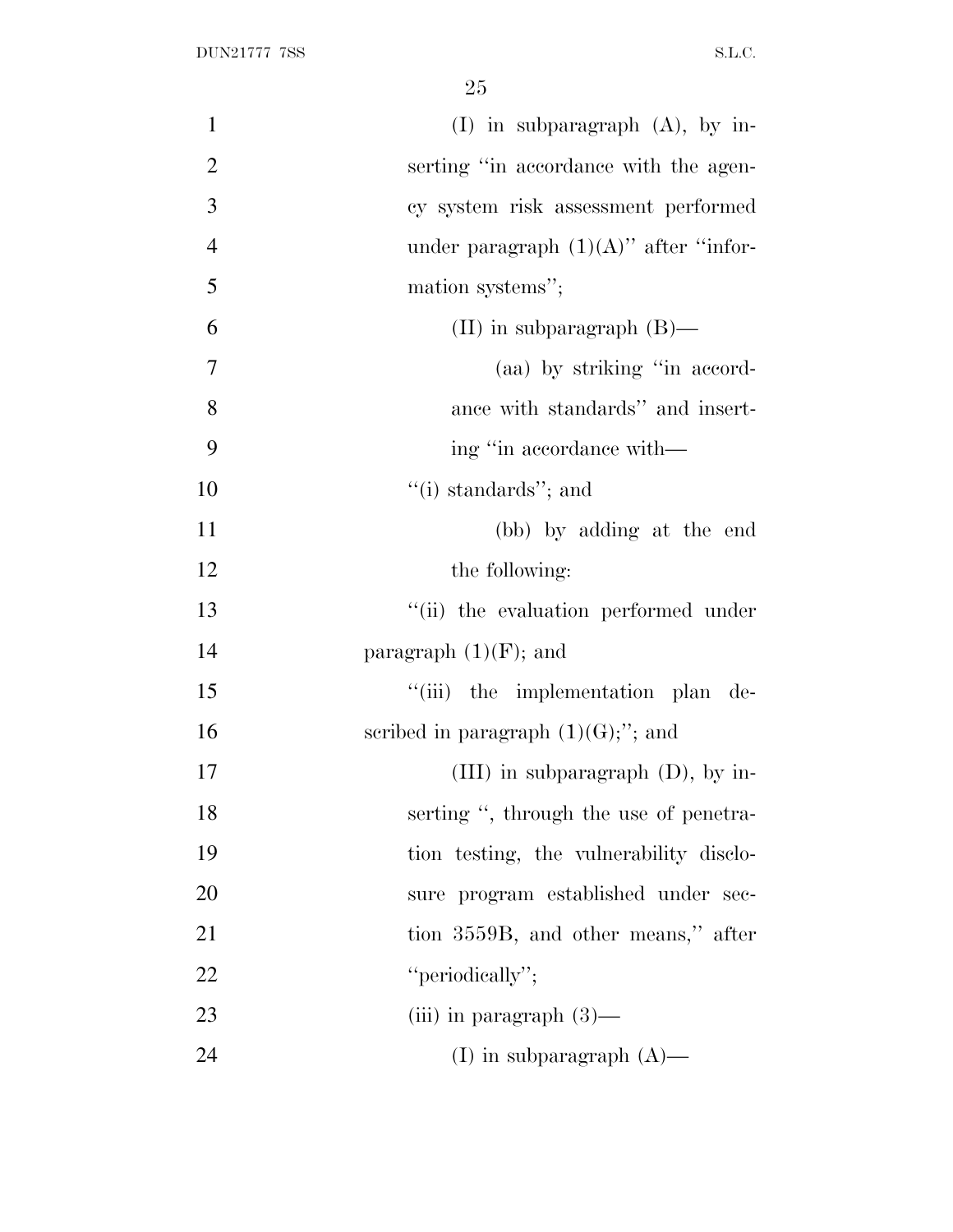| $\mathbf{1}$   | (aa) in clause (iii), by strik-            |
|----------------|--------------------------------------------|
| $\overline{2}$ | ing "and" at the end;                      |
| 3              | $(bb)$ in clause (iv), by add-             |
| $\overline{4}$ | ing "and" at the end; and                  |
| 5              | (cc) by adding at the end                  |
| 6              | the following:                             |
| 7              | $f'(v)$ ensure that—                       |
| 8              | $\lq\lq$ senior agency information         |
| 9              | security officers of component agen-       |
| 10             | cies carry out responsibilities under      |
| 11             | this subchapter, as directed by the        |
| 12             | senior agency information security of-     |
| 13             | ficer of the agency or an equivalent       |
| 14             | official; and                              |
| 15             | "(II) senior agency information            |
| 16             | security officers of component agen-       |
| 17             | cies report to-                            |
| 18             | "(aa) the senior information               |
| 19             | security officer of the agency or          |
| 20             | an equivalent official; and                |
| 21             | "(bb) the Chief Information                |
| 22             | Officer of the component agency            |
| 23             | or an equivalent official;"; and           |
| 24             | $(iv)$ in paragraph $(5)$ , by inserting   |
| 25             | "and the Director of the Cybersecurity and |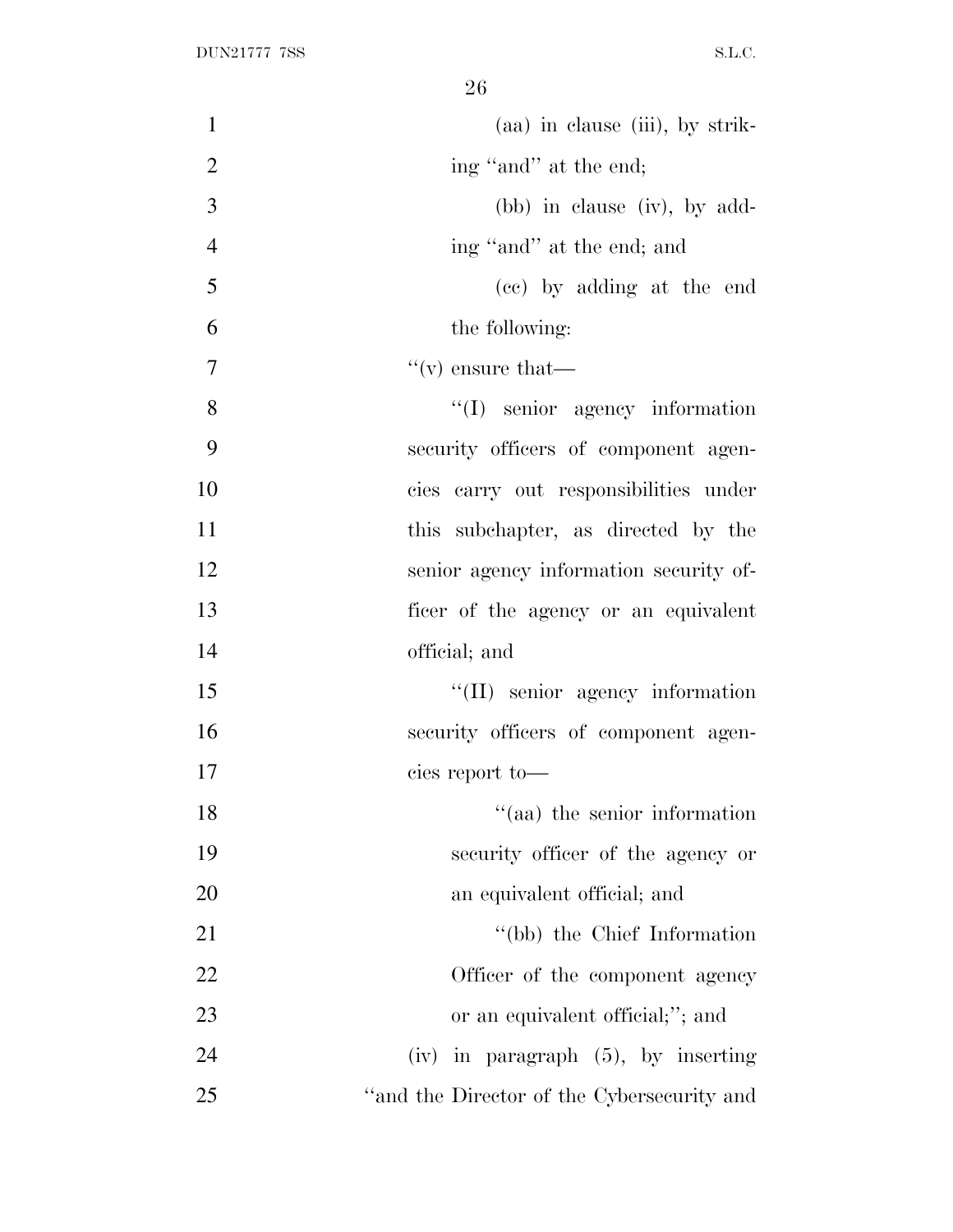| $\mathbf{1}$   | Infrastructure Security Agency" before              |
|----------------|-----------------------------------------------------|
| $\overline{2}$ | "on the effectiveness";                             |
| 3              | $(B)$ in subsection $(b)$ —                         |
| $\overline{4}$ | $(i)$ by striking paragraph $(1)$ and in-           |
| 5              | serting the following:                              |
| 6              | "(1) pursuant to subsection (a)(1)(A), per-         |
| 7              | forming ongoing and continuous agency system risk   |
| 8              | assessments, which may include using guidelines and |
| 9              | automated tools consistent with standards and       |
| 10             | guidelines promulgated under section 11331 of title |
| 11             | 40, as applicable;";                                |
| 12             | (ii) in paragraph $(2)$ —                           |
| 13             | $(I)$ by striking subparagraph $(B)$                |
| 14             | and inserting the following:                        |
| 15             | "(B) comply with the risk-based cyber               |
| 16             | budget model developed pursuant to section          |
| 17             | $3553(a)(7);$ "; and                                |
| 18             | (II) in subparagraph $(D)$ —                        |
| 19             | (aa) by redesignating                               |
| 20             | clauses (iii) and (iv) as clauses                   |
| 21             | $(iv)$ and $(v)$ , respectively;                    |
| 22             | (bb) by inserting after                             |
| 23             | clause (ii) the following:                          |
| 24             | "(iii) binding operational directives               |
| 25             | and emergency directives promulgated by             |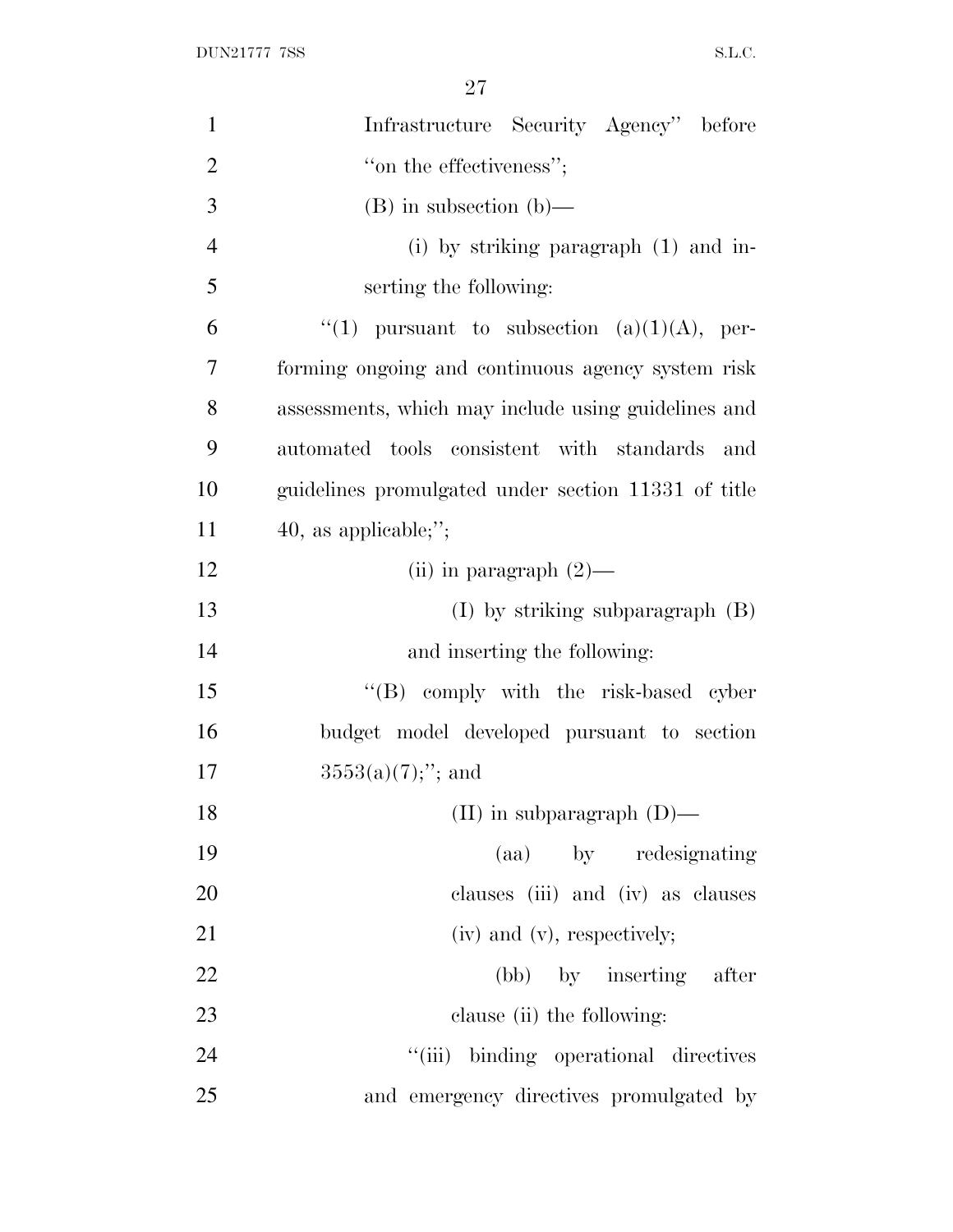| $\mathbf{1}$   | the Director of the Cybersecurity and In-  |
|----------------|--------------------------------------------|
| $\overline{2}$ | frastructure Security Agency under section |
| 3              | $3553;$ "; and                             |
| $\overline{4}$ | $(ce)$ in clause $(iv)$ , as so re-        |
| 5              | designated, by striking "as deter-         |
| 6              | mined by the agency; and" and              |
| $\tau$         | inserting "as determined by the            |
| 8              | agency, considering—                       |
| 9              | $``(I)$ the agency risk assessment         |
| 10             | performed under subsection $(a)(1)(A);$    |
| 11             | and                                        |
| 12             | $\lq\lq$ (II) the determinations of ap-    |
| 13             | plying more stringent standards and        |
| 14             | additional cybersecurity procedures        |
| 15             | pursuant to section $11331(e)(1)$ of       |
| 16             | title $40$ ; and";                         |
| 17             | (iii) in paragraph $(5)(A)$ , by inserting |
| 18             | , including penetration testing, as appro- |
| 19             | priate," after "shall include testing";    |
| 20             | (iv) in paragraph (6), by striking         |
| 21             | "planning, implementing, evaluating, and   |
| 22             | documenting" and inserting "planning and   |
| 23             | implementing and, in consultation with the |
| 24             | Director of the Cybersecurity and Infra-   |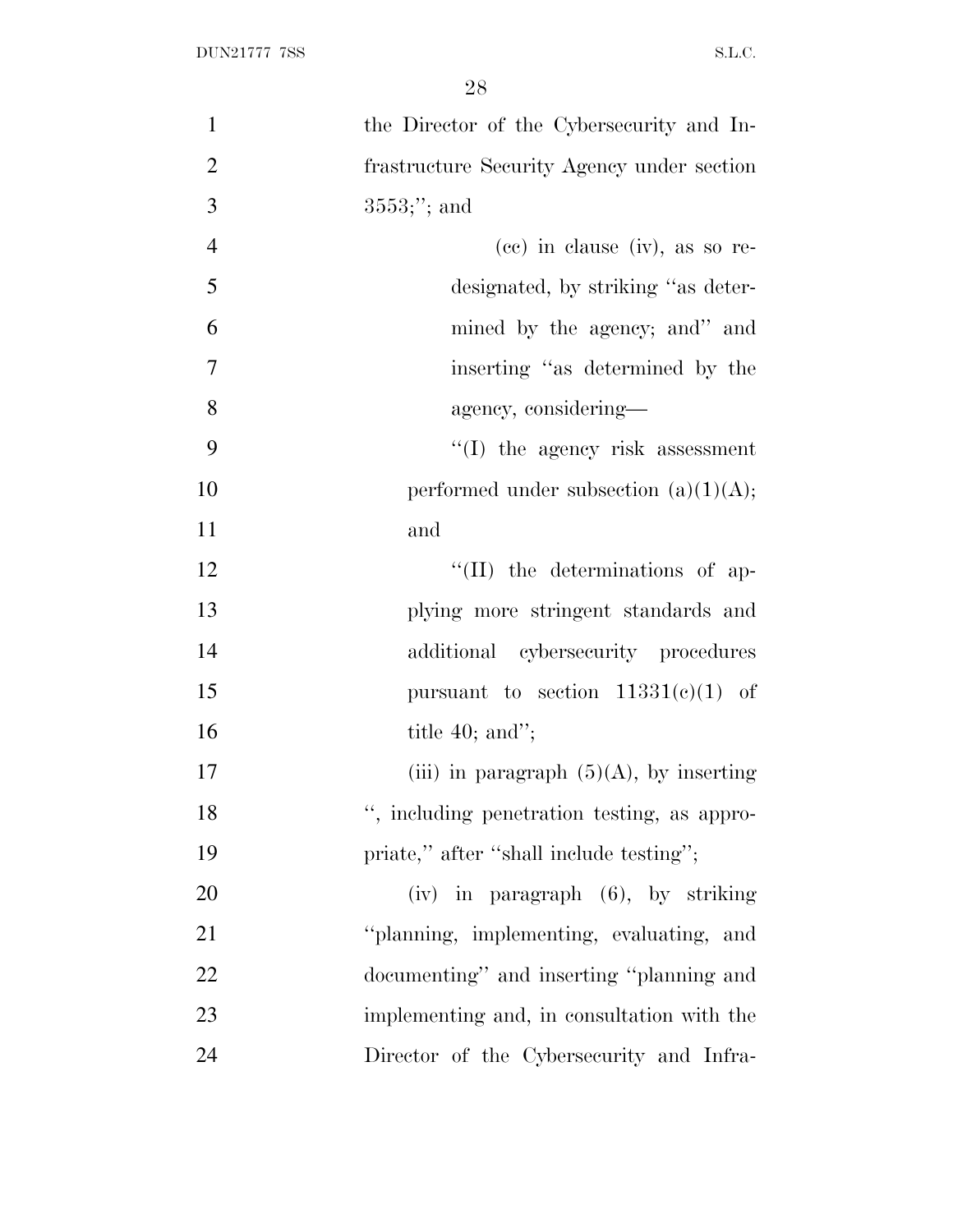DUN21777 7SS S.L.C.

| $\mathbf{1}$   | structure Security Agency, evaluating and            |
|----------------|------------------------------------------------------|
| $\overline{2}$ | documenting";                                        |
| 3              | $(v)$ by redesignating paragraphs $(7)$              |
| $\overline{4}$ | and $(8)$ as paragraphs $(8)$ and $(9)$ , respec-    |
| 5              | tively;                                              |
| 6              | $(vi)$ by inserting after paragraph $(6)$            |
| 7              | the following:                                       |
| 8              | $\lq(7)$ a process for providing the status of every |
| 9              | remedial action and known system vulnerability to    |
| 10             | the Director and the Director of the Cybersecurity   |
| 11             | and Infrastructure Security Agency, using automa-    |
| 12             | tion and machine-readable data to the greatest ex-   |
| 13             | tent practicable;"; and                              |
| 14             | (vii) in paragraph $(8)(C)$ , as so redes-           |
| 15             | ignated—                                             |
| 16             | (I) by striking clause (ii) and in-                  |
| 17             | serting the following:                               |
| 18             | "(ii) notifying and consulting with the              |
| 19             | Federal information security incident cen-           |
| 20             | ter established under section 3556 pursu-            |
| 21             | ant to the requirements of section $3594;$ ";        |
| 22             | (II) by redesignating clause (iii)                   |
| 23             | as clause (iv);                                      |
| 24             | (III) by inserting after clause (ii)                 |
| 25             | the following:                                       |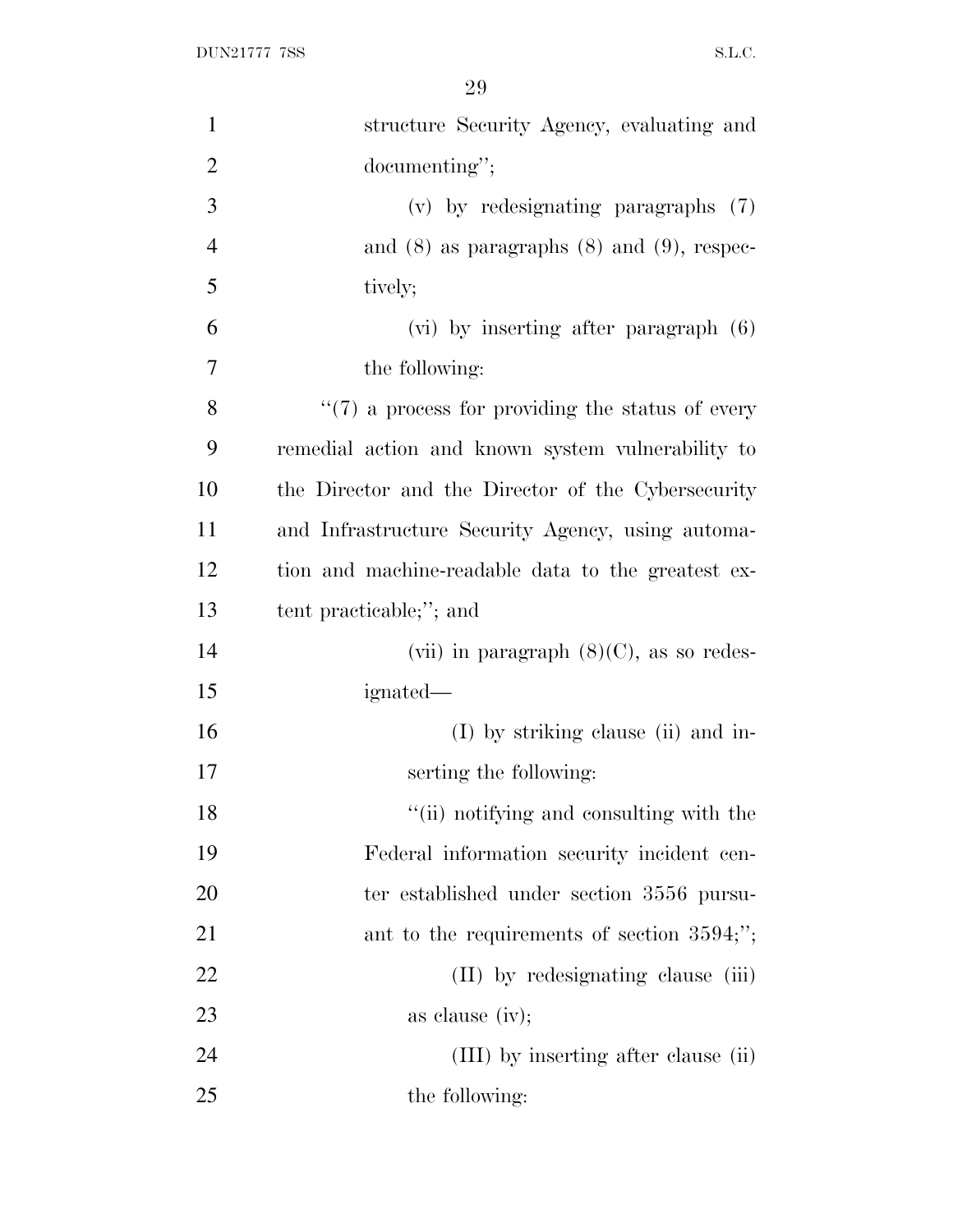| $\mathbf{1}$   | "(iii) performing the notifications and                |
|----------------|--------------------------------------------------------|
| $\overline{2}$ | other activities required under subchapter             |
| 3              | IV of this title; and"; and                            |
| $\overline{4}$ | $(IV)$ in clause (iv), as so redesig-                  |
| 5              | nated—                                                 |
| 6              | $(aa)$ in subclause $(I)$ , by                         |
| 7              | striking "and relevant Offices of                      |
| 8              | Inspector General";                                    |
| 9              | (bb) in subclause $(II)$ , by                          |
| 10             | adding "and" at the end;                               |
| 11             | (cc) by striking subclause                             |
| 12             | $(III);$ and                                           |
| 13             | (dd) by redesignating sub-                             |
| 14             | clause $(IV)$ as subclause $(III);$                    |
| 15             | $(C)$ in subsection $(e)$ —                            |
| 16             | (i) by redesignating paragraph $(2)$ as                |
| 17             | paragraph $(5)$ ;                                      |
| 18             | (ii) by striking paragraph $(1)$ and in-               |
| 19             | serting the following:                                 |
| 20             | "(1) BIANNUAL REPORT.—Not later than $2$               |
| 21             | years after the date of enactment of the Federal In-   |
| 22             | formation Security Modernization Act of 2021 and       |
| 23             | not less frequently than once every 2 years there-     |
| 24             | after, using the continuous and ongoing agency sys-    |
| 25             | tem risk assessment under subsection $(a)(1)(A)$ , the |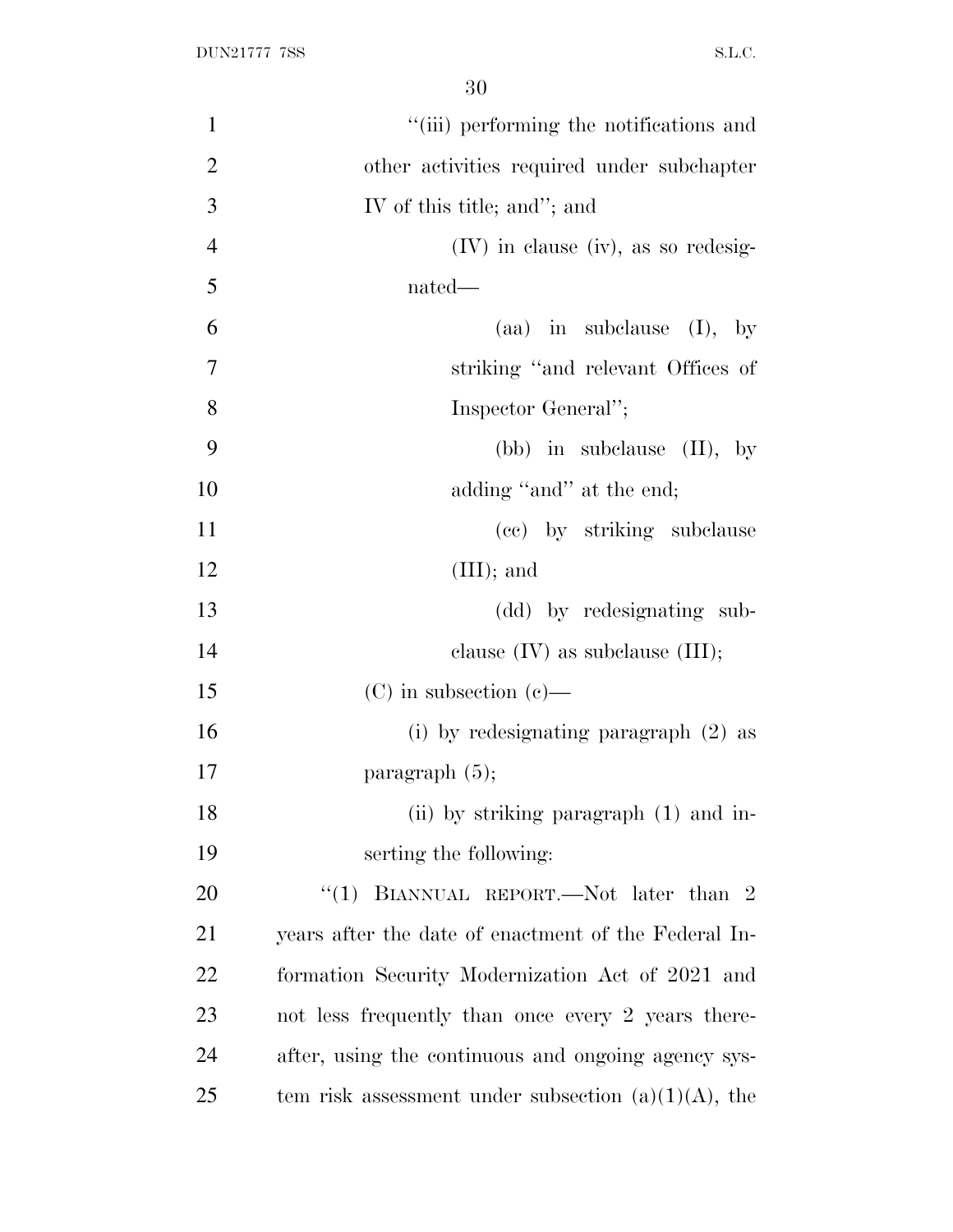$\begin{minipage}{.4\linewidth} \textbf{DUN21777} \textbf{7SS} \end{minipage}$ 

| $\mathbf{1}$   | head of each agency shall submit to the Director,    |
|----------------|------------------------------------------------------|
| $\overline{2}$ | the Director of the Cybersecurity and Infrastructure |
| 3              | Security Agency, the Committee on Homeland Secu-     |
| $\overline{4}$ | rity and Governmental Affairs of the Senate, the     |
| 5              | Committee on Oversight and Reform of the House       |
| 6              | of Representatives, the Committee on Homeland Se-    |
| 7              | curity of the House of Representatives, the appro-   |
| 8              | priate authorization and appropriations committees   |
| 9              | of Congress, the National Cyber Director, and the    |
| 10             | Comptroller General of the United States a report    |
| 11             | that-                                                |
| 12             | "(A) summarizes the agency system risk               |
| 13             | performed under subsection<br>assessment             |
| 14             | (a)(1)(A);                                           |
| 15             | $\lq\lq$ evaluates the adequacy and effective-       |
| 16             | of information security policies, proce-<br>ness     |
| 17             | dures, and practices of the agency to address        |
| 18             | the risks identified in the agency system risk       |
| 19             | performed<br>subsection<br>under<br>assessment       |
| 20             | (a)(1)(A);                                           |
| 21             | $\lq\lq$ summarizes the evaluation and imple-        |
| 22             | mentation plans described in subparagraphs $(F)$     |
| 23             | and $(G)$ of subsection $(a)(1)$ and whether those   |
| 24             | evaluation and implementation plans call for         |
| 25             | the use of additional cybersecurity procedures       |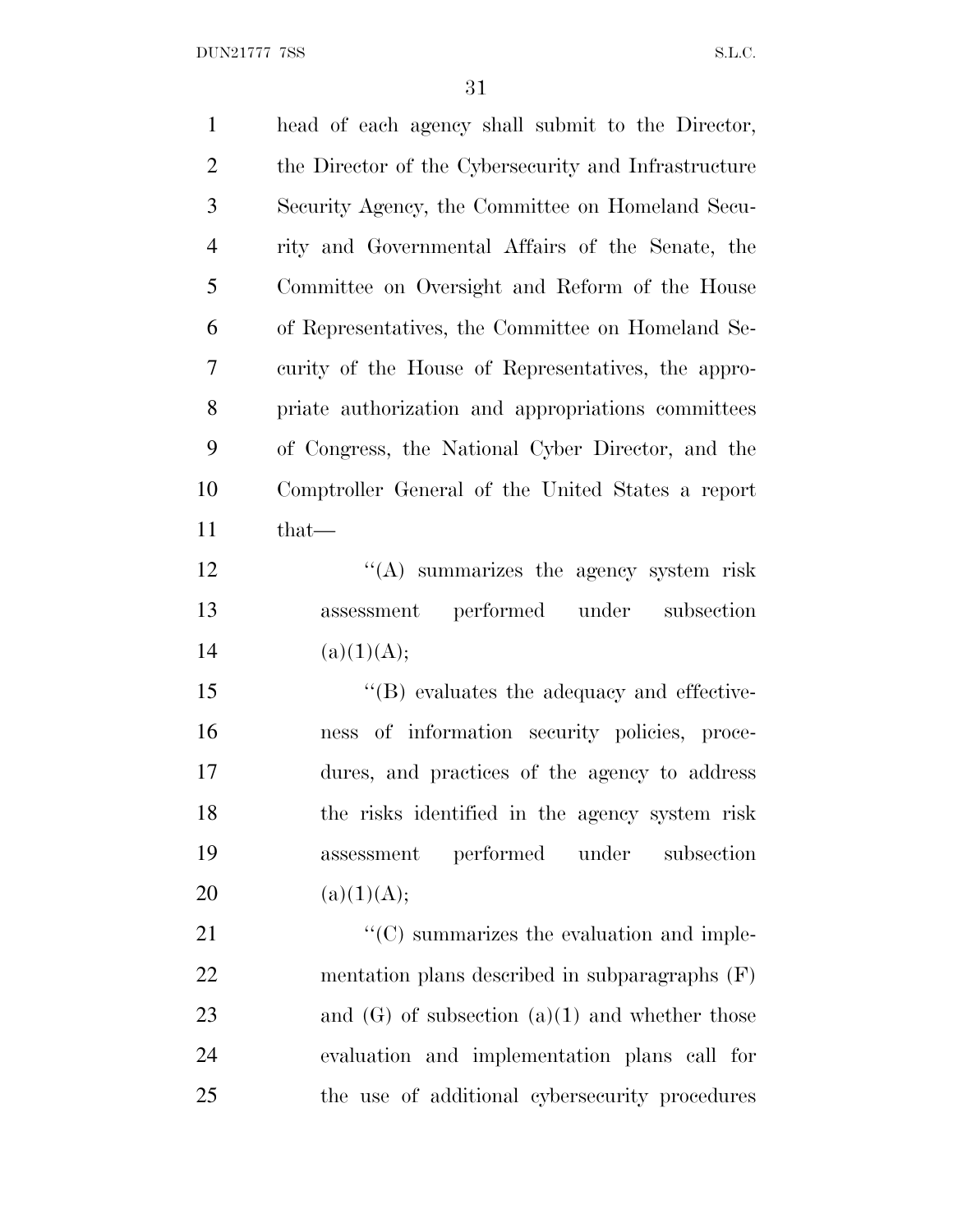| $\mathbf{1}$   | determined to be appropriate by the agency;           |
|----------------|-------------------------------------------------------|
| $\overline{2}$ | and                                                   |
| 3              | "(D) summarizes the status of remedial                |
| $\overline{4}$ | actions identified by inspector general of the        |
| 5              | agency, the Comptroller General of the United         |
| 6              | States, and any other source determined appro-        |
| 7              | priate by the head of the agency.                     |
| 8              | "(2) UNCLASSIFIED REPORTS.—Each report                |
| 9              | submitted under paragraph $(1)$ —                     |
| 10             | $\lq\lq$ shall be, to the greatest extent prac-       |
| 11             | ticable, in an unclassified and otherwise uncon-      |
| 12             | trolled form; and                                     |
| 13             | $\lq\lq$ (B) may include a classified annex.          |
| 14             | "(3) ACCESS TO INFORMATION.—The head of               |
| 15             | an agency shall ensure that, to the greatest extent   |
| 16             | practicable, information is included in the unclassi- |
| 17             | fied form of the report submitted by the agency       |
| 18             | under paragraph $(2)(A)$ .                            |
| 19             | "(4) BRIEFINGS.—During each year during               |
| 20             | which a report is not required to be submitted under  |
| 21             | paragraph (1), the Director shall provide to the con- |
| 22             | gressional committees described in paragraph (1) a    |
| 23             | briefing summarizing current agency and Federal       |
| 24             | risk postures."; and                                  |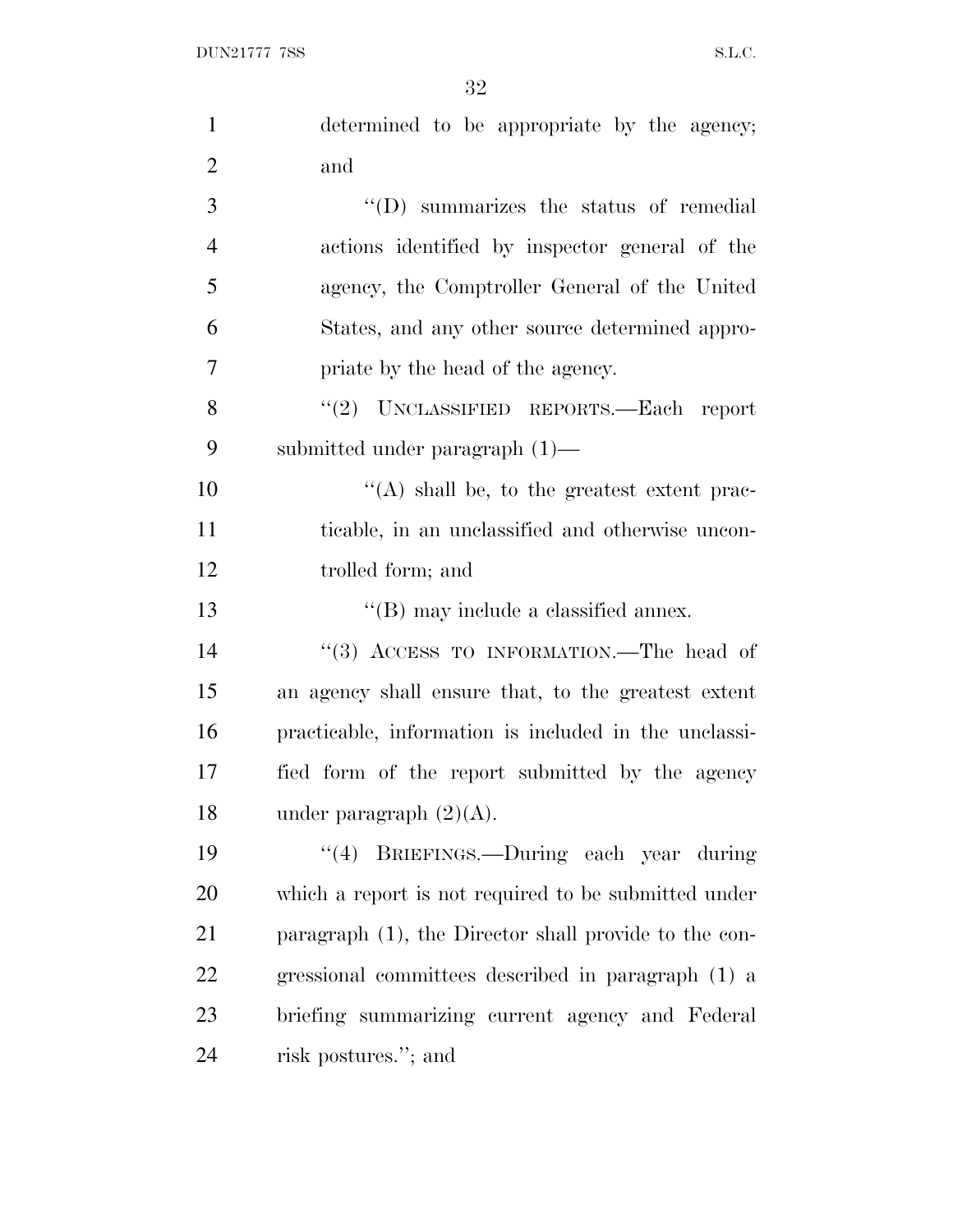$\begin{minipage}{.4\linewidth} \textbf{DUN21777} \textbf{7SS} \end{minipage}$ 

| $\mathbf{1}$     | (iii) in paragraph $(5)$ , as so redesig-   |
|------------------|---------------------------------------------|
| $\overline{2}$   | nated, by inserting "including the report-  |
| $\overline{3}$   | ing procedures established under section    |
| $\overline{4}$   | $11315(d)$ of title 40 and subsection       |
| 5                | $(a)(3)(A)(v)$ of this section"; and        |
| 6                | (D) in subsection $(d)$ —                   |
| $\boldsymbol{7}$ | (i) in paragraph $(1)$ , in the matter      |
| 8                | preceding subparagraph $(A)$ , by inserting |
| 9                | "and the Director of the Cybersecurity and  |
| 10               | Infrastructure Security Agency" after "the  |
| 11               | Director"; and                              |
| 12               | (ii) in paragraph $(2)$ by inserting ",     |
| 13               | including the reporting procedures estab-   |
| 14               | lished under section $11315(d)$ of title 40 |
| 15               | and subsection $(a)(3)(A)(v)$ of this sec-  |
| 16               | tion," after "practices";                   |
| 17               | $(4)$ in section 3555—                      |
| 18               | (A) in the section heading, by striking     |
| 19               | "ANNUAL INDEPENDENT" and inserting          |
| 20               | "INDEPENDENT";                              |
| 21               | $(B)$ in subsection $(a)$ —                 |
| 22               | $(i)$ in paragraph $(1)$ , by inserting     |
| 23               | "during which a report is required to be    |
| 24               | submitted under section $3553(e)$ ," after  |
| 25               | "Each year";                                |
|                  |                                             |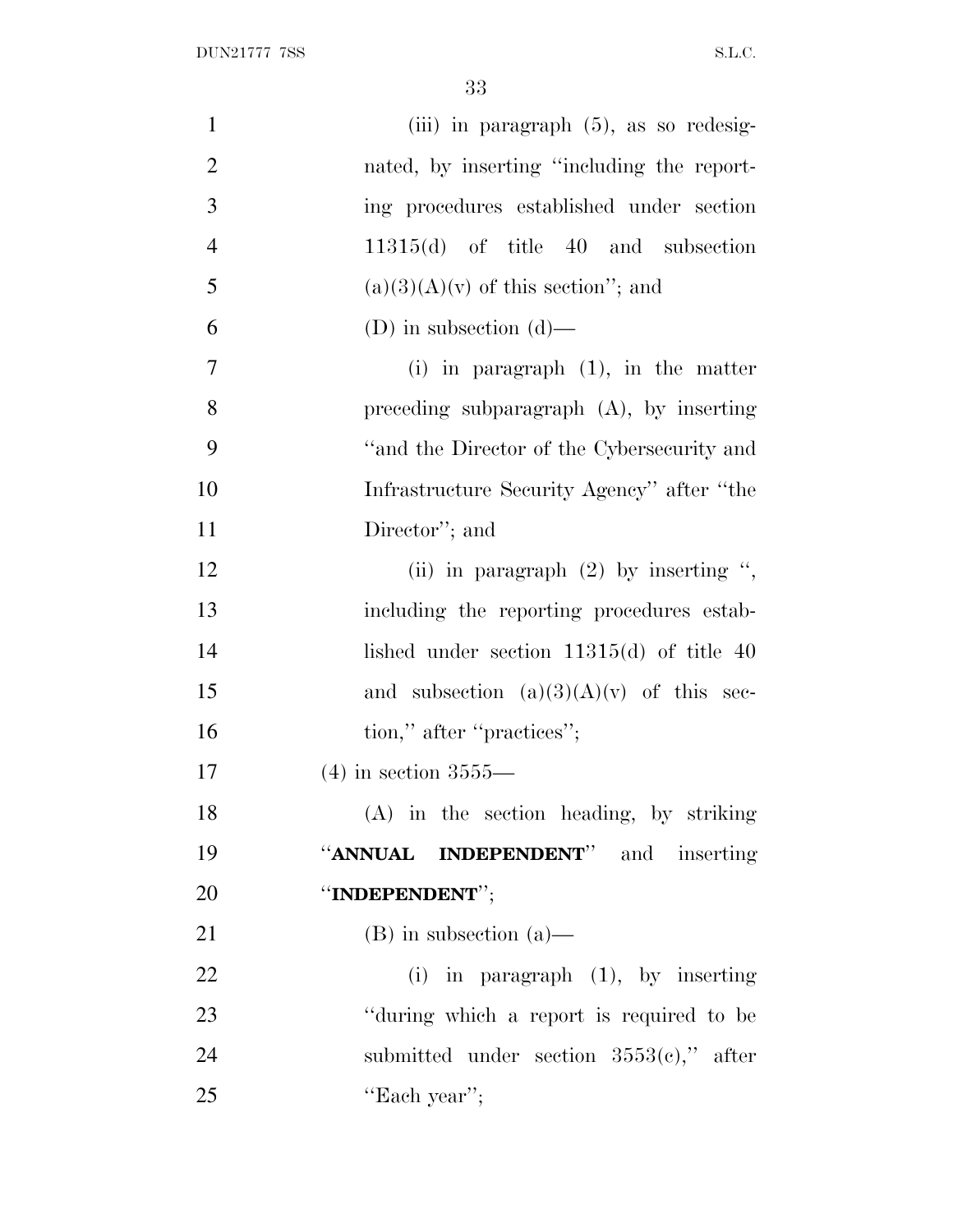DUN21777 7SS S.L.C.

| $\mathbf{1}$   | (ii) in paragraph $(2)(A)$ , by inserting                     |
|----------------|---------------------------------------------------------------|
| $\overline{2}$ | ", including by penetration testing and                       |
| 3              | analyzing the vulnerability disclosure pro-                   |
| $\overline{4}$ | gram of the agency" after "information                        |
| 5              | systems"; and                                                 |
| 6              | (iii) by adding at the end the fol-                           |
| $\tau$         | lowing:                                                       |
| 8              | "(3) An evaluation under this section may include             |
| 9              | recommendations for improving the cybersecurity posture       |
| 10             | of the agency.";                                              |
| 11             | (C) in subsection (b)(1), by striking "an-                    |
| 12             | $\text{m}\text{a}$ ";                                         |
| 13             | (D) in subsection (e)(1), by inserting "dur-                  |
| 14             | ing which a report is required to be submitted                |
| 15             | under section $3553(c)$ " after "Each year";                  |
| 16             | (E) by striking subsection (f) and inserting                  |
| 17             | the following:                                                |
| 18             | "(f) PROTECTION OF INFORMATION.-(1) Agencies,                 |
| 19             | evaluators, and other recipients of information that, if dis- |
| 20             | closed, may cause grave harm to the efforts of Federal        |
| 21             | information security officers, including the appropriate      |
| 22             | congressional committees, shall take appropriate steps to     |
| 23             | ensure the protection of that information, including safe-    |
|                | 24 guarding the information from public disclosure.           |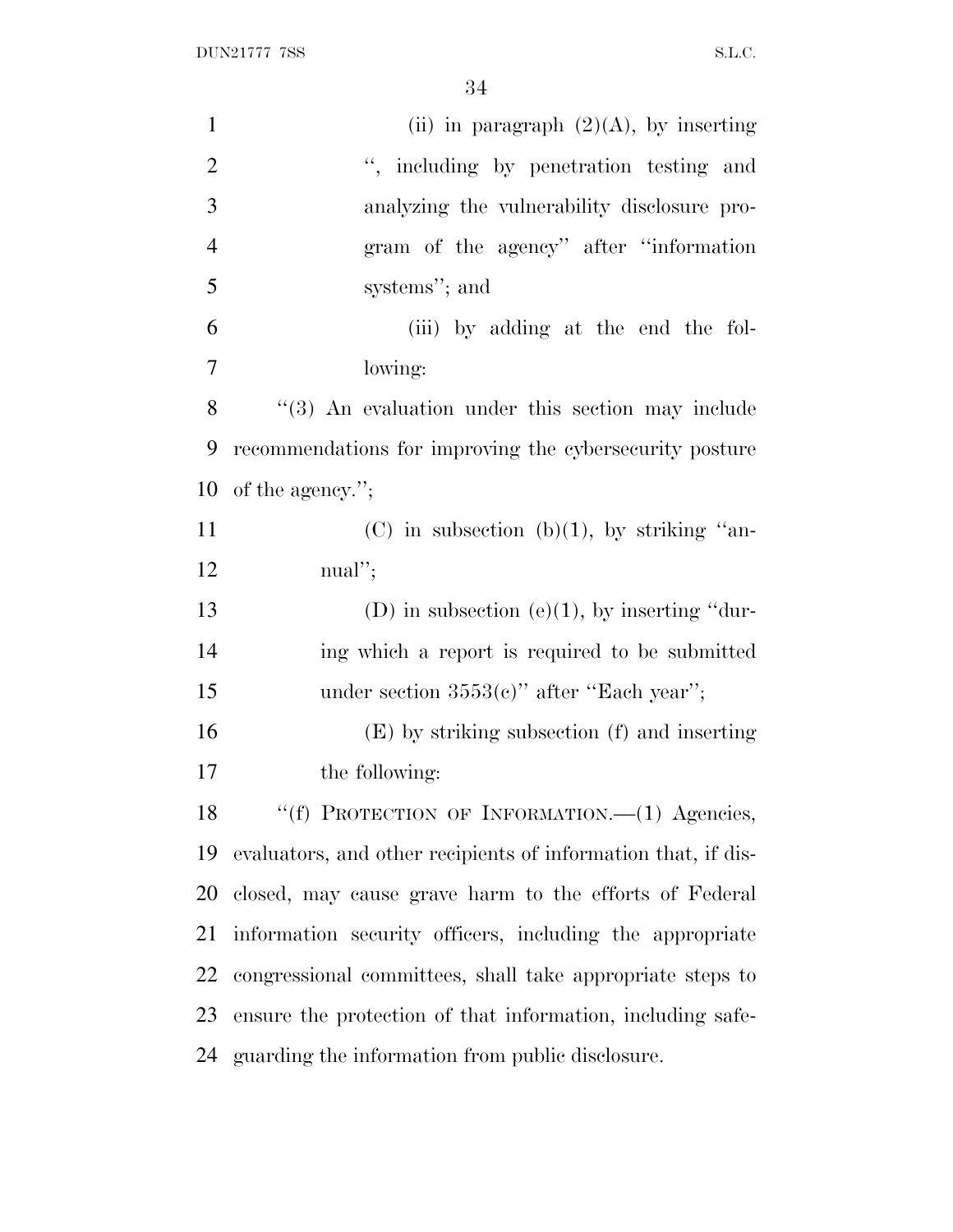| $\mathbf{1}$   | "(2) The protections required under paragraph $(1)$         |
|----------------|-------------------------------------------------------------|
| 2              | shall be commensurate with the risk and comply with all     |
| 3              | applicable laws and regulations.                            |
| $\overline{4}$ | $\lq(3)$ With respect to information that is not related    |
| 5              | to national security systems, agencies and evaluators shall |
| 6              | make a summary of the information unclassified and pub-     |
| 7              | licly available, including information that does not iden-  |
| 8              | tify—                                                       |
| 9              | "(A) specific information system incidents; or              |
| 10             | $\lq\lq (B)$<br>specific information<br>system              |
| 11             | vulnerabilities.";                                          |
| 12             | (F) in subsection (g)(2)—                                   |
| 13             | (i) by striking "this subsection shall"                     |
| 14             | and inserting "this subsection—                             |
| 15             | "(A) shall";                                                |
| 16             | (ii) in subparagraph $(A)$ , as so des-                     |
| 17             | ignated, by striking the period at the end                  |
| 18             | and inserting "; and"; and                                  |
| 19             | (iii) by adding at the end the fol-                         |
| 20             | lowing:                                                     |
| 21             | "(B) identify any entity that performs an inde-             |
| 22             | pendent evaluation under subsection (b)."; and              |
| 23             | (G) by striking subsection (j) and inserting                |
| 24             | the following:                                              |
| 25             | $``(j)$ GUIDANCE.—                                          |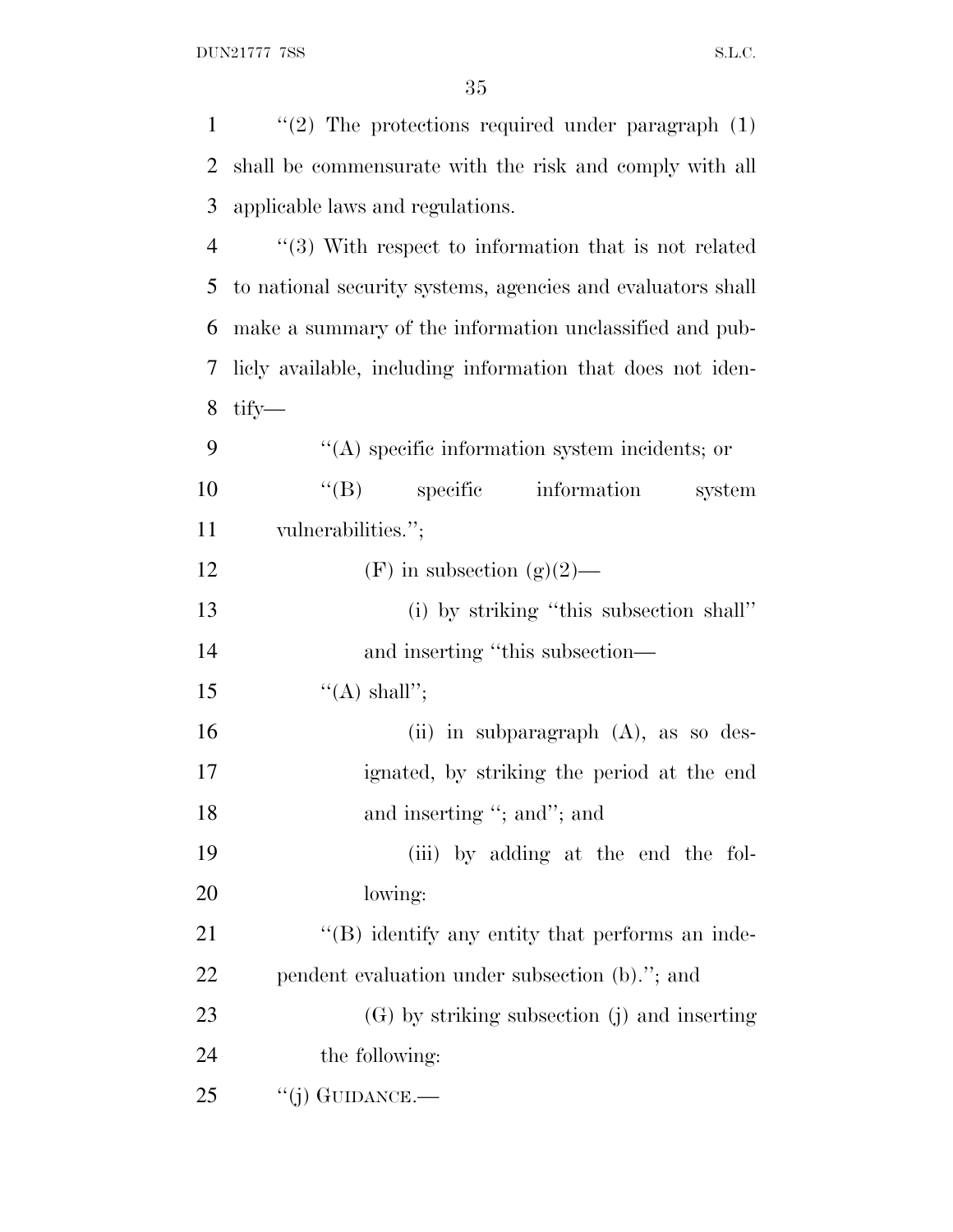| $\mathbf{1}$   | "(1) IN GENERAL.—The Director, in consulta-            |
|----------------|--------------------------------------------------------|
| $\overline{2}$ | tion with the Director of the Cybersecurity and In-    |
| 3              | frastructure Security Agency, the Chief Information    |
| $\overline{4}$ | Officers Council, the Council of the Inspectors Gen-   |
| 5              | eral on Integrity and Efficiency, and other interested |
| 6              | parties as appropriate, shall ensure the development   |
| 7              | of guidance for evaluating the effectiveness of an in- |
| 8              | formation security program and practices               |
| 9              | "(2) PRIORITIES.—The guidance developed                |
| 10             | under paragraph (1) shall prioritize the identifica-   |
| 11             | tion of-                                               |
| 12             | $\lq\lq$ the most common threat patterns ex-           |
| 13             | perienced by each agency;                              |
| 14             | $\lq\lq$ the security controls that address the        |
| 15             | threat patterns described in subparagraph $(A)$ ;      |
| 16             | and                                                    |
| 17             | " $(C)$ any other security risks unique to the         |
| 18             | networks of each agency."; and                         |
| 19             | $(5)$ in section 3556(a)—                              |
| 20             | $(A)$ in the matter preceding paragraph $(1)$ ,        |
| 21             | by inserting "within the Cybersecurity and In-         |
| 22             | frastructure Security Agency" after "incident"         |
| 23             | center"; and                                           |
| 24             | in paragraph (4), by striking<br>(B)                   |
| 25             | "3554(b)" and inserting "3554(a)(1)(A)".               |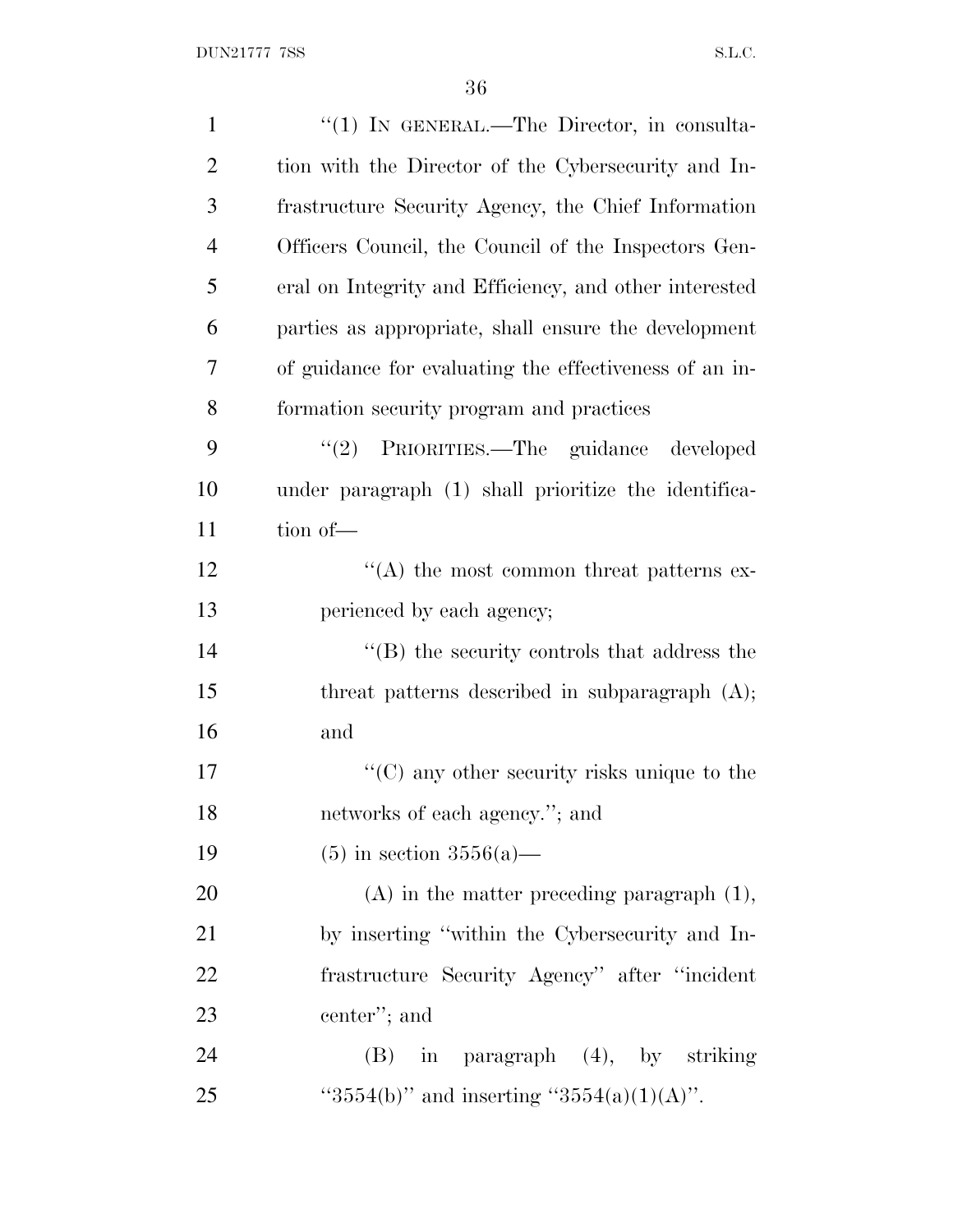| $\mathbf{1}$   | (d) CONFORMING AMENDMENTS.—                                                                                                         |
|----------------|-------------------------------------------------------------------------------------------------------------------------------------|
| $\overline{2}$ | (1) TABLE OF SECTIONS.—The table of sections                                                                                        |
| 3              | for chapter 35 of title 44, United States Code, is                                                                                  |
| $\overline{4}$ | amended—                                                                                                                            |
| 5              | (A) by striking the item relating to section                                                                                        |
| 6              | 3553 and inserting the following:                                                                                                   |
|                | "3553. Authority and functions of the Director and the Director of the Cyberse-<br>curity and Infrastructure Security Agency."; and |
| 7              | (B) by striking the item relating to section                                                                                        |
| 8              | 3555 and inserting the following:                                                                                                   |
|                | "3555. Independent evaluation.".                                                                                                    |
| 9              | (2) OMB REPORTS.—Section $226(e)$ of the Cy-                                                                                        |
| 10             | bersecurity Act of $2015$ (6 U.S.C. $1524(e)$ ) is                                                                                  |
| 11             | amended—                                                                                                                            |
| 12             | $(A)$ in paragraph $(1)(B)$ , in the matter                                                                                         |
| 13             | preceding clause (i), by striking "annually                                                                                         |
| 14             | thereafter" and inserting "thereafter during the                                                                                    |
| 15             | years during which a report is required to be                                                                                       |
| 16             | submitted under section $3553(c)$ of title 44,                                                                                      |
| 17             | United States Code"; and                                                                                                            |
| 18             | $(B)$ in paragraph $(2)(B)$ , in the matter                                                                                         |
| 19             | preceding clause (i)—                                                                                                               |
| 20             | (i) by striking "annually thereafter"                                                                                               |
| 21             | and inserting "thereafter during the years"                                                                                         |
| 22             | during which a report is required to be                                                                                             |
|                |                                                                                                                                     |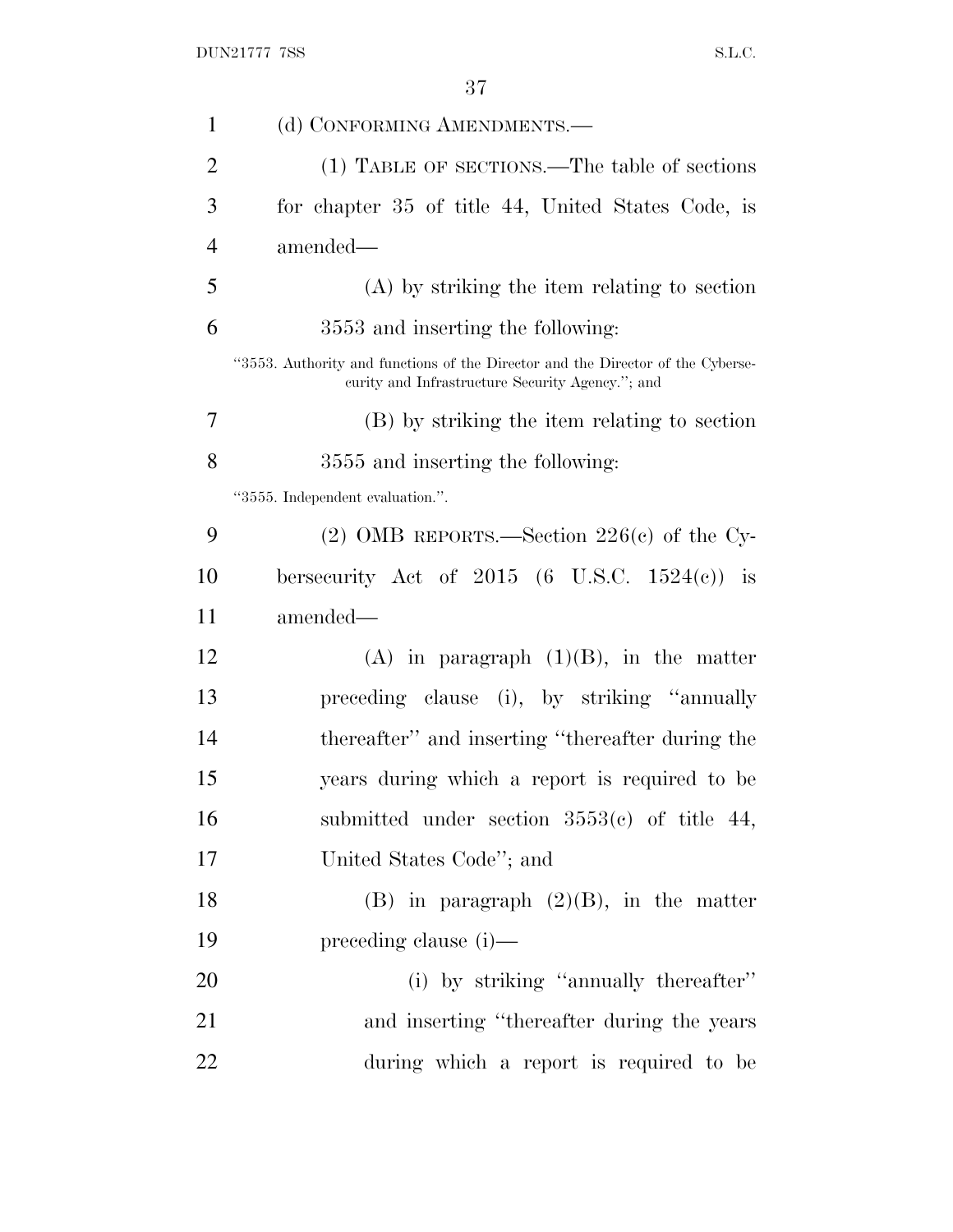| $\mathbf{1}$   | submitted under section $3553(c)$ of title                   |
|----------------|--------------------------------------------------------------|
| $\overline{2}$ | 44, United States Code"; and                                 |
| 3              | (ii) by striking "the report required                        |
| $\overline{4}$ | under section $3553(c)$ of title 44, United                  |
| 5              | States Code" and inserting "that report".                    |
| 6              | (3)<br>NIST RESPONSIBILITIES.—Section                        |
| 7              | $20(d)(3)(B)$ of the National Institute of Standards         |
| 8              | and Technology Act $(15 \text{ U.S.C. } 278g-3(d)(3)(B))$ is |
| 9              | amended by striking "annual".                                |
| 10             | (e) FEDERAL SYSTEM INCIDENT RESPONSE.                        |
| 11             | (1) IN GENERAL.—Chapter $35$ of title $44$ ,                 |
| 12             | United States Code, is amended by adding at the              |
| 13             | end the following:                                           |
| 14             | "SUBCHAPTER IV—FEDERAL SYSTEM                                |
| 15             | <b>INCIDENT RESPONSE</b>                                     |
| 16             | "§3591. Definitions                                          |
| 17             | "(a) IN GENERAL.—Except as provided in subsection            |
| 18             | $(b)$ , the definitions under sections 3502 and 3552 shall   |
| 19             | apply to this subchapter.                                    |
| 20             | "(b) ADDITIONAL DEFINITIONS.—As used in this                 |
| 21             | subchapter:                                                  |
| 22             | $(1)$ APPROPRIATE REPORTING ENTITIES.—The                    |
| 23             | term 'appropriate reporting entities' means—                 |
| 24             | "(A) the majority and minority leaders of                    |
| 25             | the Senate;                                                  |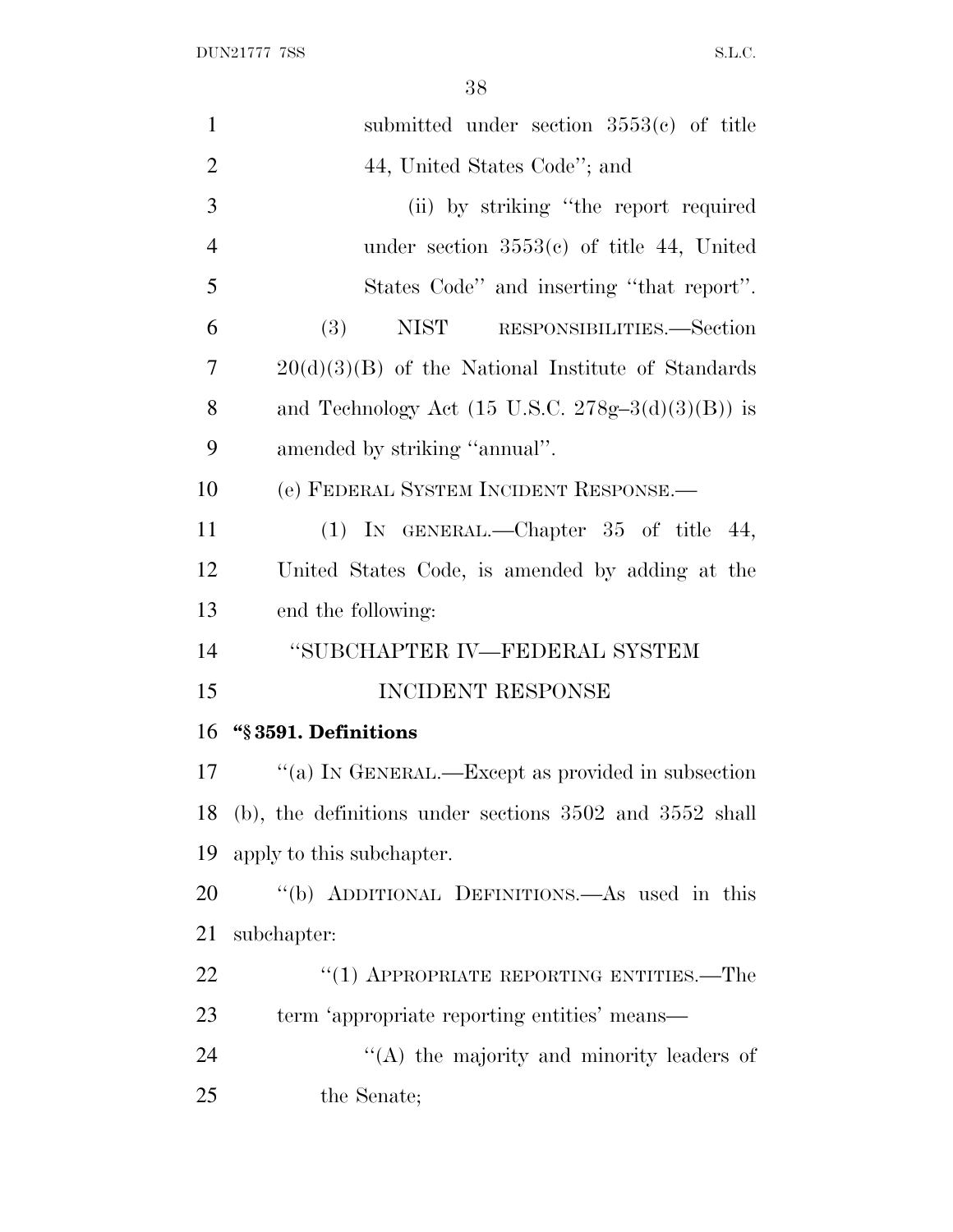| $\mathbf{1}$   | "(B) the Speaker and minority leader of                      |
|----------------|--------------------------------------------------------------|
| $\overline{2}$ | the House of Representatives;                                |
| 3              | $\lq\lq$ <sup>*</sup> (C) the Committee on Homeland Security |
| $\overline{4}$ | and Governmental Affairs of the Senate;                      |
| 5              | "(D) the Committee on Oversight and Re-                      |
| 6              | form of the House of Representatives;                        |
| 7              | $\lq\lq$ (E) the Committee on Homeland Security              |
| 8              | of the House of Representatives;                             |
| 9              | $\lq\lq(F)$ the appropriate authorization and ap-            |
| 10             | propriations committees of Congress;                         |
| 11             | $\lq\lq(G)$ the Director;                                    |
| 12             | "(H) the Director of the Cybersecurity and                   |
| 13             | Infrastructure Security Agency;                              |
| 14             | "(I) the National Cyber Director;                            |
| 15             | $``(J)$ the Comptroller General of the United                |
| 16             | States; and                                                  |
| 17             | $\lq\lq$ (K) the inspector general of any impacted           |
| 18             | agency.                                                      |
| 19             | "(2) AWARDEE.—The term 'awardee'—                            |
| 20             | $\lq\lq(A)$ means a person, business, or other               |
| 21             | entity that receives a grant from, or is a party             |
| 22             | to a cooperative agreement with, an agency;                  |
| 23             | and                                                          |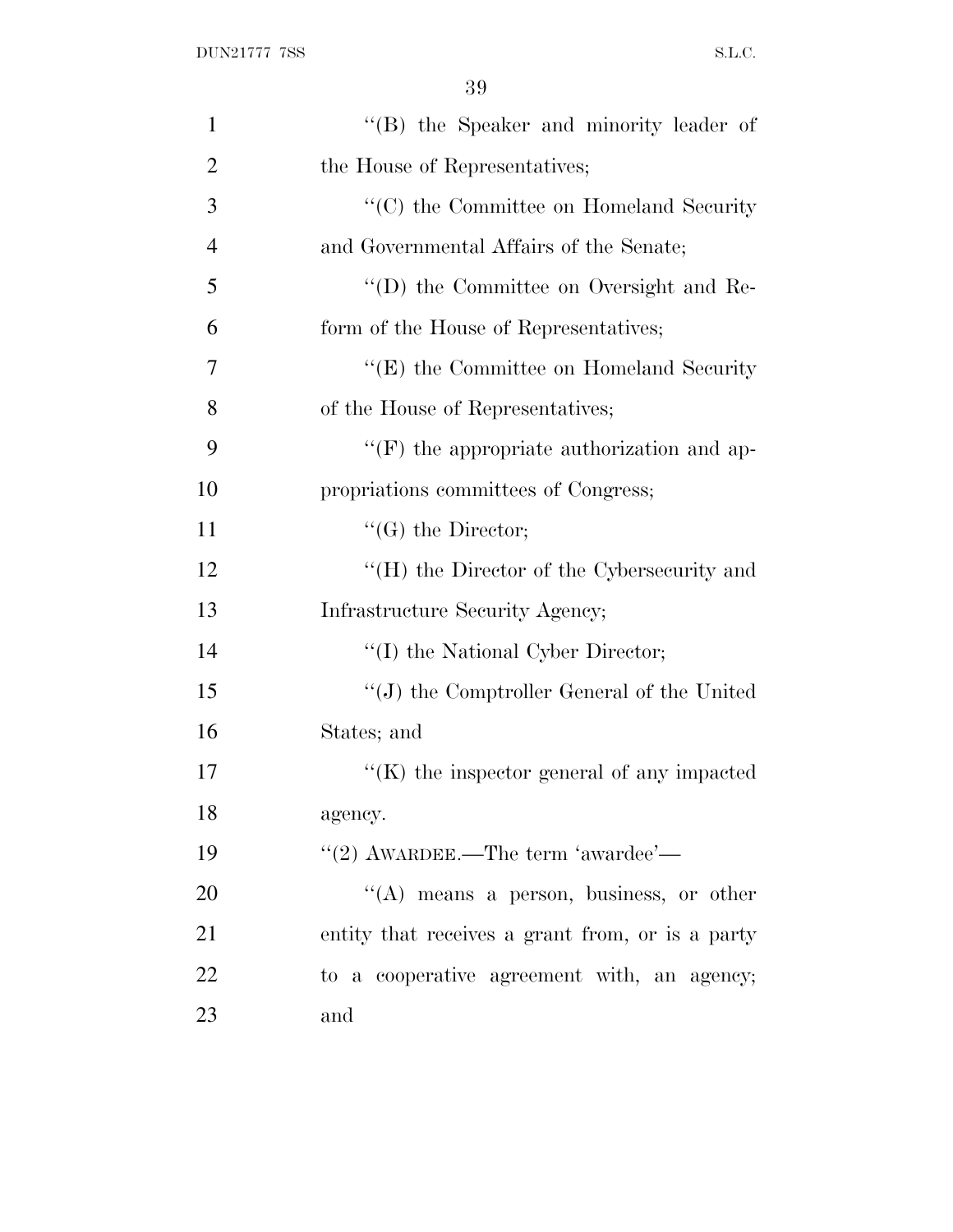| $\mathbf{1}$   | $\lq\lq$ (B) includes any subgrantee of a person,    |
|----------------|------------------------------------------------------|
| $\overline{2}$ | business, or other entity described in subpara-      |
| 3              | graph(A).                                            |
| $\overline{4}$ | "(3) BREACH.—The term 'breach' means—                |
| 5              | $\lq\lq$ (A) a compromise of the security, con-      |
| 6              | fidentiality, or integrity of data in electronic     |
| 7              | form that results in unauthorized access to, or      |
| 8              | an acquisition of, personal information; or          |
| 9              | $\lq\lq (B)$ a loss of data in electronic form that  |
| 10             | results in unauthorized access to, or an acquisi-    |
| 11             | tion of, personal information.                       |
| 12             | $``(4)$ CONTRACTOR.—The term 'contractor'            |
| 13             | means-                                               |
| 14             | "(A) a prime contractor of an agency or a            |
| 15             | subcontractor of a prime contractor of an agen-      |
| 16             | cy; and                                              |
| 17             | "(B) any person or business that collects            |
| 18             | or maintains information, including personally       |
| 19             | identifiable information, on behalf of an agency.    |
| 20             | "(5) FEDERAL INFORMATION.—The term 'Fed-             |
| 21             | eral information' means information created, col-    |
| 22             | lected, processed, maintained, disseminated, dis-    |
| 23             | closed, or disposed of by or for the Federal Govern- |
| 24             | ment in any medium or form.                          |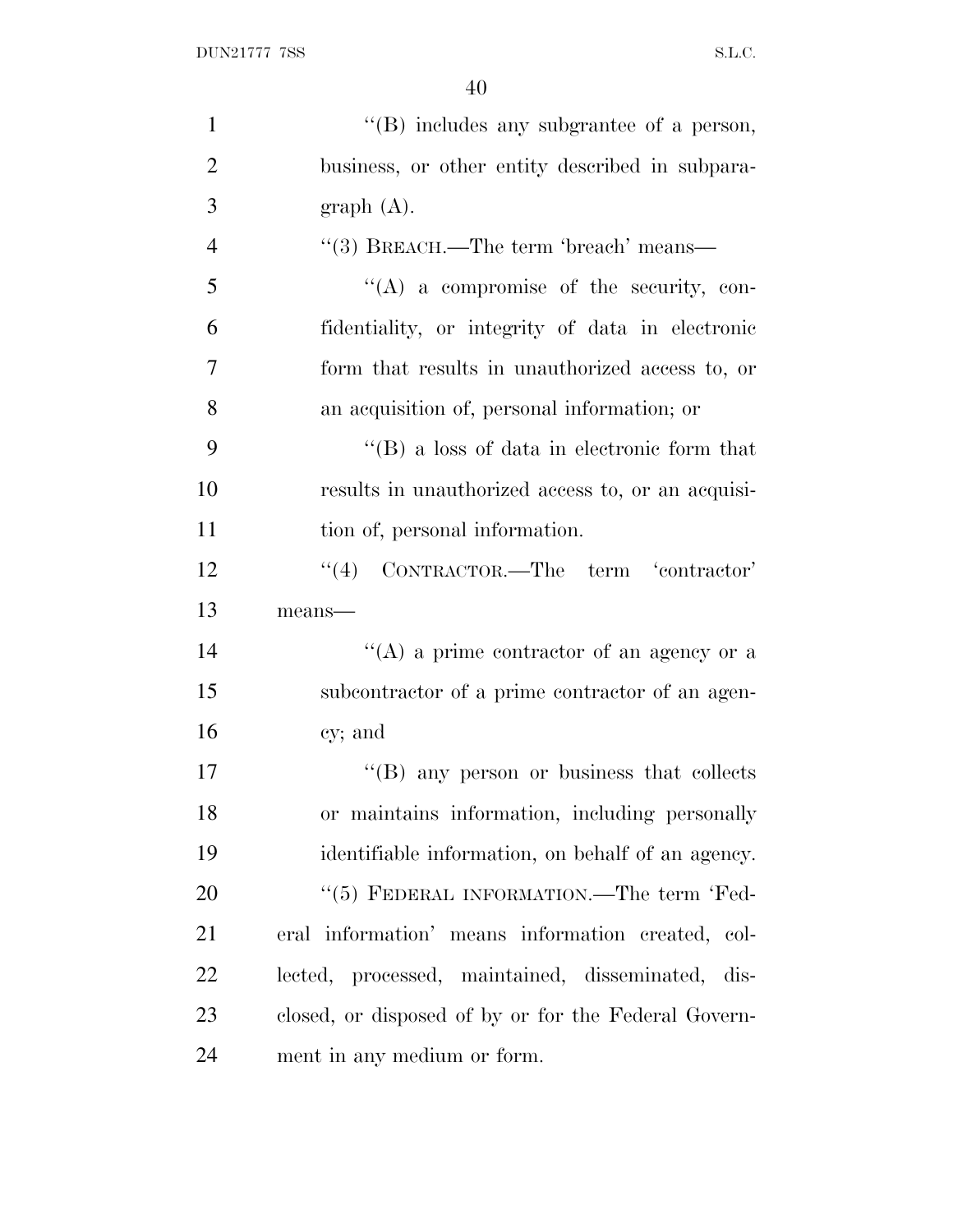1 "(6) FEDERAL INFORMATION SYSTEM.—The term 'Federal information system' means an infor- mation system used or operated by an agency, a con- tractor, or another organization on behalf of an agency. 6 "(7) INTELLIGENCE COMMUNITY.—The term 'intelligence community' has the meaning given the term in section 3 of the National Security Act of 1947 (50 U.S.C. 3003). ''(8) NATIONWIDE CONSUMER REPORTING AGENCY.—The term 'nationwide consumer reporting agency' means a consumer reporting agency de- scribed in section 603(p) of the Fair Credit Report- ing Act (15 U.S.C. 1681a(p)). ''(9) VULNERABILITY DISCLOSURE.—The term 'vulnerability disclosure' means a vulnerability iden-tified under section 3559B.

**''§ 3592. Notification of breach**

 ''(a) NOTIFICATION.—As expeditiously as practicable and without unreasonable delay, and in any case not later than 45 days after an agency has a reasonable basis to conclude that a breach has occurred, the head of the agen- cy, in consultation with a senior privacy officer of the agency, shall—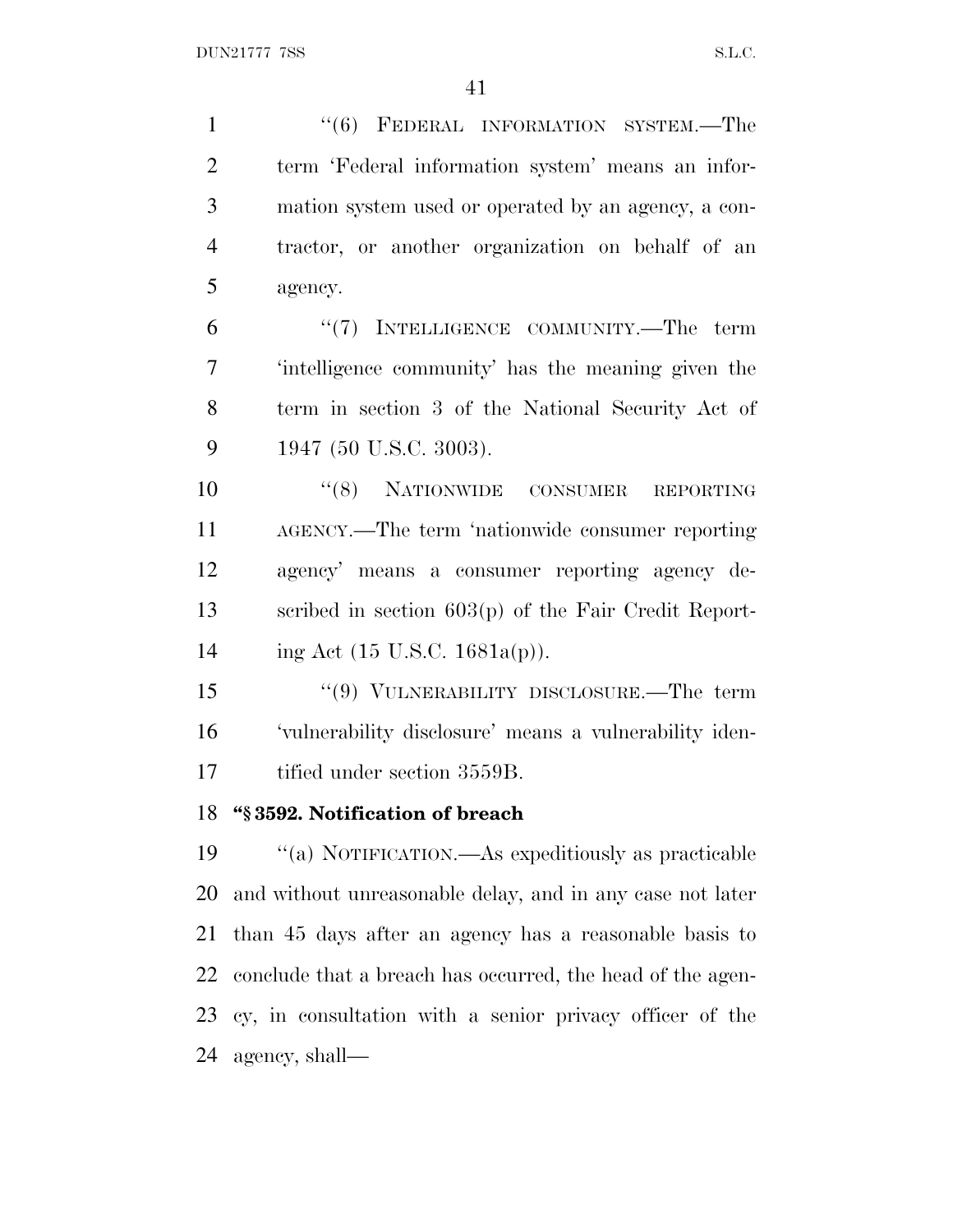| $\mathbf{1}$   | $"(1)$ determine whether notice to any individual     |
|----------------|-------------------------------------------------------|
| $\overline{2}$ | potentially affected by the breach is appropriate     |
| 3              | based on an assessment of the risk of harm to the     |
| $\overline{4}$ | individual that considers—                            |
| 5              | $\lq\lq$ the nature and sensitivity of the per-       |
| 6              | sonally identifiable information affected by the      |
| 7              | breach;                                               |
| 8              | "(B) the likelihood of access to and use of           |
| 9              | the personally identifiable information affected      |
| 10             | by the breach;                                        |
| 11             | $\lq\lq$ (C) the type of breach; and                  |
| 12             | $\lq\lq$ (D) any other factors determined by the      |
| 13             | Director; and                                         |
| 14             | $f'(2)$ as appropriate, provide written notice in     |
| 15             | accordance with subsection (b) to each individual po- |
| 16             | tentially affected by the breach—                     |
| 17             | "(A) to the last known mailing address of             |
| 18             | the individual; or                                    |
| 19             | "(B) through an appropriate alternative               |
| 20             | method of notification that the head of the           |
| 21             | agency or a designated senior-level individual of     |
| 22             | the agency selects based on factors determined        |
| 23             | by the Director.                                      |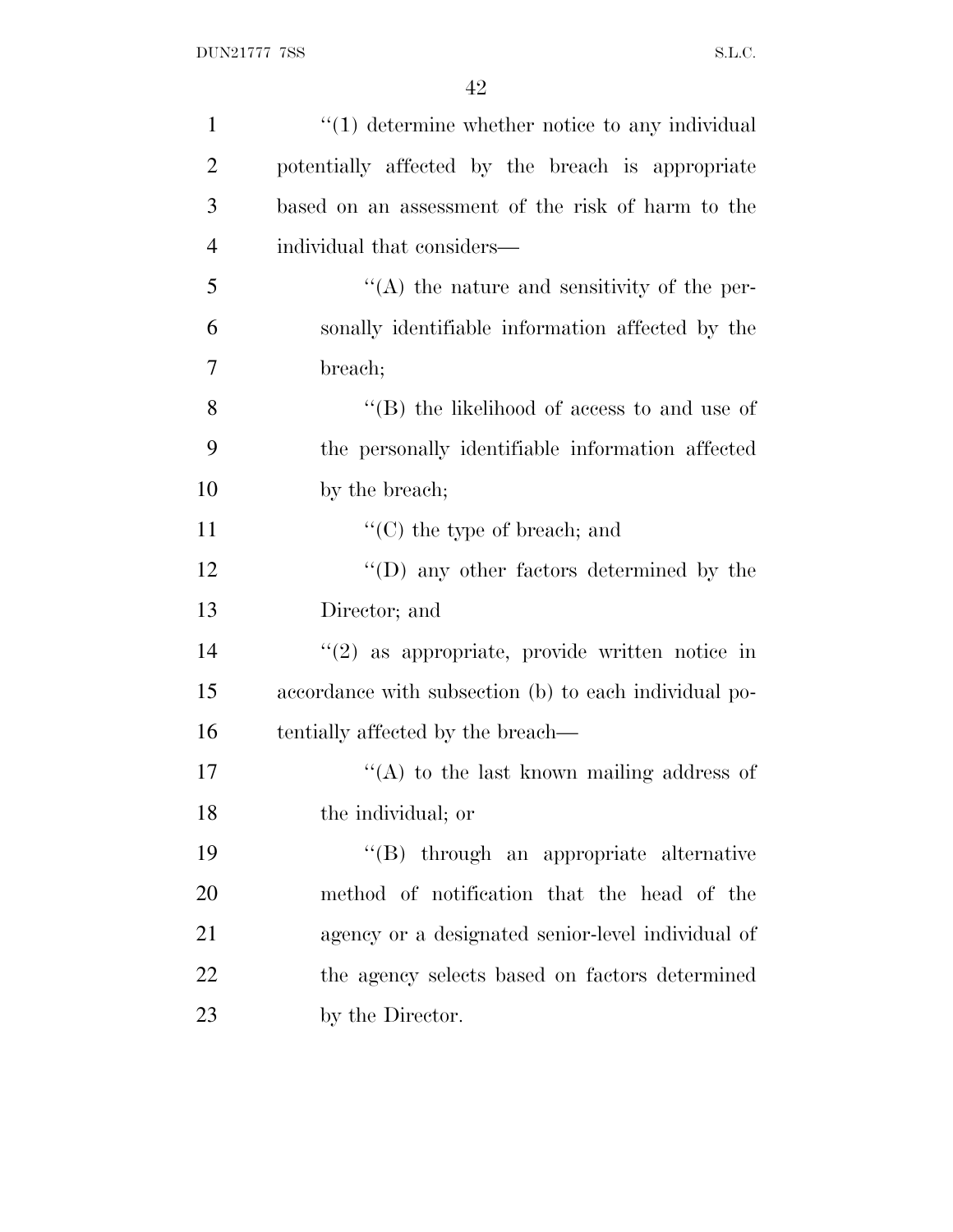| "(b) CONTENTS OF NOTICE.—Each notice of a                  |
|------------------------------------------------------------|
| breach provided to an individual under subsection $(a)(2)$ |
| shall include—                                             |
| $\lq(1)$ a brief description of the rationale for the      |
| determination that notice should be provided under         |
| subsection $(a)$ ;                                         |
| $\lq(2)$ if possible, a description of the types of        |
| personally identifiable information affected by the        |
| breach;                                                    |
| "(3) contact information of the agency that                |
| may be used to ask questions of the agency, which—         |
| "(A) shall include an e-mail address or an-                |
| other digital contact mechanism; and                       |
| "(B) may include a telephone number or a                   |
| website;                                                   |
| "(4) information on any remedy being offered               |
| by the agency;                                             |
| $\lq(5)$ any applicable educational materials relat-       |
| ing to what individuals can do in response to a            |
| breach that potentially affects their personally iden-     |
| tifiable information, including relevant information       |
| to contact Federal law enforcement agencies and            |
| each nationwide consumer reporting agency; and             |
|                                                            |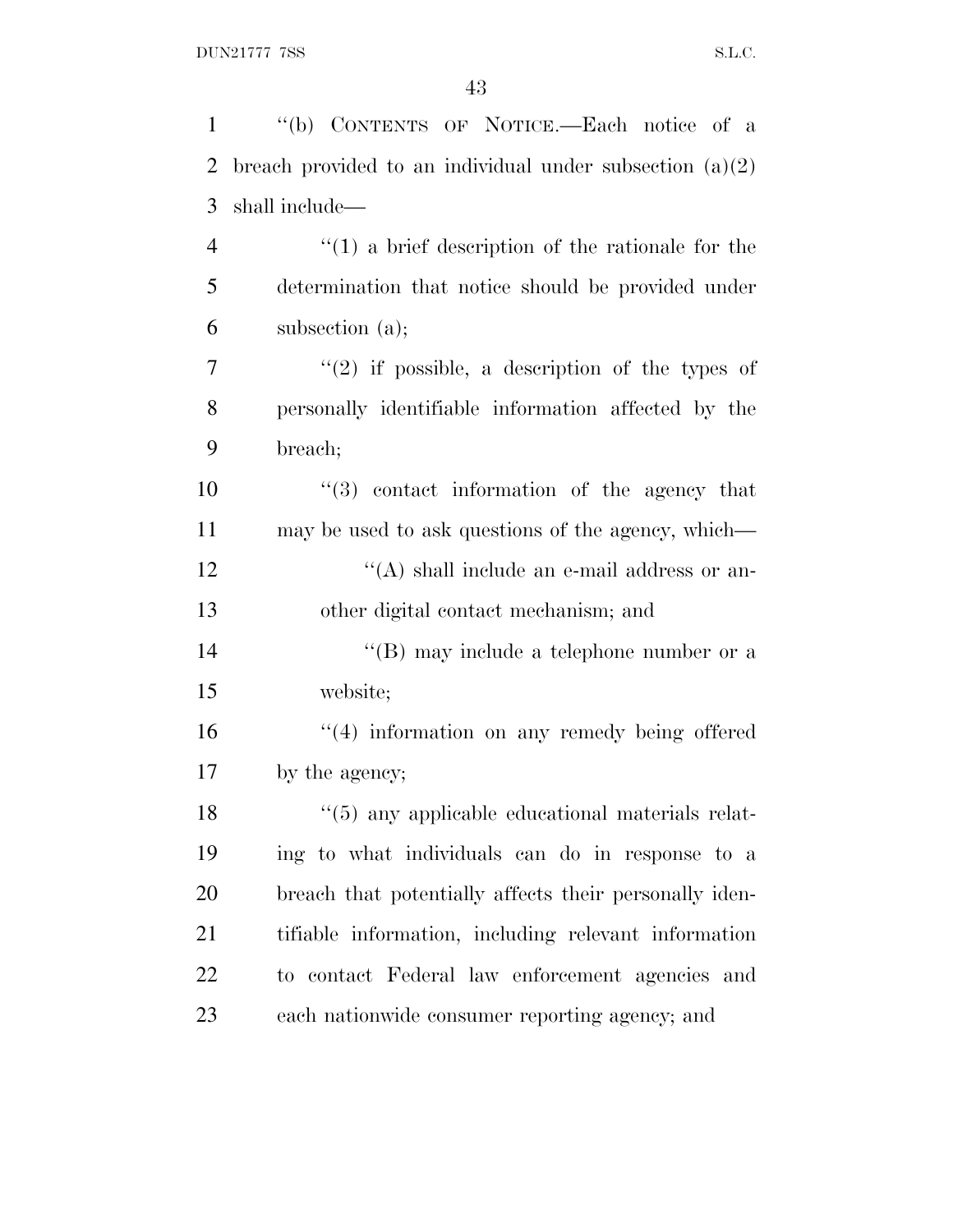| $\mathbf{1}$   | $\cdot\cdot\cdot(6)$ any other appropriate information, as de- |
|----------------|----------------------------------------------------------------|
| $\overline{2}$ | termined by the head of the agency or established in           |
| 3              | guidance by the Director.                                      |
| $\overline{4}$ | "(c) DELAY OF NOTIFICATION.—                                   |
| 5              | "(1) IN GENERAL.—The Attorney General, the                     |
| 6              | Director of National Intelligence, or the Secretary of         |
| 7              | Homeland Security may delay a notification required            |
| 8              | under subsection (a) if the notification would—                |
| 9              | $\lq\lq$ impede a criminal investigation or a                  |
| 10             | national security activity;                                    |
| 11             | "(B) reveal sensitive sources and methods;                     |
| 12             | $\lq\lq$ cause damage to national security; or                 |
| 13             | $\lq\lq$ . hamper security remediation actions.                |
| 14             | $``(2)$ DOCUMENTATION.—                                        |
| 15             | "(A) IN GENERAL.—Any delay under para-                         |
| 16             | $graph(1)$ shall be reported in writing to the Di-             |
| 17             | rector, the Attorney General, the Director of                  |
| 18             | National Intelligence, the Secretary of Home-                  |
| 19             | land Security, the Director of the Cybersecurity               |
| 20             | and Infrastructure Security Agency, and the                    |
| 21             | head of the agency and the inspector general of                |
| 22             | the agency that experienced the breach.                        |
| 23             | "(B) CONTENTS.—A report required under                         |
| 24             | subparagraph (A) shall include a written state-                |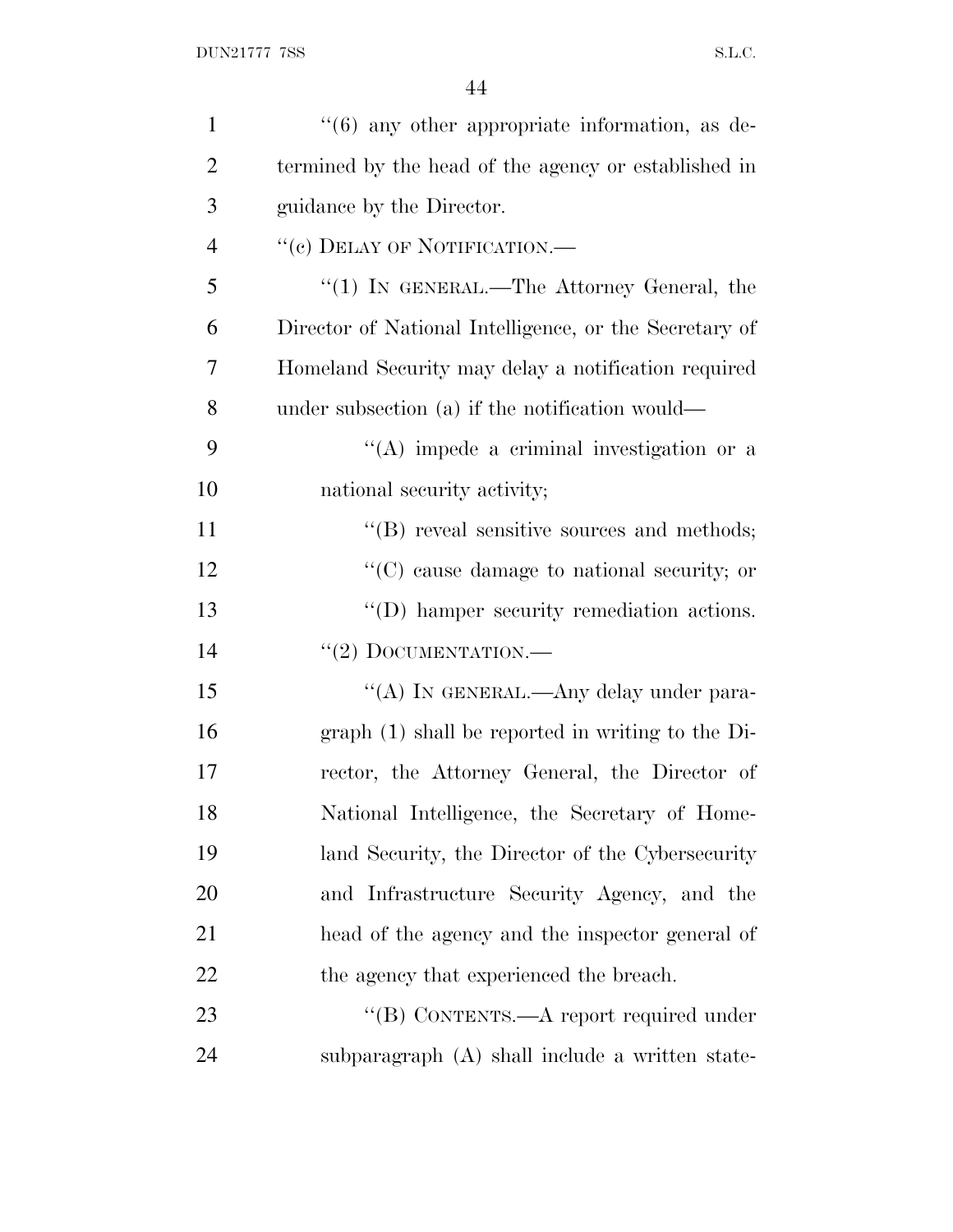| $\mathbf{1}$   | ment from the entity that delayed the notifica-               |
|----------------|---------------------------------------------------------------|
| $\overline{2}$ | tion explaining the need for the delay.                       |
| 3              | "(C) FORM.-The report required under                          |
| $\overline{4}$ | subparagraph (A) shall be unclassified but may                |
| 5              | include a classified annex.                                   |
| 6              | "(3) RENEWAL.—A delay under paragraph $(1)$                   |
| 7              | shall be for a period of 60 days and may be renewed.          |
| $8\,$          | "(d) UPDATE NOTIFICATION.—If an agency deter-                 |
| 9              | mines there is a significant change in the reasonable basis   |
| 10             | to conclude that a breach occurred, a significant change      |
| 11             | to the determination made under subsection $(a)(1)$ , or that |
| 12             | it is necessary to update the details of the information pro- |
| 13             | vided to impacted individuals as described in subsection      |
| 14             | (b), the agency shall as expeditiously as practicable and     |
| 15             | without unreasonable delay, and in any case not later than    |
| 16             | 30 days after such a determination, notify each individual    |
| 17             | who received a notification pursuant to subsection (a) of     |
| 18             | those changes.                                                |
| 19             | "(e) EXEMPTION FROM NOTIFICATION.-                            |
| 20             | "(1) IN GENERAL.—The head of an agency, in                    |
| 21             | consultation with the inspector general of the agen-          |
| 22             | cy, may request an exemption from the Director                |
| 23             | from complying with the notification requirements             |

 under subsection (a) if the information affected by the breach is determined by an independent evalua-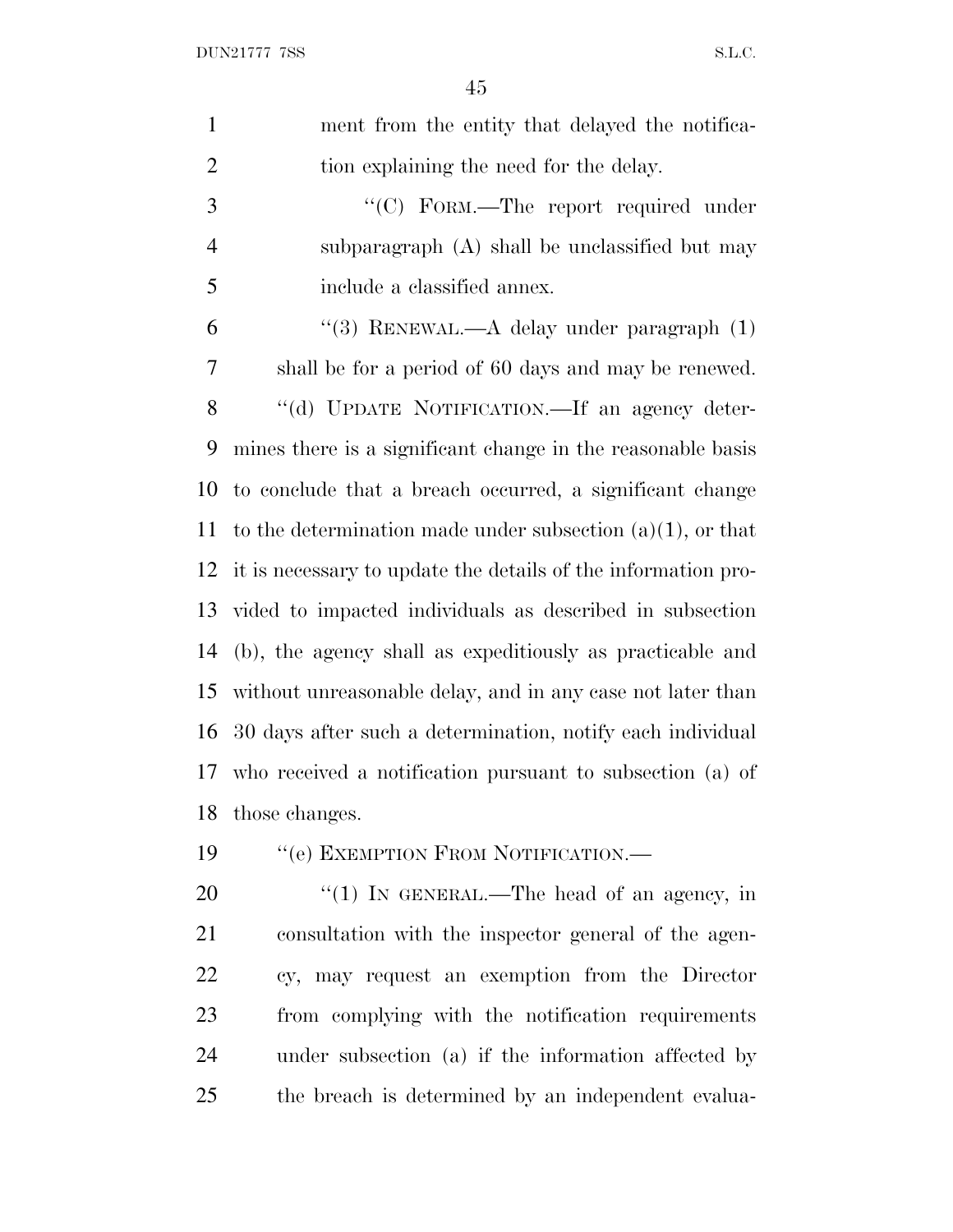| $\mathbf{1}$   | tion to be unreadable, including, as appropriate, in-  |
|----------------|--------------------------------------------------------|
| $\overline{2}$ | stances in which the information is—                   |
| 3              | $\lq\lq$ encrypted; and                                |
| $\overline{4}$ | "(B) determined by the Director of the Cy-             |
| 5              | bersecurity and Infrastructure Security Agency         |
| 6              | to be of sufficiently low risk of exposure.            |
| 7              | "(2) APPROVAL.—The Director shall determine            |
| 8              | whether to grant an exemption requested under          |
| 9              | paragraph $(1)$ in consultation with—                  |
| 10             | " $(A)$ the Director of the Cybersecurity and          |
| 11             | Infrastructure Security Agency; and                    |
| 12             | $\lq\lq$ the Attorney General.                         |
| 13             | "(3) DOCUMENTATION.—Any exemption grant-               |
| 14             | ed by the Director under paragraph (1) shall be re-    |
| 15             | ported in writing to the head of the agency and the    |
| 16             | inspector general of the agency that experienced the   |
| 17             | breach and the Director of the Cybersecurity and In-   |
| 18             | frastructure Security Agency.                          |
| 19             | "(f) RULE OF CONSTRUCTION.—Nothing in this sec-        |
| 20             | tion shall be construed to limit—                      |
| 21             | $\lq(1)$ the Director from issuing guidance relat-     |
| 22             | ing to notifications or the head of an agency from     |
| 23             | notifying individuals potentially affected by breaches |
| 24             | that are not determined to be major incidents; or      |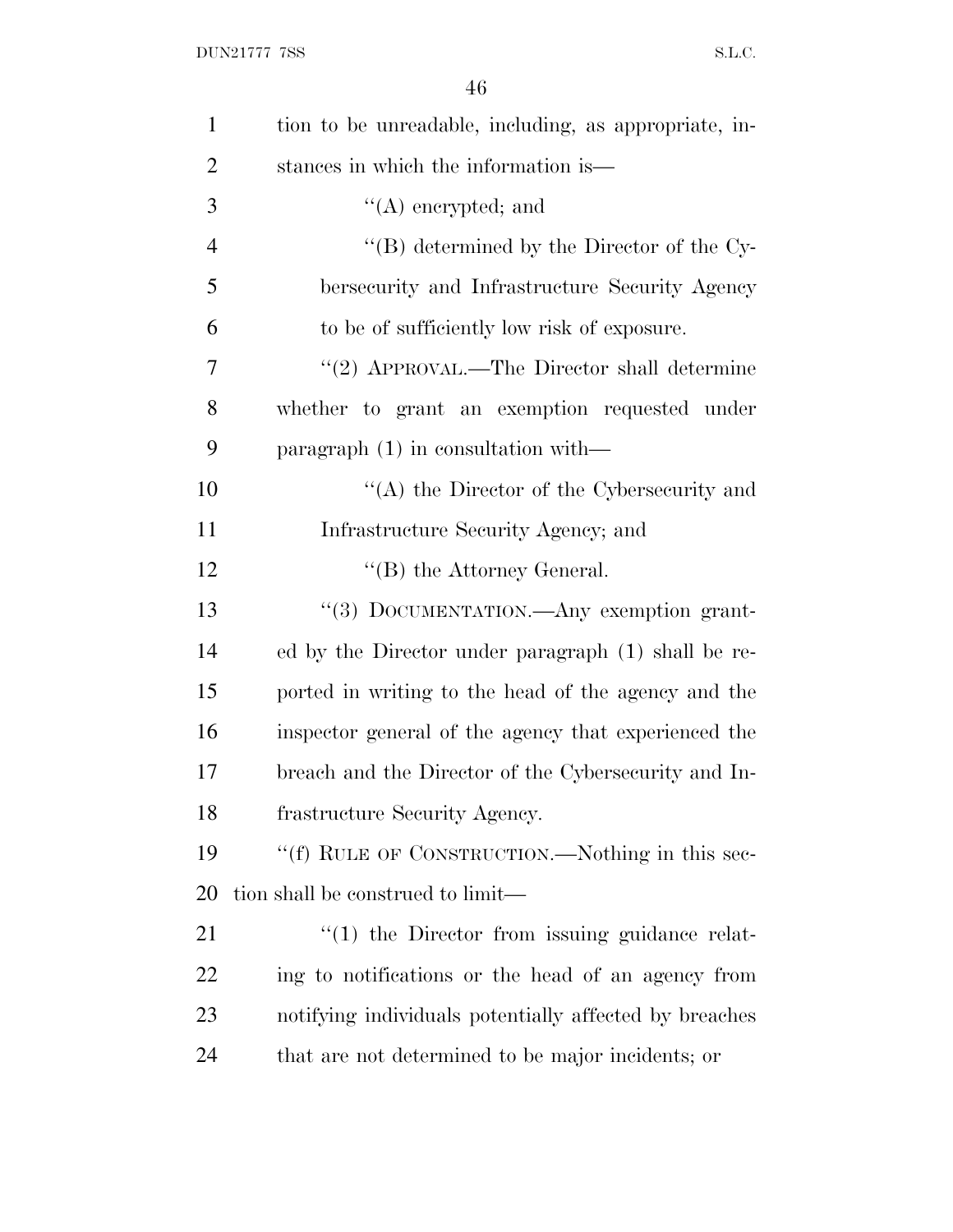$\frac{1}{2}$  the Director from issuing guidance relat-2 ing to notifications of major incidents or the head of an agency from providing more information than de- scribed in subsection (b) when notifying individuals potentially affected by breaches.

 **''§ 3593. Congressional and Executive Branch reports**  $\frac{1}{2}$  ''(a) INITIAL REPORT.

8 "(1) IN GENERAL.—Not later than 72 hours after an agency has a reasonable basis to conclude that a major incident occurred, the head of the agency impacted by the major incident shall submit to the appropriate reporting entities a written report and, to the extent practicable, provide a briefing to the Committee on Homeland Security and Govern- mental Affairs of the Senate, the Committee on Oversight and Reform of the House of Representa- tives, the Committee on Homeland Security of the House of Representatives, and the appropriate au- thorization and appropriations committees of Con-gress, taking into account—

21 ''(A) the information known at the time of 22 the report;

23 "(B) the sensitivity of the details associ-ated with the major incident; and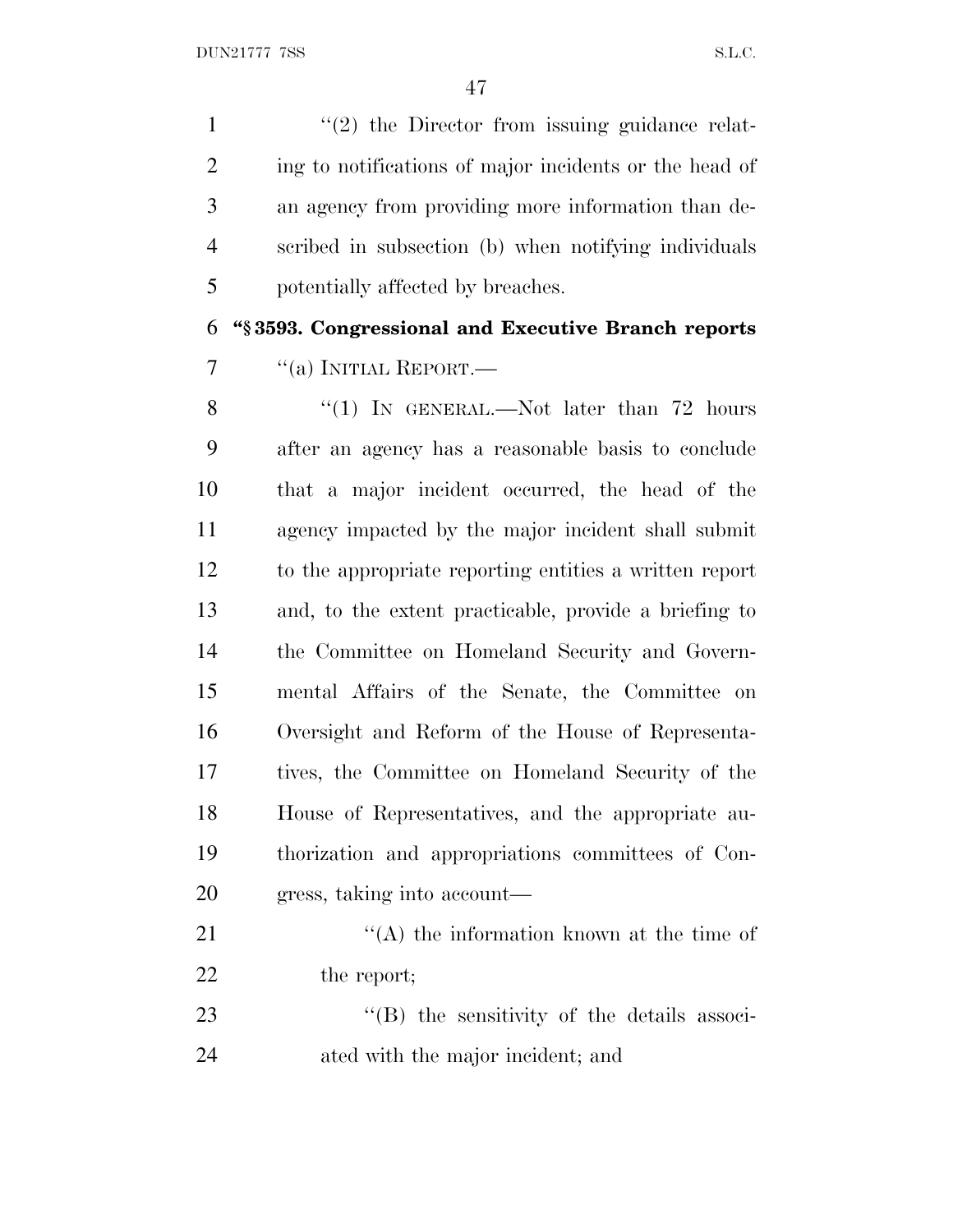| $\mathbf{1}$   | $\cdot$ (C) the classification level of the informa- |
|----------------|------------------------------------------------------|
| $\overline{c}$ | tion contained in the report.                        |
| 3              | "(2) CONTENTS.—A report required under               |
| $\overline{4}$ | paragraph (1) shall include, in a manner that ex-    |
| 5              | cludes or otherwise reasonably protects personally   |
| 6              | identifiable information and to the extent permitted |
| 7              | by applicable law, including privacy and statistical |
| 8              | laws—                                                |
| 9              | $\lq\lq$ a summary of the information avail-         |
| 10             | able about the major incident, including how         |
| 11             | the major incident occurred, information indi-       |
| 12             | cating that the major incident may be a breach,      |
| 13             | and information relating to the major incident       |
| 14             | as a breach, based on information available to       |
| 15             | agency officials as of the date on which the         |
| 16             | agency submits the report;                           |
| 17             | $\lq\lq$ if applicable, a description and any        |
| 18             | associated documentation of any circumstances        |
| 19             | necessitating a delay in or exemption to notifi-     |
| 20             | cation to individuals potentially affected by the    |
| 21             | major incident under subsection (c) or (e) of        |
| 22             | section 3592; and                                    |
| 23             | $\lq\lq$ (C) if applicable, an assessment of the     |
| 24             | impacts to the agency, the Federal Government,       |
| 25             | or the security of the United States, based on       |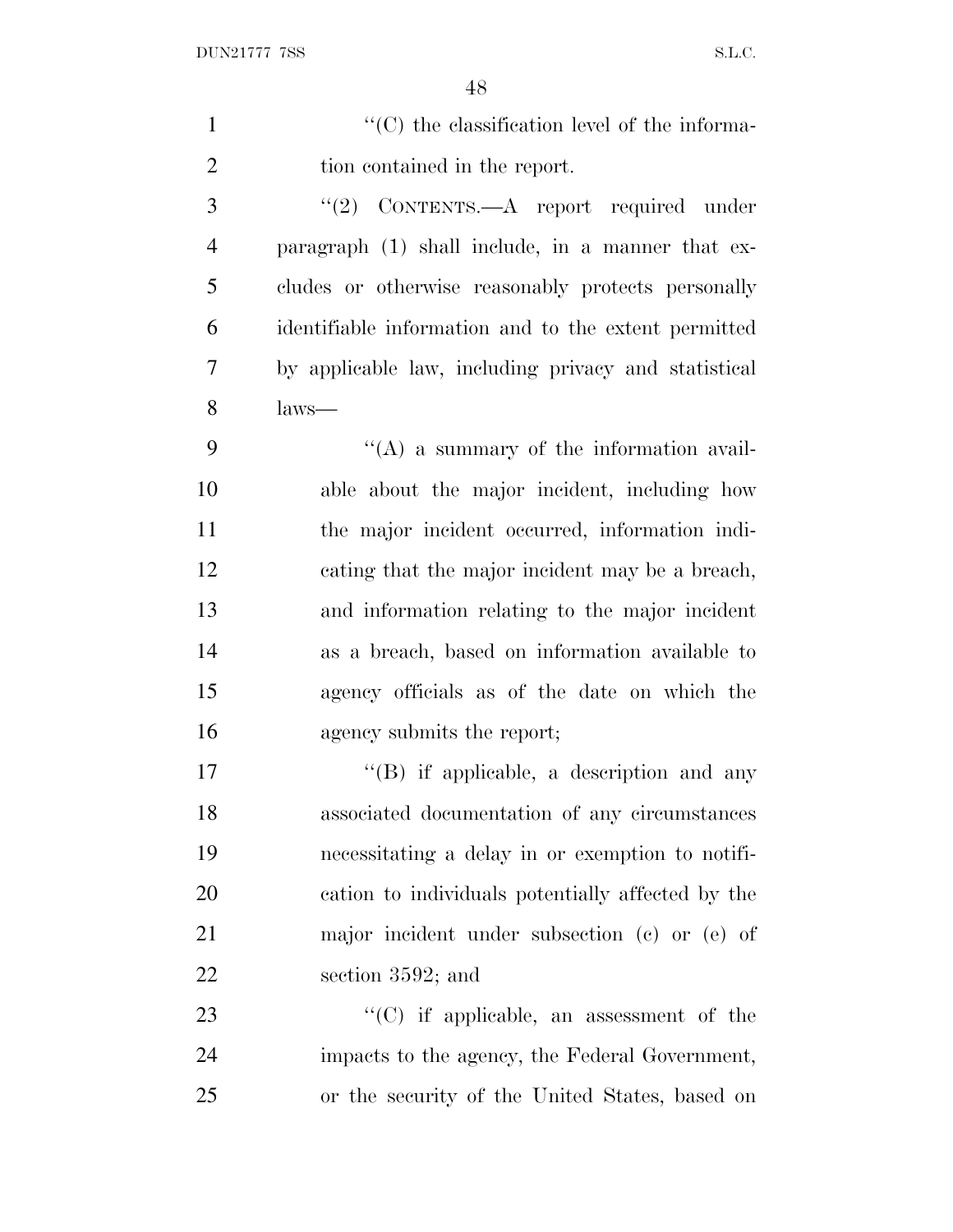DUN21777 7SS S.L.C.

 information available to agency officials on the date on which the agency submits the report. ''(b) SUPPLEMENTAL REPORT.—Within a reasonable

 amount of time, but not later than 30 days after the date on which an agency submits a written report under sub- section (a), the head of the agency shall provide to the appropriate reporting entities written updates on the major incident and, to the extent practicable, provide a briefing to the congressional committees described in sub-10 section (a)(1), including summaries of—

11 ''(1) vulnerabilities, means by which the major incident occurred, and impacts to the agency relat-ing to the major incident;

 $(2)$  any risk assessment and subsequent risk- based security implementation of the affected infor- mation system before the date on which the major incident occurred;

18 ''(3) the status of compliance of the affected in- formation system with applicable security require-ments at the time of the major incident;

 ''(4) an estimate of the number of individuals potentially affected by the major incident based on information available to agency officials as of the date on which the agency provides the update;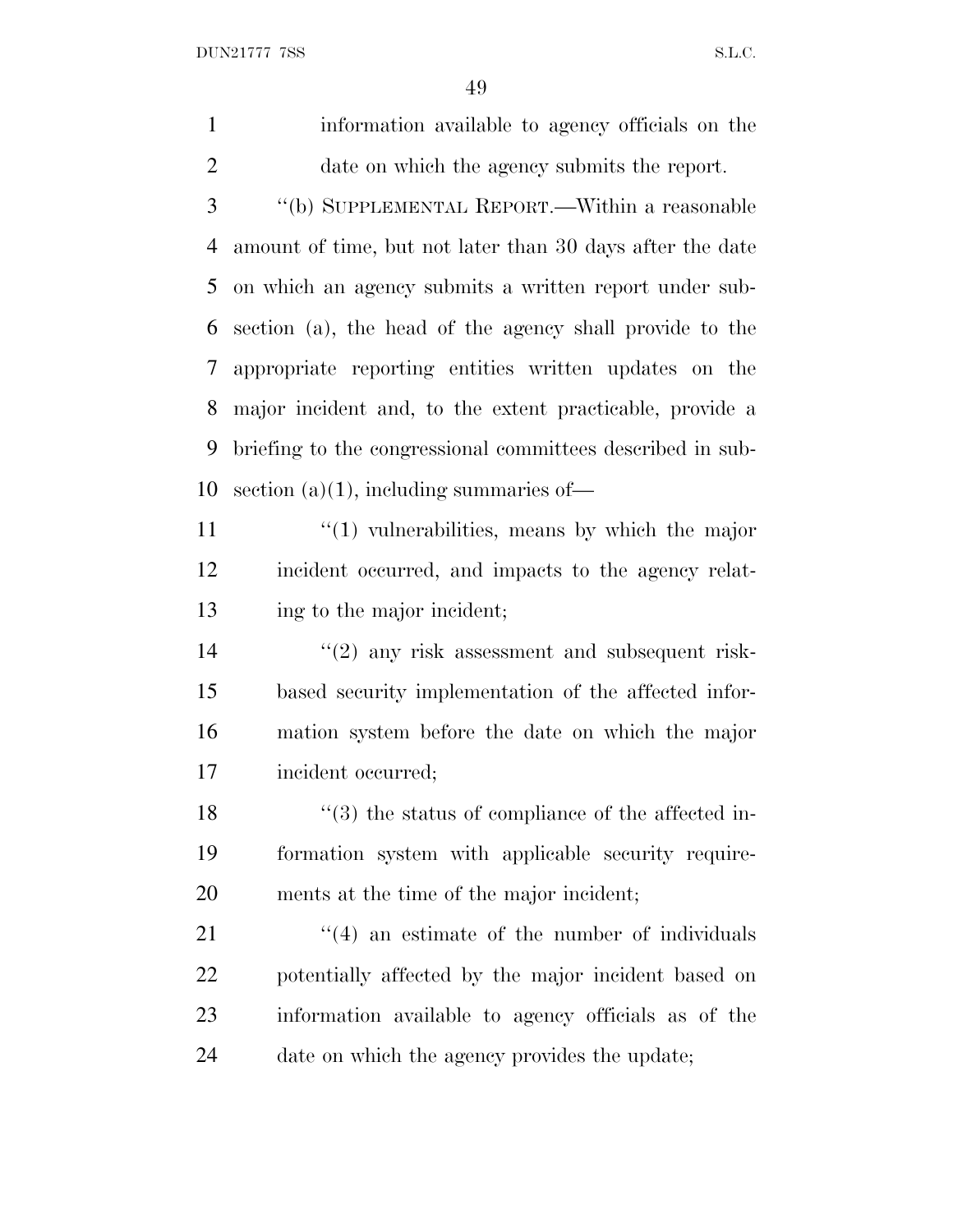1 ''(5) an assessment of the risk of harm to indi- viduals potentially affected by the major incident based on information available to agency officials as of the date on which the agency provides the update; ''(6) an update to the assessment of the risk to agency operations, or to impacts on other agency or non-Federal entity operations, affected by the major incident based on information available to agency of- ficials as of the date on which the agency provides the update; and

 $\frac{1}{2}$  (7) the detection, response, and remediation actions of the agency, including any support pro- vided by the Cybersecurity and Infrastructure Secu- rity Agency under section 3594(d) and status up- dates on the notification process described in section 3592(a), including any delay or exemption described in subsection (c) or (e), respectively, of section 3592, if applicable.

 ''(c) UPDATE REPORT.—If the agency determines that there is any significant change in the understanding of the agency of the scope, scale, or consequence of a major incident for which an agency submitted a written report under subsection (a), the agency shall provide an updated report to the appropriate reporting entities that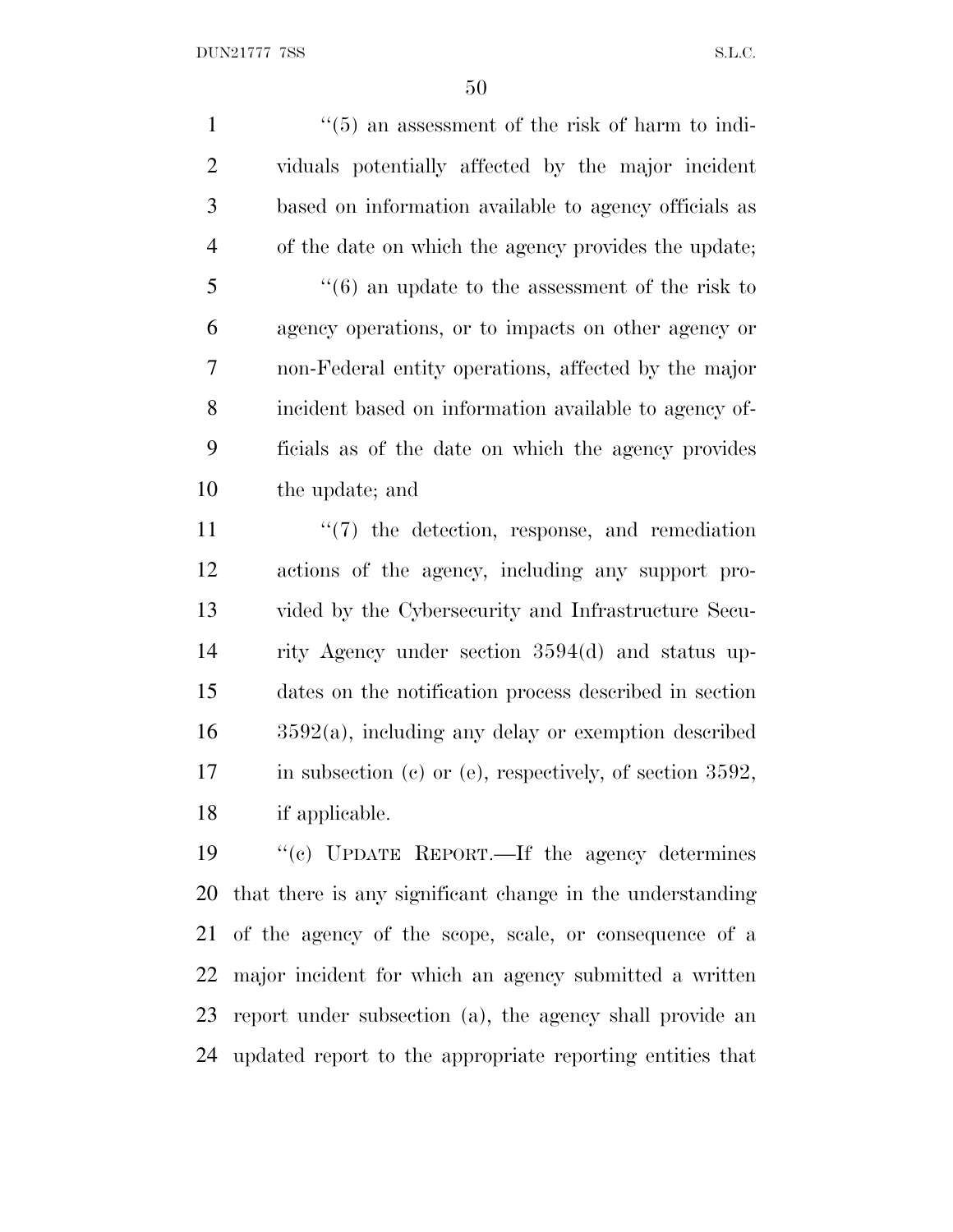DUN21777 7SS S.L.C.

 includes information relating to the change in under-standing.

 ''(d) ANNUAL REPORT.—Each agency shall submit as part of the annual report required under section 3554(c)(1) of this title a description of each major inci- dent that occurred during the 1-year period preceding the date on which the report is submitted.

8 "(e) DELAY AND EXEMPTION REPORT.—

9 "(1) IN GENERAL.—The Director shall submit to the appropriate notification entities an annual re- port on all notification delays and exemptions grant- ed pursuant to subsections (c) and (d) of section 3592.

14 "(2) COMPONENT OF OTHER REPORT.—The Di- rector may submit the report required under para- graph (1) as a component of the annual report sub-mitted under section 3597(b).

 ''(f) REPORT DELIVERY.—Any written report re- quired to be submitted under this section may be sub-mitted in a paper or electronic format.

21 ""(g) THREAT BRIEFING.

 $\frac{4}{1}$  IN GENERAL.—Not later than 7 days after the date on which an agency has a reasonable basis to conclude that a major incident occurred, the head of the agency, jointly with the National Cyber Direc-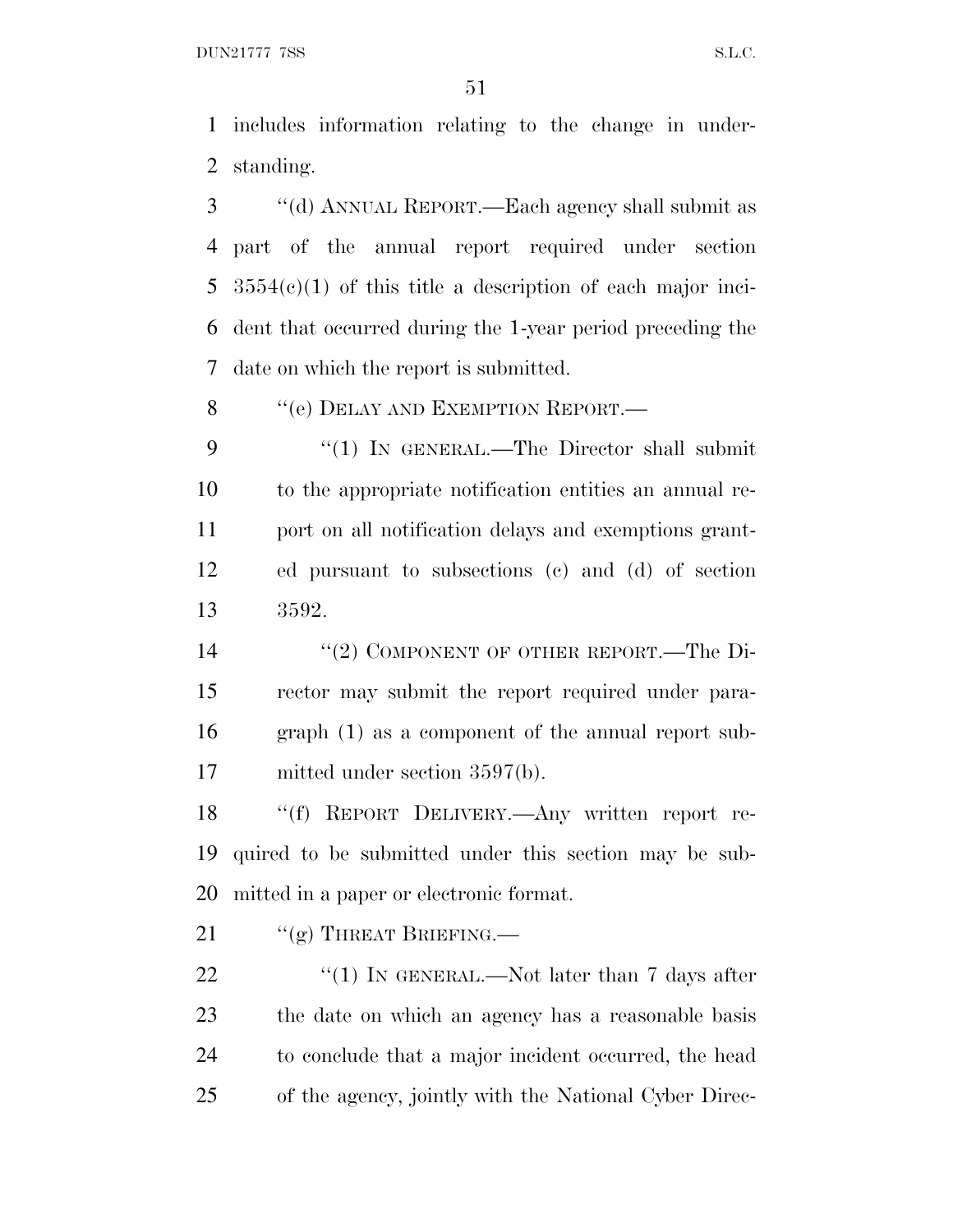| $\mathbf{1}$   | tor and any other Federal entity determined appro-     |
|----------------|--------------------------------------------------------|
| $\overline{2}$ | priate by the National Cyber Director, shall provide   |
| 3              | a briefing to the congressional committees described   |
| $\overline{4}$ | in subsection $(a)(1)$ on the threat causing the major |
| 5              | incident.                                              |
| 6              | "(2) COMPONENTS.—The briefing required                 |
| 7              | under paragraph $(1)$ —                                |
| 8              | $\lq\lq$ shall, to the greatest extent prac-           |
| 9              | ticable, include an unclassified component; and        |
| 10             | $\lq\lq$ (B) may include a classified component.       |
| 11             | "(h) RULE OF CONSTRUCTION.—Nothing in this sec-        |
| 12             | tion shall be construed to limit—                      |
| 13             | $"(1)$ the ability of an agency to provide addi-       |
| 14             | tional reports or briefings to Congress; or            |
| 15             | $"(2)$ Congress from requesting additional infor-      |
| 16             | mation from agencies through reports, briefings, or    |
| 17             | other means.                                           |
| 18             | "§3594. Government information sharing and inci-       |
| 19             | dent response                                          |
| 20             | $\lq\lq$ (a) In GENERAL.—                              |
| 21             | "(1) INCIDENT REPORTING.—The head of each              |
| 22             | agency shall provide any information relating to any   |
| 23             | incident, whether the information is obtained by the   |
| 24             | Federal Government directly or indirectly, to the Cy-  |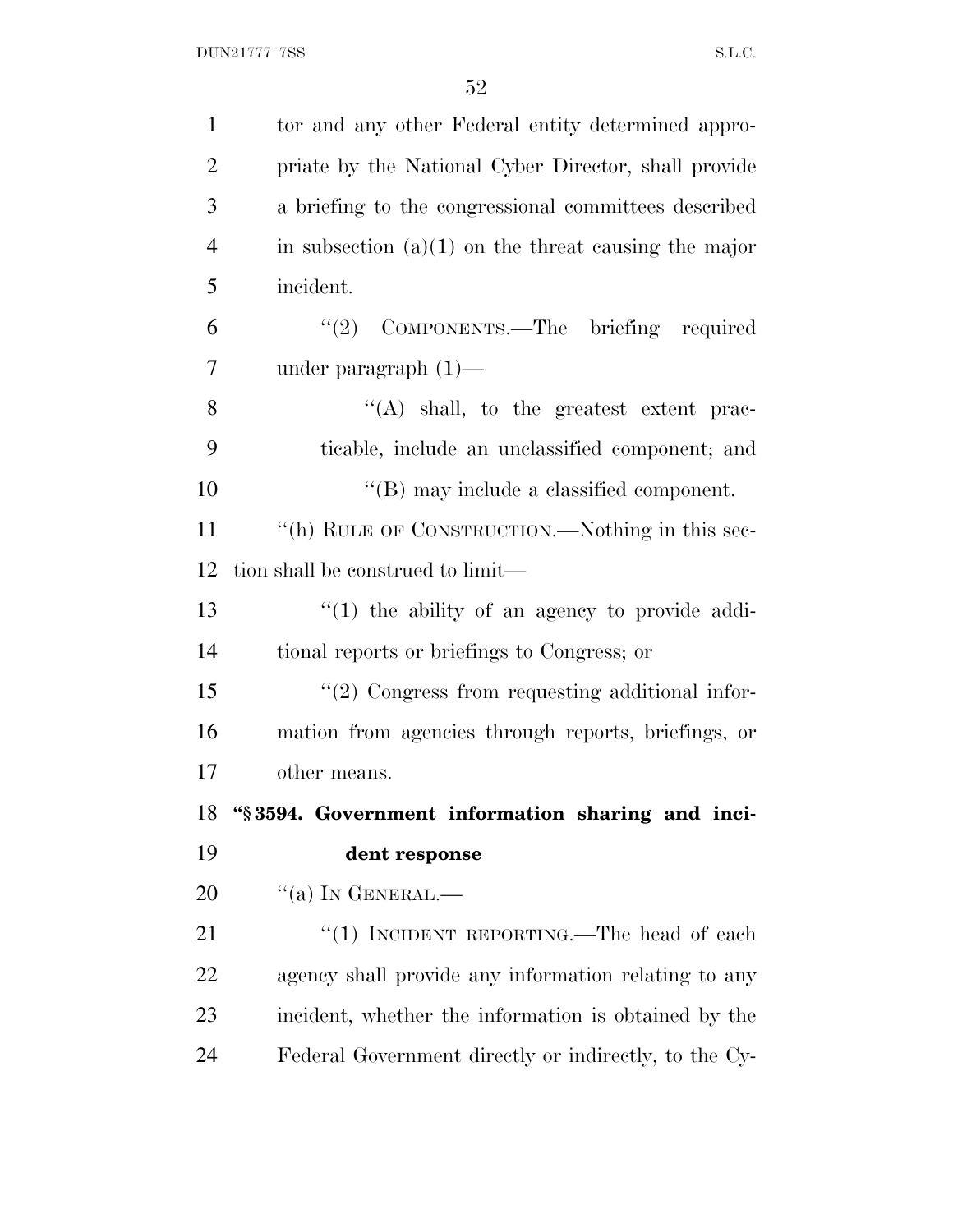| $\mathbf{1}$   | bersecurity and Infrastructure Security Agency and   |
|----------------|------------------------------------------------------|
| $\overline{2}$ | the Office of Management and Budget.                 |
| 3              | " $(2)$ CONTENTS.—A provision of information         |
| $\overline{4}$ | relating to an incident made by the head of an agen- |
| 5              | cy under paragraph (1) shall—                        |
| 6              | "(A) include detailed information about              |
| 7              | the safeguards that were in place when the inci-     |
| 8              | dent occurred;                                       |
| 9              | $\lq\lq (B)$ whether the agency implemented the      |
| 10             | safeguards described in subparagraph (A) cor-        |
| 11             | rectly;                                              |
| 12             | $\lq\lq$ (C) in order to protect against a similar   |
| 13             | incident, identify—                                  |
| 14             | "(i) how the safeguards described in                 |
| 15             | subparagraph (A) should be implemented               |
| 16             | differently; and                                     |
| 17             | "(ii) additional necessary safeguards;               |
| 18             | and                                                  |
| 19             | $\lq\lq$ (D) include information to aid in incident  |
| 20             | response, such as—                                   |
| 21             | "(i) a description of the affected sys-              |
| 22             | tems or networks;                                    |
| 23             | "(ii) the estimated dates of when the                |
| 24             | incident occurred; and                               |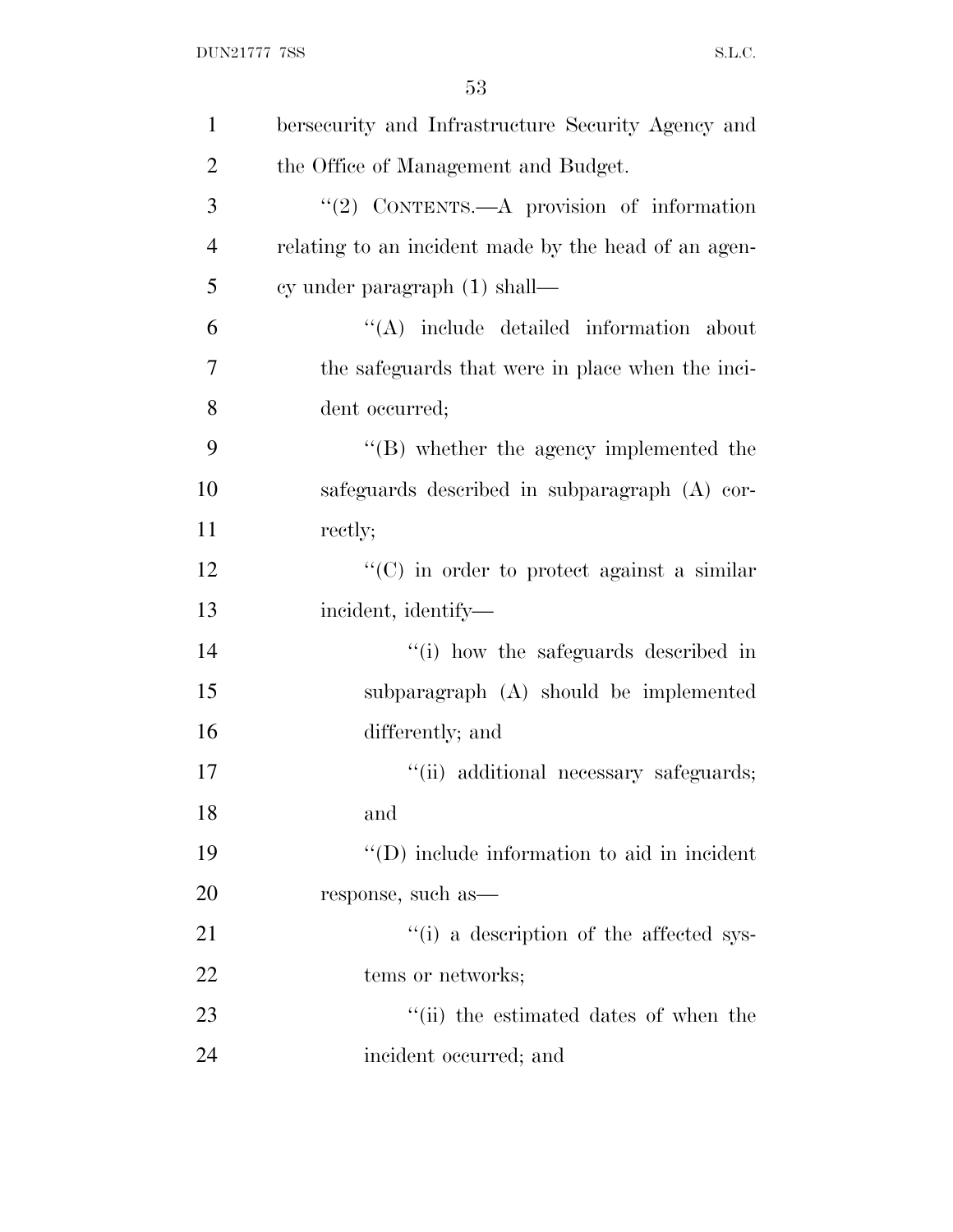DUN21777 7SS S.L.C.

| $\mathbf{1}$   | "(iii) information that could reason-                        |
|----------------|--------------------------------------------------------------|
| $\overline{2}$ | ably help identify the party that conducted                  |
| 3              | the incident.                                                |
| $\overline{4}$ | "(3) INFORMATION SHARING.—To the greatest                    |
| 5              | extent practicable, the Director of the Cybersecurity        |
| 6              | and Infrastructure Security Agency shall share in-           |
| 7              | formation relating to an incident with any agencies          |
| 8              | that may be impacted by the incident.                        |
| 9              | "(4) NATIONAL SECURITY SYSTEMS.—Each                         |
| 10             | agency operating or exercising control of a national         |
| 11             | security system shall share information about inci-          |
| 12             | dents with the Director of the Cybersecurity and In-         |
| 13             | frastructure Security Agency to the extent consistent        |
| 14             | with standards and guidelines for national security          |
| 15             | systems issued in accordance with law and as di-             |
| 16             | rected by the President.                                     |
| 17             | "(b) COMPLIANCE.—The information provided under              |
| 18             | subsection (a) shall take into account the level of classi-  |
| 19             | fication of the information and any information sharing      |
| 20             | limitations and protections, such as limitations and protec- |
| 21             | tions relating to law enforcement, national security, pri-   |
| 22             | vacy, statistical confidentiality, or other factors deter-   |
| 23             | mined by the Director                                        |
| 24             | "(c) INCIDENT RESPONSE.—Each agency that has a               |

reasonable basis to conclude that a major incident oc-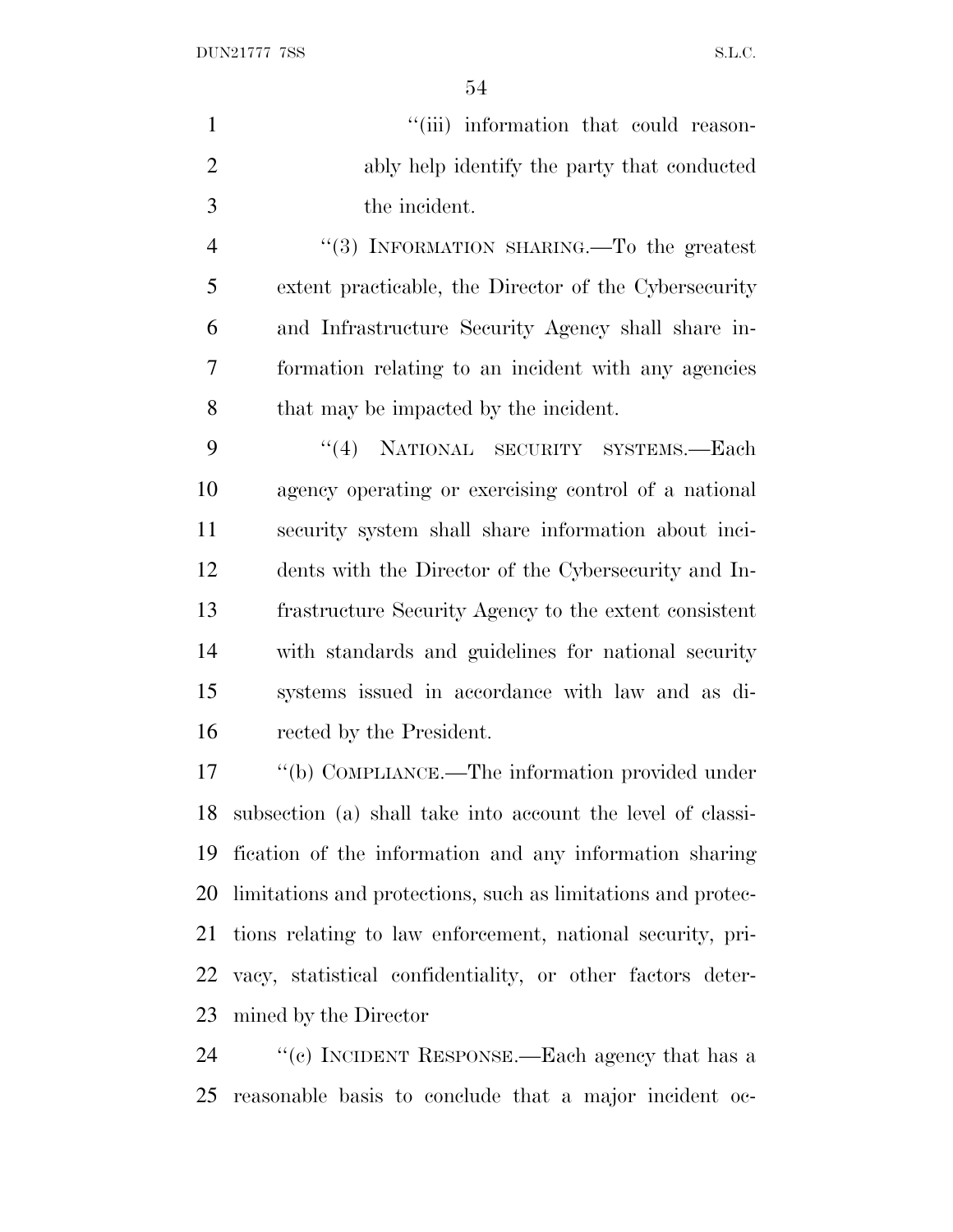DUN21777 7SS S.L.C.

 curred involving Federal information in electronic medium or form, as defined by the Director and not involving a national security system, regardless of delays from notifi- cation granted for a major incident, shall coordinate with the Cybersecurity and Infrastructure Security Agency re-garding—

7  $\frac{1}{1}$  incident response and recovery; and 8 "(2) recommendations for mitigating future in-

cidents.

 **''§ 3595. Responsibilities of contractors and awardees** 11 "(a) NOTIFICATION.—

12 "(1) IN GENERAL.—Unless otherwise specified in a contract, grant, or cooperative agreement, any contractor or awardee of an agency shall report to the agency within the same amount of time such agency is required to report an incident to the Cy-

 bersecurity and Infrastructure Security Agency, if the contractor or awardee has a reasonable basis to conclude that—

 $\text{``(A)}$  an incident or breach has occurred with respect to Federal information collected, used, or maintained by the contractor or award- ee in connection with the contract, grant, or co- operative agreement of the contractor or award-ee;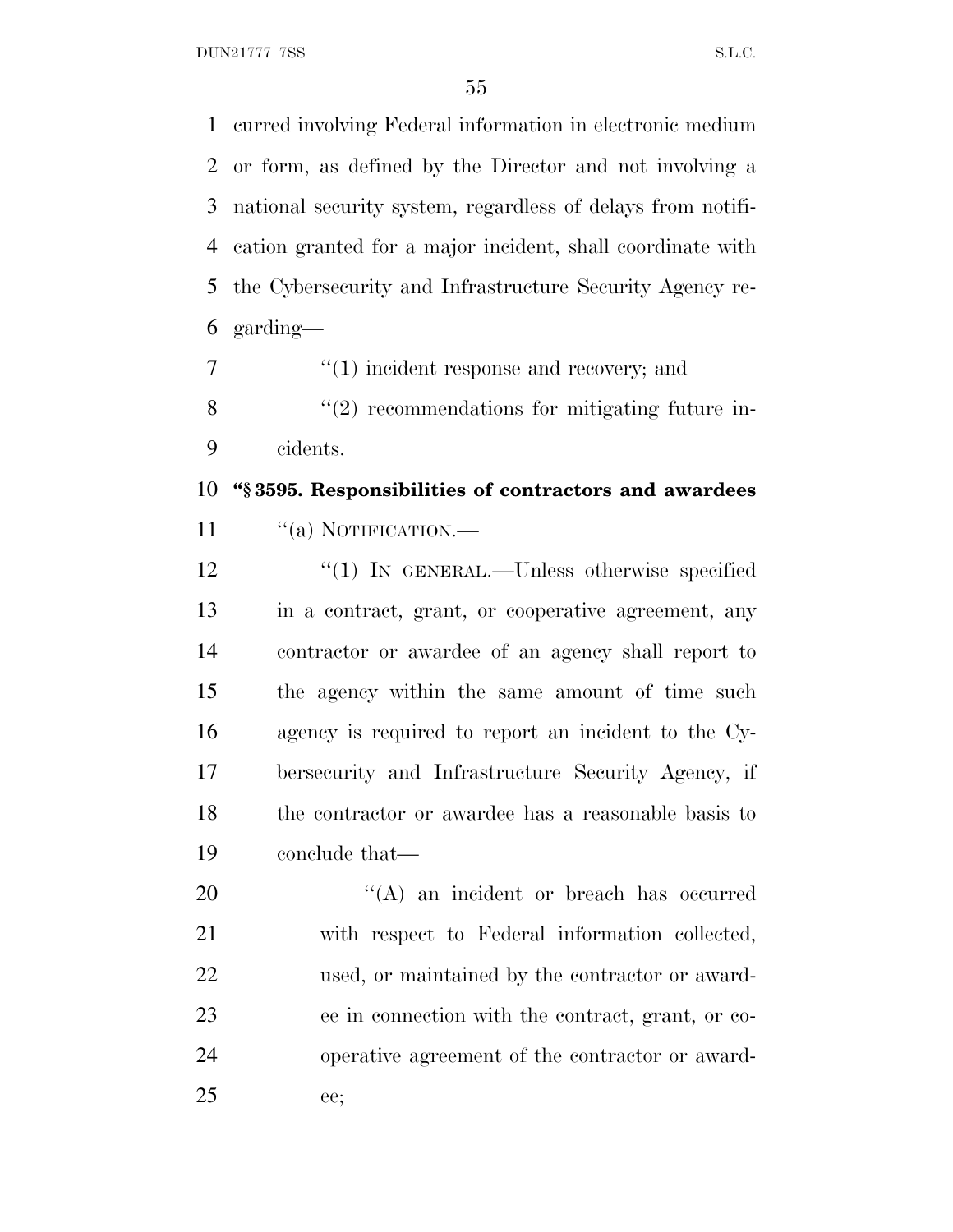1 ''(B) an incident or breach has occurred with respect to a Federal information system used or operated by the contractor or awardee in connection with the contract, grant, or coop- erative agreement of the contractor or awardee;  $6 \qquad \qquad \text{or}$  $"$ (C) the contractor or awardee has re- ceived information from the agency that the contractor or awardee is not authorized to re-

 ceive in connection with the contract, grant, or cooperative agreement of the contractor or awardee.

13  $\frac{1}{2}$  PROCEDURES.

 ''(A) MAJOR INCIDENT.—Following a re- port of a breach or major incident by a con- tractor or awardee under paragraph (1), the agency, in consultation with the contractor or awardee, shall carry out the requirements under sections 3592, 3593, and 3594 with respect to the major incident.

21 "'(B) INCIDENT.—Following a report of an incident by a contractor or awardee under para- graph (1), an agency, in consultation with the contractor or awardee, shall carry out the re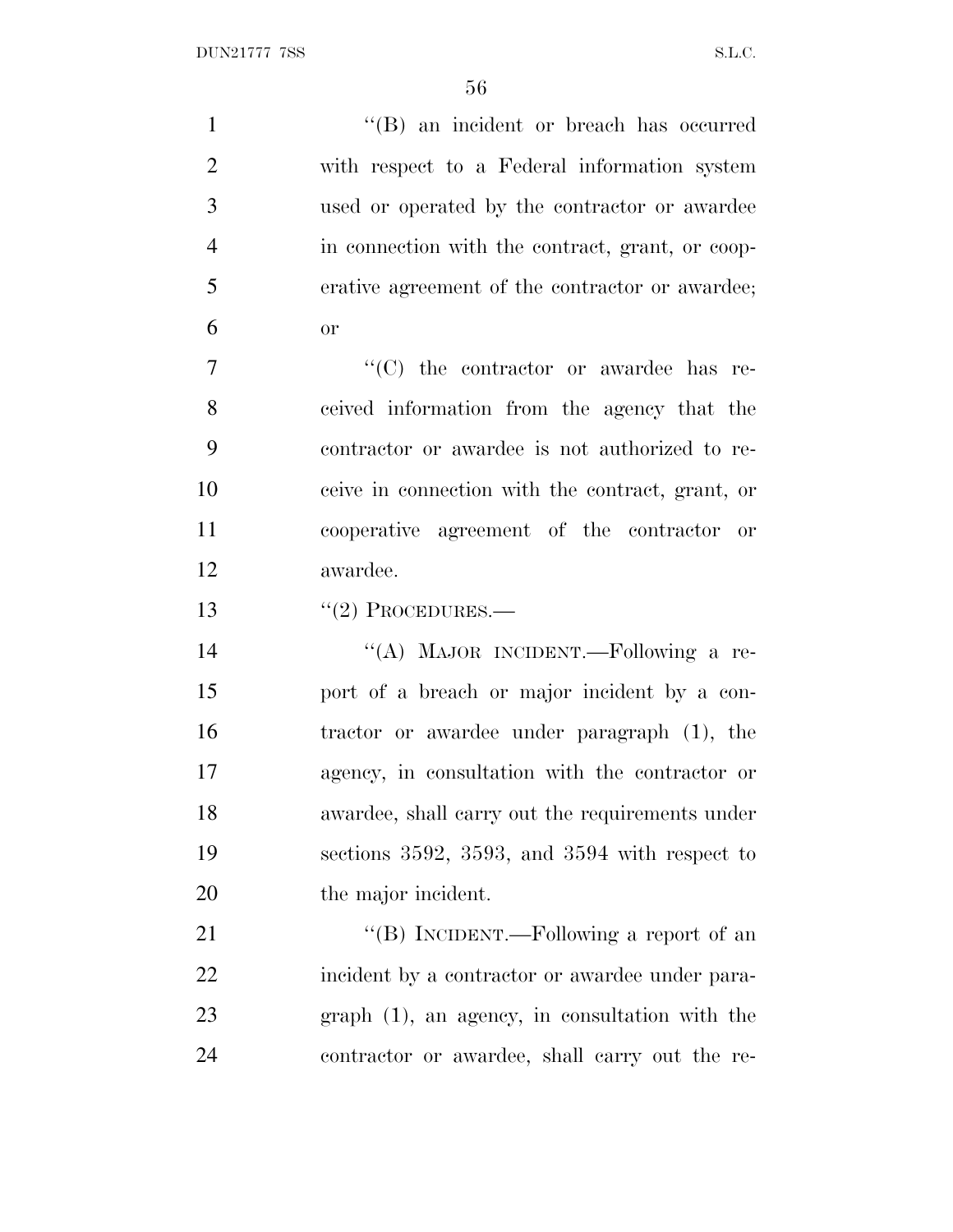DUN21777 7SS S.L.C.

1 quirements under section 3594 with respect to the incident.

 ''(b) EFFECTIVE DATE.—This section shall apply on and after the date that is 1 year after the date of enact- ment of the Federal Information Security Modernization Act of 2021.

## **''§ 3596. Training**

8 "(a) COVERED INDIVIDUAL DEFINED.—In this sec- tion, the term 'covered individual' means an individual who obtains access to Federal information or Federal in- formation systems because of the status of the individual as an employee, contractor, awardee, volunteer, or intern of an agency.

 ''(b) REQUIREMENT.—The head of each agency shall develop training for covered individuals on how to identify and respond to an incident, including—

17  $\frac{17}{2}$  (1) the internal process of the agency for re-porting an incident; and

 $\frac{1}{2}$  the obligation of a covered individual to re- port to the agency a confirmed major incident and any suspected incident involving information in any medium or form, including paper, oral, and elec-tronic.

24 "(c) INCLUSION IN ANNUAL TRAINING.—The train-ing developed under subsection (b) may be included as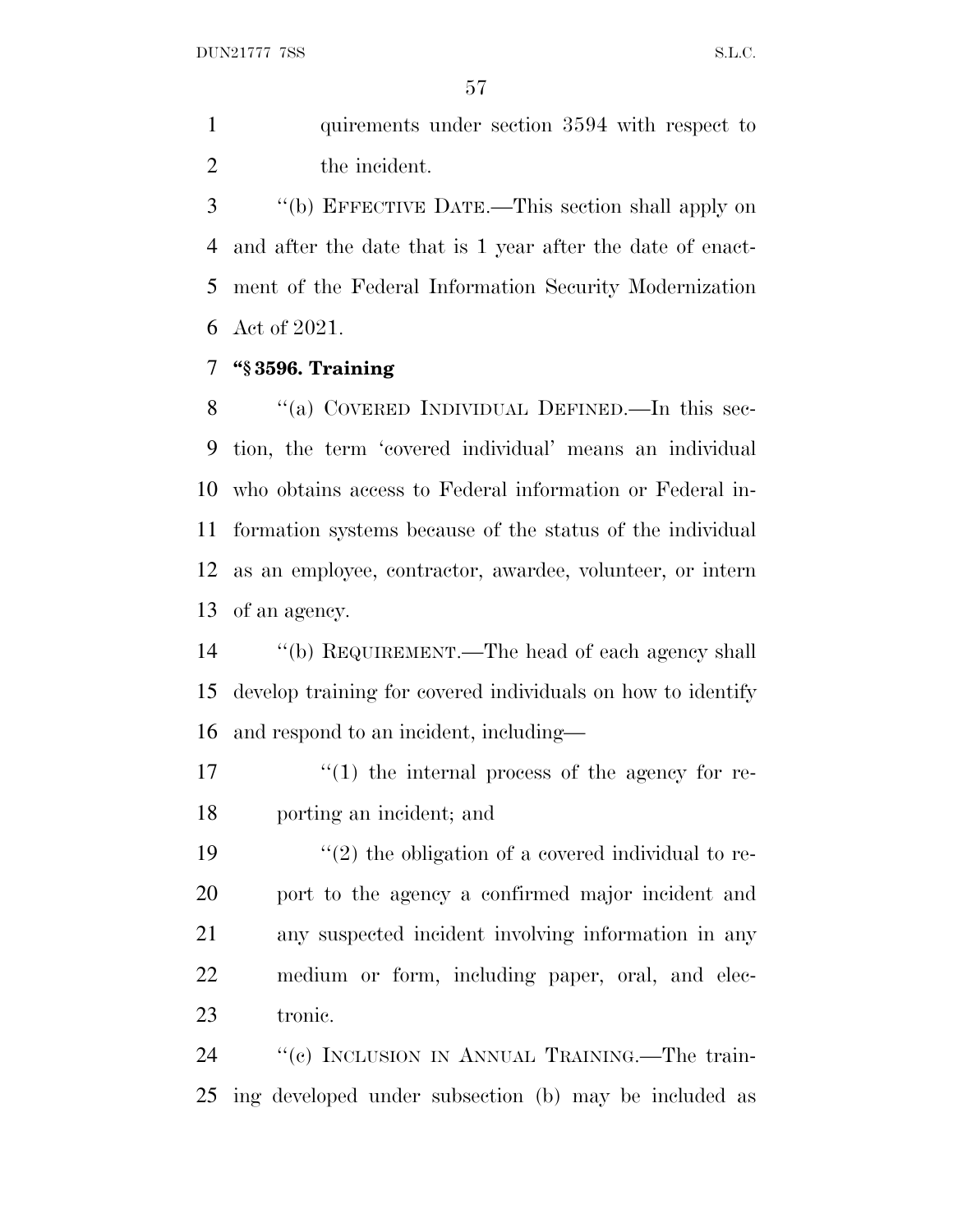part of an annual privacy or security awareness training of an agency.

## **''§ 3597. Analysis and report on Federal incidents** 4 "(a) ANALYSIS OF FEDERAL INCIDENTS.— 5 "(1) QUANTITATIVE AND QUALITATIVE ANAL- YSES.—The Director of the Cybersecurity and Infra- structure Security Agency shall develop, in consulta-8 tion with the Director and the National Cyber Direc- tor, and perform continuous monitoring and quan- titative and qualitative analyses of incidents at agen- cies, including major incidents, including— 12  $\cdot$  (A) the causes of incidents, including— ''(i) attacker tactics, techniques, and procedures; and ''(ii) system vulnerabilities, including zero days, unpatched systems, and infor-17 mation system misconfigurations; 18 ''(B) the scope and scale of incidents at agencies; 20  $\cdot$  (C) cross Federal Government root causes 21 of incidents at agencies; 22  $\text{``(D)}$  agency incident response, recovery, and remediation actions and the effectiveness of those actions, as applicable; and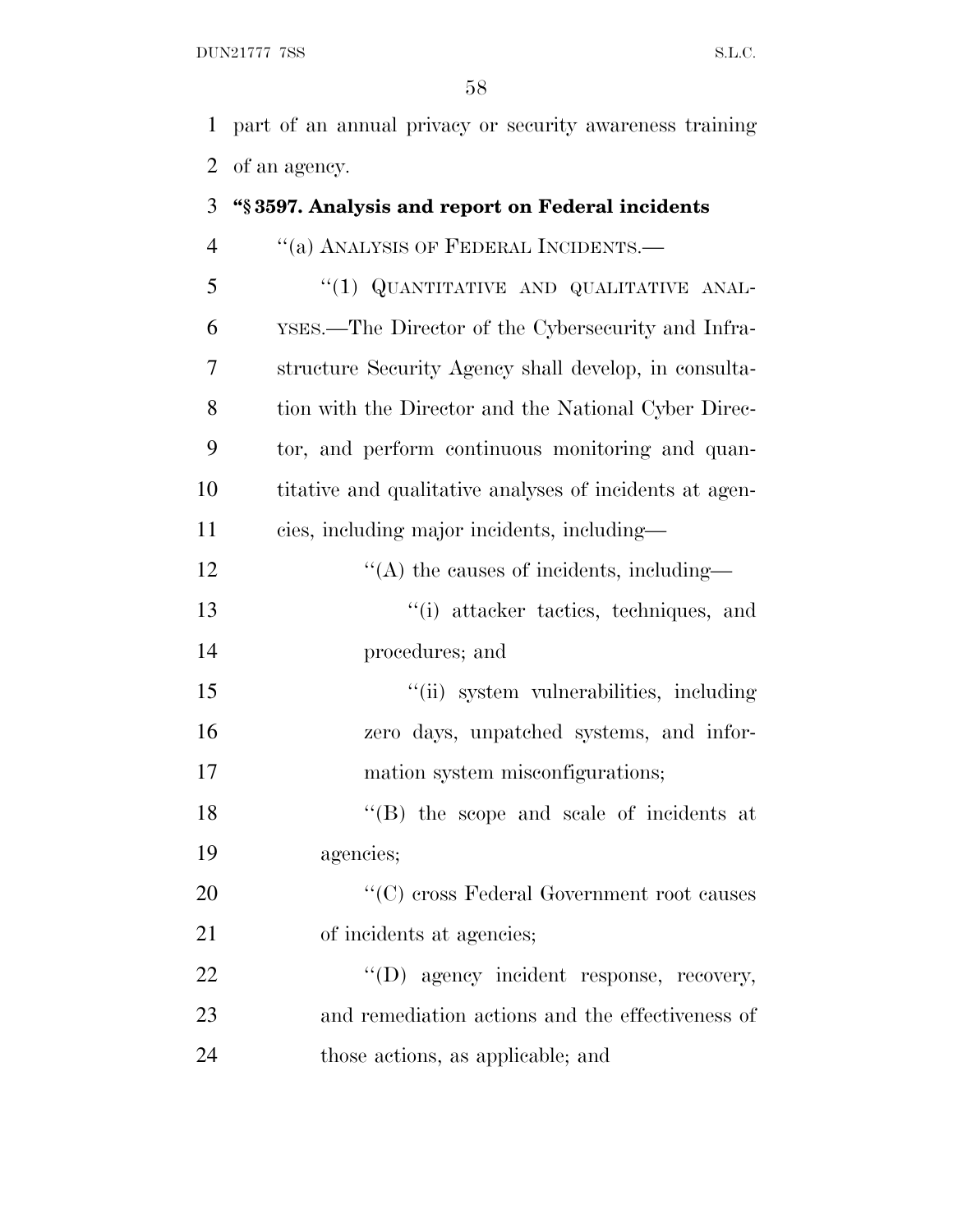| $\mathbf{1}$   | $\lq\lq(E)$ lessons learned and recommendations      |
|----------------|------------------------------------------------------|
| $\overline{2}$ | in responding to, recovering from, remediating,      |
| 3              | and mitigating future incidents.                     |
| $\overline{4}$ | "(2) AUTOMATED ANALYSIS.—The analyses de-            |
| 5              | veloped under paragraph (1) shall, to the greatest   |
| 6              | extent practicable, use machine readable data, auto- |
| 7              | mation, and machine learning processes.              |
| 8              | $``(3)$ SHARING OF DATA AND ANALYSIS.—               |
| 9              | "(A) IN GENERAL.—The Director shall                  |
| 10             | share on an ongoing basis the analyses required      |
| 11             | under this subsection with agencies and the Na-      |
| 12             | tional Cyber Director to-                            |
| 13             | "(i) improve the understanding of cy-                |
| 14             | bersecurity risk of agencies; and                    |
| 15             | "(ii) support the cybersecurity im-                  |
| 16             | provement efforts of agencies.                       |
| 17             | "(B) FORMAT.—In carrying out subpara-                |
| 18             | graph (A), the Director shall share the anal-        |
| 19             | $y$ ses—                                             |
| 20             | "(i) in human-readable written prod-                 |
| 21             | ucts; and                                            |
| 22             | "(ii) to the greatest extent practicable,            |
| 23             | in machine-readable formats in order to              |
| 24             | enable automated in take and use by agen-            |
| 25             | cies.                                                |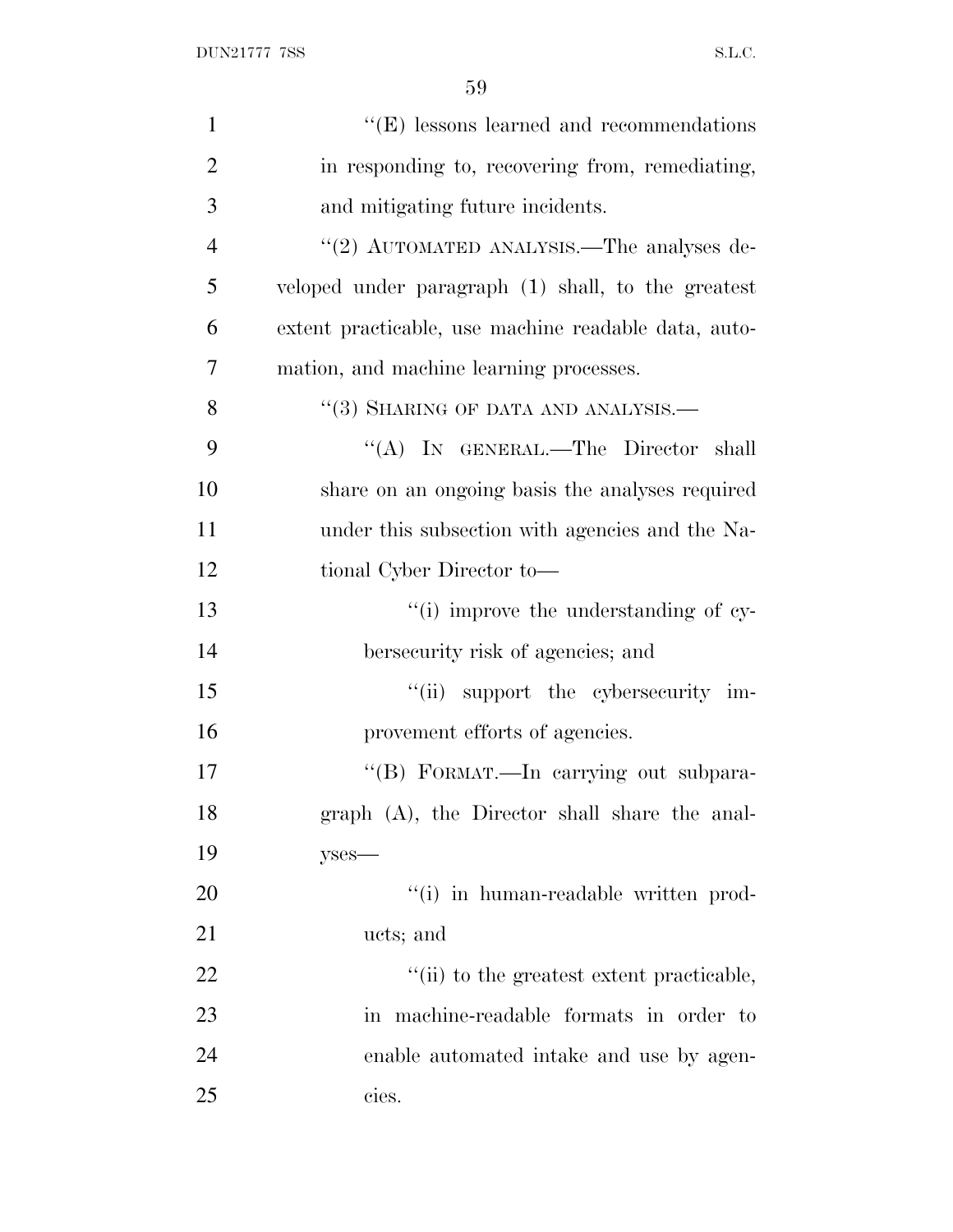| $\mathbf{1}$ | "(b) ANNUAL REPORT ON FEDERAL INCIDENTS.-                  |
|--------------|------------------------------------------------------------|
| 2            | Not later than 2 years after the date of enactment of this |
| 3            | section, and not less frequently than annually thereafter, |
| 4            | the Director of the Cybersecurity and Infrastructure Secu- |
| 5            | rity Agency, in consultation with the Director and other   |
| 6            | Federal agencies as appropriate, shall submit to the ap-   |
| 7            | propriate notification entities a report that includes—    |
| 8            | $\lq(1)$ a summary of causes of incidents from             |
| 9            | across the Federal Government that categorizes             |
| 10           | those incidents as incidents or major incidents;           |
| 11           | $\lq(2)$ the quantitative and qualitative analyses of      |
| 12           | incidents developed under subsection $(a)(1)$ , includ-    |
| 13           | ing specific analysis of breaches, on an agency-by-        |
| 14           | agency basis and comprehensively across the Federal        |
| 15           | Government; and                                            |
| 16           | $\cdot\cdot$ (3) an annex for each agency that includes—   |
| 17           | $\lq\lq$ a description of each major incident;             |
| 18           | and                                                        |
| 19           | $\lq\lq (B)$ the total number of compromises of            |
| 20           | the agency.                                                |
| 21           | "(c) PUBLICATION.—A version of each report sub-            |
| 22           | mitted under subsection (b) shall be made publicly avail-  |
| 23           | able on the website of the Cybersecurity and Infrastruc-   |
| 24           | ture Security Agency during the year in which the report   |
|              | 25 is submitted.                                           |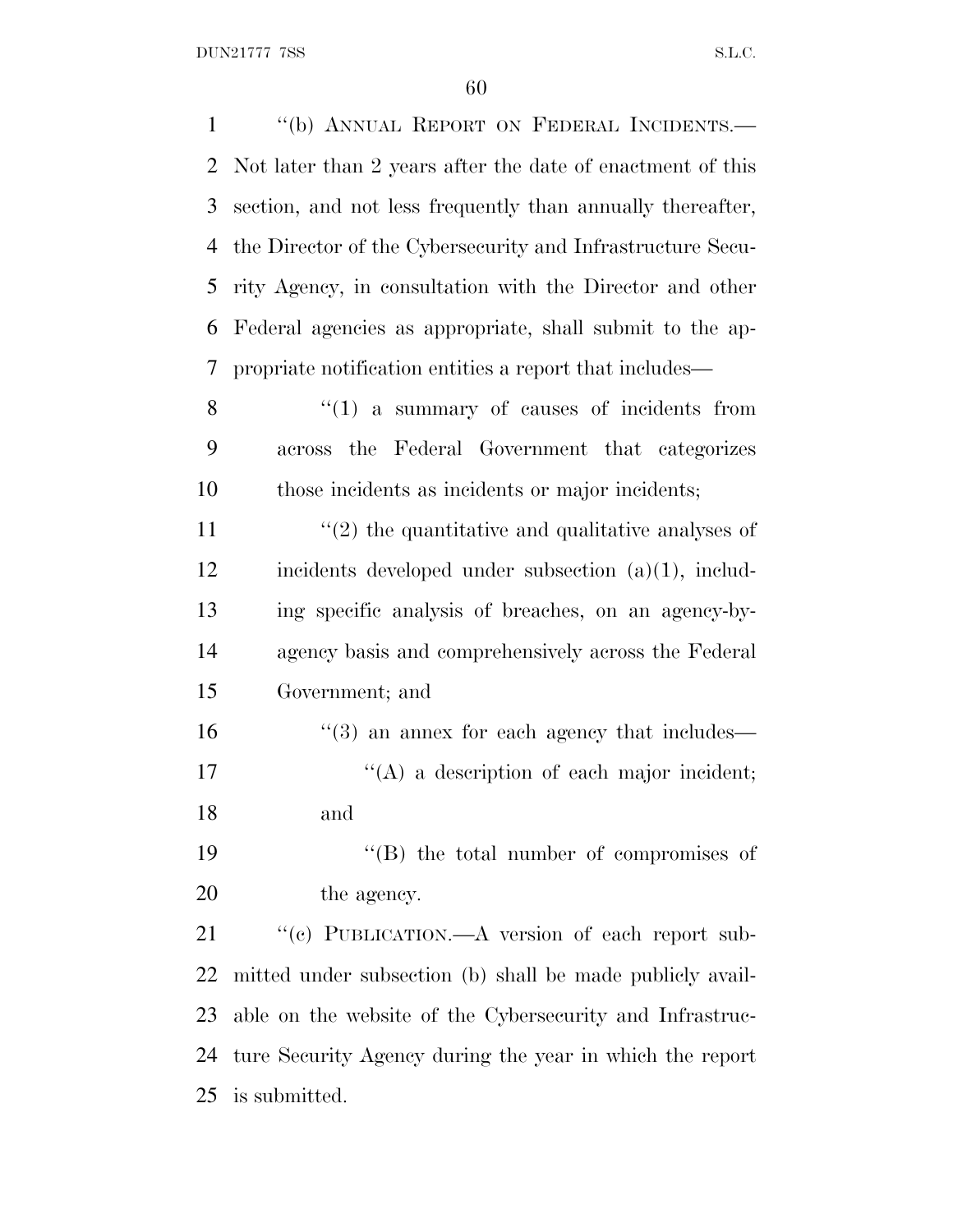| $\mathbf{1}$   | "(d) INFORMATION PROVIDED BY AGENCIES.-             |
|----------------|-----------------------------------------------------|
| $\overline{2}$ | " $(1)$ IN GENERAL.—The analysis required           |
| 3              | under subsection (a) and each report submitted      |
| $\overline{4}$ | under subsection (b) shall use information provided |
| 5              | by agencies under section $3594(a)$ .               |
| 6              | "(2) NONCOMPLIANCE REPORTS.-                        |
| 7              | "(A) IN GENERAL.—Subject to subpara-                |
| 8              | graph (B), during any year during which the         |
| 9              | head of an agency does not provide data for an      |
| 10             | incident to the Cybersecurity and Infrastructure    |
| 11             | Security Agency in accordance with section          |
| 12             | $3594(a)$ , the head of the agency, in coordina-    |
| 13             | tion with the Director of the Cybersecurity and     |
| 14             | Infrastructure Security Agency and the Direc-       |
| 15             | tor, shall submit to the appropriate reporting      |
| 16             | entities a report that includes—                    |
| 17             | "(i) data for the incident; and                     |
| 18             | "(ii) the information described in sub-             |
| 19             | section (b) with respect to the agency.             |
| 20             | "(B) EXCEPTION FOR NATIONAL SECURITY                |
| 21             | SYSTEMS.—The head of an agency that owns or         |
| 22             | exercises control of a national security system     |
| 23             | shall not include data for an incident that oc-     |
| 24             | curs on a national security system in any report    |
| 25             | submitted under subparagraph (A).                   |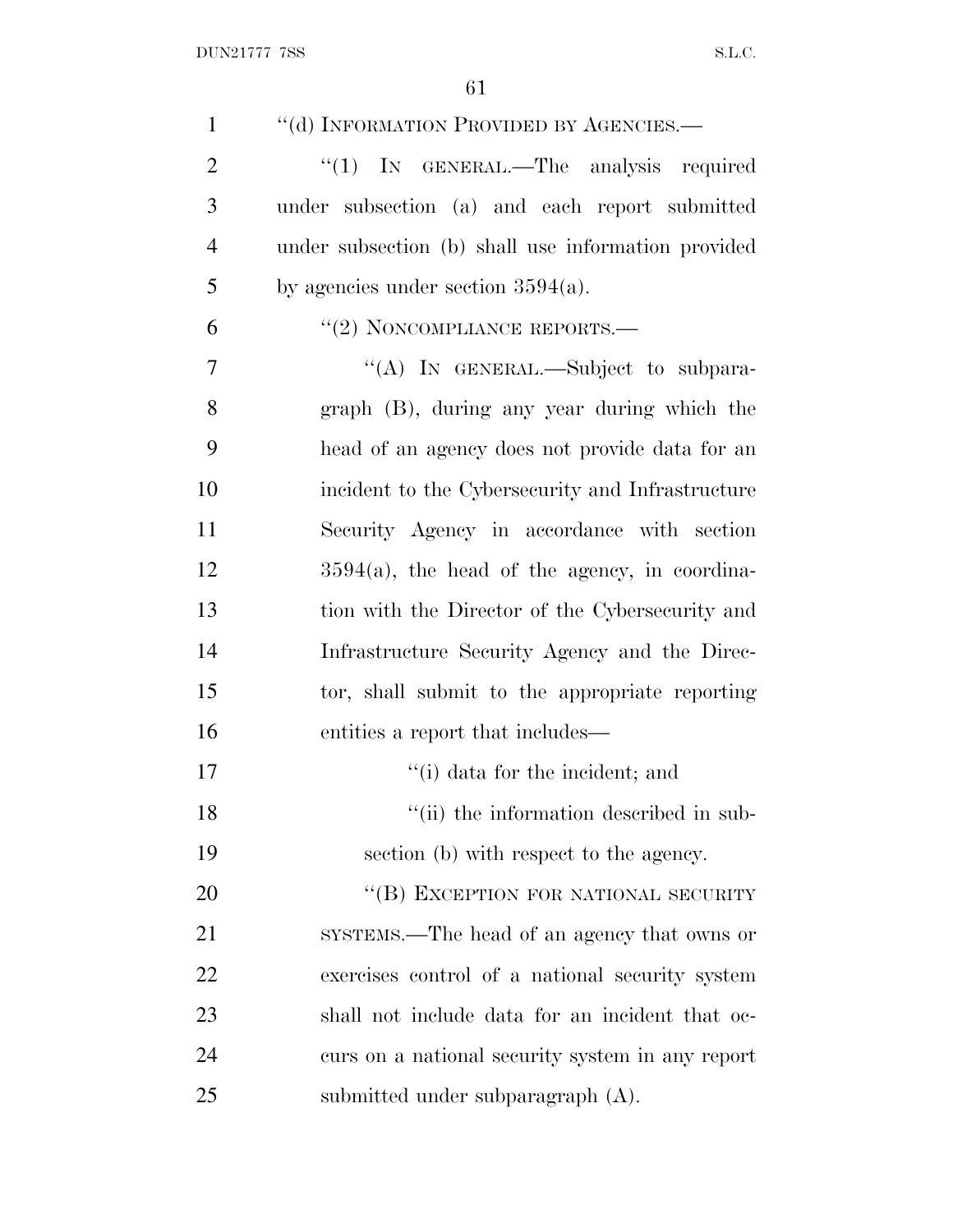| $\mathbf{1}$   | "(3) NATIONAL SECURITY SYSTEM REPORTS.-           |
|----------------|---------------------------------------------------|
| $\overline{2}$ | "(A) IN GENERAL.—Annually, the head of            |
| 3              | an agency that operates or exercises control of   |
| $\overline{4}$ | a national security system shall submit a report  |
| 5              | that includes the information described in sub-   |
| 6              | section (b) with respect to the agency to the ex- |
| 7              | tent that the submission is consistent with       |
| 8              | standards and guidelines for national security    |
| 9              | systems issued in accordance with law and as      |
| 10             | directed by the President to-                     |
| 11             | "(i) the the majority and minority"               |
| 12             | leaders of the Senate,                            |
| 13             | "(ii) the Speaker and minority leader             |
| 14             | of the House of Representatives;                  |
| 15             | "(iii) the Committee on Homeland Se-              |
| 16             | curity and Governmental Affairs of the            |
| 17             | Senate;                                           |
| 18             | "(iv) the Select Committee on Intel-              |
| 19             | ligence of the Senate;                            |
| 20             | $f'(v)$ the Committee on Armed Serv-              |
| 21             | ices of the Senate;                               |
| 22             | "(vi) the Committee on Oversight and              |
| 23             | Reform of the House of Representatives;           |
| 24             | "(vii) the Committee on Homeland                  |
| 25             | Security of the House of Representatives;         |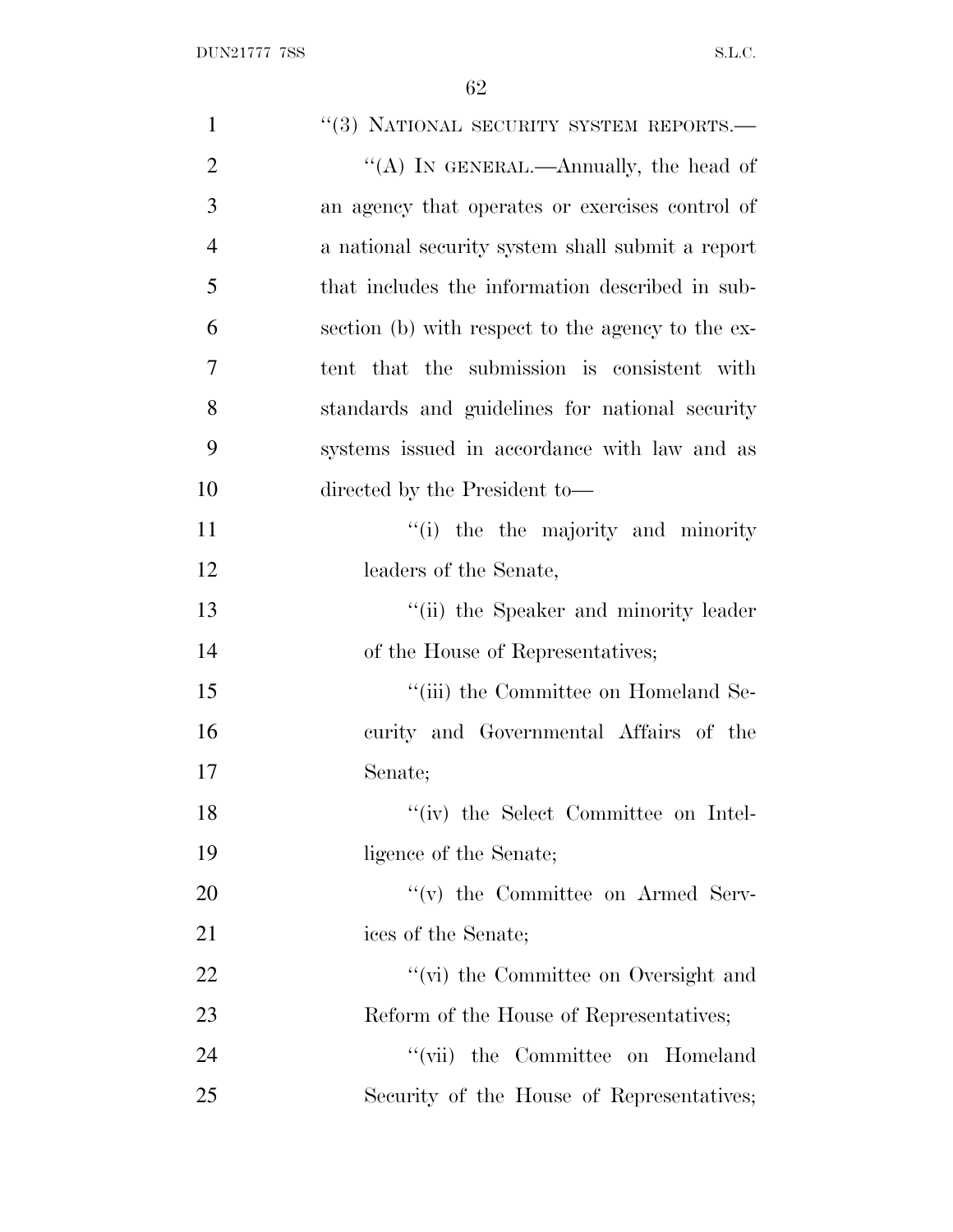DUN21777 7SS S.L.C.

| $\mathbf{1}$   | "(viii) the Permanent Select Com-                         |
|----------------|-----------------------------------------------------------|
| 2              | mittee on Intelligence of the House of Rep-               |
| 3              | resentatives; and                                         |
| $\overline{4}$ | "(ix) the Committee on Armed Serv-                        |
| $\overline{5}$ | ices of the House of Representatives.                     |
| 6              | "(B) CLASSIFIED FORM.— $A$ report re-                     |
| 7              | quired under subparagraph (A) may be sub-                 |
| 8              | mitted in a classified form.                              |
| 9              | "(e) REQUIREMENT FOR COMPILING INFORMA-                   |
| 10             | TION.—In publishing the public report required under      |
| 11             | subsection (c), the Director of the Cybersecurity and In- |

frastructure Security Agency shall sufficiently compile in-

formation such that no specific incidents of an agency can

be identified, except with the concurrence of the Director

of the Office of Management and Budget and in consulta-

## **''§ 3598. Major incident definition**

tion with the impacted agency.

18 "(a) In GENERAL.—Not later than 180 days after the date of enactment of the Federal Information Security Modernization Act of 2021, the Director, in coordination with the Director of the Cybersecurity and Infrastructure Security Agency and the National Cyber Director, shall develop and promulgate guidance on the definition of the term 'major incident' for the purposes of subchapter II and this subchapter.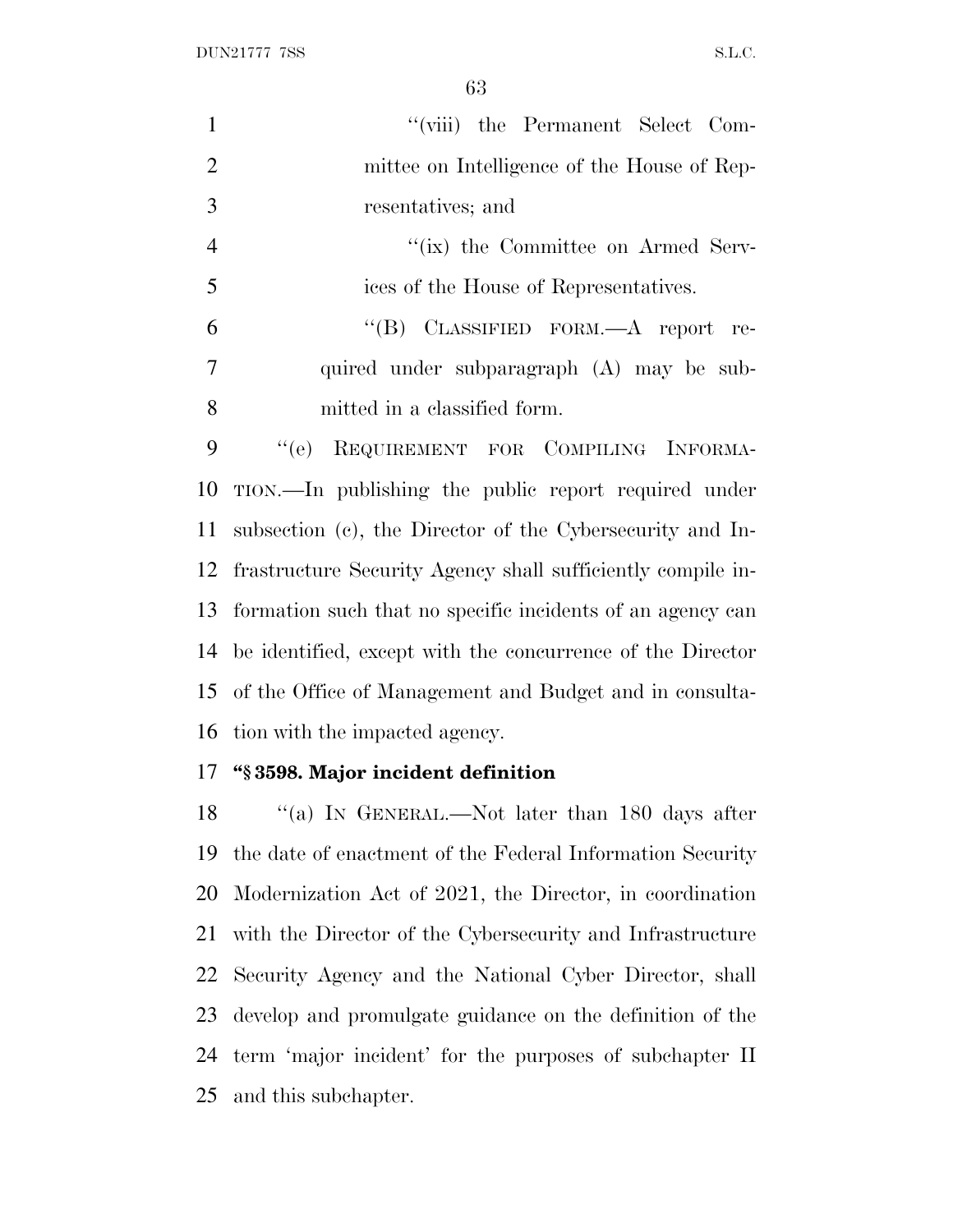| $\mathbf{1}$   | "(b) REQUIREMENTS.—With respect to the guidance         |
|----------------|---------------------------------------------------------|
| $\overline{2}$ | issued under subsection (a), the definition of the term |
| 3              | 'major incident' shall—                                 |
| $\overline{4}$ | $\lq(1)$ include, with respect to any information       |
| 5              | collected or maintained by or on behalf of an agency    |
| 6              | or an information system used or operated by an         |
| 7              | agency or by a contractor of an agency or another       |
| 8              | organization on behalf of an agency—                    |
| 9              | $\lq\lq$ any incident the head of the agency            |
| 10             | determines is likely to have an impact on—              |
| 11             | "(i) the national security, homeland                    |
| 12             | security, or economic security of the                   |
| 13             | United States; or                                       |
| 14             | "(ii) the civil liberties or public health              |
| 15             | and safety of the people of the United                  |
| 16             | States;                                                 |
| 17             | $\lq\lq$ (B) any incident the head of the agency        |
| 18             | determines likely to result in an inability for the     |
| 19             | agency, a component of the agency, or the Fed-          |
| 20             | eral Government, to provide 1 or more critical          |
| 21             | services;                                               |
| 22             | "(C) any incident that the head of an                   |
| 23             | agency, in consultation with a senior privacy of-       |
| 24             | ficer of the agency, determines is likely to have       |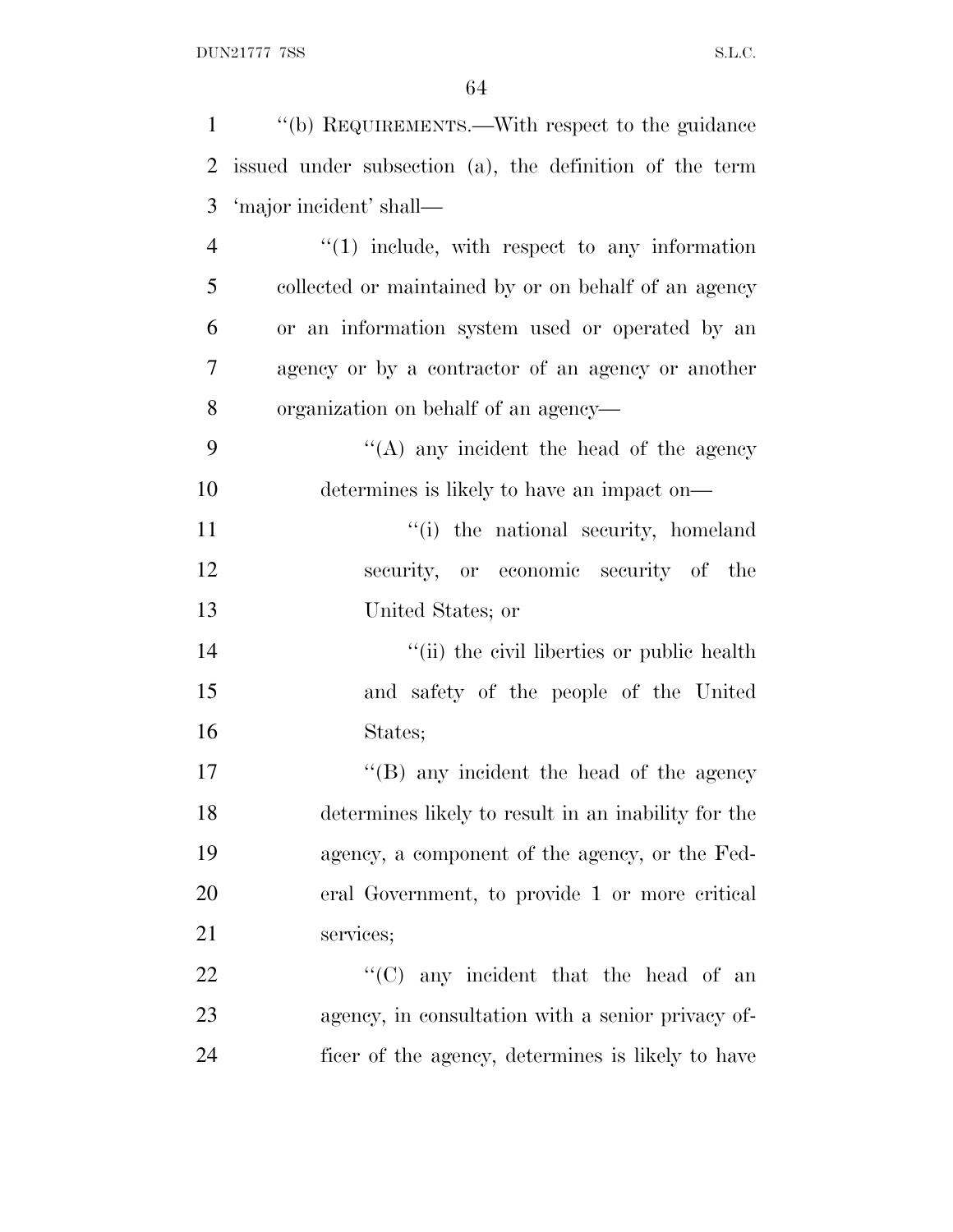| $\mathbf{1}$   | a significant privacy impact on 1 or more indi-       |
|----------------|-------------------------------------------------------|
| $\overline{2}$ | vidual;                                               |
| 3              | "(D) any incident that the head of the                |
| $\overline{4}$ | agency, in consultation with a senior privacy of-     |
| 5              | ficial of the agency, determines is likely to have    |
| 6              | a substantial privacy impact on a significant         |
| $\overline{7}$ | number of individuals;                                |
| 8              | " $(E)$ any incident the head of the agency"          |
| 9              | determines impacts the operations of a high           |
| 10             | value asset owned or operated by the agency;          |
| 11             | $\lq\lq(F)$ any incident involving the exposure of    |
| 12             | sensitive agency information to a foreign entity,     |
| 13             | such as the communications of the head of the         |
| 14             | agency, the head of a component of the agency,        |
| 15             | or the direct reports of the head of the agency       |
| 16             | or the head of a component of the agency; and         |
| 17             | $\lq\lq(G)$ any other type of incident determined     |
| 18             | appropriate by the Director;                          |
| 19             | $\lq(2)$ stipulate that the National Cyber Director   |
| 20             | shall declare a major incident at each agency im-     |
| 21             | pacted by an incident if the Director of the Cyberse- |
| 22             | curity and Infrastructure Security Agency deter-      |
| 23             | mines that an incident—                               |
| 24             | "(A) occurs at not less than 2 agencies;              |
|                |                                                       |

and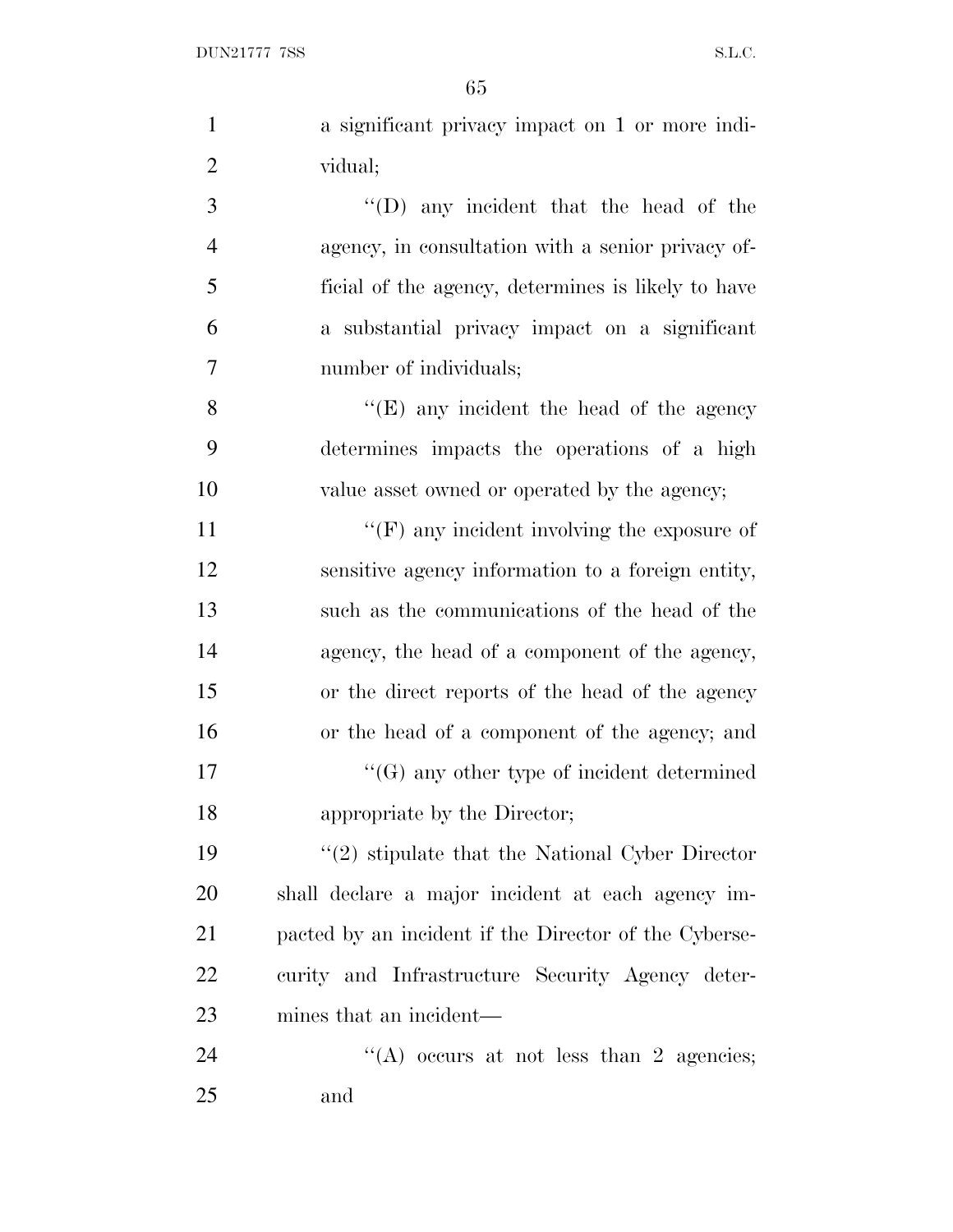| $\mathbf{1}$   | $\lq\lq(B)(i)$ is enabled by a common technical       |
|----------------|-------------------------------------------------------|
| $\overline{2}$ | root cause, such as a supply chain compromise,        |
| 3              | a common software or hardware vulnerability;          |
| $\overline{4}$ | <b>or</b>                                             |
| 5              | "(ii) is enabled by the related activities of         |
| 6              | a common threat actor; and                            |
| 7              | $\cdot$ (3) stipulate that, in determining whether an |
| 8              | incident constitutes a major incident because that    |
| 9              | incident-                                             |
| 10             | "(A) is any incident described in para-               |
| 11             | $graph(1)$ , the head of an agency shall consult      |
| 12             | with the Director of the Cybersecurity and In-        |
| 13             | frastructure Security Agency;                         |
| 14             | "(B) is an incident described in paragraph            |
| 15             | $(1)(A)$ , the head of the agency shall consult       |
| 16             | with the National Cyber Director; and                 |
| 17             | $\cdot\cdot$ (C) is an incident described in subpara- |
| 18             | graph $(C)$ or $(D)$ of paragraph $(1)$ , the head of |
| 19             | the agency shall consult with—                        |
| 20             | "(i) the Privacy and Civil Liberties                  |
| 21             | Oversight Board; and                                  |
| 22             | the Executive Director of the<br>``(ii)               |
| 23             | Federal Trade Commission.                             |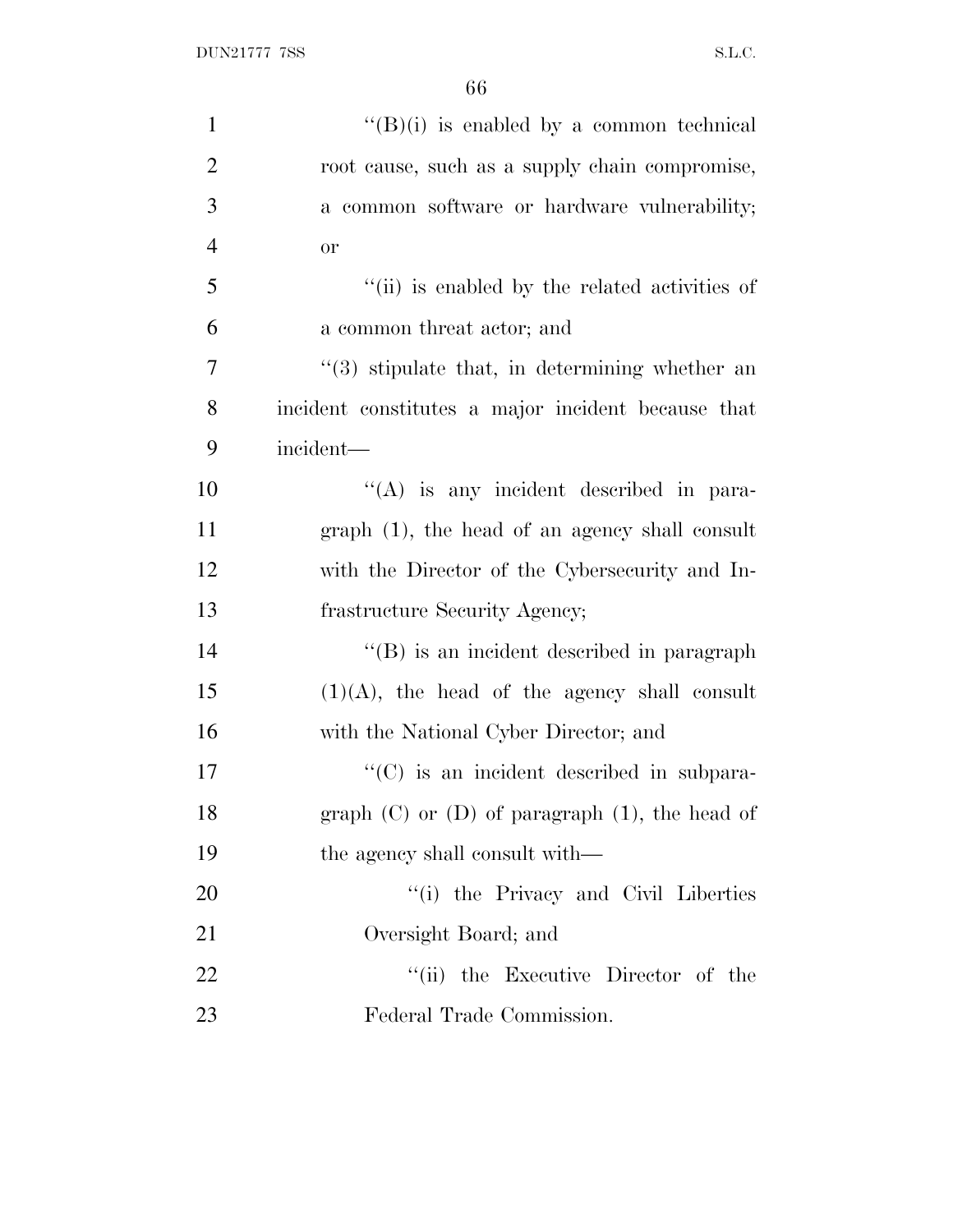1 "(c) SIGNIFICANT NUMBER OF INDIVIDUALS.—In de- termining what constitutes a significant number of indi-3 viduals under subsection  $(b)(1)(D)$ , the Director—  $\frac{4}{1}$  ''(1) may determine a threshold for a minimum number of individuals that constitutes a significant amount; and ''(2) may not determine a threshold described in paragraph (1) that exceeds 5,000 individuals. 9 "(d) EVALUATION AND UPDATES.—Not later than 2 years after the date of enactment of the Federal Informa- tion Security Modernization Act of 2021, and not less fre- quently than every 2 years thereafter, the Director shall submit to the Committee on Homeland Security and Gov- ernmental Affairs of the Senate and the Committee on Oversight and Reform of the House of Representatives an evaluation, which shall include—  $\frac{1}{2}$  (1) an update, if necessary, to the guidance issued under subsection (a); 19 ''(2) the definition of the term 'major incident' 20 included in the guidance issued under subsection (a); and ''(3) an explanation of, and the analysis that

led to, the definition described in paragraph (2).''.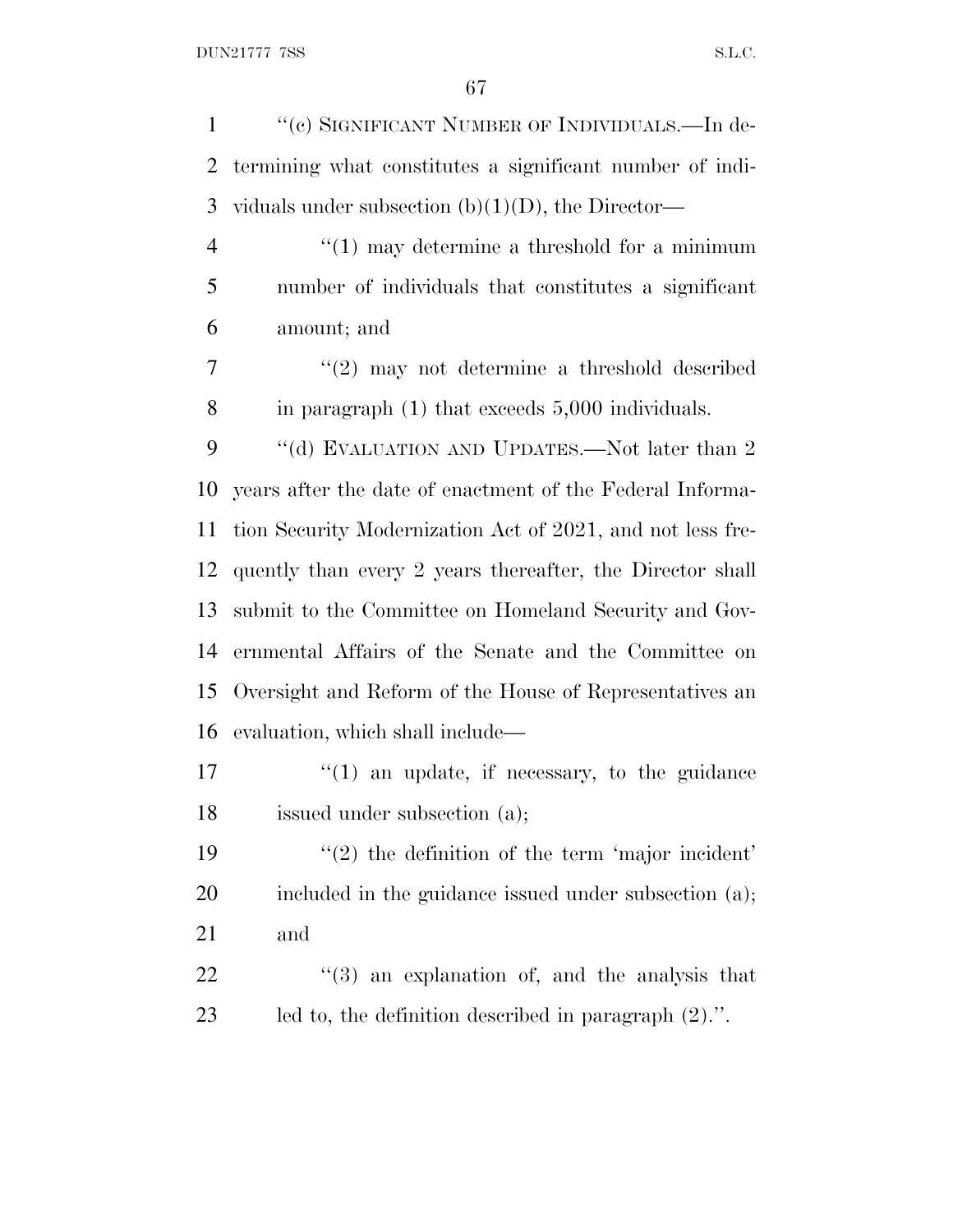1 (2) CLERICAL AMENDMENT.—The table of sec-2 tions for chapter 35 of title 44, United States Code, 3 is amended by adding at the end the following: ''SUBCHAPTER IV—FEDERAL SYSTEM INCIDENT RESPONSE ''3591. Definitions. ''3592. Notification of breach. ''3593. Congressional and Executive Branch reports. ''3594. Government information sharing and incident response. ''3595. Responsibilities of contractors and awardees. ''3596. Training. ''3597. Analysis and report on Federal incidents. ''3598. Major incident definition.''. 4 **SEC. 102. AMENDMENTS TO SUBTITLE III OF TITLE 40.** 5 (a) INFORMATION TECHNOLOGY MODERNIZATION 6 CENTERS OF EXCELLENCE PROGRAM ACT.—Section 7 2(c)(4)(A)(ii) of the Information Technology Moderniza-8 tion Centers of Excellence Program Act (40 U.S.C. 11301 9 note) is amended by striking the period at the end and 10 inserting '', which shall be provided in coordination with 11 the Director of the Cybersecurity and Infrastructure Secu-12 rity Agency.''.

 (b) MODERNIZING GOVERNMENT TECHNOLOGY.— Subtitle G of title X of Division A of the National Defense Authorization Act for Fiscal Year 2018 (40 U.S.C. 11301 note) is amended—

- 17 (1) in section  $1077(b)$ —
- 18 (A) in paragraph  $(5)(A)$ , by inserting "im-19 proving the cybersecurity of systems and'' be-
- 20 fore ''cost savings activities''; and
- 21 (B) in paragraph  $(7)$ —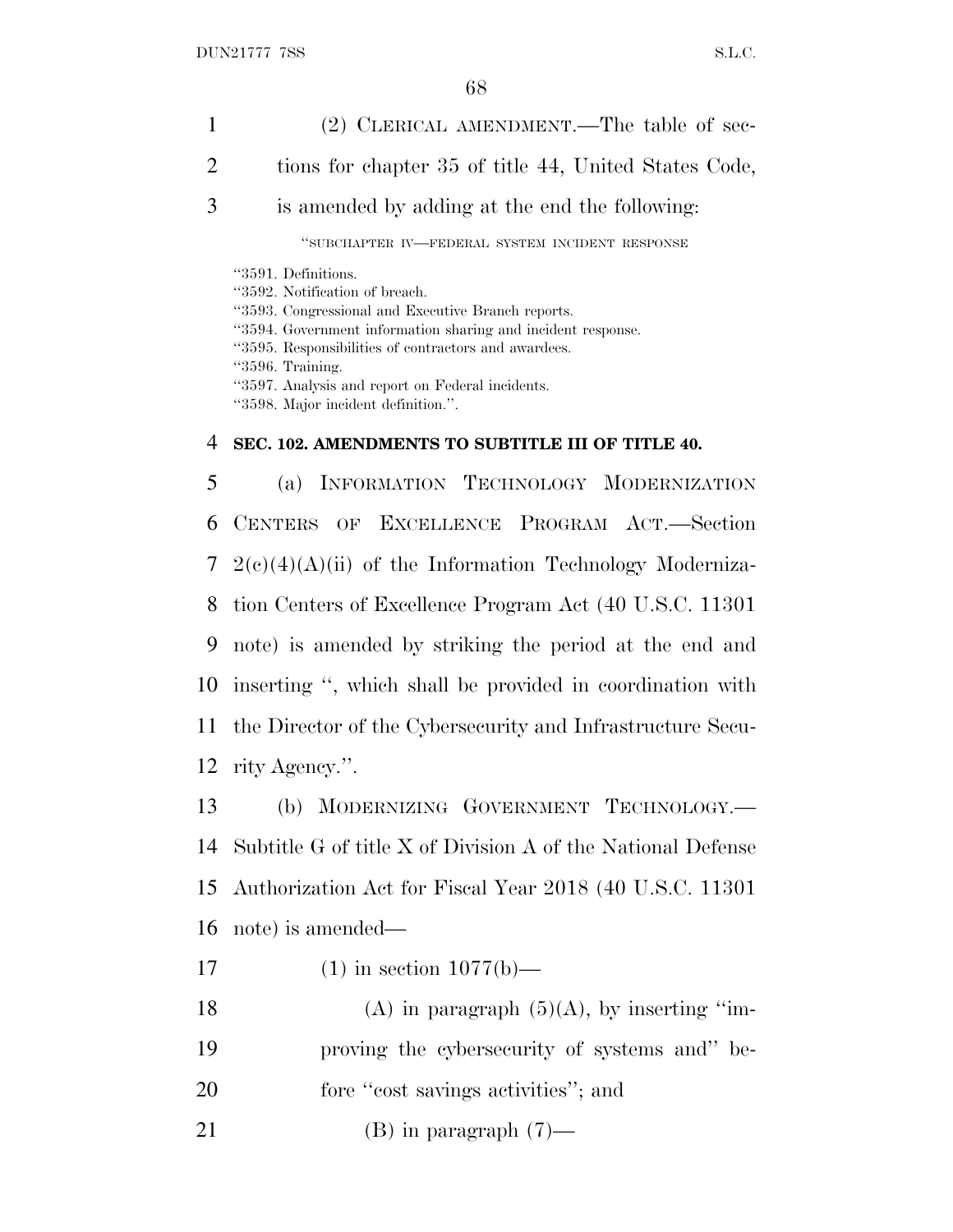| $\mathbf{1}$   | (i) in the paragraph heading, by strik-          |
|----------------|--------------------------------------------------|
| $\overline{2}$ | ing "CIO" and inserting "CIO";                   |
| 3              | by striking "In evaluating<br>(ii)               |
| $\overline{4}$ | projects" and inserting the following:           |
| 5              | "(A) CONSIDERATION OF GUIDANCE.-In               |
| 6              | evaluating projects";                            |
| $\overline{7}$ | (iii) in subparagraph $(A)$ , as so des-         |
| 8              | ignated, by striking "under section              |
| 9              | $1094(b)(1)$ " and inserting "by the Direc-      |
| 10             | $tor$ "; and                                     |
| 11             | (iv) by adding at the end the fol-               |
| 12             | lowing:                                          |
|                |                                                  |
| 13             | "(B) CONSULTATION.—In using funds                |
| 14             | under paragraph $(3)(A)$ , the Chief Information |
| 15             | Officer of the covered agency shall consult with |
| 16             | the necessary stakeholders to ensure the project |
| 17             | appropriately addresses cybersecurity risks, in- |
| 18             | cluding the Director of the Cybersecurity and    |
| 19             | Infrastructure Security Agency, as appro-        |
| 20             | priate."; and                                    |
| 21             | $(2)$ in section 1078—                           |
| 22             | $(A)$ by striking subsection $(a)$ and insert-   |
| 23             | ing the following:                               |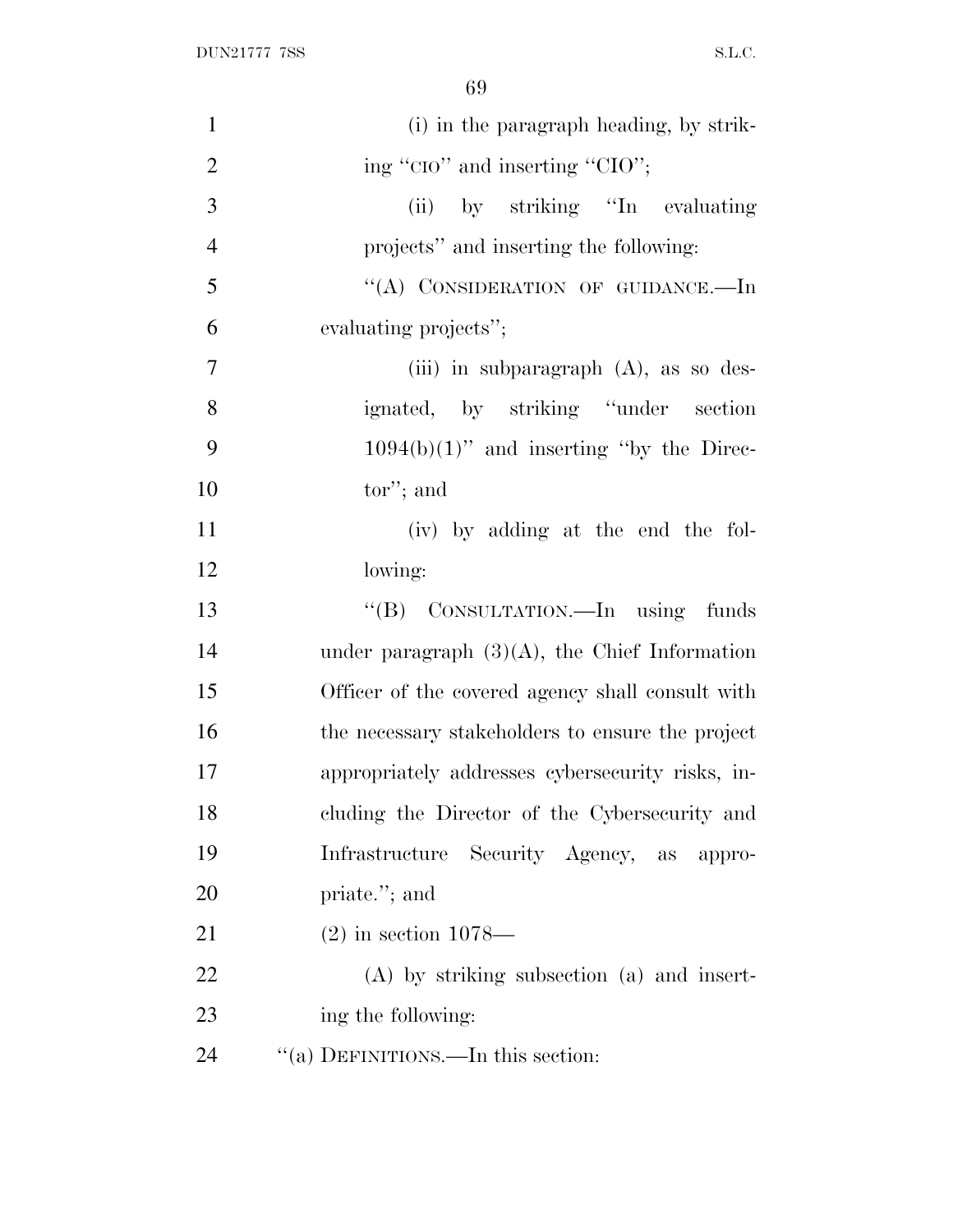| $\mathbf{1}$   | "(1) $\text{AGENCY.}$ —The term 'agency' has the       |
|----------------|--------------------------------------------------------|
| $\overline{2}$ | meaning given the term in section $551$ of title $5$ , |
| 3              | United States Code.                                    |
| $\overline{4}$ | "(2) HIGH VALUE ASSET.—The term 'high                  |
| 5              | value asset' has the meaning given the term in sec-    |
| 6              | tion 3552 of title 44, United States Code.";           |
| $\overline{7}$ | (B) in subsection (b), by adding at the end            |
| 8              | the following:                                         |
| 9              | "(8) PROPOSAL EVALUATION.—The Director                 |
| 10             | shall—                                                 |
| 11             | $\lq\lq$ (A) give consideration for the use of         |
| 12             | amounts in the Fund to improve the security of         |
| 13             | high value assets; and                                 |
| 14             | "(B) require that any proposal for the use             |
| 15             | of amounts in the Fund includes a cybersecu-           |
| 16             | rity plan, including a supply chain risk manage-       |
| 17             | ment plan, to be reviewed by the member of the         |
| 18             | Technology Modernization Board described in            |
| 19             | subsection $(e)(5)(C)$ ."; and                         |
| 20             | $(C)$ in subsection $(e)$ —                            |
| 21             | (i) in paragraph $(2)(A)(i)$ , by insert-              |
| 22             | ing ", including a consideration of the im-            |
| 23             | pact on high value assets" after "oper-                |
| 24             | ational risks";                                        |
| 25             | (ii) in paragraph $(5)$ —                              |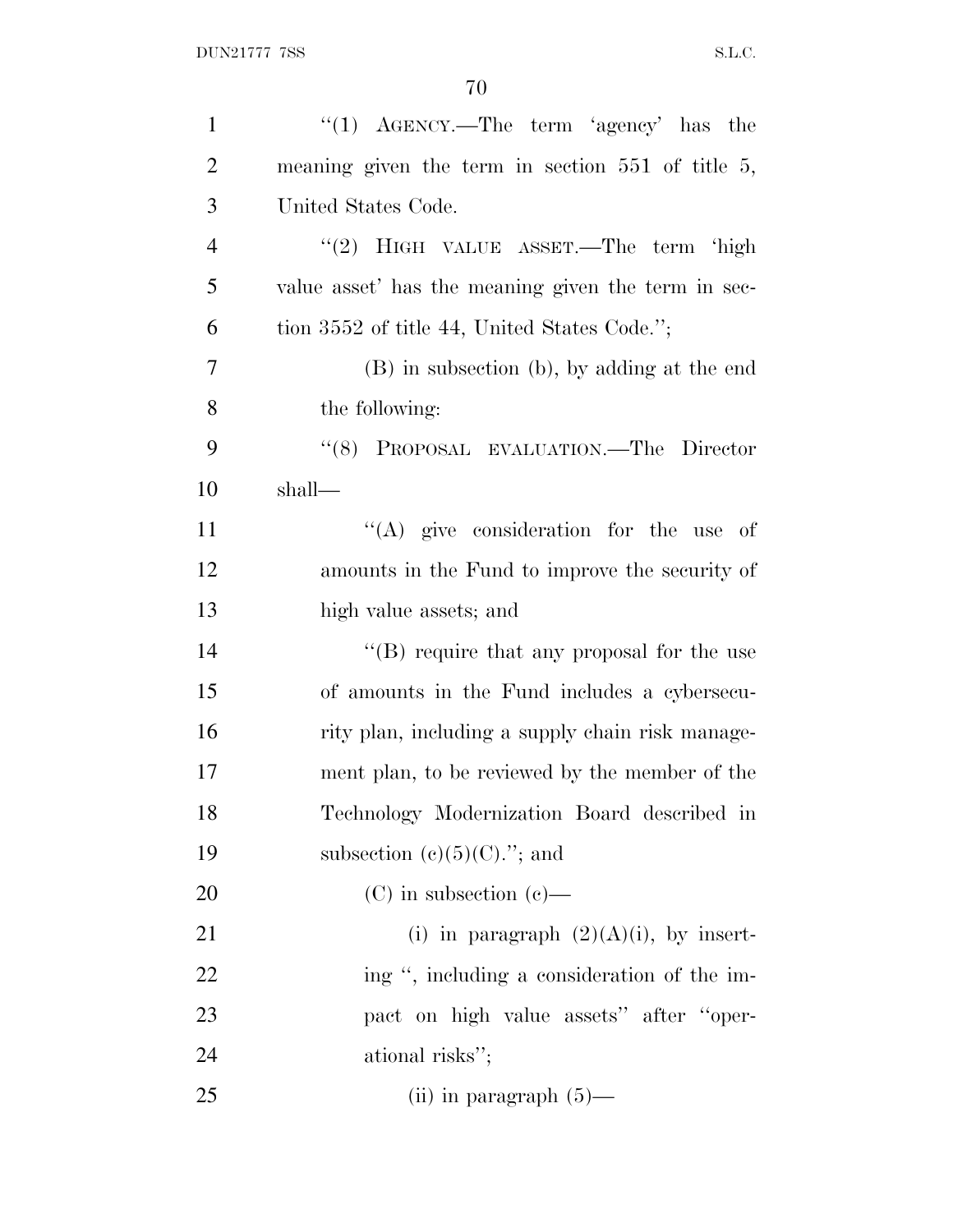| $\mathbf{1}$   | $(I)$ in subparagraph $(A)$ , by strik-            |
|----------------|----------------------------------------------------|
| $\overline{2}$ | ing "and" at the end;                              |
| 3              | $(II)$ in subparagraph $(B)$ , by                  |
| $\overline{4}$ | striking the period at the end and in-             |
| 5              | serting "and"; and                                 |
| 6              | (III) by adding at the end the                     |
| $\overline{7}$ | following:                                         |
| 8              | $\lq\lq$ (C) a senior official from the Cybersecu- |
| 9              | rity and Infrastructure Security Agency of the     |
| 10             | Department of Homeland Security, appointed         |
| 11             | by the Director."; and                             |
| 12             | (iii) in paragraph $(6)(A)$ , by striking          |
| 13             | "shall be-" and all that follows through           |
| 14             | "4 employees" and inserting "shall be 4            |
| 15             | employees".                                        |
| 16             | (c) SUBCHAPTER I.—Subchapter I of subtitle III of  |
| 17             | title 40, United States Code, is amended—          |
| 18             | $(1)$ in section 11302—                            |
| 19             | $(A)$ in subsection $(b)$ , by striking "use, se-  |
| 20             | curity, and disposal of" and inserting "use, and   |
| 21             | disposal of, and, in consultation with the Direc-  |
| 22             | tor of the Cybersecurity and Infrastructure Se-    |
| 23             | curity Agency and the National Cyber Director,     |
| 24             | promote and improve the security of,";             |
| 25             | $(B)$ in subsection $(e)$ —                        |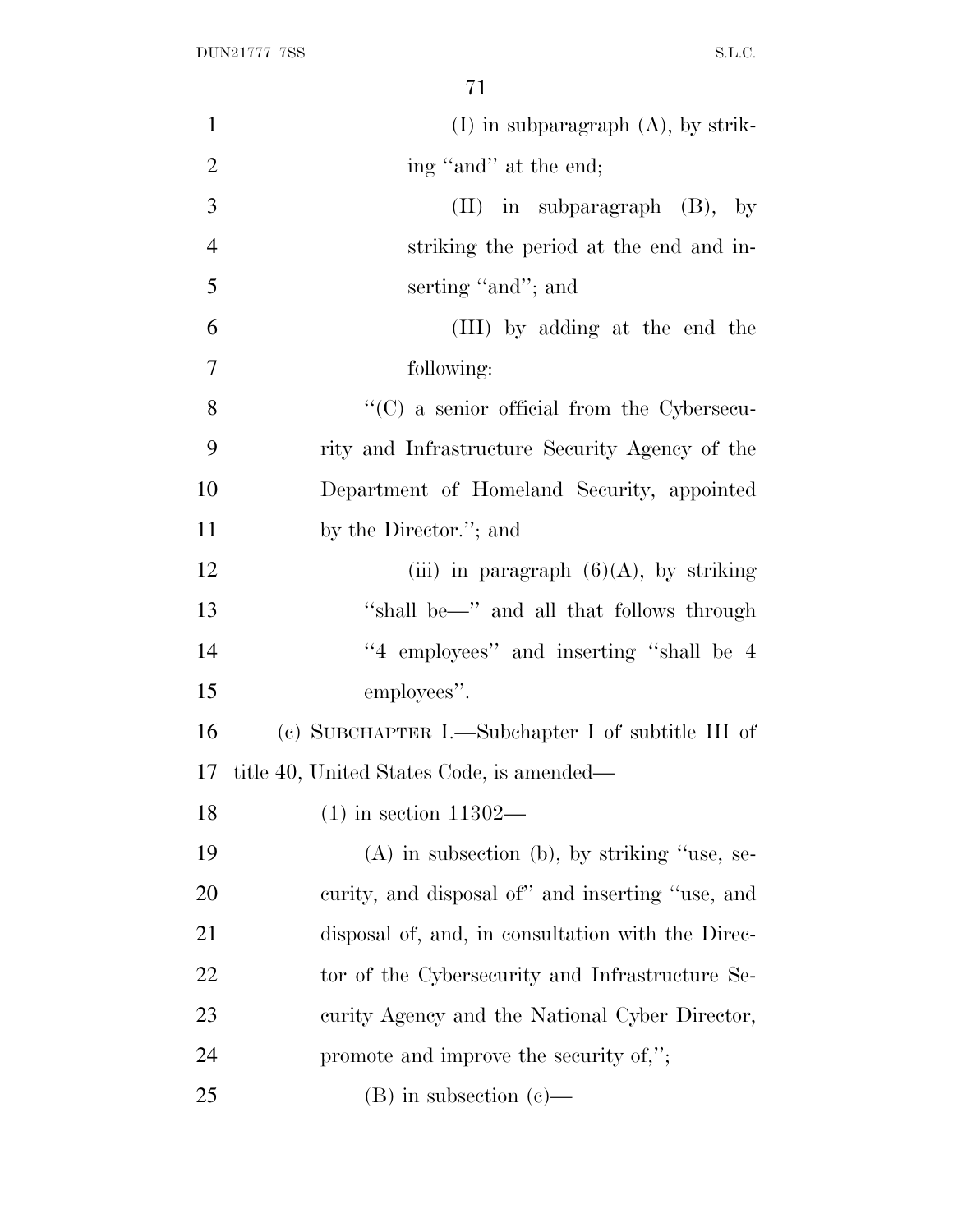| $\mathbf{1}$   | (i) in paragraph $(3)$ —                       |
|----------------|------------------------------------------------|
| $\overline{2}$ | (I) in subparagraph $(A)$ —                    |
| 3              | (aa) by striking "including"                   |
| $\overline{4}$ | data" and inserting "which                     |
| 5              | shall—                                         |
| 6              | $``(i)$ include data";                         |
| $\overline{7}$ | $(bb)$ in clause (i), as so des-               |
| 8              | ignated, by striking ", and per-               |
| 9              | formance" and inserting "secu-                 |
| 10             | rity, and performance; and"; and               |
| 11             | (cc) by adding at the end                      |
| 12             | the following:                                 |
| 13             | "(ii) specifically denote cybersecurity        |
| 14             | funding under the risk-based cyber budget      |
| 15             | model developed pursuant to section            |
| 16             | $3553(a)(7)$ of title 44."; and                |
| 17             | $(II)$ in subparagraph $(B)$ , adding          |
| 18             | at the end the following:                      |
| 19             | "(iii) The Director shall provide to the       |
| 20             | National Cyber Director any cybersecurity      |
| 21             | funding information described in subpara-      |
| 22             | graph $(A)(ii)$ that is provided to the Direc- |
| 23             | tor under clause (ii) of this subpara-         |
| 24             | $graph.'$ ; and                                |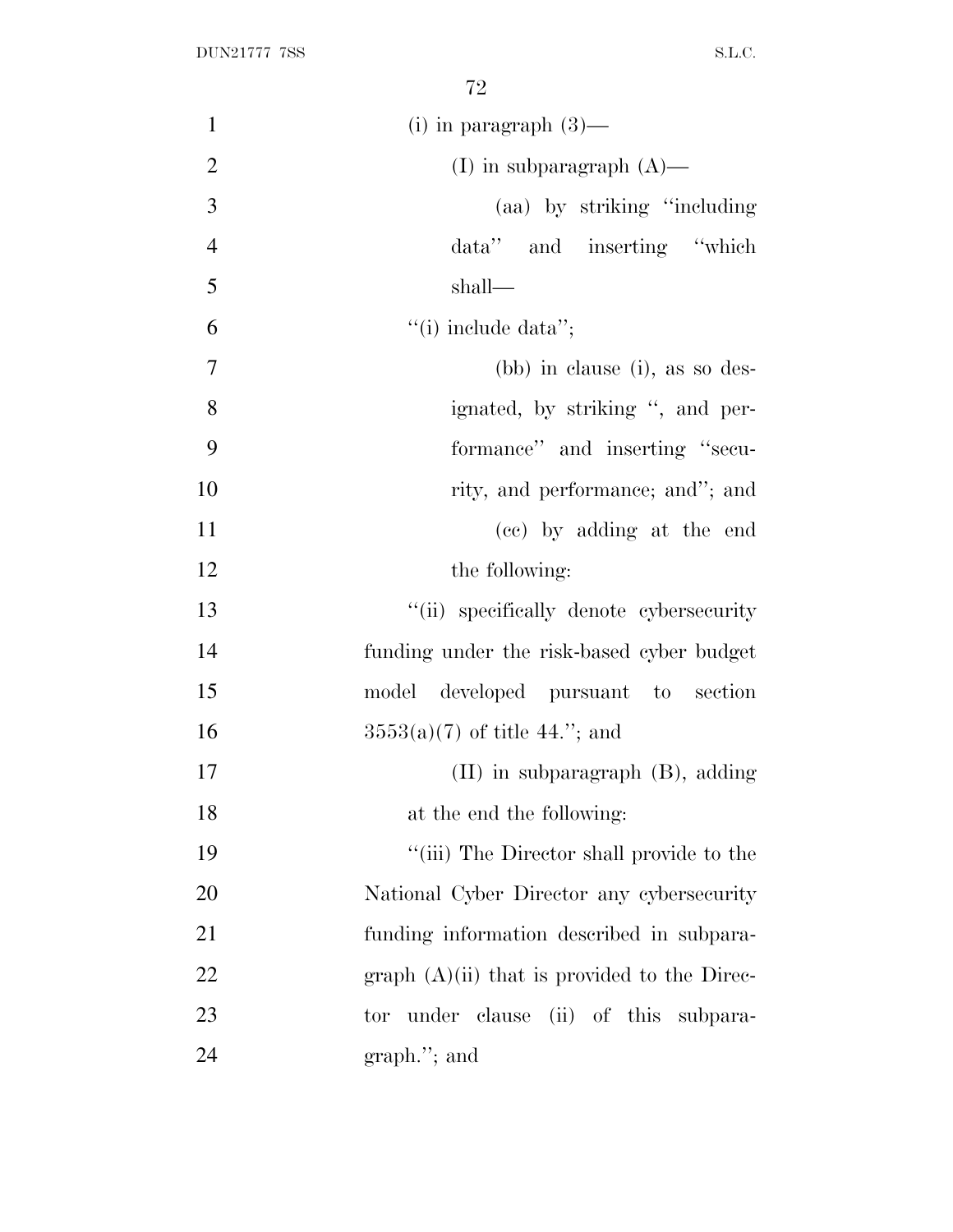| $\mathbf{1}$   | (ii) in paragraph $(4)(B)$ , in the matter           |
|----------------|------------------------------------------------------|
| $\overline{2}$ | preceding clause (i), by inserting "not later        |
| 3              | than 30 days after the date on which the             |
| $\overline{4}$ | review under subparagraph (A) is com-                |
| 5              | pleted," before "the Administrator";                 |
| 6              | $(C)$ in subsection $(f)$ —                          |
| $\tau$         | (i) by striking "heads of executive                  |
| 8              | agencies to develop" and inserting "heads"           |
| 9              | of executive agencies to—                            |
| 10             | " $(1)$ develop";                                    |
| 11             | (ii) in paragraph (1), as so des-                    |
| 12             | ignated, by striking the period at the end           |
| 13             | and inserting "; and"; and                           |
| 14             | (iii) by adding at the end the fol-                  |
| 15             | lowing:                                              |
| 16             | $\lq(2)$ consult with the Director of the Cybersecu- |
| 17             | rity and Infrastructure Security Agency for the de-  |
| 18             | velopment and use of supply chain security best      |
| 19             | practices."; and                                     |
| 20             | (D) in subsection (h), by inserting ", in-           |
| 21             | cluding cybersecurity performances," after "the      |
| 22             | performances"; and                                   |
| 23             | $(2)$ in section 11303(b)—                           |
| 24             | (A) in paragraph $(2)(B)$ —                          |
|                |                                                      |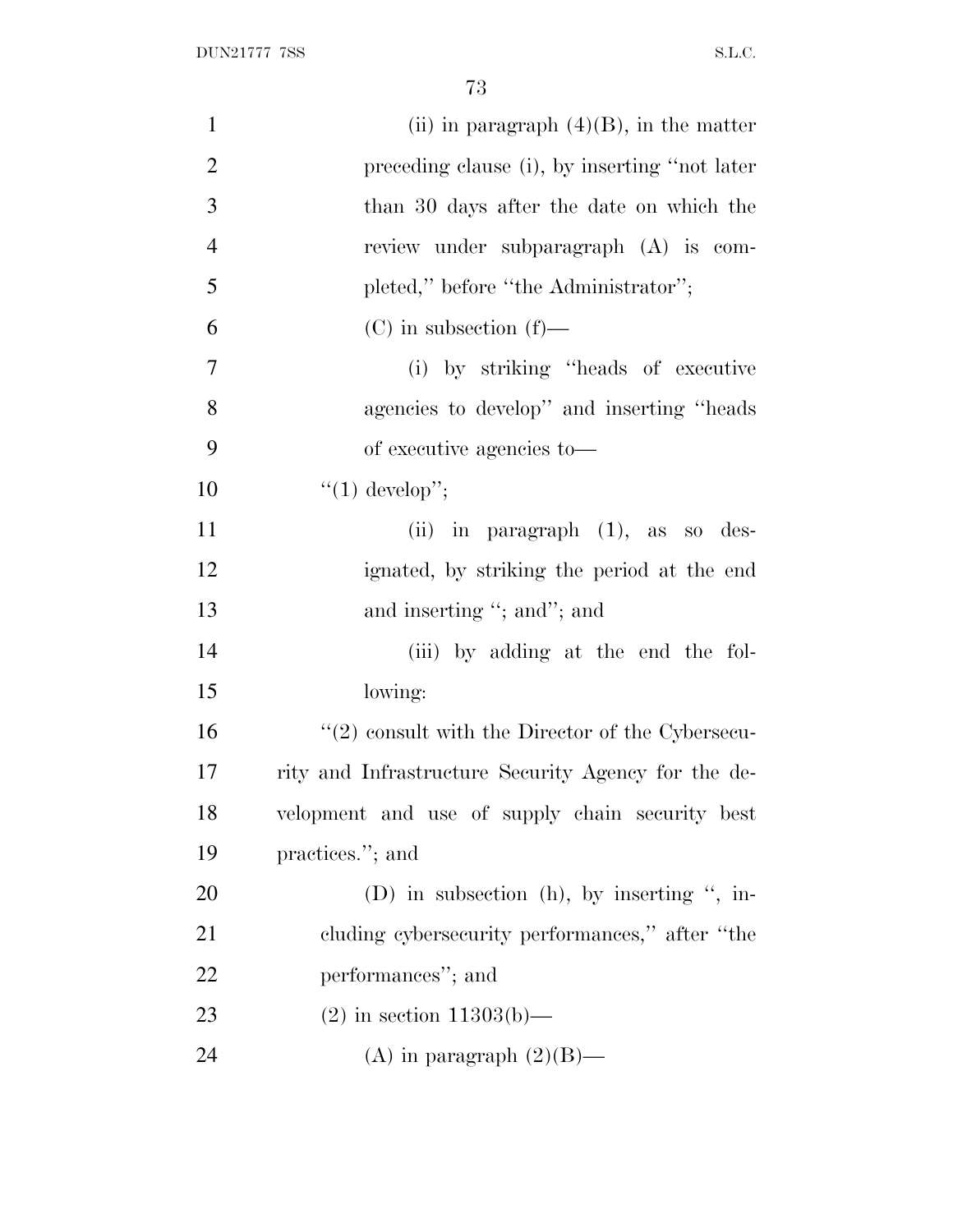| $\mathbf{1}$   | (i) in clause (i), by striking " $or$ " at              |
|----------------|---------------------------------------------------------|
| $\overline{2}$ | the end;                                                |
| 3              | (ii) in clause (ii), by adding " $or$ " at              |
| $\overline{4}$ | the end; and                                            |
| 5              | (iii) by adding at the end the fol-                     |
| 6              | lowing:                                                 |
| 7              | "(iii) whether the function should be                   |
| 8              | performed by a shared service offered by                |
| 9              | another executive agency;"; and                         |
| 10             | (B) in paragraph $(5)(B)(i)$ , by inserting ",          |
| 11             | while taking into account the risk-based cyber          |
| 12             | budget model developed pursuant to section              |
| 13             | $3553(a)(7)$ of title 44" after "title 31".             |
| 14             | (d) SUBCHAPTER II.—Subchapter II of subtitle III        |
| 15             | of title 40, United States Code, is amended—            |
| 16             | $(1)$ in section 11312(a), by inserting ", includ-      |
| 17             | ing security risks" after "managing the risks";         |
| 18             | $(2)$ in section 11313(1), by striking "efficiency      |
| 19             | and effectiveness" and inserting "efficiency, security, |
| 20             | and effectiveness";                                     |
| 21             | $(3)$ in section 11315, by adding at the end the        |
| 22             | following:                                              |
| 23             | "(d) COMPONENT AGENCY CHIEF INFORMATION OF-             |
| 24             | FICERS.—The Chief Information Officer or an equivalent  |
| 25             | official of a component agency shall report to-         |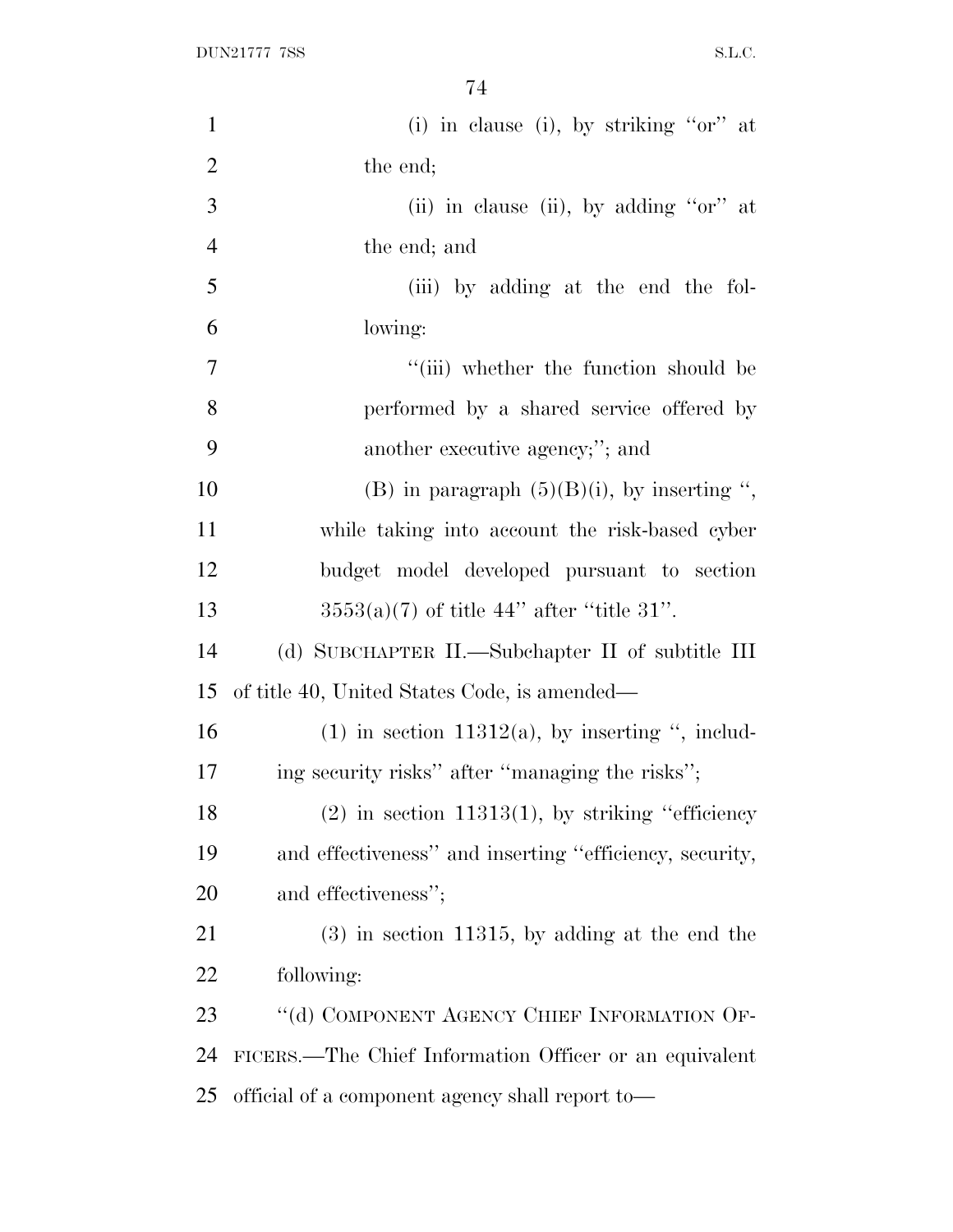| $\mathbf{1}$   | $\lq(1)$ the Chief Information Officer designated       |
|----------------|---------------------------------------------------------|
| $\overline{2}$ | under section $3506(a)(2)$ of title 44 or an equivalent |
| 3              | official of the agency of which the component agency    |
| $\overline{4}$ | is a component; and                                     |
| 5              | $"(2)$ the head of the component agency.";              |
| 6              | $(4)$ in section 11317, by inserting "security,"        |
| 7              | before "or schedule"; and                               |
| 8              | $(5)$ in section 11319(b)(1), in the paragraph          |
| 9              | heading, by striking "CIOS" and inserting "CHIEF        |
| 10             | INFORMATION OFFICERS".                                  |
| 11             | (e) SUBCHAPTER III.—Section 11331 of title $40$ ,       |
| 12             | United States Code, is amended—                         |
| 13             | $(1)$ in subsection $(a)$ , by striking "section        |
| 14             | $3532(b)(1)$ " and inserting "section $3552(b)$ ";      |
| 15             | $(2)$ in subsection $(b)(1)(A)$ —                       |
| 16             | (A) by striking "in consultation" and in-               |
| 17             | serting "in coordination"; and                          |
| 18             | (B) by striking "the Secretary of Home-                 |
| 19             | land Security" and inserting "the Director of           |
| 20             | the Cybersecurity and Infrastructure Security           |
| 21             | $Agency$ ";                                             |
| <u>22</u>      | $(3)$ by striking subsection $(c)$ and inserting the    |
| 23             | following:                                              |
| 24             | "(c) APPLICATION OF MORE STRINGENT STAND-               |
| 25             | $ARDS$ .                                                |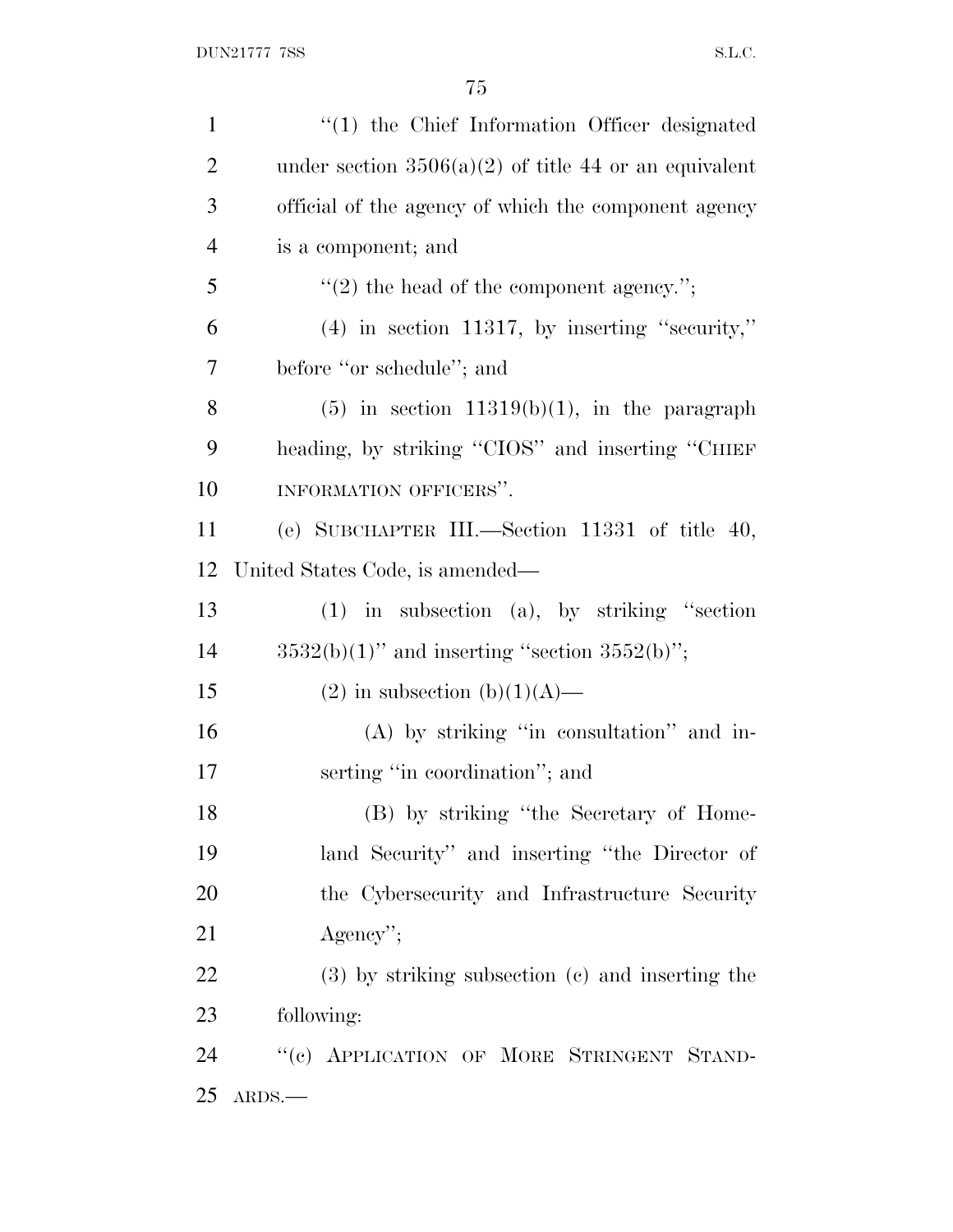1 "(1) IN GENERAL.—The head of an agency shall—

 $\mathcal{S}$  ''(A) evaluate, in consultation with the sen- ior agency information security officers, the need to employ standards for cost-effective, risk-based information security for all systems, operations, and assets within or under the su- pervision of the agency that are more stringent than the standards promulgated by the Director under this section, if such standards contain, at a minimum, the provisions of those applicable standards made compulsory and binding by the Director; and

 ''(B) to the greatest extent practicable and if the head of the agency determines that the standards described in subparagraph (A) are necessary, employ those standards.

18 "(2) EVALUATION OF MORE STRINGENT STAND- ARDS.—In evaluating the need to employ more strin- gent standards under paragraph (1), the head of an agency shall consider available risk information, such as—

23 ''(A) the status of cybersecurity remedial actions of the agency;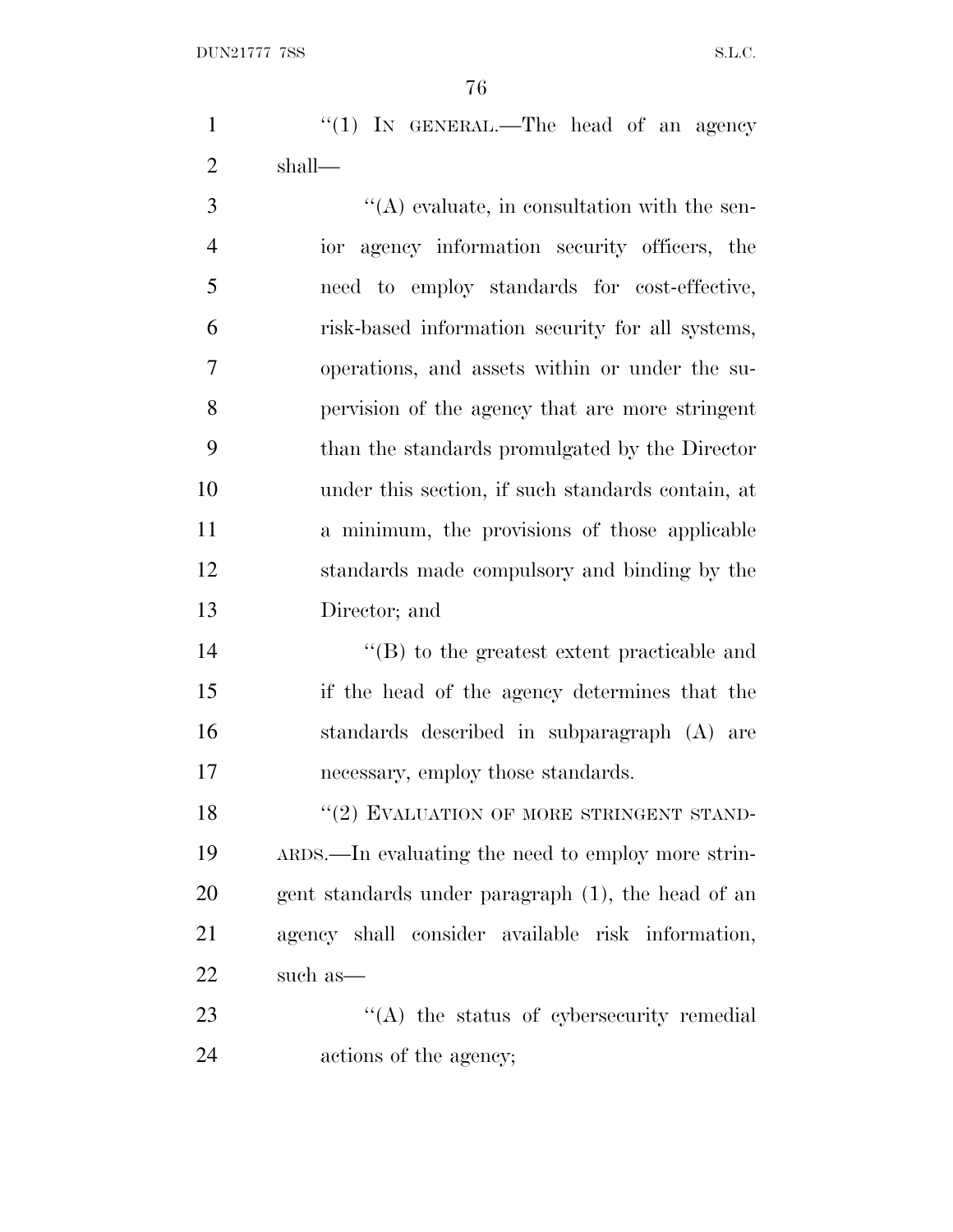| $\mathbf{1}$   | "(B) any vulnerability information relating        |
|----------------|----------------------------------------------------|
| $\overline{2}$ | to agency systems that is known to the agency;     |
| 3              | $\lq\lq$ incident information of the agency;       |
| $\overline{4}$ | $\lq\lq$ (D) information from—                     |
| 5              | "(i) penetration testing performed                 |
| 6              | under section 3559A of title 44; and               |
| $\overline{7}$ | "(ii) information from the vulner-                 |
| 8              | ability disclosure program established             |
| 9              | under section $3559B$ of title 44;                 |
| 10             | $\lq\lq(E)$ agency threat hunting results under    |
| 11             | section 207 of the Federal Information Security    |
| 12             | Modernization Act of 2021;                         |
| 13             | "(F) Federal and non-Federal threat intel-         |
| 14             | ligence;                                           |
| 15             | $\lq\lq(G)$ data on compliance with standards      |
| 16             | issued under this section;                         |
| 17             | "(H) agency system risk assessments per-           |
| 18             | formed under section $3554(a)(1)(A)$ of title 44;  |
| 19             | and                                                |
| 20             | $\lq\lq$ (I) any other information determined rel- |
| 21             | evant by the head of the agency.";                 |
| 22             | $(4)$ in subsection $(d)(2)$ —                     |
| 23             | (A) in the paragraph heading, by striking          |
| 24             | "NOTICE AND COMMENT" and inserting "CON-           |
| 25             | SULTATION, NOTICE, AND COMMENT";                   |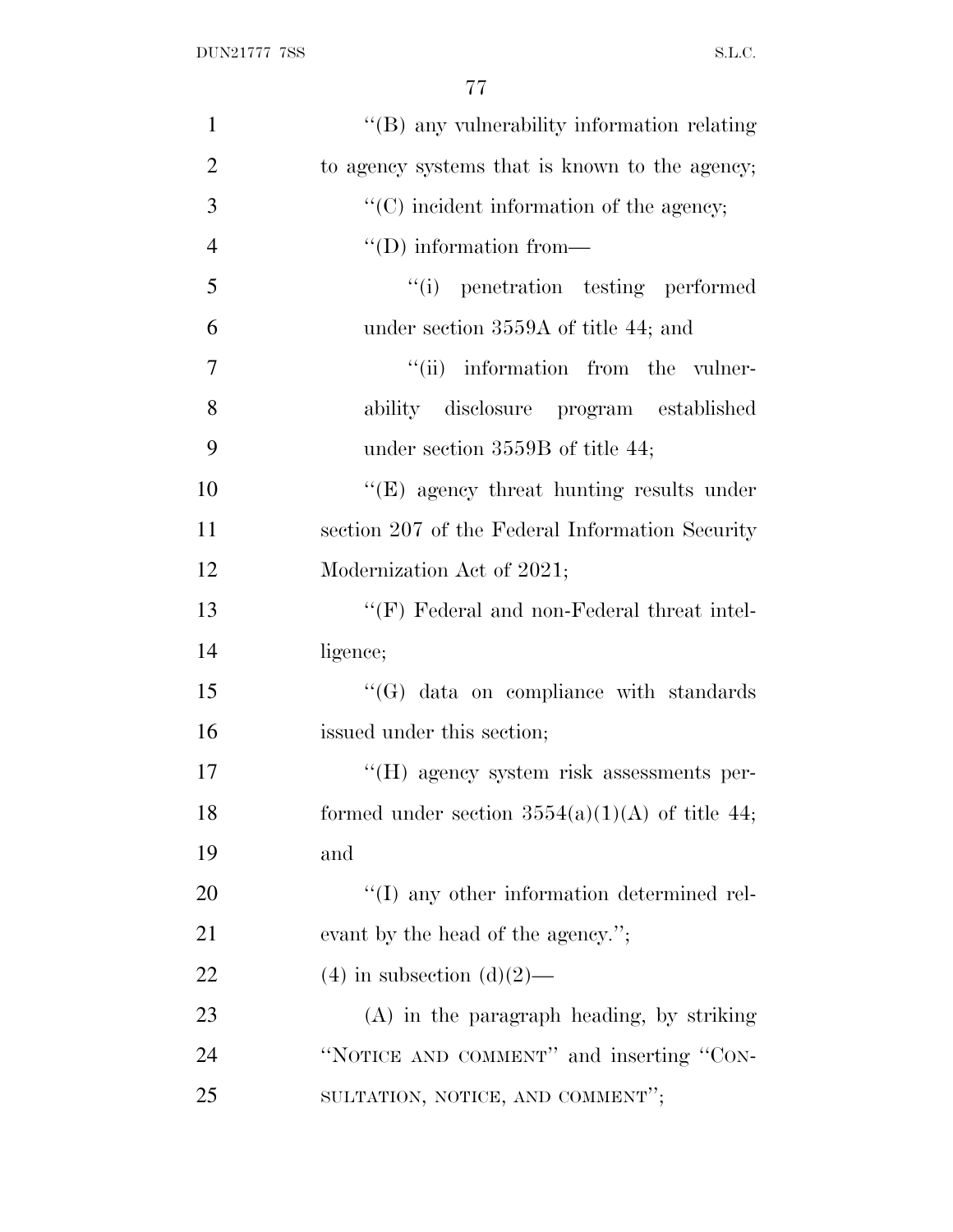| $\mathbf{1}$   | (B) by inserting "promulgate," before              |
|----------------|----------------------------------------------------|
| $\overline{2}$ | "significantly modify"; and                        |
| 3              | (C) by striking "shall be made after the           |
| $\overline{4}$ | public is given an opportunity to comment on       |
| 5              | the Director's proposed decision." and inserting   |
| 6              | "shall be made—                                    |
| 7              | "(A) for a decision to significantly modify        |
| 8              | or not promulgate such a proposed standard,        |
| 9              | after the public is given an opportunity to com-   |
| 10             | ment on the Director's proposed decision;          |
| 11             | $\lq\lq (B)$ in consultation with the Chief Infor- |
| 12             | mation Officers Council, the Director of the Cy-   |
| 13             | bersecurity and Infrastructure Security Agency,    |
| 14             | the National Cyber Director, the Comptroller       |
| 15             | General of the United States, and the Council      |
| 16             | of the Inspectors General on Integrity and Effi-   |
| 17             | ciency;                                            |
| 18             | "(C) considering the Federal risk assess-          |
| 19             | ments performed under section 3553(i) of title     |
| 20             | $44;$ and                                          |
| 21             | $\lq\lq$ considering the extent to which the       |
| 22             | proposed standard reduces risk relative to the     |
| 23             | cost of implementation of the standard."; and      |
| 24             | $(5)$ by adding at the end the following:          |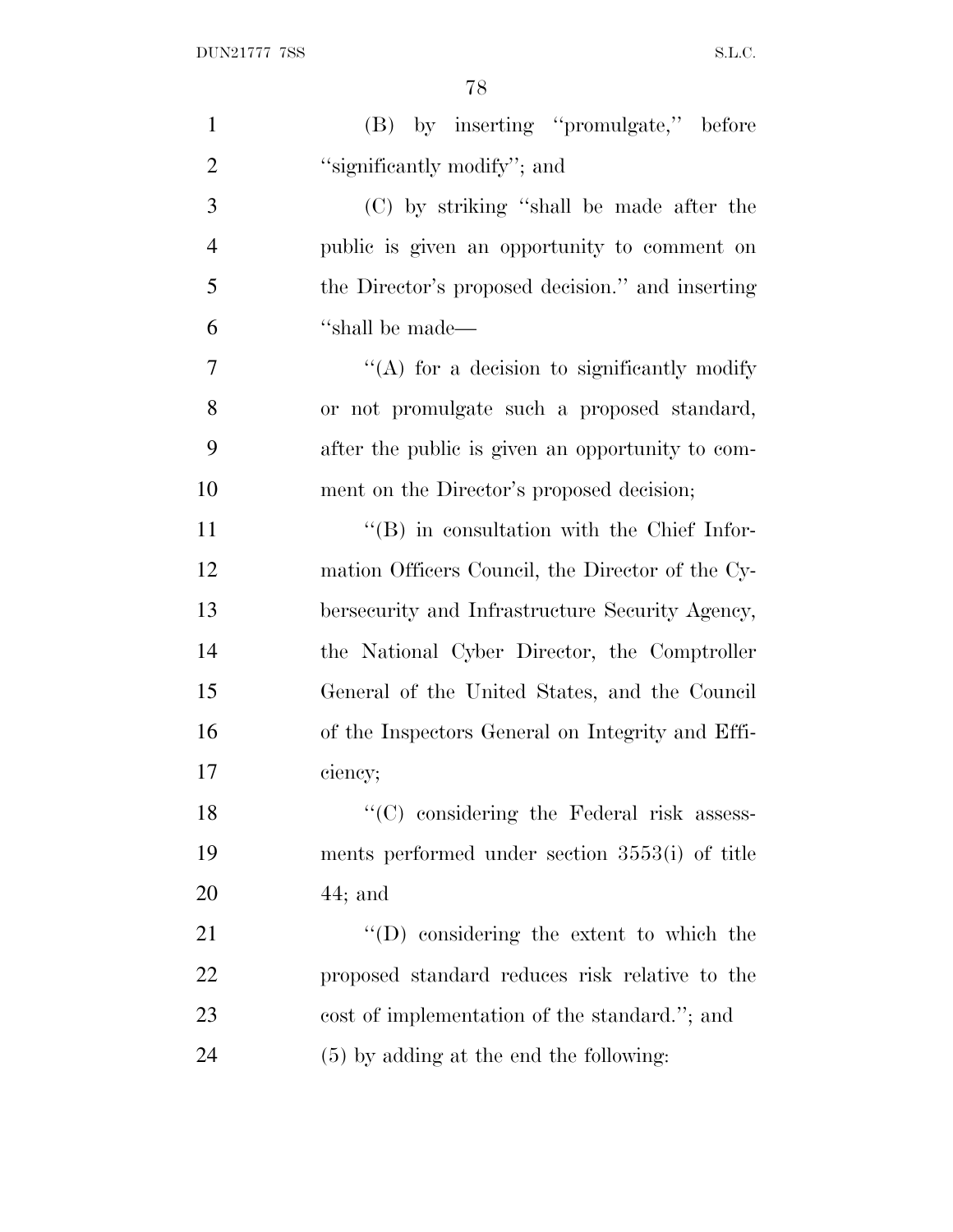| $\mathbf{1}$   | "(e) REVIEW OF OFFICE OF MANAGEMENT AND            |
|----------------|----------------------------------------------------|
| $\overline{2}$ | BUDGET GUIDANCE AND POLICY.                        |
| 3              | $``(1)$ CONDUCT OF REVIEW.—                        |
| $\overline{4}$ | "(A) IN GENERAL.—Not less frequently               |
| 5              | than once every 3 years, the Director of the Of-   |
| 6              | fice of Management and Budget, in consultation     |
| 7              | with the Chief Information Officers Council, the   |
| 8              | Director of the Cybersecurity and Infrastruc-      |
| 9              | ture Security Agency, the National Cyber Di-       |
| 10             | rector, the Comptroller General of the United      |
| 11             | States, and the Council of the Inspectors Gen-     |
| 12             | eral on Integrity and Efficiency shall review the  |
| 13             | efficacy of the guidance and policy promulgated    |
| 14             | by the Director in reducing cybersecurity risks,   |
| 15             | including an assessment of the requirements for    |
| 16             | agencies to report information to the Director,    |
| 17             | and determine whether any changes to that          |
| 18             | guidance or policy is appropriate.                 |
| 19             | "(B) FEDERAL RISK ASSESSMENTS.-In                  |
| 20             | conducting the review described in subpara-        |
| 21             | $graph(A)$ , the Director shall consider the Fed-  |
| 22             | eral risk assessments performed under section      |
| 23             | $3553(i)$ of title 44.                             |
| 24             | "(2) UPDATED GUIDANCE.—Not later than $90$         |
| 25             | days after the date on which a review is completed |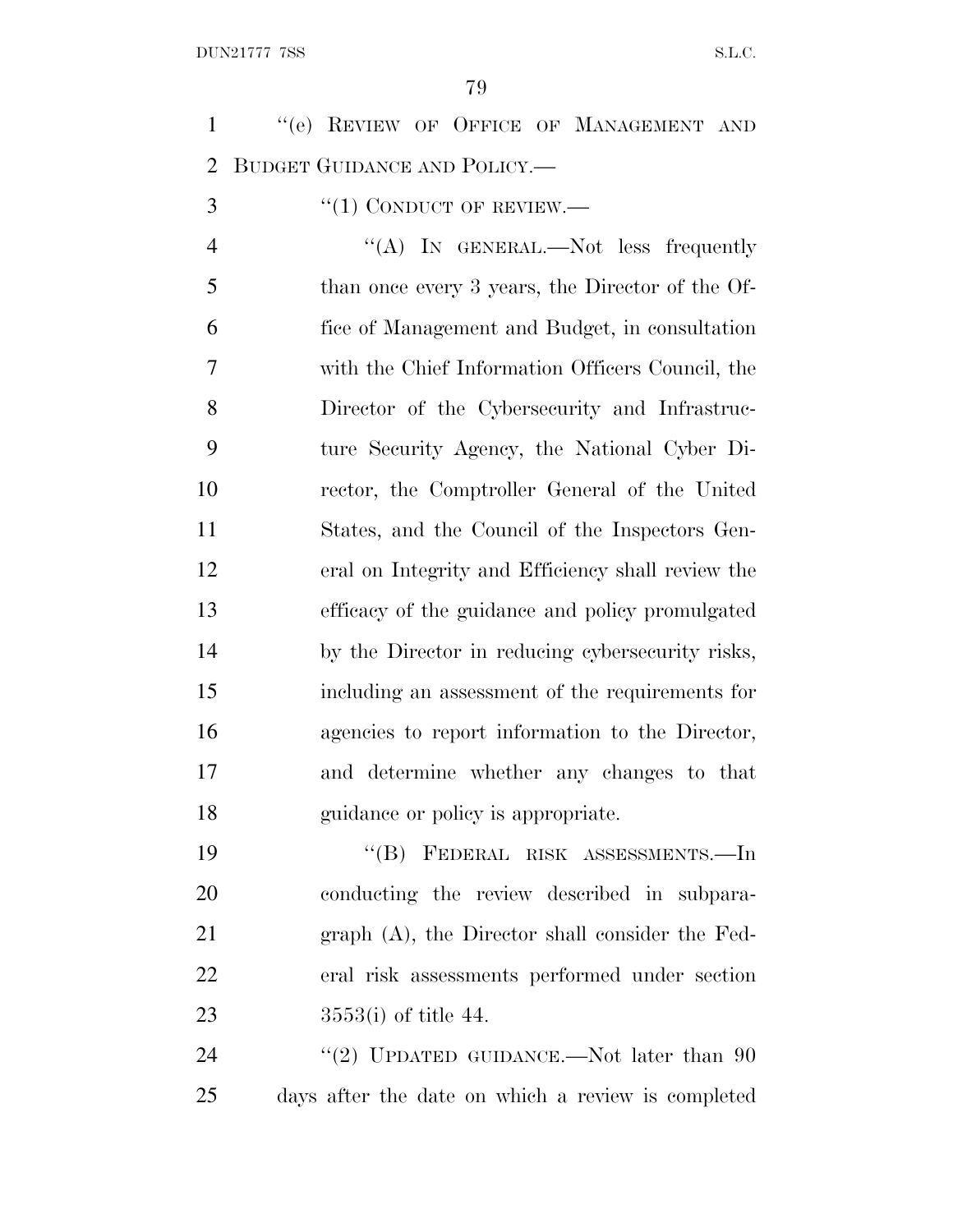| $\mathbf{1}$   | under paragraph $(1)$ , the Director of the Office of |
|----------------|-------------------------------------------------------|
| $\overline{2}$ | Management and Budget shall issue updated guid-       |
| 3              | ance or policy to agencies determined appropriate by  |
| $\overline{4}$ | the Director, based on the results of the review.     |
| 5              | "(3) PUBLIC REPORT.—Not later than 30 days            |
| 6              | after the date on which a review is completed under   |
| 7              | paragraph (1), the Director of the Office of Manage-  |
| 8              | ment and Budget shall make publicly available a re-   |
| 9              | port that includes—                                   |
| 10             | $\lq\lq$ an overview of the guidance and pol-         |
| 11             | icy promulgated under this section that is cur-       |
| 12             | rently in effect;                                     |
| 13             | $\lq\lq$ the cybersecurity risk mitigation, or        |
| 14             | other cybersecurity benefit, offered by each          |
| 15             | guidance or policy document described in sub-         |
| 16             | paragraph $(A)$ ; and                                 |
| 17             | $\lq\lq$ (C) a summary of the guidance or policy      |
| 18             | to which changes were determined appropriate          |
| 19             | during the review and what the changes are an-        |
| 20             | ticipated to include.                                 |
| 21             | CONGRESSIONAL BRIEFING.—Not later<br>(4)              |
| 22             | than 30 days after the date on which a review is      |
| 23             | completed under paragraph (1), the Director shall     |
| 24             | provide to the Committee on Homeland Security and     |
| 25             | Governmental Affairs of the Senate and the Com-       |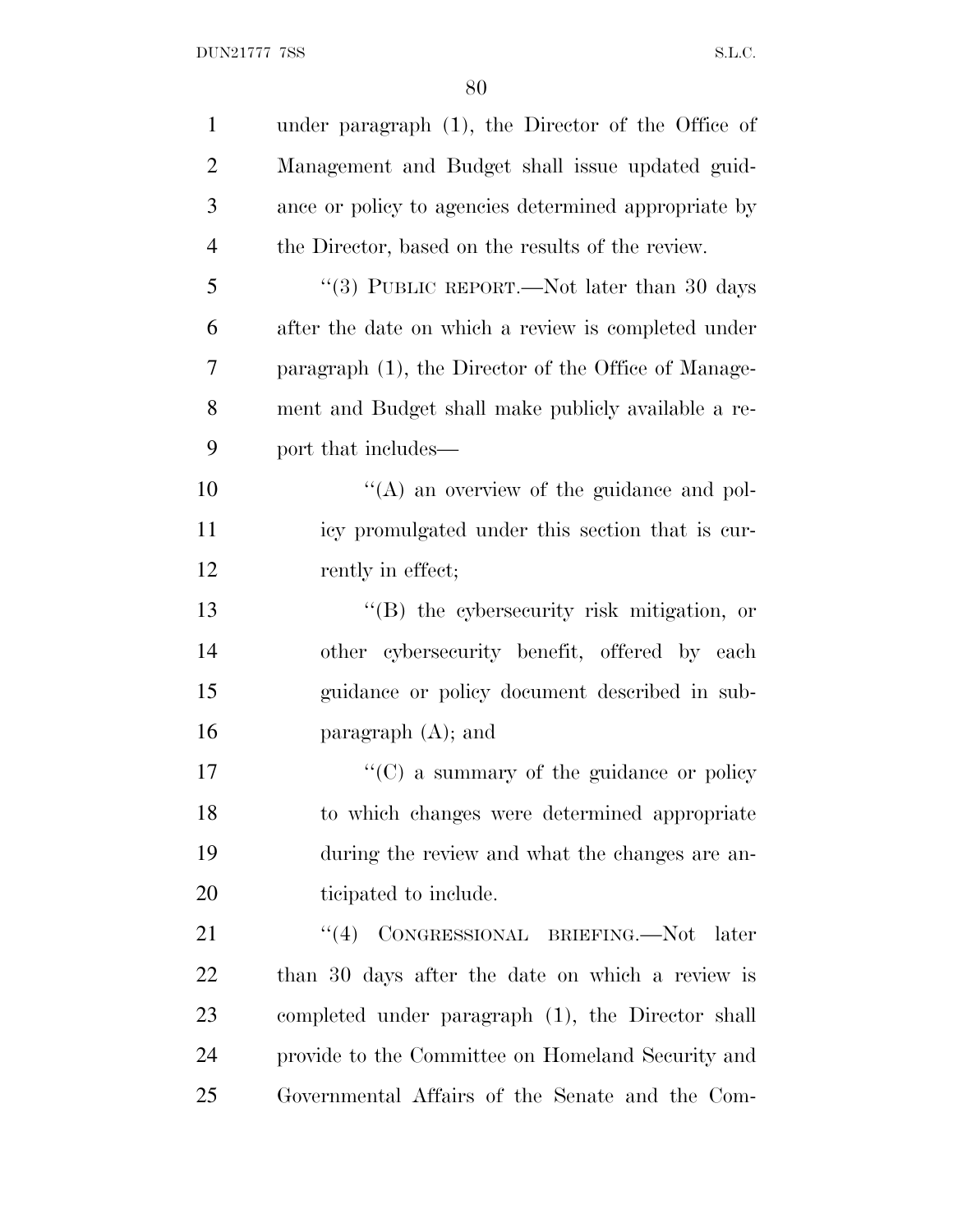DUN21777 7SS S.L.C.

 mittee on Oversight and Reform of the House of Representatives a briefing on the review.

 ''(f) AUTOMATED STANDARD IMPLEMENTATION VERIFICATION.—When the Director of the National Insti- tute of Standards and Technology issues a proposed standard pursuant to paragraphs (2) and (3) of section 20(a) of the National Institute of Standards and Tech- nology Act (15 U.S.C. 278g–3(a)), the Director of the Na- tional Institute of Standards and Technology shall con- sider developing and, if appropriate and practical, develop, in consultation with the Director of the Cybersecurity and Infrastructure Security Agency, specifications to enable the automated verification of the implementation of the controls within the standard.''.

# **SEC. 103. ACTIONS TO ENHANCE FEDERAL INCIDENT RE-SPONSE.**

 (a) RESPONSIBILITIES OF THE CYBERSECURITY AND INFRASTRUCTURE SECURITY AGENCY.—

 (1) IN GENERAL.—Not later than 180 days after the date of enactment of this Act, the Director of the Cybersecurity and Infrastructure Security Agency shall—

 (A) develop a plan for the development of 24 the analysis required under section  $3597(a)$  of title 44, United States Code, as added by this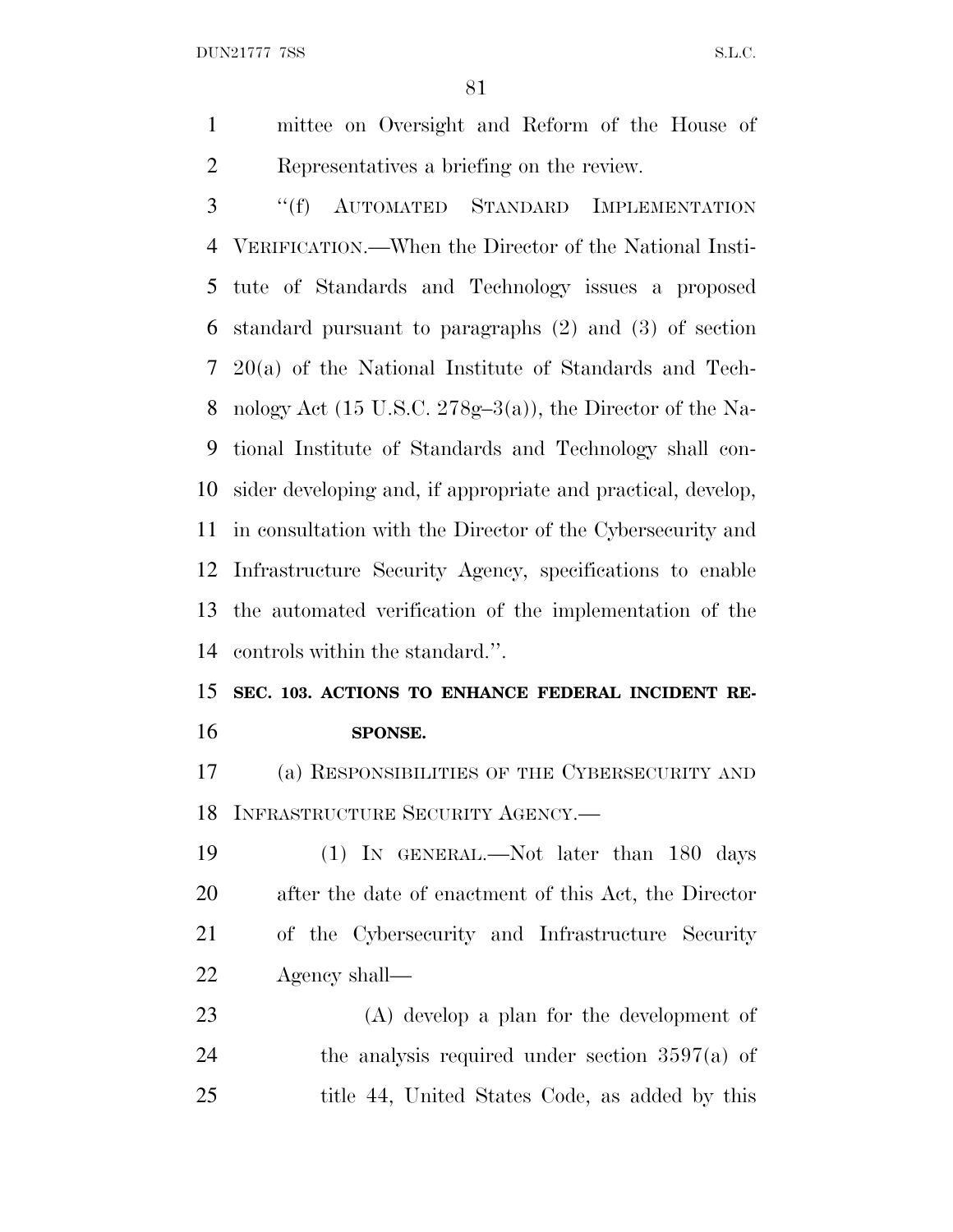| $\mathbf{1}$   | Act, and the report required under subsection       |
|----------------|-----------------------------------------------------|
| $\overline{2}$ | (c) of that section that includes—                  |
| 3              | (i) a description of any challenges the             |
| $\overline{4}$ | Director anticipates encountering; and              |
| 5              | (ii) the use of automation and ma-                  |
| 6              | chine-readable formats for collecting, com-         |
| 7              | piling, monitoring, and analyzing data; and         |
| 8              | (B) provide to the appropriate congres-             |
| 9              | sional committees a briefing on the plan devel-     |
| 10             | oped under subparagraph $(A)$ .                     |
| 11             | (2) BRIEFING.—Not later than 1 year after the       |
| 12             | date of enactment of this Act, the Director of the  |
| 13             | Cybersecurity and Infrastructure Security Agency    |
| 14             | shall provide to the appropriate congressional com- |
| 15             | mittees a briefing on—                              |
| 16             | (A) the execution of the plan required              |
| 17             | under paragraph $(1)(A)$ ; and                      |
| 18             | (B) the development of the report required          |
| 19             | under section $3597(b)$ of title 44, United States  |
| 20             | Code, as added by this Act.                         |
| 21             | (b) RESPONSIBILITIES OF THE DIRECTOR OF THE         |
| 22             | OFFICE OF MANAGEMENT AND BUDGET.—                   |
| 23             | (1) FISMA.—Section 2 of the Federal Informa-        |
| 24             | tion Security Modernization Act of 2014 (44 U.S.C.  |
| 25             | $3554$ note) is amended—                            |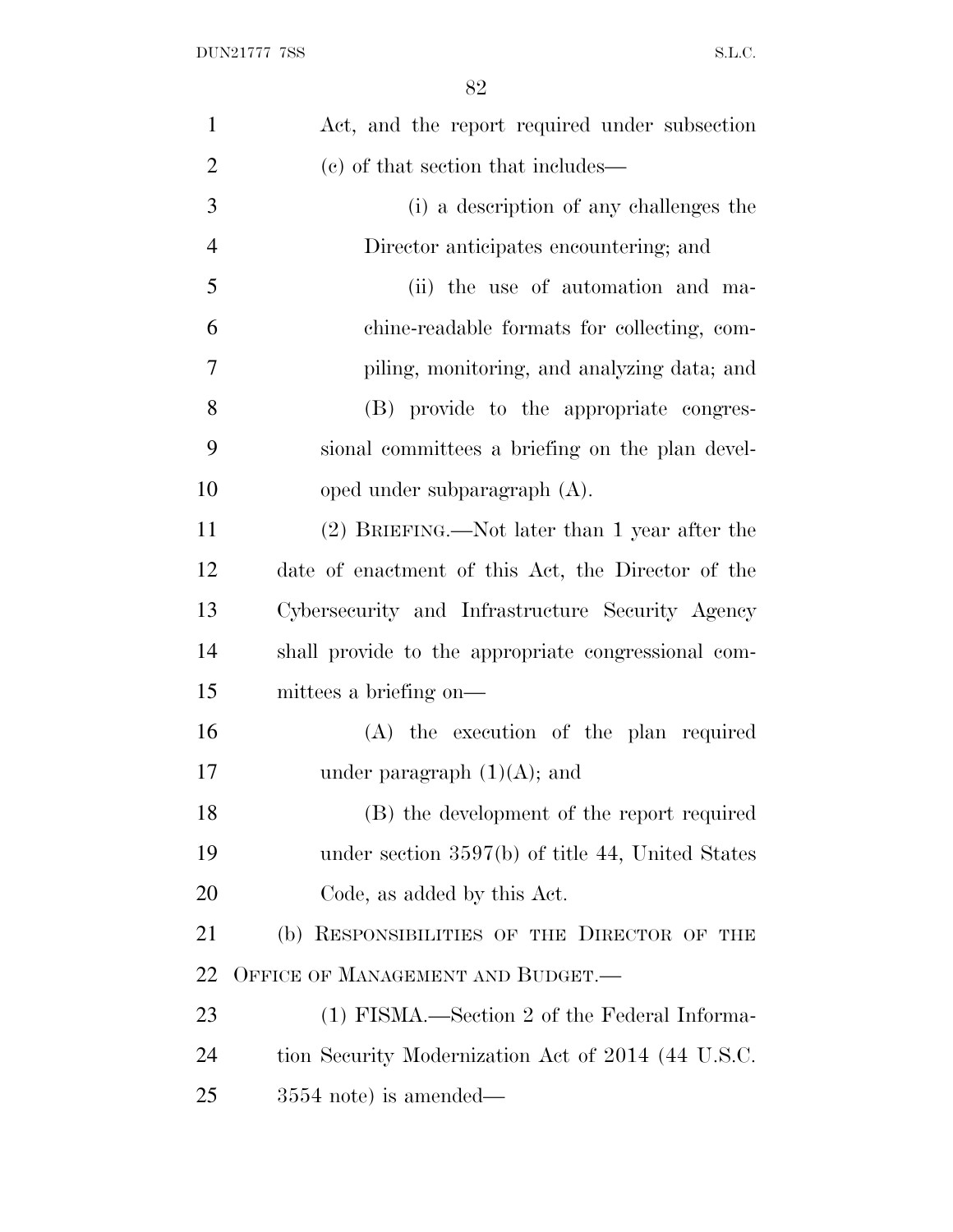| $\mathbf{1}$   | $(A)$ by striking subsection $(b)$ ; and                          |
|----------------|-------------------------------------------------------------------|
| $\overline{2}$ | by redesignating subsections<br>(B)<br>$\left( \mathrm{e}\right)$ |
| 3              | through (f) as subsections (b) through (e), re-                   |
| $\overline{4}$ | spectively.                                                       |
| 5              | (2) INCIDENT DATA SHARING.—                                       |
| 6              | (A) IN GENERAL.—The Director shall de-                            |
| 7              | velop guidance, to be updated not less fre-                       |
| 8              | quently than once every 2 years, on the content,                  |
| 9              | timeliness, and format of the information pro-                    |
| 10             | vided by agencies under section $3594(a)$ of title                |
| 11             | 44, United States Code, as added by this Act.                     |
| 12             | (B) REQUIREMENTS.—The guidance devel-                             |
| 13             | oped under subparagraph (A) shall—                                |
| 14             | (i) prioritize the availability of data                           |
| 15             | necessary to understand and analyze—                              |
| 16             | (I) the causes of incidents;                                      |
| 17             | (II) the scope and scale of inci-                                 |
| 18             | dents within the environments and                                 |
| 19             | systems of an agency;                                             |
| 20             | (III) a root cause analysis of in-                                |
| 21             | cidents that—                                                     |
| 22             | (aa) are common across the                                        |
| 23             | Federal Government; or                                            |
| 24             | (bb) have a Government-                                           |
| 25             | wide impact;                                                      |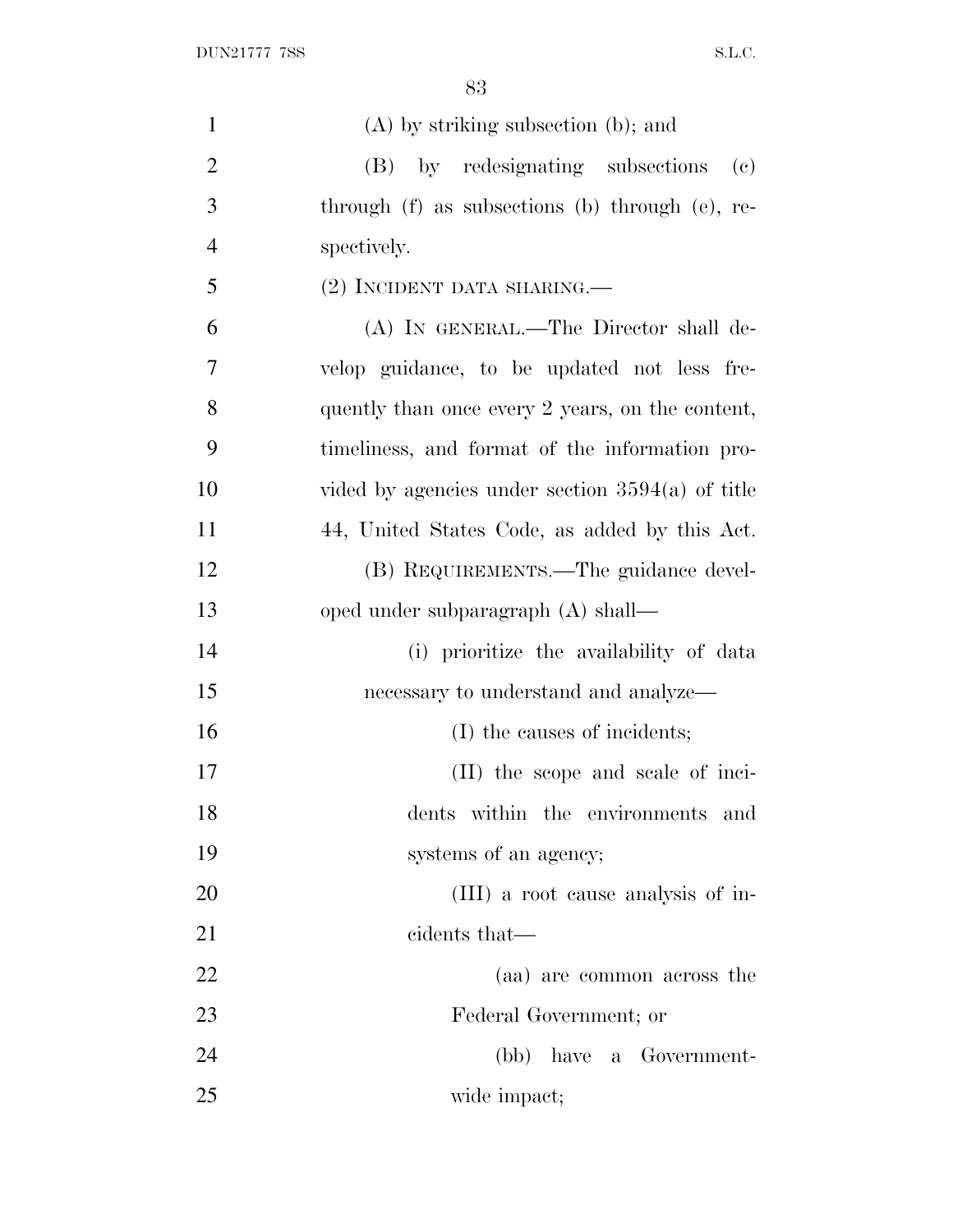| $\mathbf{1}$   | (IV) agency response, recovery,                       |
|----------------|-------------------------------------------------------|
| $\overline{2}$ | and remediation actions and the effec-                |
| 3              | tiveness of those actions; and                        |
| $\overline{4}$ | (V) the impact of incidents;                          |
| 5              | (ii) enable the efficient development                 |
| 6              | $of$ —                                                |
| $\tau$         | lessons learned and<br>(I)<br>rec-                    |
| 8              | ommendations in responding to, recov-                 |
| 9              | ering from, remediating, and miti-                    |
| 10             | gating future incidents; and                          |
| 11             | (II) the report on Federal com-                       |
| 12             | promises required under section                       |
| 13             | 3597(b) of title 44, United States                    |
| 14             | Code, as added by this Act;                           |
| 15             | (iii) include requirements for the time-              |
| 16             | liness of data production; and                        |
| 17             | (iv) include requirements for using                   |
| 18             | automation and machine-readable data for              |
| 19             | data sharing and availability.                        |
| 20             | (3) GUIDANCE ON RESPONDING TO INFORMA-                |
| 21             | TION REQUESTS.—Not later than 1 year after the        |
| 22             | date of enactment of this Act, the Director shall de- |
| 23             | velop guidance for agencies to implement the re-      |
| 24             | quirement under section $3594(c)$ of title 44, United |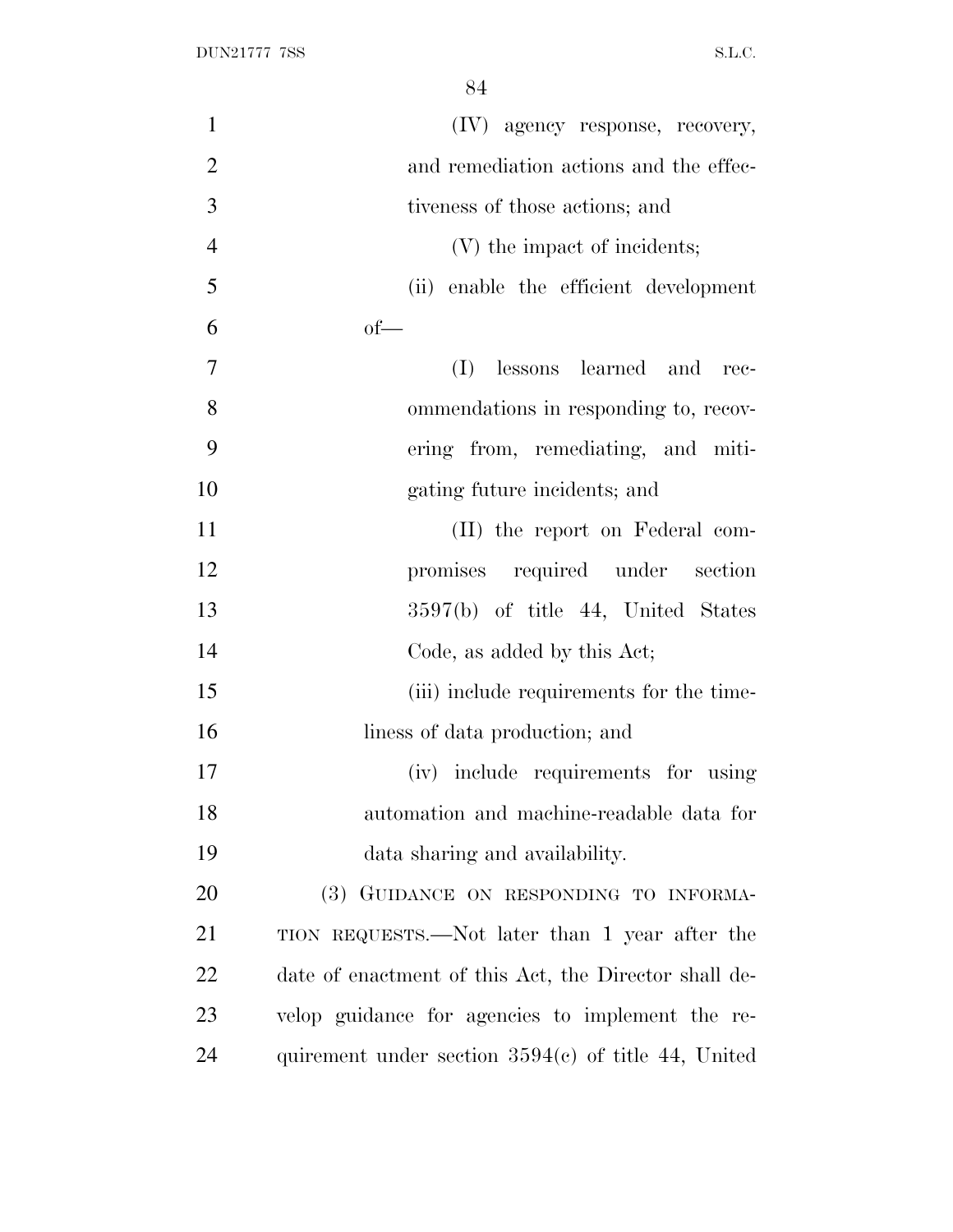DUN21777 7SS S.L.C.

 States Code, as added by this Act, to provide infor-mation to other agencies experiencing incidents.

 (4) STANDARD GUIDANCE AND TEMPLATES.— Not later than 1 year after the date of enactment of this Act, the Director, in consultation with the Director of the Cybersecurity and Infrastructure Se- curity Agency, shall develop guidance and templates, to be reviewed and, if necessary, updated not less frequently than once every 2 years, for use by Fed- eral agencies in the activities required under sections 3592, 3593, and 3596 of title 44, United States Code, as added by this Act.

13 (5) CONTRACTOR AND GRANTEE GUIDANCE.—

 (A) IN GENERAL.—Not later than 1 year after the date of enactment of this Act, the Di- rector, in coordination with the Secretary of Homeland Security, the Secretary of Defense, the Administrator of General Services, and the heads of other agencies determined appropriate by the Director, shall issue guidance to Federal agencies on how to deconflict, to the greatest extent practicable, existing regulations, policies, and procedures relating to the responsibilities of contractors and awardees established under sec-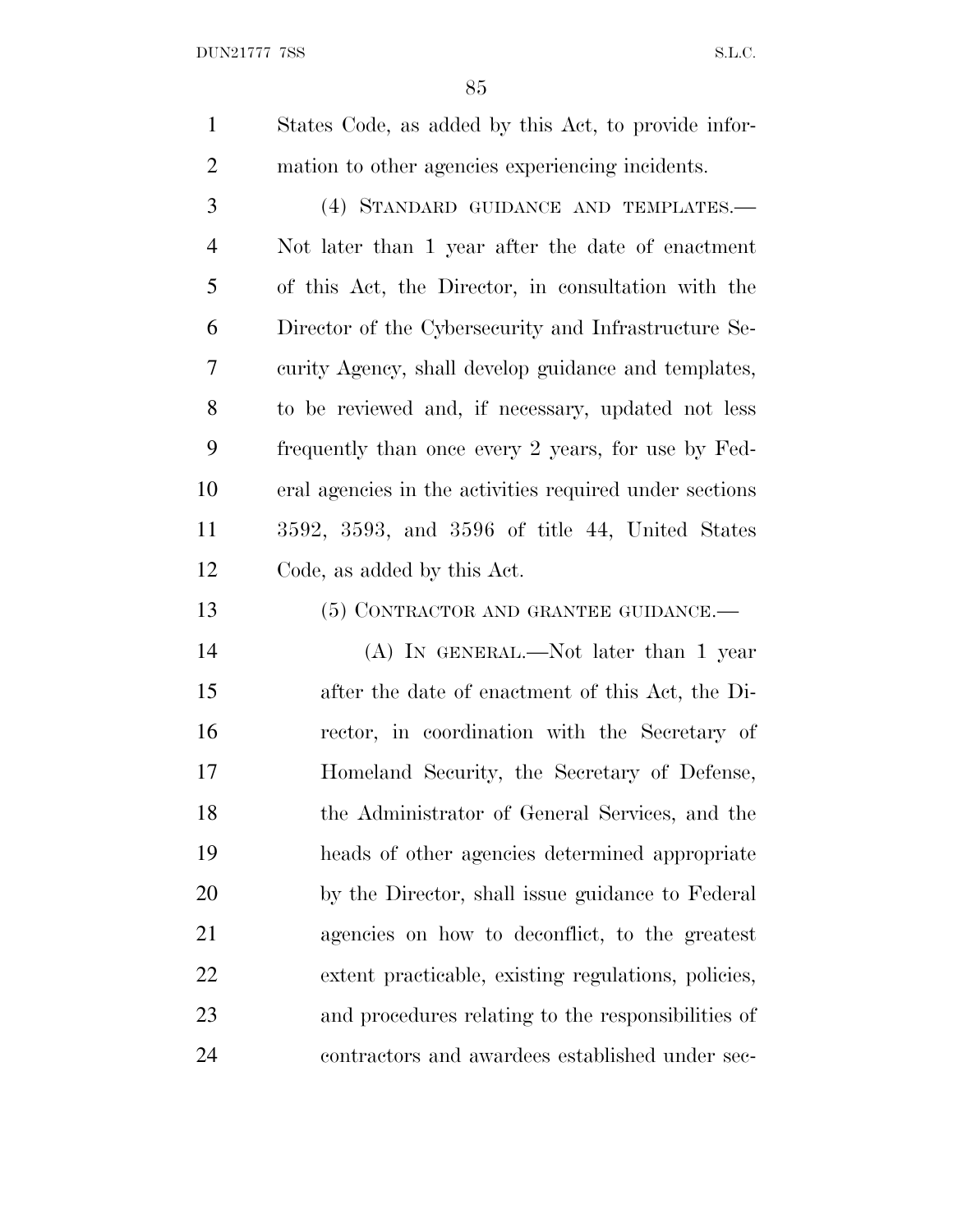| $\mathbf{1}$   | tion 3595 of title 44, United States Code, as           |
|----------------|---------------------------------------------------------|
| $\overline{2}$ | added by this Act.                                      |
| 3              | (B) EXISTING PROCESSES.—To the great-                   |
| $\overline{4}$ | est extent practicable, the guidance issued             |
| 5              | under subparagraph (A) shall allow contractors          |
| 6              | and awardees to use existing processes for noti-        |
| $\tau$         | fying Federal agencies of incidents involving in-       |
| 8              | formation of the Federal Government.                    |
| 9              | (6) UPDATED BRIEFINGS.—Not less frequently              |
| 10             | than once every 2 years, the Director shall provide     |
| 11             | to the appropriate congressional committees an up-      |
| 12             | date on the guidance and templates developed under      |
| 13             | paragraphs $(2)$ through $(4)$ .                        |
| 14             | (c) UPDATE TO THE PRIVACY ACT OF $1974$ . Sec-          |
| 15             | tion $552a(b)$ of title 5, United States Code (commonly |
| 16             | known as the "Privacy Act of 1974") is amended—         |
| 17             | $(1)$ in paragraph $(11)$ , by striking "or" at the     |
| 18             | end;                                                    |
| 19             | $(2)$ in paragraph $(12)$ , by striking the period at   |
| 20             | the end and inserting "; or"; and                       |
| 21             | $(3)$ by adding at the end the following:               |
| 22             | $\cdot$ (13) to another agency in furtherance of a re-  |
| 23             | sponse to an incident (as defined in section 3552 of    |
| 24             | title 44) and pursuant to the information sharing re-   |
| 25             | quirements in section 3594 of title 44 if the head of   |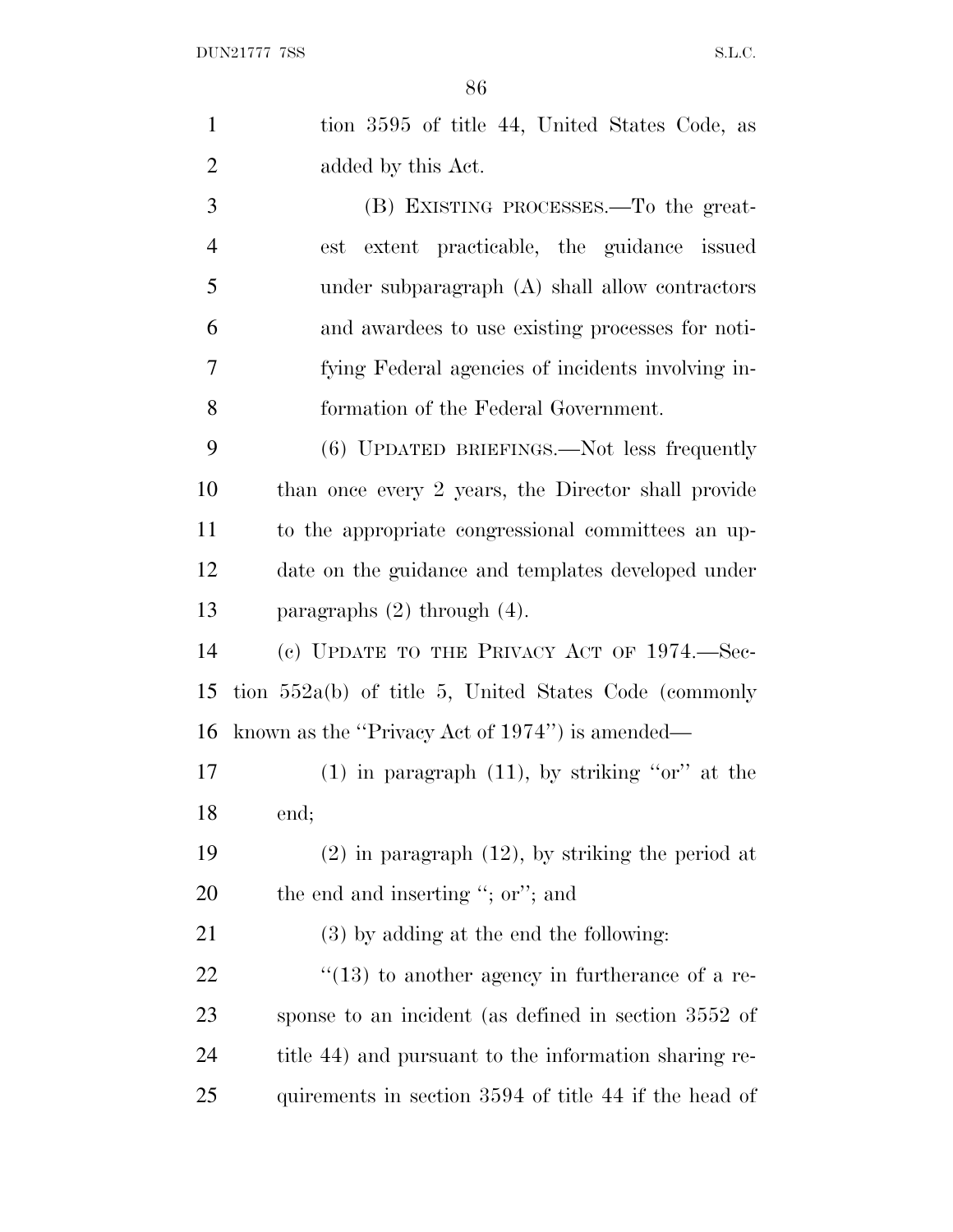the requesting agency has made a written request to the agency that maintains the record specifying the particular portion desired and the activity for which 4 the record is sought.".

### **SEC. 104. ADDITIONAL GUIDANCE TO AGENCIES ON FISMA UPDATES.**

 Not later than 1 year after the date of enactment of this Act, the Director, in coordination with the Director of the Cybersecurity and Infrastructure Security Agency, shall issue guidance for agencies on—

 (1) performing the ongoing and continuous agency system risk assessment required under sec-13 tion  $3554(a)(1)(A)$  of title 44, United States Code, as amended by this Act;

 (2) implementing additional cybersecurity pro- cedures, which shall include resources for shared services;

 (3) establishing a process for providing the sta-19 tus of each remedial action under section  $3554(b)(7)$  of title 44, United States Code, as amended by this Act, to the Director and the Cybersecurity and In- frastructure Security Agency using automation and machine-readable data, as practicable, which shall include—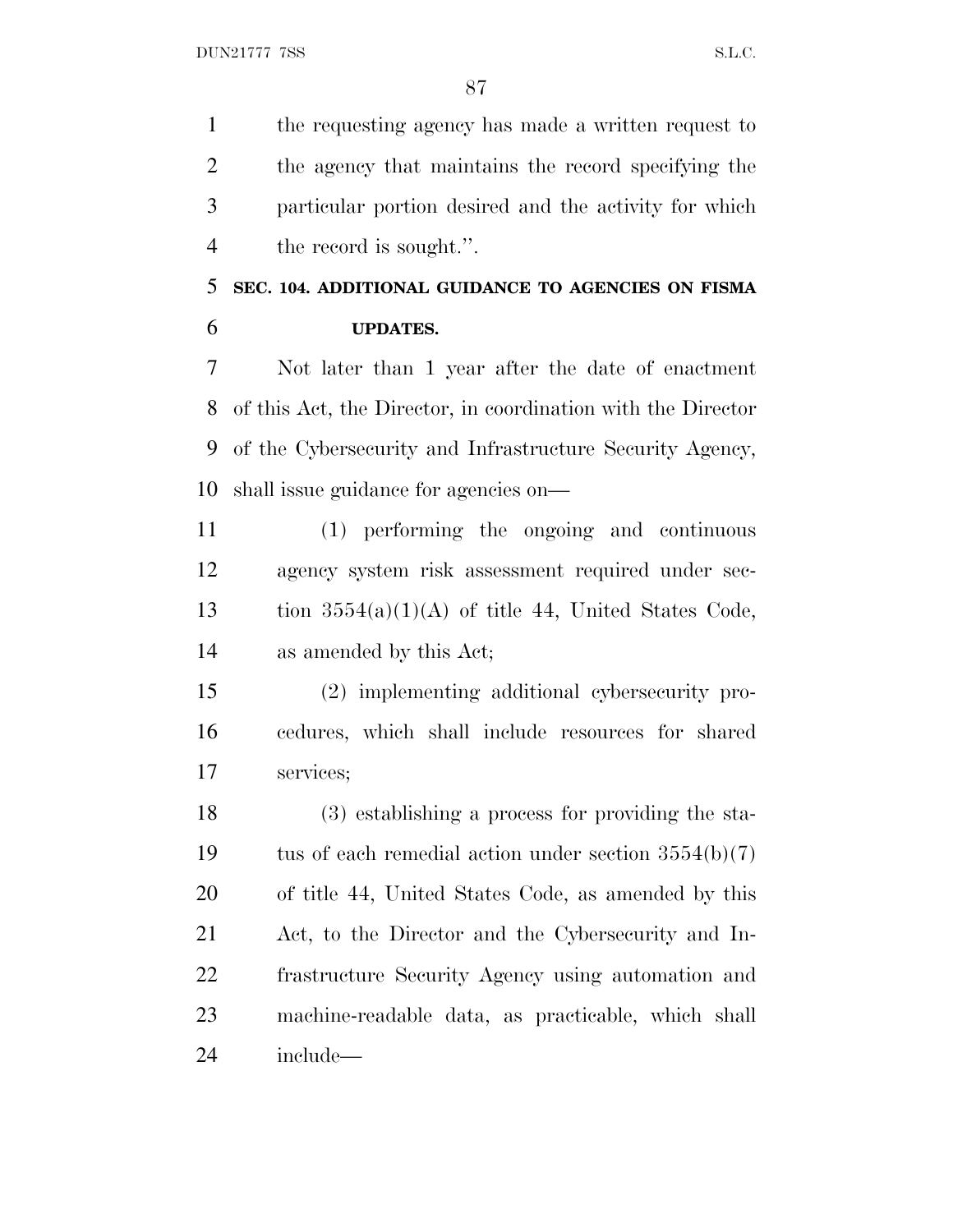| $\mathbf{1}$   | (A) specific guidance for the use of auto-               |
|----------------|----------------------------------------------------------|
| $\overline{2}$ | mation and machine-readable data; and                    |
| 3              | (B) templates for providing the status of                |
| $\overline{4}$ | the remedial action;                                     |
| 5              | (4) interpreting the definition of "high value"          |
| 6              | asset" under section 3552 of title 44, United States     |
| 7              | Code, as amended by this Act; and                        |
| 8              | (5) a requirement to coordinate with inspectors          |
| 9              | general of agencies to ensure consistent under-          |
| 10             | standing and application of agency policies for the      |
| 11             | purpose of evaluations by inspectors general.            |
| 12             | SEC. 105. AGENCY REQUIREMENTS TO NOTIFY PRIVATE          |
|                |                                                          |
| 13             | SECTOR ENTITIES IMPACTED BY INCIDENTS.                   |
| 14             | (a) DEFINITIONS.—In this section:                        |
| 15             | (1) REPORTING ENTITY.—The term "reporting                |
| 16             | entity" means private organization or governmental       |
| 17             | unit that is required by statute or regulation to sub-   |
| 18             | mit sensitive information to an agency.                  |
| 19             | (2) SENSITIVE INFORMATION.—The term "sen-                |
| 20             | sitive information" has the meaning given the term       |
| 21             | by the Director in guidance issued under subsection      |
| 22             | (b).                                                     |
| 23             | (b) GUIDANCE ON NOTIFICATION OF REPORTING EN-            |
| 24             | TITIES.—Not later than 180 days after the date of enact- |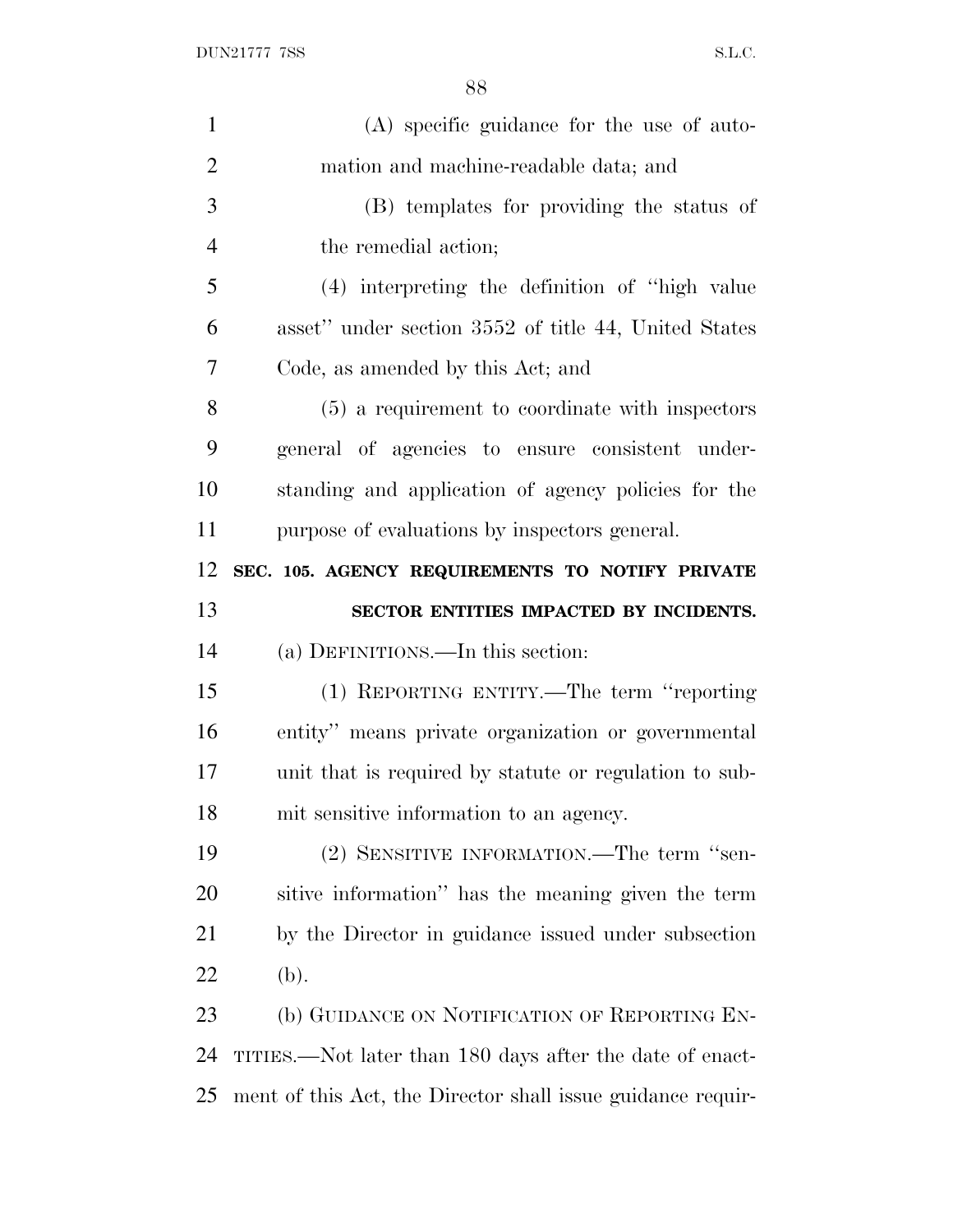ing the head of each agency to notify a reporting entity of an incident that is likely to substantially affect— (1) the confidentiality or integrity of sensitive information submitted by the reporting entity to the agency pursuant to a statutory or regulatory re- quirement; or (2) the agency information system or systems used in the transmission or storage of the sensitive information described in paragraph (1). **TITLE II—IMPROVING FEDERAL CYBERSECURITY SEC. 201. MOBILE SECURITY STANDARDS.** (a) I<sup>N</sup> GENERAL.—Not later than 1 year after the date of enactment of this Act, the Director shall— (1) evaluate mobile application security guid- ance promulgated by the Director; and (2) issue guidance to secure mobile devices, in- cluding for mobile applications, for every agency. (b) CONTENTS.—The guidance issued under sub- section (a)(2) shall include— (1) a requirement, pursuant to section 3506(b)(4) of title 44, United States Code, for every agency to maintain a continuous inventory of every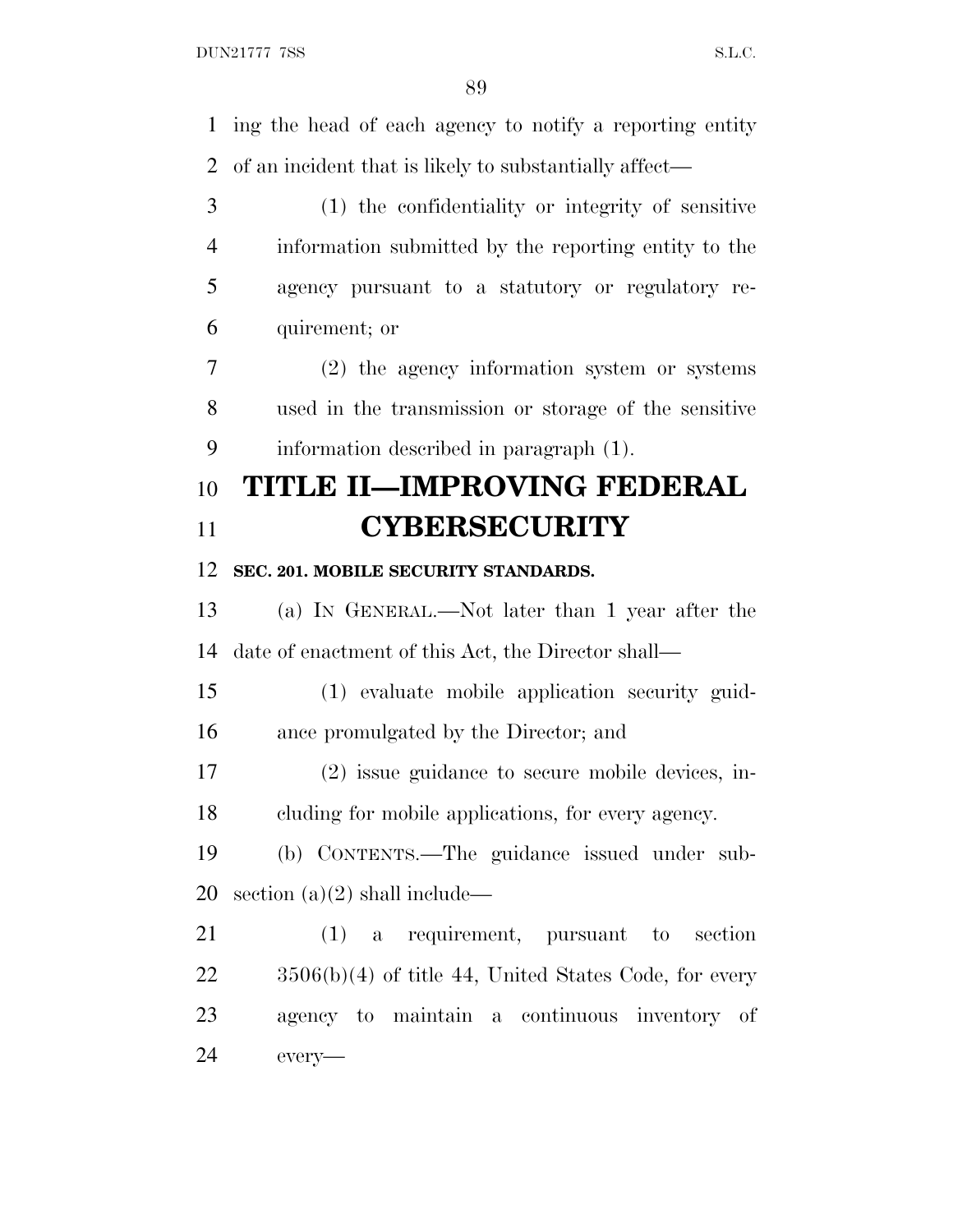$\begin{minipage}{.4\linewidth} \textbf{DUN21777} \textbf{7SS} \end{minipage}$ 

| $\mathbf{1}$   | (A) mobile device operated by or on behalf                    |
|----------------|---------------------------------------------------------------|
| $\overline{2}$ | of the agency; and                                            |
| 3              | (B) vulnerability identified by the agency                    |
| $\overline{4}$ | associated with a mobile device; and                          |
| 5              | $(2)$ a requirement for every agency to perform               |
| 6              | continuous evaluation of the vulnerabilities described        |
| 7              | in paragraph $(1)(B)$ and other risks associated with         |
| 8              | the use of applications on mobile devices.                    |
| 9              | (c) INFORMATION SHARING. The Director, in co-                 |
| 10             | ordination with the Director of the Cybersecurity and In-     |
| 11             | frastructure Security Agency, shall issue guidance to         |
| 12             | agencies for sharing the inventory of the agency required     |
| 13             | under subsection $(b)(1)$ with the Director of the Cyberse-   |
| 14             | curity and Infrastructure Security Agency, using automa-      |
| 15             | tion and machine-readable data to the greatest extent         |
| 16             | practicable.                                                  |
| 17             | (d) BRIEFING.—Not later than 60 days after the date           |
| 18             | on which the Director issues guidance under subsection        |
| 19             | $(a)(2)$ , the Director, in coordination with the Director of |
| 20             | the Cybersecurity and Infrastructure Security Agency,         |
| 21             | shall provide to the appropriate congressional committees     |
| 22             | a briefing on the guidance.                                   |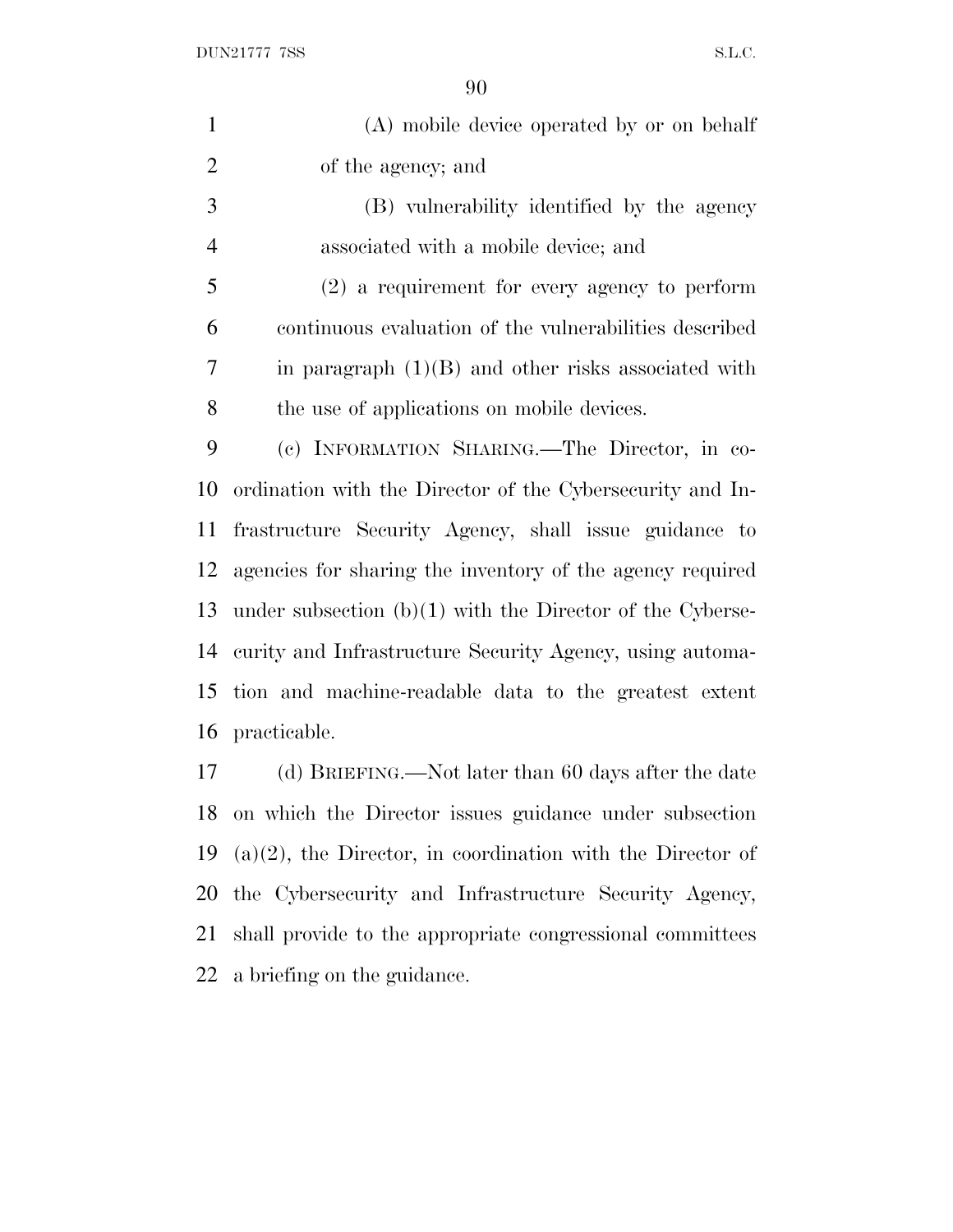# **SEC. 202. DATA AND LOGGING RETENTION FOR INCIDENT RESPONSE.**

 (a) RECOMMENDATIONS.—Not later than 2 years after the date of enactment of this Act, and not less fre- quently than every 2 years thereafter, the Director of the Cybersecurity and Infrastructure Security Agency, in con- sultation with the Attorney General, shall submit to the Director recommendations on requirements for logging events on agency systems and retaining other relevant data within the systems and networks of an agency.

 (b) CONTENTS.—The recommendations provided under subsection (a) shall include—

(1) the types of logs to be maintained;

 (2) the time periods to retain the logs and other relevant data;

 (3) the time periods for agencies to enable rec-ommended logging and security requirements;

 (4) how to ensure the confidentiality, integrity, and availability of logs;

 (5) requirements to ensure that, upon request, 21 in a manner that excludes or otherwise reasonably protects personally identifiable information, and to the extent permitted by applicable law (including privacy and statistical laws), agencies provide logs to  $-$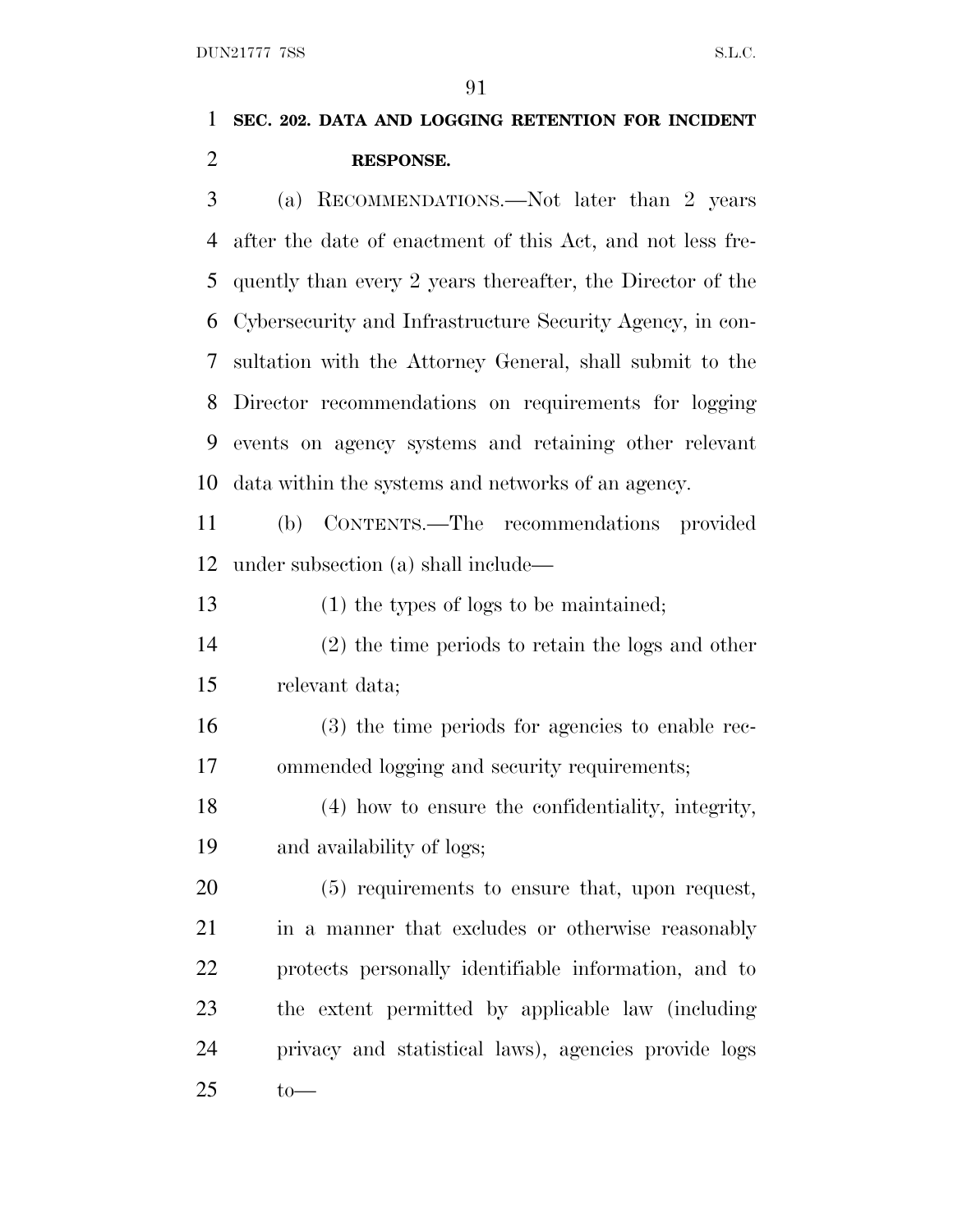$\Omega$ 

|                | УZ                                                          |
|----------------|-------------------------------------------------------------|
| $\mathbf{1}$   | (A) the Director of the Cybersecurity and                   |
| $\overline{2}$ | Infrastructure Security Agency for a cybersecu-             |
| 3              | rity purpose; and                                           |
| $\overline{4}$ | (B) the Federal Bureau of Investigation to                  |
| 5              | investigate potential criminal activity; and                |
| 6              | (6) requirements to ensure that, subject to com-            |
| 7              | pliance with statistical laws and other relevant data       |
| 8              | protection requirements, the highest level security         |
| 9              | operations center of each agency has visibility into        |
| 10             | all agency logs.                                            |
| 11             | (c) GUIDANCE.—Not later than 90 days after receiv-          |
| 12             | ing the recommendations submitted under subsection (a),     |
| 13             | the Director, in consultation with the Director of the Cy-  |
| 14             | bersecurity and Infrastructure Security Agency and the      |
| 15             | Attorney General, shall, as determined to be appropriate    |
| 16             | by the Director, update guidance to agencies regarding re-  |
| 17             | quirements for logging, log retention, log management,      |
| 18             | sharing of log data with other appropriate agencies, or any |
| 19             | other logging activity determined to be appropriate by the  |
| 20             | Director.                                                   |
| 21             | SEC. 203. CISA AGENCY ADVISORS.                             |
| 22             | (a) IN GENERAL.—Not later than 120 days after the           |

 date of enactment of this Act, the Director of the Cyberse- curity and Infrastructure Security Agency shall assign not less than 1 cybersecurity professional employed by the Cy-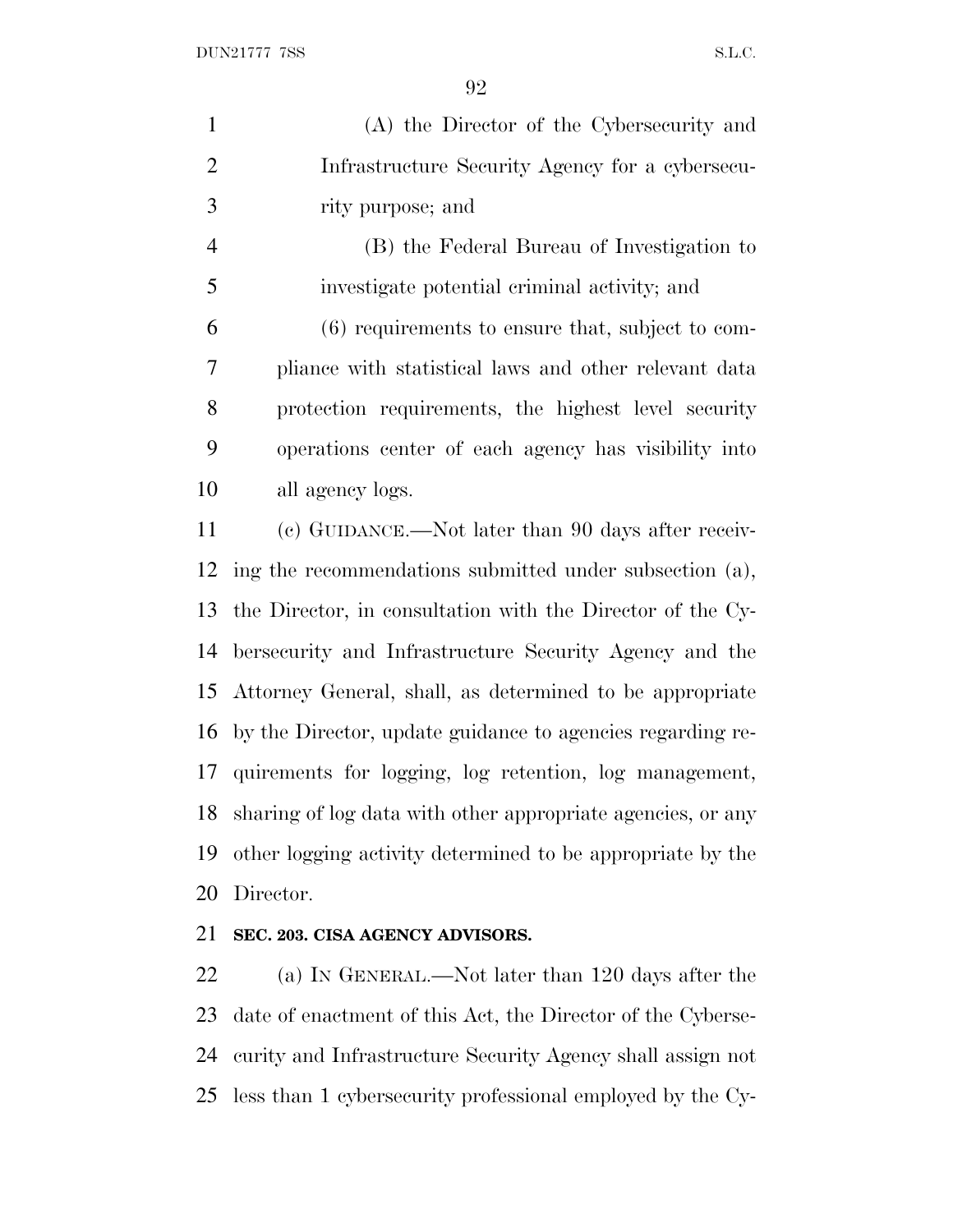bersecurity and Infrastructure Security Agency to be the Cybersecurity and Infrastructure Security Agency advisor to the senior agency information security officer of each agency. (b) QUALIFICATIONS.—Each advisor assigned under

subsection (a) shall have knowledge of—

 (1) cybersecurity threats facing agencies, in- cluding any specific threats to the assigned agency; (2) performing risk assessments of agency sys-tems; and

(3) other Federal cybersecurity initiatives.

 (c) DUTIES.—The duties of each advisor assigned under subsection (a) shall include—

 (1) providing ongoing assistance and advice, as requested, to the agency Chief Information Officer; (2) serving as an incident response point of contact between the assigned agency and the Cyber-security and Infrastructure Security Agency; and

 (3) familiarizing themselves with agency sys- tems, processes, and procedures to better facilitate support to the agency in responding to incidents.

 (d) LIMITATION.—An advisor assigned under sub-section (a) shall not be a contractor.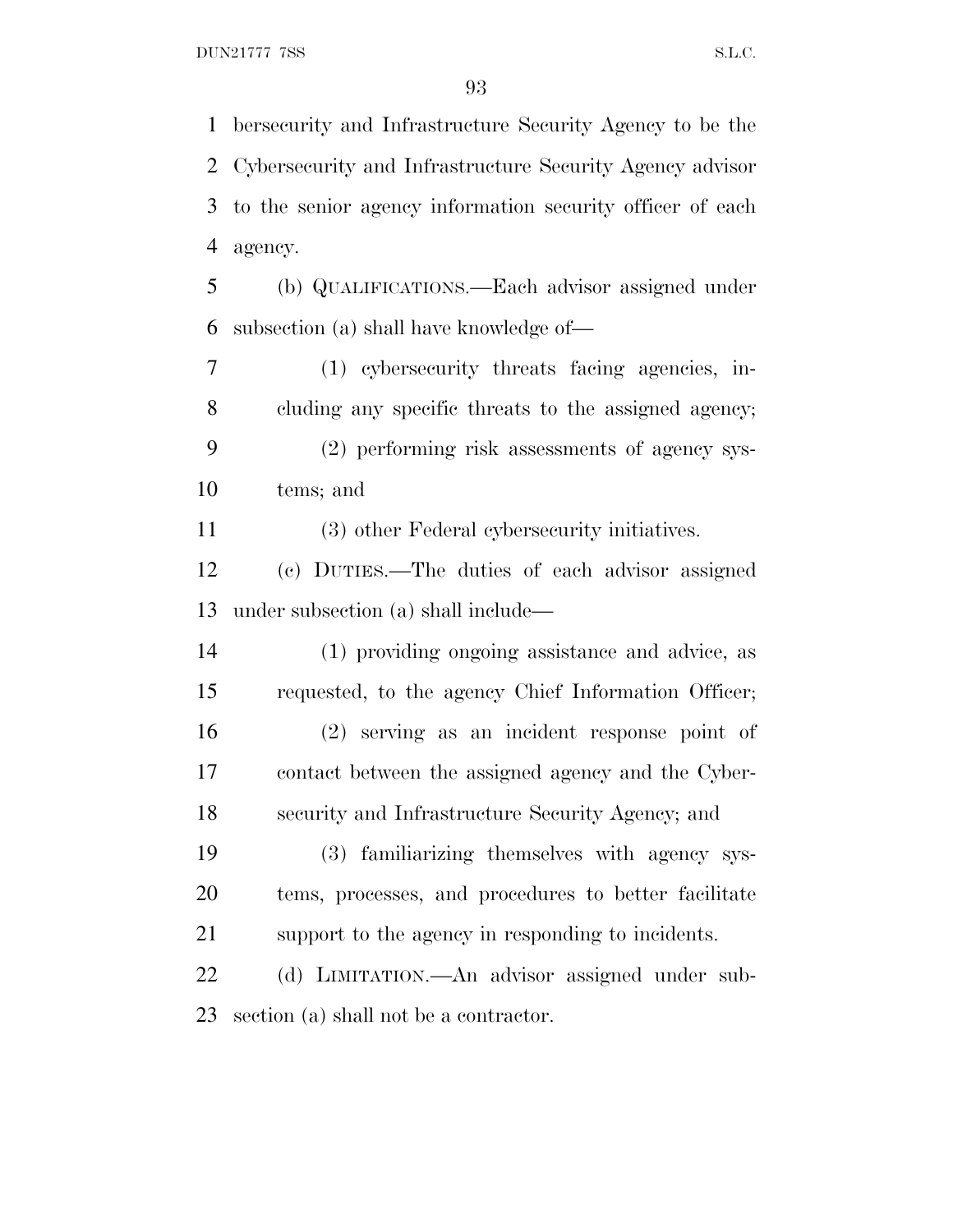(e) MULTIPLE ASSIGNMENTS.—One individual advi- sor may be assigned to multiple agency Chief Information Officers under subsection (a).

#### **SEC. 204. FEDERAL PENETRATION TESTING POLICY.**

 (a) I<sup>N</sup> GENERAL.—Subchapter II of chapter 35 of title 44, United States Code, is amended by adding at the end the following:

#### **''§ 3559A. Federal penetration testing**

9 "(a) DEFINITIONS.—In this section:

10 "(1) AGENCY OPERATIONAL PLAN.—The term 'agency operational plan' means a plan of an agency for the use of penetration testing.

13 ''(2) RULES OF ENGAGEMENT.—The term 'rules of engagement' means a set of rules estab- lished by an agency for the use of penetration test-ing.

17 "(b) GUIDANCE.—

18 "(1) In GENERAL.—The Director shall issue guidance that—

20  $\langle (A)$  requires agencies to use, when and where appropriate, penetration testing on agen-cy systems; and

23  $\langle (B)$  requires agencies to develop an agen-cy operational plan and rules of engagement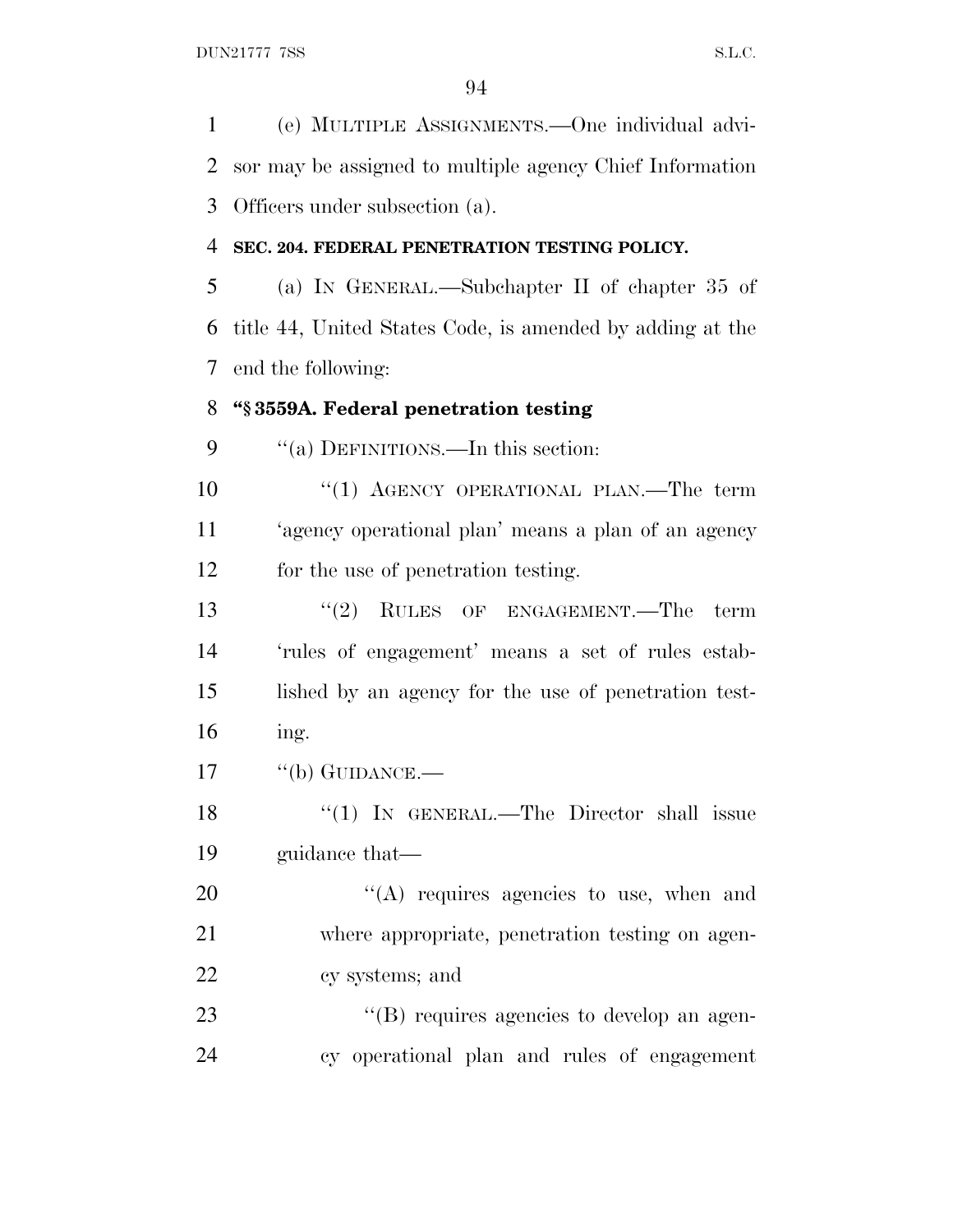| $\mathbf{1}$   | that meet the requirements under subsection               |
|----------------|-----------------------------------------------------------|
| $\overline{2}$ | (e).                                                      |
| 3              | "(2) PENETRATION TESTING GUIDANCE.-The                    |
| $\overline{4}$ | guidance issued under this section shall—                 |
| 5              | "(A) permit an agency to use, for the pur-                |
| 6              | pose of performing penetration testing—                   |
| 7              | "(i) a shared service of the agency or                    |
| 8              | another agency; or                                        |
| 9              | "(ii) an external entity, such as a ven-                  |
| 10             | dor; and                                                  |
| 11             | "(B) require agencies to provide the rules                |
| 12             | of engagement and results of penetration test-            |
| 13             | ing to the Director and the Director of the Cy-           |
| 14             | bersecurity and Infrastructure Security Agency,           |
| 15             | without regard to the status of the entity that           |
| 16             | performs the penetration testing.                         |
| 17             | "(c) AGENCY PLANS AND RULES OF ENGAGE-                    |
|                | 18 MENT.—The agency operational plan and rules of engage- |
| 19             | ment of an agency shall—                                  |
| 20             | $\lq(1)$ require the agency to —                          |
| 21             | "(A) perform penetration testing on the                   |
| 22             | high value assets of the agency; or                       |
| 23             | "(B) coordinate with the Director of the                  |
| 24             | Cybersecurity and Infrastructure<br>Security              |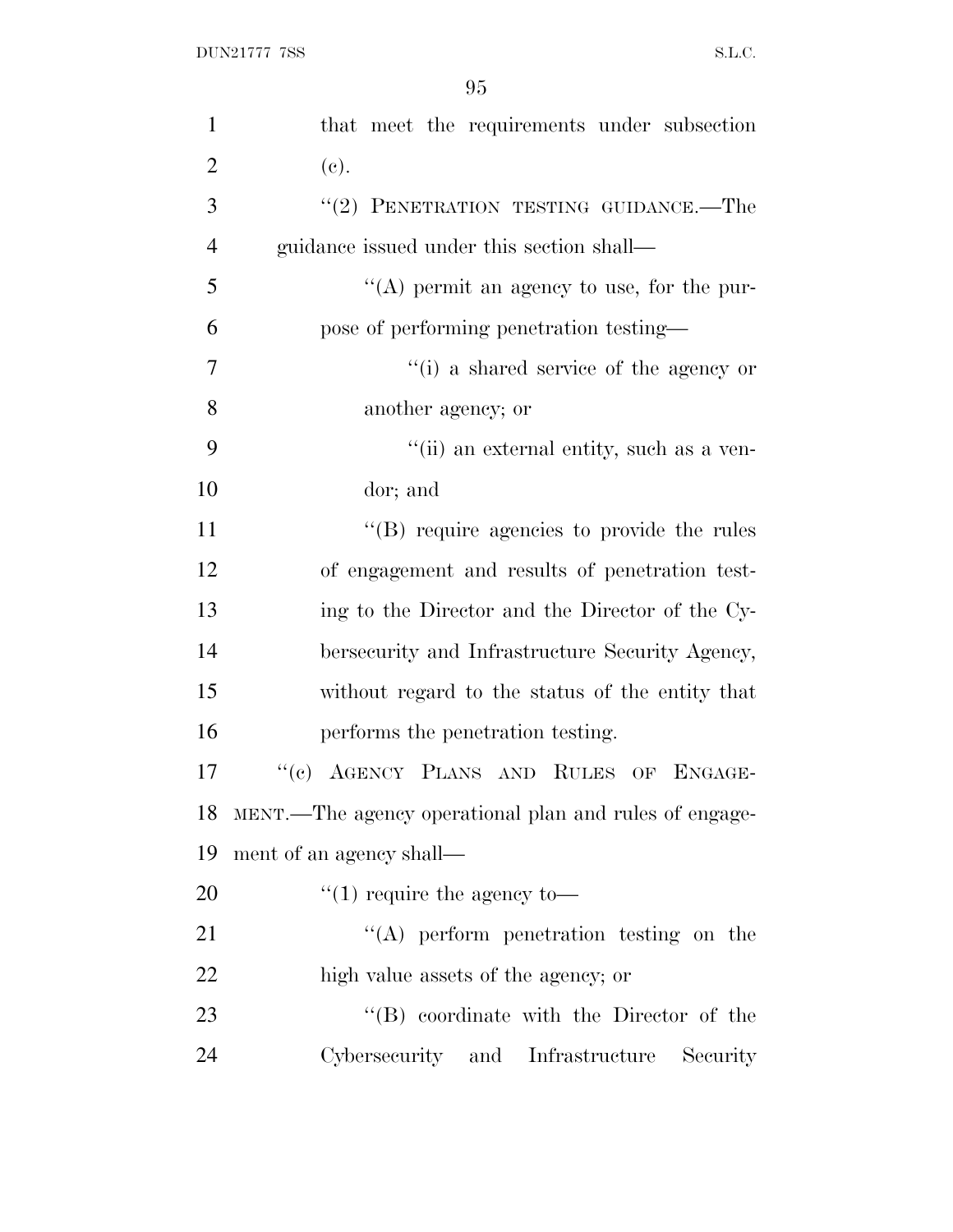| $\mathbf{1}$   | Agency to ensure that penetration testing is           |
|----------------|--------------------------------------------------------|
| $\overline{2}$ | being performed;                                       |
| 3              | $\lq(2)$ establish guidelines for avoiding, as a re-   |
| $\overline{4}$ | sult of penetration testing—                           |
| 5              | $\lq\lq$ adverse impacts to the operations of          |
| 6              | the agency;                                            |
| $\overline{7}$ | "(B) adverse impacts to operational envi-              |
| 8              | ronments and systems of the agency; and                |
| 9              | $\lq\lq$ (C) inappropriate access to data;             |
| 10             | $(3)$ require the results of penetration testing       |
| 11             | to include feedback to improve the cybersecurity of    |
| 12             | the agency; and                                        |
| 13             | $\lq(4)$ include mechanisms for providing consist-     |
| 14             | ently formatted, and, if applicable, automated and     |
| 15             | machine-readable, data to the Director and the Di-     |
| 16             | rector of the Cybersecurity and Infrastructure Secu-   |
| 17             | rity Agency.                                           |
| 18             | "(d) RESPONSIBILITIES OF CISA.—The Director of         |
| 19             | the Cybersecurity and Infrastructure Security Agency   |
| 20             | shall—                                                 |
| 21             | $\cdot$ (1) establish a process to assess the perform- |
| 22             | ance of penetration testing by both Federal and non-   |
| 23             | Federal entities that establishes minimum quality      |
| 24             | controls for penetration testing;                      |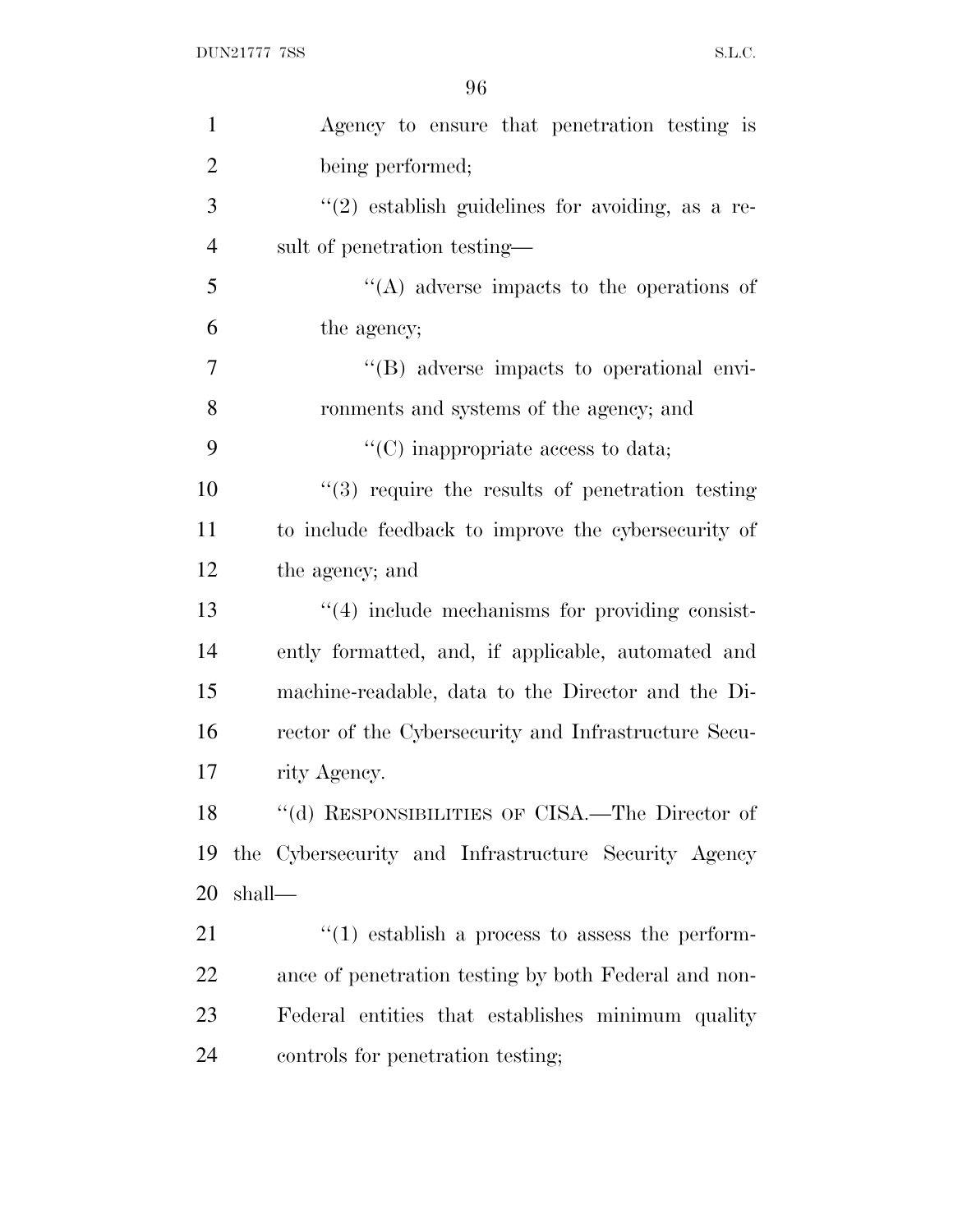| $\mathbf{1}$   | "(2) develop operational guidance for insti-            |
|----------------|---------------------------------------------------------|
| $\overline{2}$ | tuting penetration testing programs at agencies;        |
| 3              | "(3) develop and maintain a centralized capa-           |
| $\overline{4}$ | bility to offer penetration testing as a service to     |
| 5              | Federal and non-Federal entities; and                   |
| 6              | $(4)$ provide guidance to agencies on the best          |
| 7              | use of penetration testing resources.                   |
| 8              | "(e) RESPONSIBILITIES OF OMB.—The Director, in          |
| 9              | coordination with the Director of the Cybersecurity and |
| 10             | Infrastructure Security Agency, shall—                  |
| 11             | $\lq(1)$ not less frequently than annually, inven-      |
| 12             | tory all Federal penetration testing assets; and        |
| 13             | $\lq(2)$ develop and maintain a standardized proc-      |
| 14             | ess for the use of penetration testing.                 |
| 15             | "(f) PRIORITIZATION OF PENETRATION TESTING RE-          |
| 16             | SOURCES.-                                               |
| 17             | "(1) IN GENERAL.—The Director, in coordina-             |
| 18             | tion with the Director of the Cybersecurity and In-     |
| 19             | frastructure Security Agency, shall develop a frame-    |
| 20             | work for prioritizing Federal penetration testing re-   |
| 21             | sources among agencies.                                 |
| 22             | CONSIDERATIONS.—In developing<br>(2)<br>the             |
| 23             | framework under this subsection, the Director shall     |
| 24             | consider—                                               |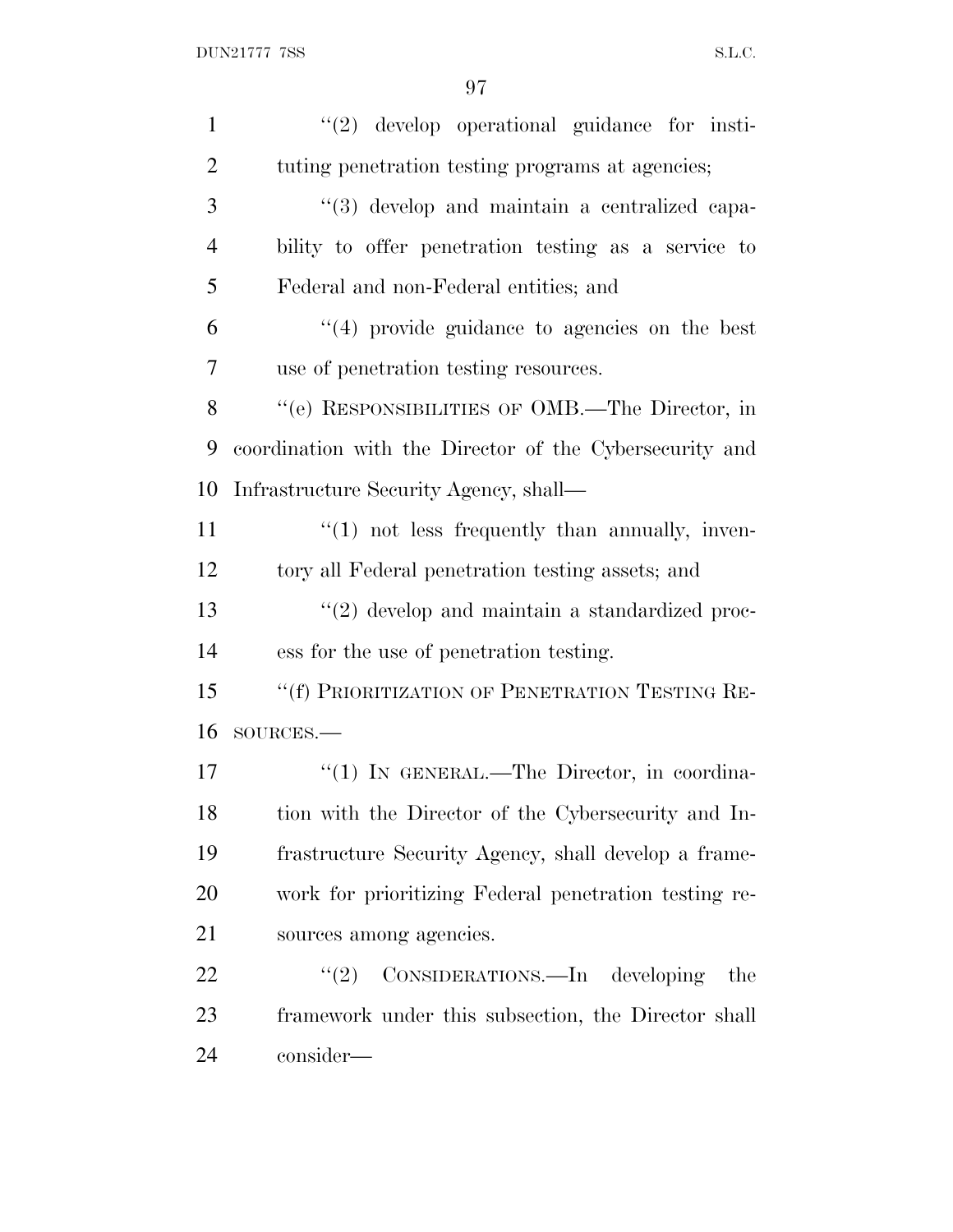| $\mathbf{1}$   | $\lq\lq(A)$ agency system risk assessments per-            |
|----------------|------------------------------------------------------------|
| $\overline{2}$ | formed under section $3554(a)(1)(A);$                      |
| 3              | $\lq\lq$ the Federal risk assessment per-                  |
| $\overline{4}$ | formed under section $3553(i)$ ;                           |
| 5              | "(C) the analysis of Federal incident data                 |
| 6              | performed under section 3597; and                          |
| 7              | $\lq\lq$ (D) any other information determined ap-          |
| 8              | propriate by the Director or the Director of the           |
| 9              | Cybersecurity and Infrastructure Security                  |
| 10             | Agency.                                                    |
| 11             | "(g) EXCEPTION FOR NATIONAL SECURITY SYS-                  |
| 12             | TEMS.—The guidance issued under subsection (b) shall       |
| 13             | not apply to national security systems.                    |
| 14             | "(h) DELEGATION OF AUTHORITY FOR CERTAIN                   |
| 15             | SYSTEMS.—The authorities of the Director described in      |
| 16             | subsection (b) shall be delegated—                         |
| 17             | $f'(1)$ to the Secretary of Defense in the case of         |
| 18             | systems described in section $3553(e)(2)$ ; and            |
| 19             | $\lq(2)$ to the Director of National Intelligence in       |
| <b>20</b>      | the case of systems described in $3553(e)(3)$ .".          |
| 21             | (b) DEADLINE FOR GUIDANCE.—Not later than 180              |
| 22             | days after the date of enactment of this Act, the Director |
| 23             | shall issue the guidance required under section $3559A(b)$ |
| 24             | of title 44, United States Code, as added by subsection    |
| 25             | (a).                                                       |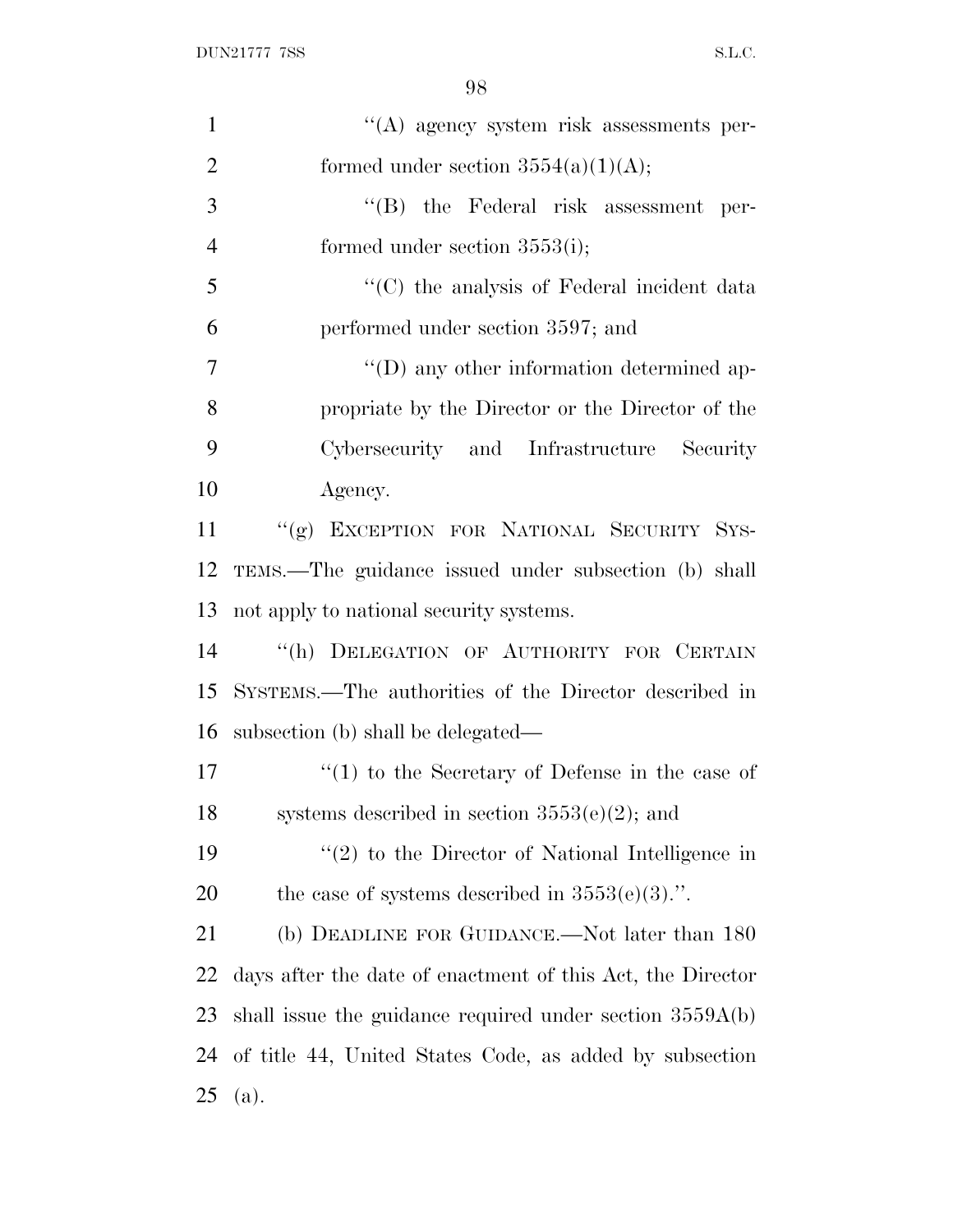(c) CLERICAL AMENDMENT.—The table of sections for chapter 35 of title 44, United States Code, is amended by adding after the item relating to section 3559 the fol- lowing: ''3559A. Federal penetration testing.''. (d) PENETRATION TESTING BY THE SECRETARY OF HOMELAND SECURITY.—Section 3553(b) of title 44, United States Code, as amended by section 101, is further amended— 9 (1) in paragraph  $(8)(B)$ , by striking "and" at the end; (2) by redesignating paragraph (9) as para-12 graph  $(10)$ ; and (3) by inserting after paragraph (8) the fol- lowing: ''(9) performing penetration testing with or without advance notice to, or authorization from, agencies, to identify vulnerabilities within Federal information systems; and''. **SEC. 205. ONGOING THREAT HUNTING PROGRAM.** 20 (a) THREAT HUNTING PROGRAM.— (1) IN GENERAL.—Not later than 540 days after the date of enactment of this Act, the Director of the Cybersecurity and Infrastructure Security Agency shall establish a program to provide ongoing,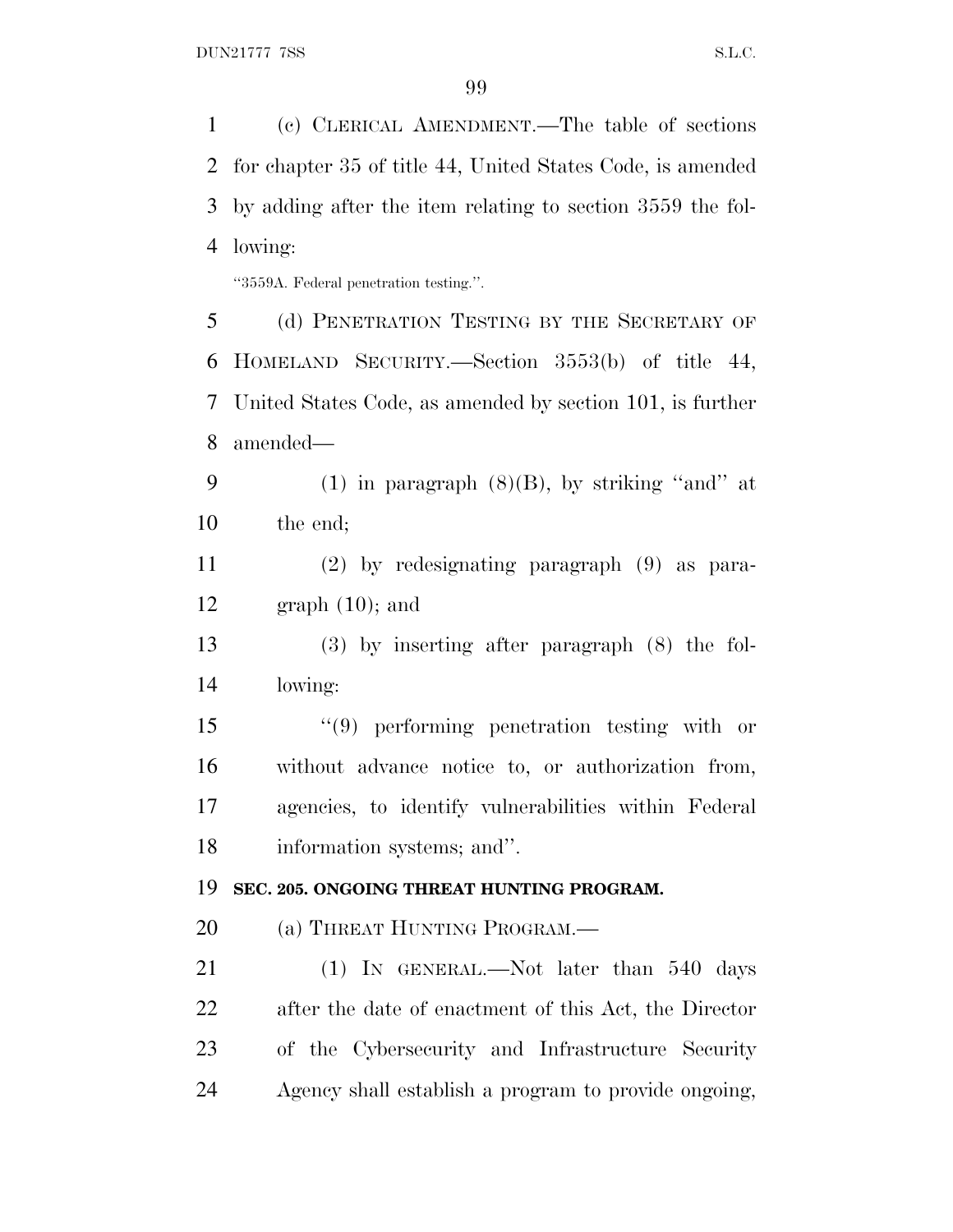$\begin{minipage}{.4\linewidth} \textbf{DUN21777} \textbf{7SS} \end{minipage}$ 

| $\mathbf{1}$   | hypothesis-driven threat-hunting services on the net- |
|----------------|-------------------------------------------------------|
| $\overline{2}$ | work of each agency.                                  |
| 3              | (2) PLAN.—Not later than 180 days after the           |
| $\overline{4}$ | date of enactment of this Act, the Director of the    |
| 5              | Cybersecurity and Infrastructure Security Agency      |
| 6              | shall develop a plan to establish the program re-     |
| 7              | quired under paragraph (1) that describes how the     |
| 8              | Director of the Cybersecurity and Infrastructure Se-  |
| 9              | curity Agency plans to—                               |
| 10             | (A) determine the method for collecting,              |
| 11             | storing, accessing, and analyzing appropriate         |
| 12             | agency data;                                          |
| 13             | (B) provide on-premises support to agen-              |
| 14             | cies;                                                 |
| 15             | (C) staff threat hunting services;                    |
| 16             | (D) allocate available human and financial            |
| 17             | resources to implement the plan; and                  |
| 18             | (E) provide input to the heads of agencies            |
| 19             | on the use of—                                        |
| 20             | (i) more stringent standards under                    |
| 21             | section $11331(e)(1)$ of title 40, United             |
| 22             | States Code; and                                      |
| 23             | (ii) additional cybersecurity proce-                  |
| 24             | dures under section $3554$ of title 44,               |
| 25             | United States Code.                                   |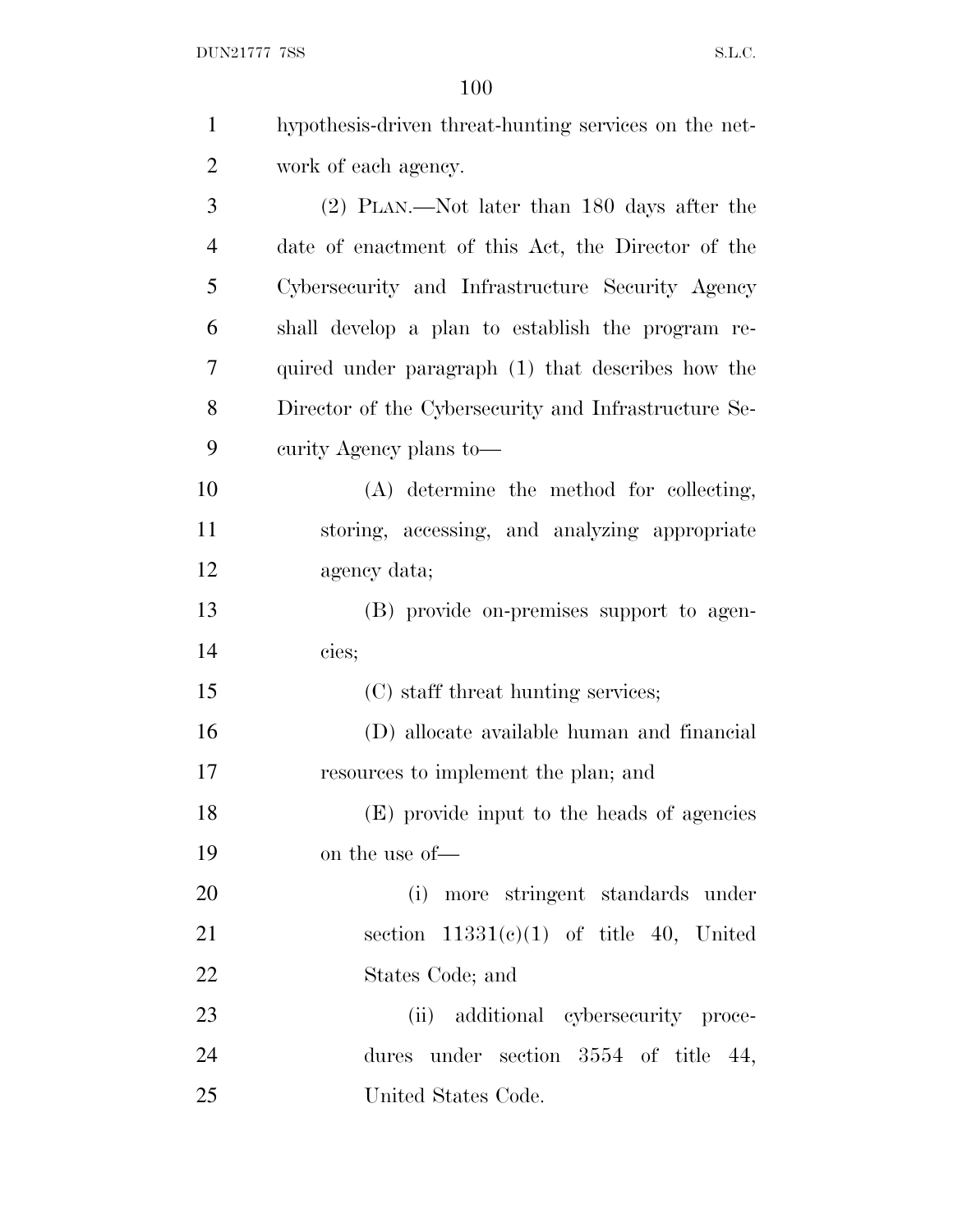(b) REPORTS.—The Director of the Cybersecurity and Infrastructure Security Agency shall submit to the ap-propriate congressional committees—

 (1) not later than 30 days after the date on which the Director of the Cybersecurity and Infra- structure Security Agency completes the plan re-7 quired under subsection  $(a)(2)$ , a report on the plan to provide threat hunting services to agencies;

 (2) not less than 30 days before the date on which the Director of the Cybersecurity and Infra- structure Security Agency begins providing threat hunting services under the program under sub- section (a)(1), a report providing any updates to the 14 plan developed under subsection  $(a)(2)$ ; and

 (3) not later than 1 year after the date on which the Director of the Cybersecurity and Infra- structure Security Agency begins providing threat hunting services to agencies other than the Cyberse- curity and Infrastructure Security Agency, a report describing lessons learned from providing those serv-ices.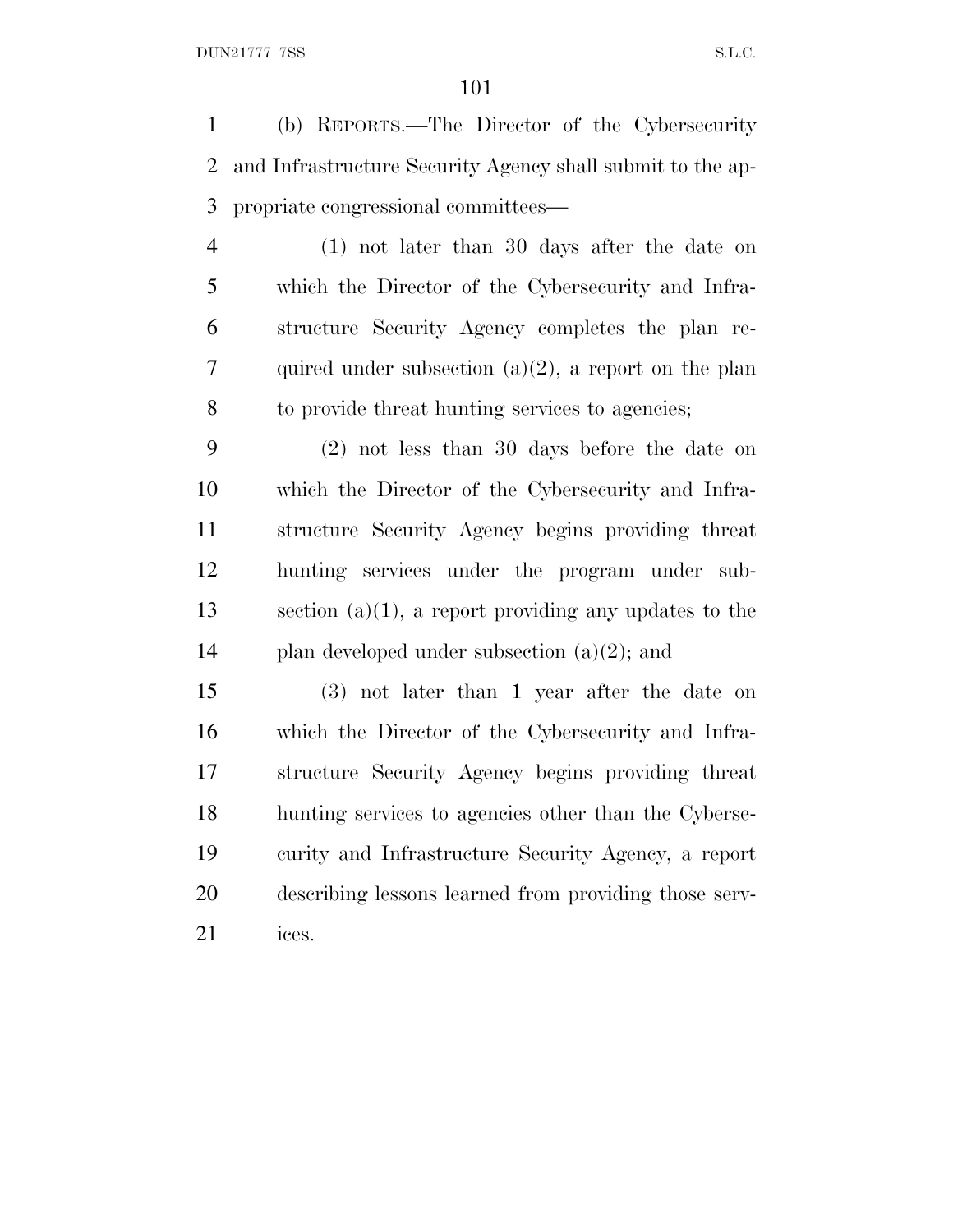| 1              | SEC. 206. CODIFYING VULNERABILITY DISCLOSURE PRO-         |
|----------------|-----------------------------------------------------------|
| $\overline{2}$ | <b>GRAMS.</b>                                             |
| 3              | (a) IN GENERAL.—Chapter 35 of title 44, United            |
| 4              | States Code, is amended by inserting after section 3559A, |
| 5              | as added by section 204 of this Act, the following:       |
| 6              | "§3559B. Federal vulnerability disclosure programs        |
| 7              | "(a) DEFINITIONS.—In this section:                        |
| 8              | "(1) REPORT.—The term 'report' means a vul-               |
| 9              | nerability disclosure made to an agency by a re-          |
| 10             | porter.                                                   |
| 11             | "(2) REPORTER.—The term 'reporter' means                  |
| 12             | an individual that submits a vulnerability report         |
| 13             | pursuant to the vulnerability disclosure process of an    |
| 14             | agency.                                                   |
| 15             | "(b) RESPONSIBILITIES OF OMB.-                            |
| 16             | "(1) LIMITATION ON LEGAL ACTION.—The Di-                  |
| 17             | rector, in consultation with the Attorney General,        |
| 18             | shall issue guidance to agencies to not recommend or      |
| 19             | pursue legal action against a reporter or an indi-        |
| 20             | vidual that conducts a security research activity that    |
| 21             | the head of the agency determines—                        |
| 22             | "(A) represents a good faith effort to fol-               |
| 23             | low the vulnerability disclosure policy of the            |
| 24             | agency developed under subsection $(d)(2)$ ; and          |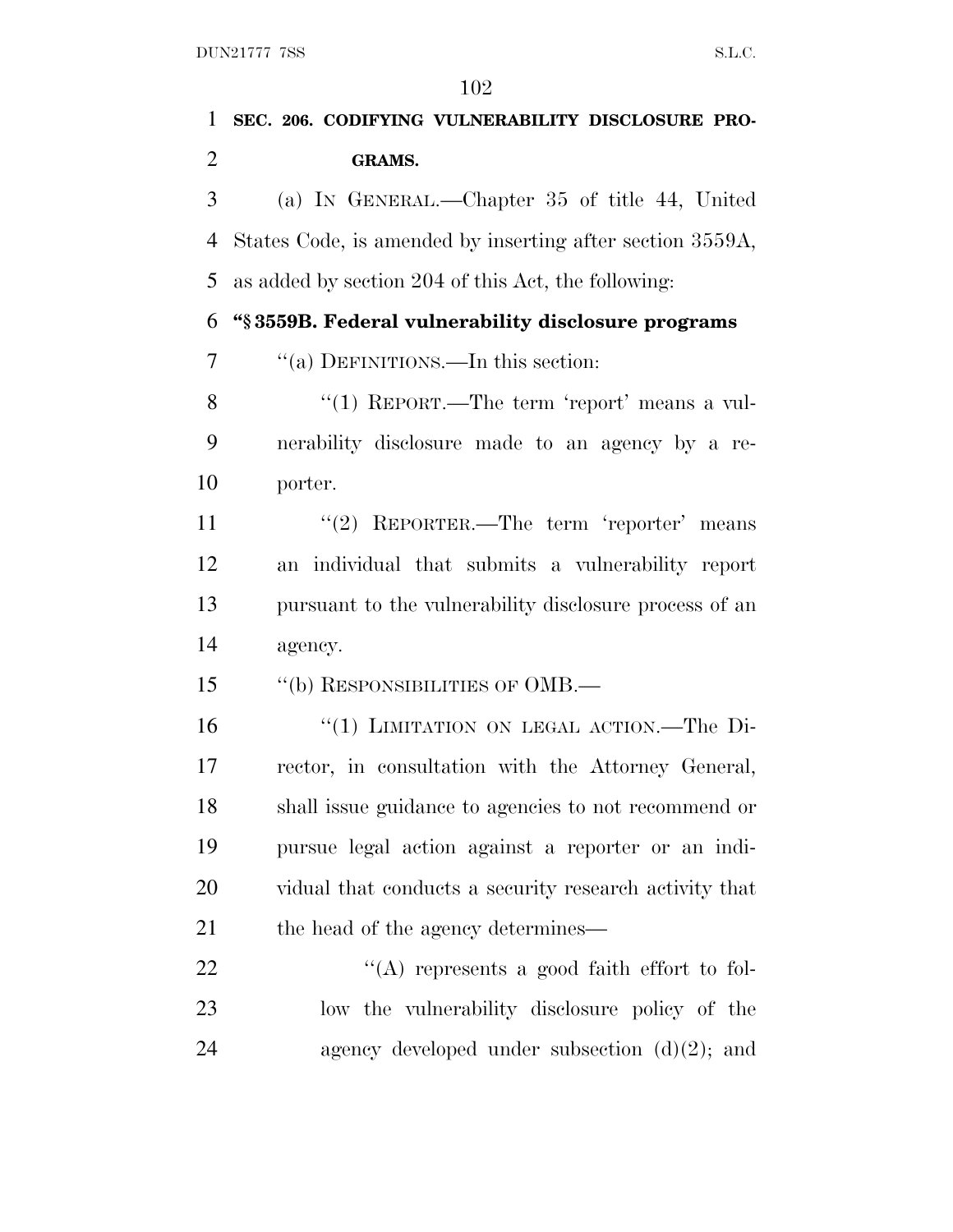1 ''(B) is authorized under the vulnerability disclosure policy of the agency developed under 3 subsection  $(d)(2)$ . 4 "(2) SHARING INFORMATION WITH CISA.—The Director, in coordination with the Director of the Cybersecurity and Infrastructure Security Agency and the National Cyber Director, shall issue guid- ance to agencies on sharing relevant information in a consistent, automated, and machine readable man- ner with the Cybersecurity and Infrastructure Secu- rity Agency, including— 12 ''(A) any valid or credible reports of newly discovered or not publicly known vulnerabilities (including misconfigurations) on Federal infor- mation systems that use commercial software or services;  $\text{``(B)}$  information relating to vulnerability disclosure, coordination, or remediation activi- ties of an agency, particularly as those activities relate to outside organizations— 21 ''(i) with which the head of the agency believes the Director of the Cybersecurity and Infrastructure Security Agency can as-sist; or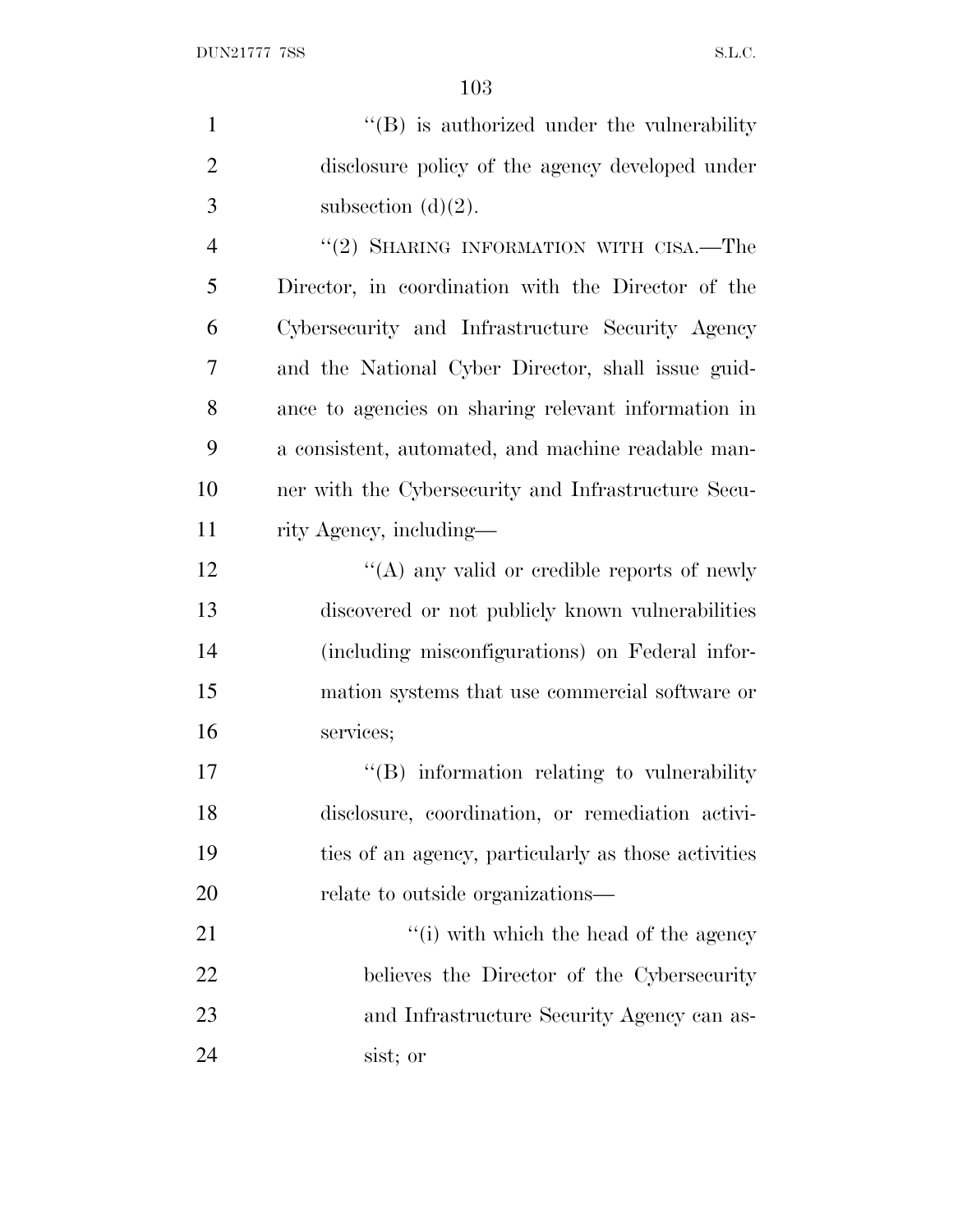| $\mathbf{1}$   | "(ii) about which the head of the                      |
|----------------|--------------------------------------------------------|
| $\overline{2}$ | agency believes the Director of the Cyber-             |
| 3              | security and Infrastructure Security Agen-             |
| $\overline{4}$ | cy should know; and                                    |
| 5              | $\lq\lq$ (C) any other information with respect to     |
| 6              | which the head of the agency determines helpful        |
| $\overline{7}$ | or necessary to involve the Cybersecurity and          |
| 8              | Infrastructure Security Agency.                        |
| 9              | "(3) AGENCY VULNERABILITY DISCLOSURE                   |
| 10             | POLICIES.—The Director shall issue guidance to         |
| 11             | agencies on the required minimum scope of agency       |
| 12             | systems covered by the vulnerability disclosure policy |
| 13             | of an agency required under subsection $(d)(2)$ .      |
| 14             | "(c) RESPONSIBILITIES OF CISA.—The Director of         |
| 15             | the Cybersecurity and Infrastructure Security Agency   |
| 16             | shall-                                                 |
| 17             | $\lq(1)$ provide support to agencies with respect to   |
| 18             | the implementation of the requirements of this sec-    |
| 19             | tion;                                                  |
| 20             | $\lq(2)$ develop tools, processes, and other mecha-    |
| 21             | nisms determined appropriate to offer agencies capa-   |
| 22             | bilities to implement the requirements of this sec-    |
| 23             | tion; and                                              |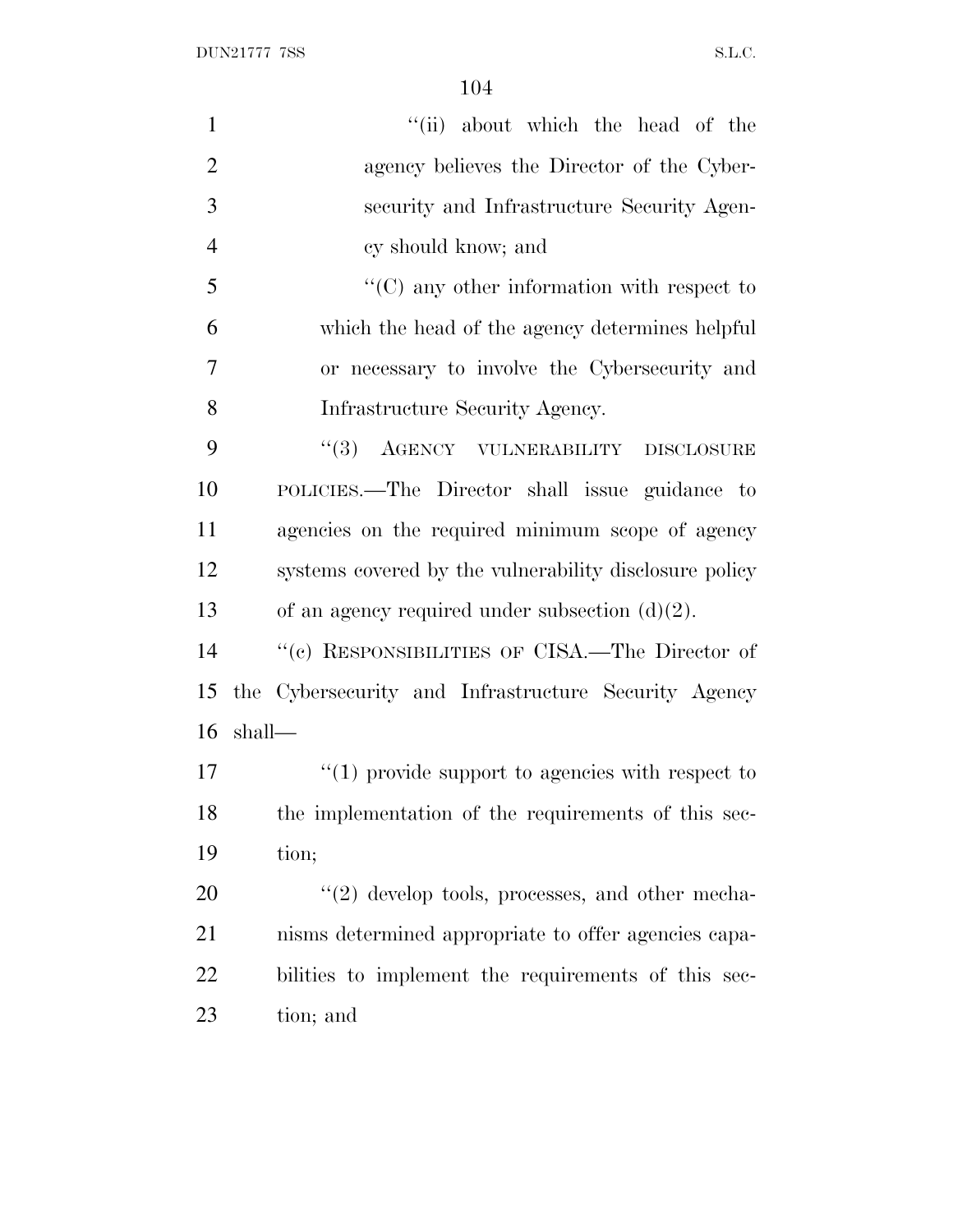| $\mathbf{1}$   | $(3)$ upon a request by an agency, assist the            |
|----------------|----------------------------------------------------------|
| $\overline{2}$ | agency in the disclosure to vendors of newly identi-     |
| 3              | fied vulnerabilities in vendor products and services.    |
| $\overline{4}$ | "(d) RESPONSIBILITIES OF AGENCIES.—                      |
| 5              | "(1) PUBLIC INFORMATION.—The head of each                |
| 6              | agency shall make publicly available, with respect to    |
| $\overline{7}$ | each internet domain under the control of the agen-      |
| 8              | cy that is not a national security system—               |
| 9              | "(A) an appropriate security contact; and                |
| 10             | $\lq\lq$ the component of the agency that is             |
| 11             | responsible for the internet accessible services         |
| 12             | offered at the domain.                                   |
| 13             | "(2) VULNERABILITY DISCLOSURE POLICY.-                   |
| 14             | The head of each agency shall develop and make           |
| 15             | publicly available a vulnerability disclosure policy for |
| 16             | the agency, which shall—                                 |
| 17             | $\lq\lq (A)$ describe—                                   |
| 18             | "(i) the scope of the systems of the                     |
| 19             | agency included in the vulnerability disclo-             |
| 20             | sure policy;                                             |
| 21             | "(ii) the type of information system                     |
| 22             | testing that is authorized by the agency;                |
| 23             | "(iii) the type of information system                    |
| 24             | testing that is not authorized by the agen-              |
| 25             | cy; and                                                  |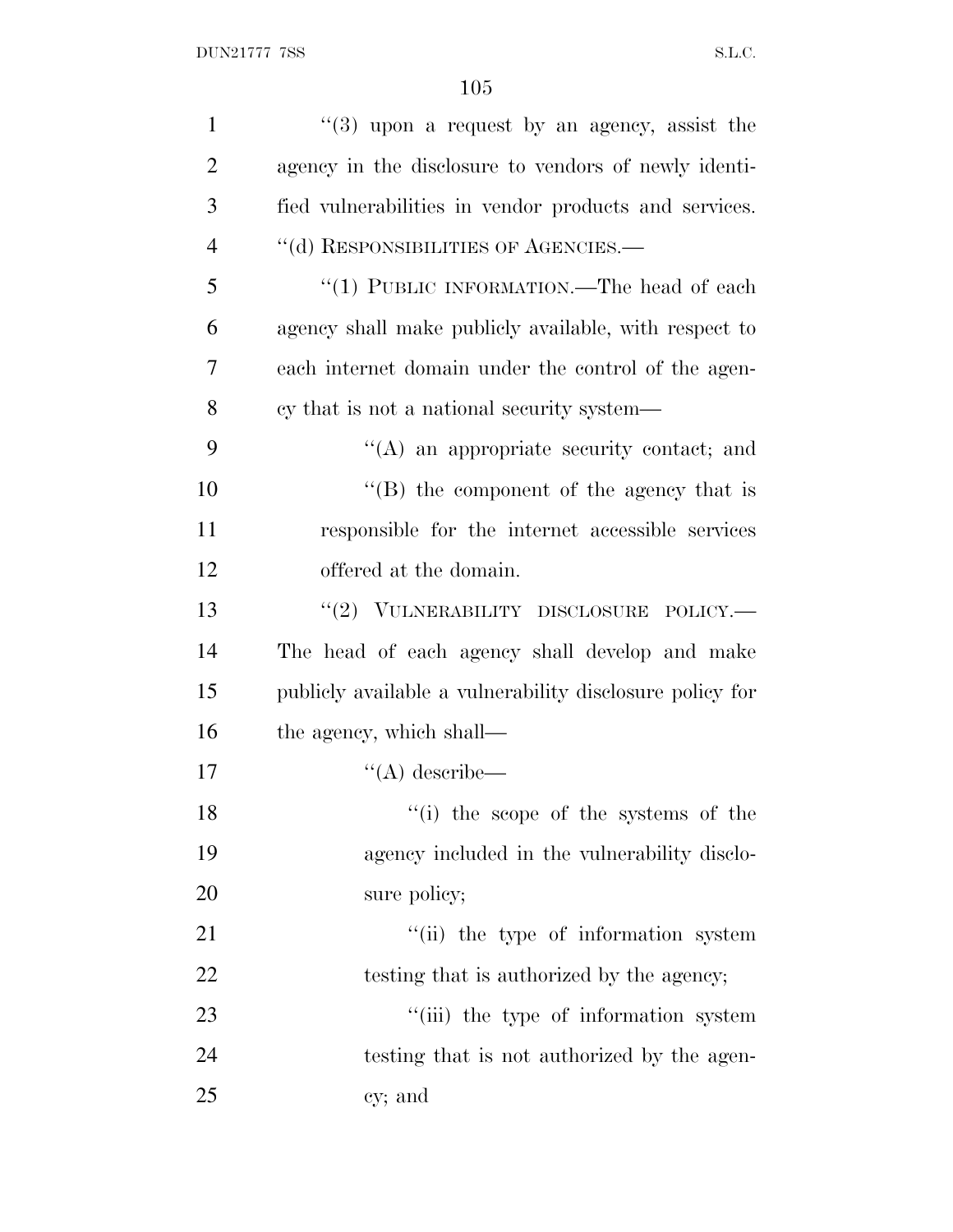| $\mathbf{1}$   | "(iv) the disclosure policy of the agen-                  |
|----------------|-----------------------------------------------------------|
| $\overline{2}$ | cy for sensitive information;                             |
| 3              | "(B) with respect to a report to an agency,               |
| $\overline{4}$ | describe—                                                 |
| 5              | "(i) how the reporter should submit                       |
| 6              | the report; and                                           |
| $\tau$         | "(ii) if the report is not anonymous,                     |
| 8              | when the reporter should anticipate an ac-                |
| 9              | knowledgment of receipt of the report by                  |
| 10             | the agency;                                               |
| 11             | "(C) include any other relevant informa-                  |
| 12             | tion; and                                                 |
| 13             | $\lq\lq$ (D) be mature in scope, to cover all Fed-        |
| 14             | eral information systems used or operated by              |
| 15             | that agency or on behalf of that agency.                  |
| 16             | $\cdot$ (3) IDENTIFIED VULNERABILITIES.—The head          |
| 17             | of each agency shall incorporate any vulnerabilities      |
| 18             | reported under paragraph (2) into the vulnerability       |
| 19             | management process of the agency in order to track        |
| 20             | and remediate the vulnerability.                          |
| 21             | "(e) PAPERWORK REDUCTION ACT EXEMPTION.-                  |
| 22             | The requirements of subchapter I (commonly known as       |
| 23             | the 'Paperwork Reduction Act') shall not apply to a vul-  |
| 24             | nerability disclosure program established under this sec- |
| 25             | tion.                                                     |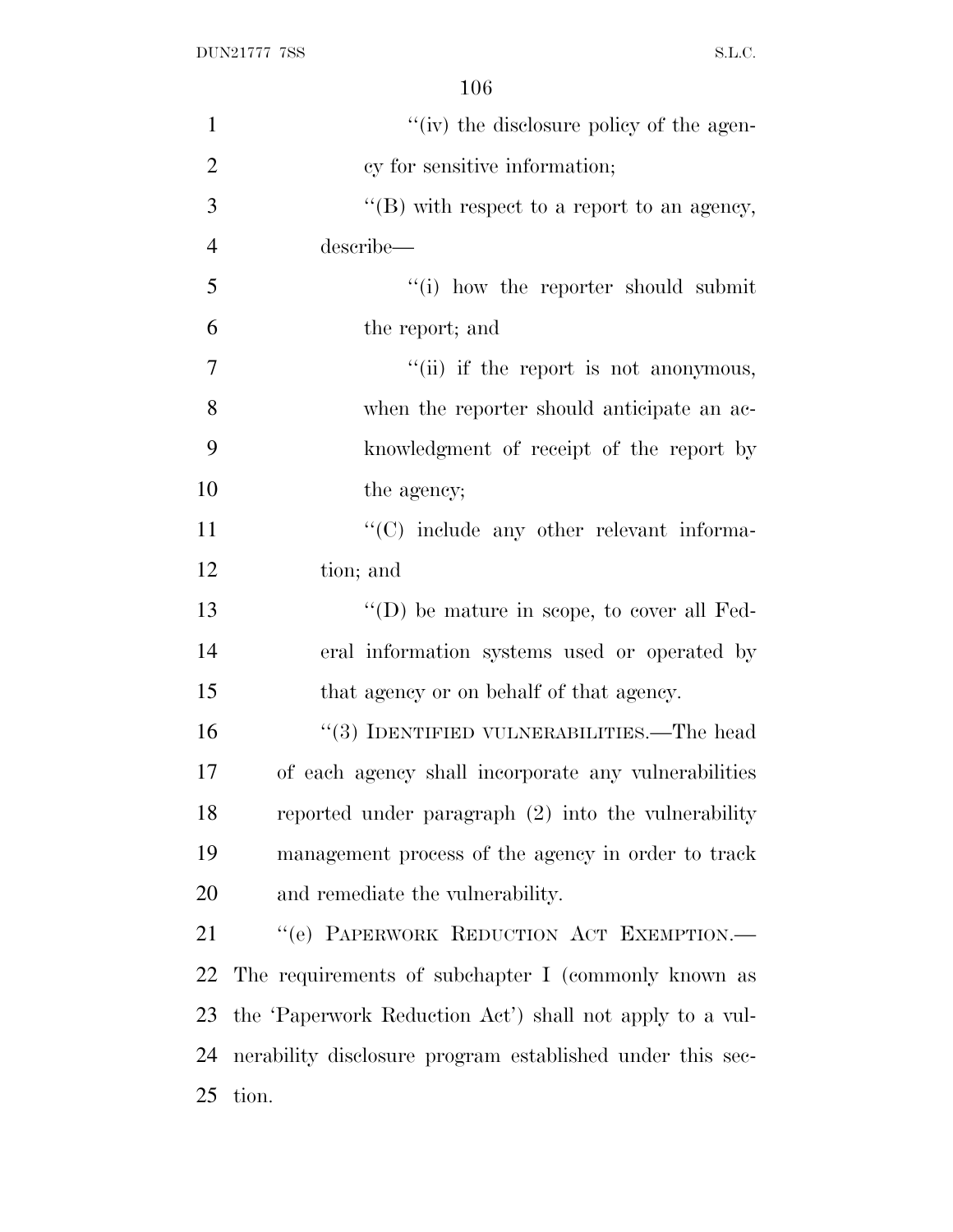DUN21777 7SS S.L.C.

 ''(f) CONGRESSIONAL REPORTING.—Not later than 90 days after the date of enactment of the Federal Infor- mation Security Modernization Act of 2021, and annually thereafter for a 3-year period, the Director shall provide to the Committee on Homeland Security and Govern- mental Affairs of the Senate and the Committee on Over- sight and Reform of the House of Representatives a brief- ing on the status of the use of vulnerability disclosure poli- cies under this section at agencies, including, with respect to the guidance issued under subsection (b)(3), an identi- fication of the agencies that are compliant and not compli-ant.

 ''(g) EXEMPTIONS.—The authorities and functions of the Director and Director of the Cybersecurity and Infra- structure Security Agency under this section shall not apply to national security systems.

 ''(h) DELEGATION OF AUTHORITY FOR CERTAIN SYSTEMS.—The authorities of the Director and the Direc- tor of the Cybersecurity and Infrastructure Security Agen-cy described in this section shall be delegated—

21 ''(1) to the Secretary of Defense in the case of 22 systems described in section  $3553(e)(2)$ ; and

23 ''(2) to the Director of National Intelligence in the case of systems described in section  $25 \qquad \qquad 3553(e)(3)$ .".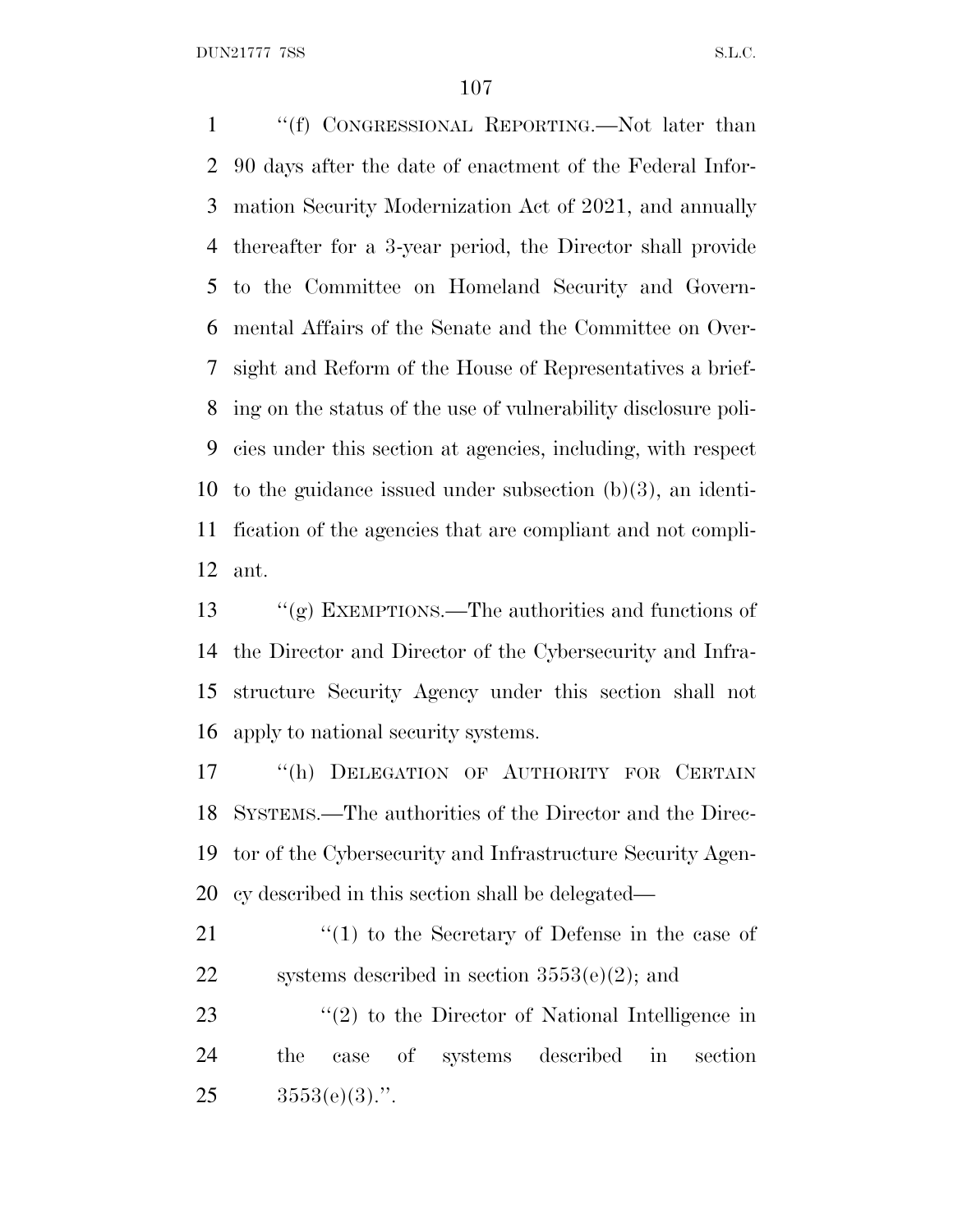(b) CLERICAL AMENDMENT.—The table of sections

 for chapter 35 of title 44, United States Code, is amended by adding after the item relating to section 3559A, as added by section 204, the following: ''3559B. Federal vulnerability disclosure programs.''. **SEC. 207. IMPLEMENTING PRESUMPTION OF COMPROMISE AND LEAST PRIVILEGE PRINCIPLES.** (a) GUIDANCE.—Not later than 1 year after the date of enactment of this Act, the Director shall provide an update to the appropriate congressional committees on progress in increasing the internal defenses of agency sys- tems, including— (1) shifting away from ''trusted networks'' to implement security controls based on a presumption of compromise; (2) implementing principles of least privilege in administering information security programs; (3) limiting the ability of entities that cause in- cidents to move laterally through or between agency systems; 20 (4) identifying incidents quickly; (5) isolating and removing unauthorized entities 22 from agency systems quickly; (6) otherwise increasing the resource costs for

entities that cause incidents to be successful; and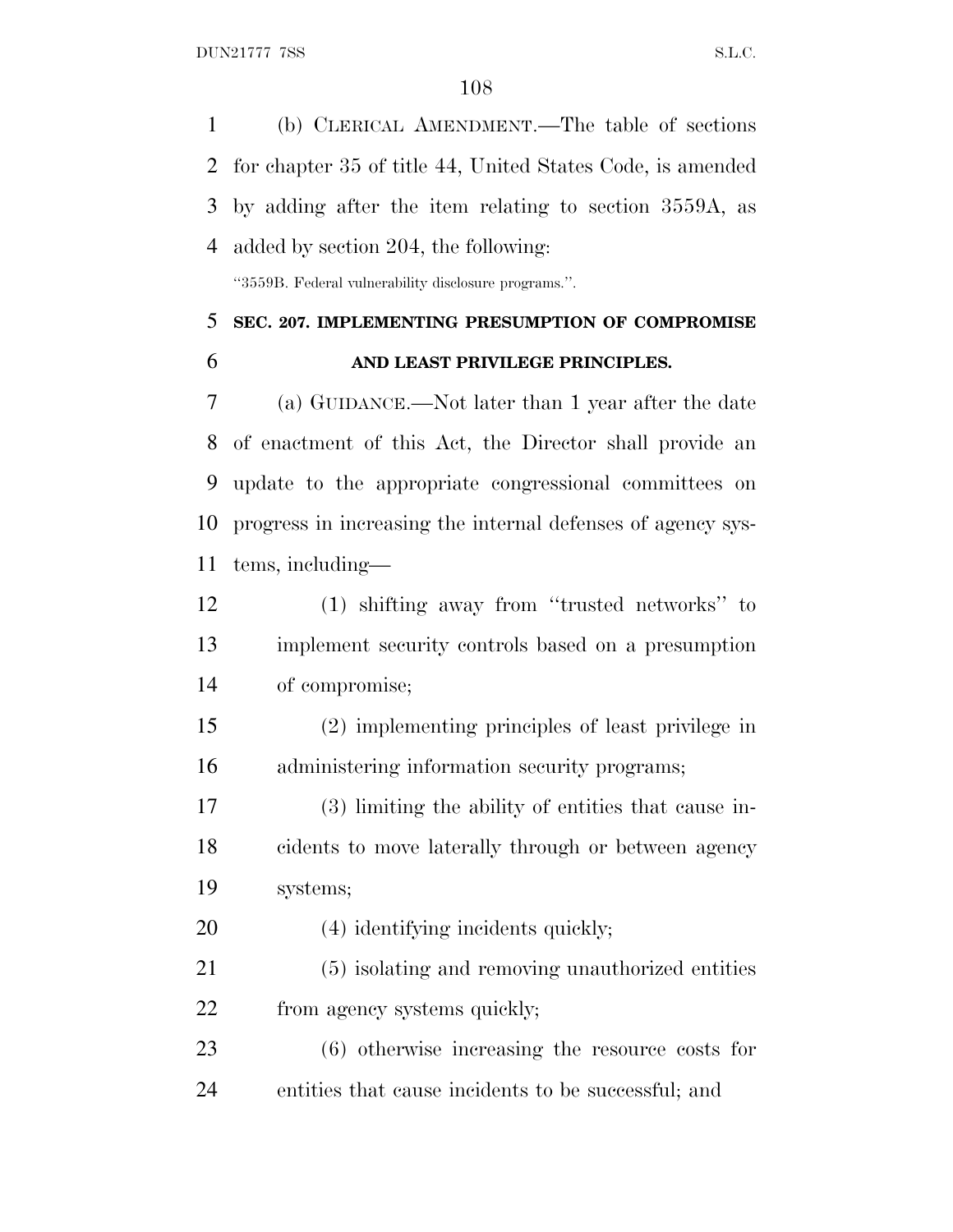(7) a summary of the agency progress reports required under subsection (b).

 (b) AGENCY PROGRESS REPORTS.—Not later than 1 year after the date of enactment of this Act, the head of each agency shall submit to the Director a progress report on implementing an information security program based on the presumption of compromise and least privilege principles, which shall include—

 (1) a description of any steps the agency has completed, including progress toward achieving re-11 quirements issued by the Director;

 (2) an identification of activities that have not yet been completed, which would have the most im-mediate security impact; and

 (3) a schedule to implement any planned activi-ties.

#### **SEC. 208. AUTOMATION REPORTS.**

 (a) OMB REPORT.—Not later than 180 days after the date of enactment of this Act, the Director shall sub- mit to the appropriate congressional committees a report 21 on the use of automation under paragraphs  $(1)$ ,  $(5)(C)$ 22 and  $(8)(B)$  of section 3554(b) of title 44, United States Code.

 (b) GAO REPORT.—Not later than 1 year after the date of enactment of this Act, the Comptroller General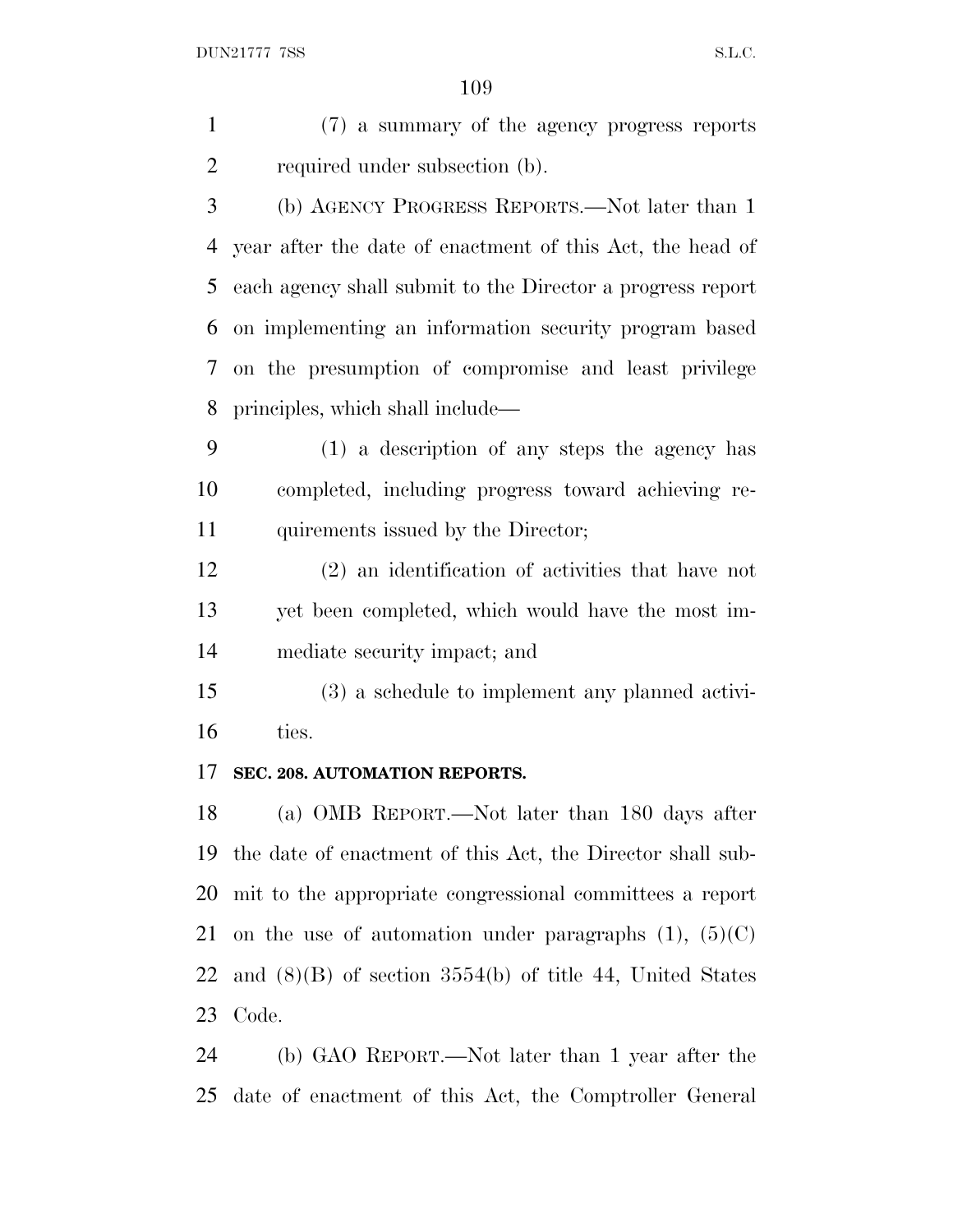DUN21777 7SS S.L.C.

 of the United States shall perform a study on the use of automation and machine readable data across the Federal Government for cybersecurity purposes, including the automated updating of cybersecurity tools, sensors, or processes by agencies.

### **SEC. 209. EXTENSION OF FEDERAL ACQUISITION SECURITY COUNCIL.**

 Section 1328 of title 41, United States Code, is amended by striking ''the date that'' and all that follows and inserting ''December 31, 2026.''.

# **SEC. 210. COUNCIL OF THE INSPECTORS GENERAL ON IN-TEGRITY AND EFFICIENCY DASHBOARD.**

 (a) DASHBOARD REQUIRED.—Section 11(e)(2) of the Inspector General Act of 1978 (5 U.S.C. App.) is amend-ed—

16 (1) in subparagraph  $(A)$ , by striking "and" at the end;

 (2) by redesignating subparagraph (B) as sub-paragraph (C); and

 (3) by inserting after subparagraph (A) the fol-lowing:

22  $\langle$  (B) that shall include a dashboard of open information security recommendations identified in the independent evaluations re-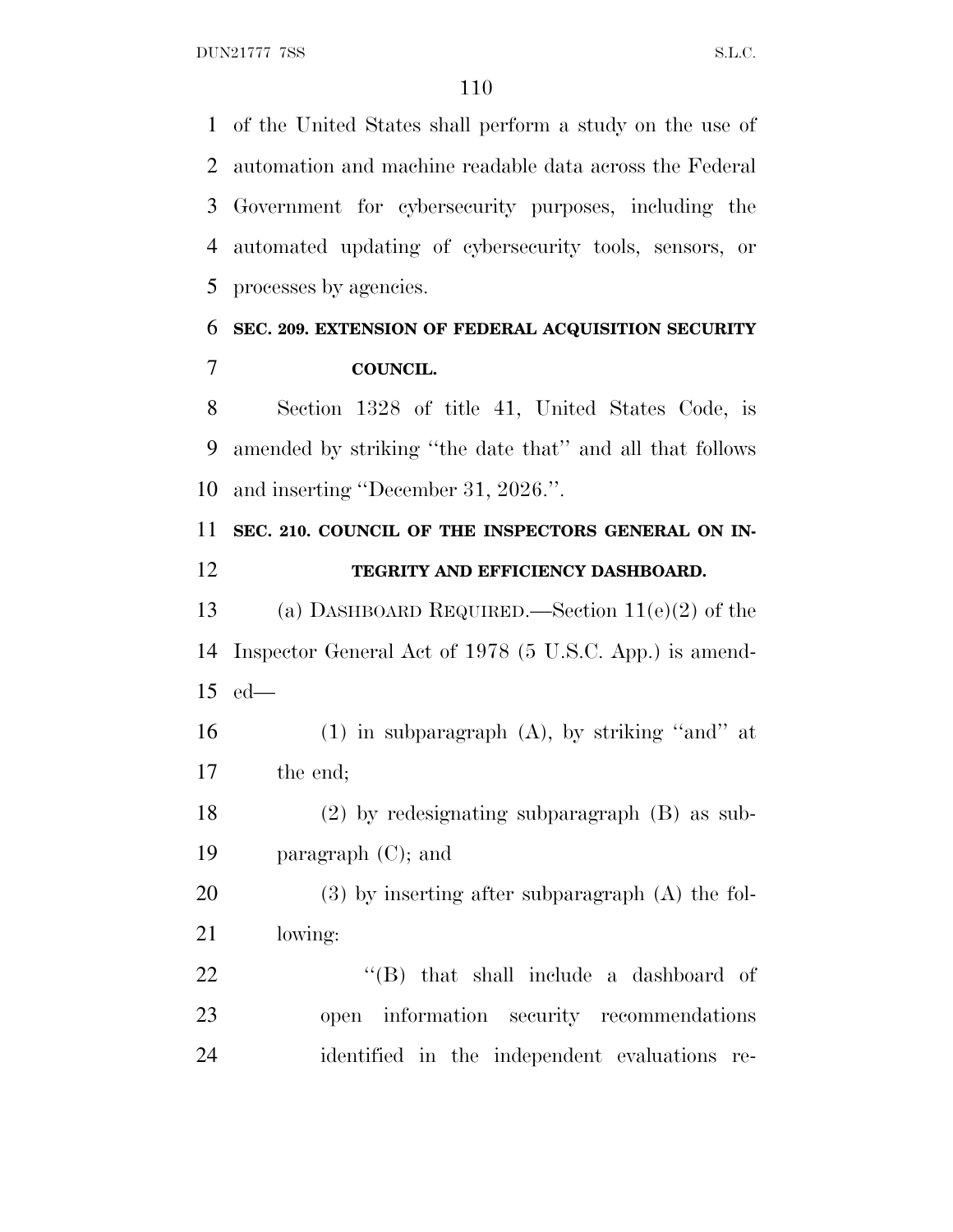| $\mathbf{1}$   | quired by section $3555(a)$ of title 44, United    |
|----------------|----------------------------------------------------|
| $\overline{2}$ | States Code; and".                                 |
| 3              | <b>TITLE III-RISK-BASED BUDGET</b>                 |
| $\overline{4}$ | <b>MODEL</b>                                       |
| 5              | SEC. 301. DEFINITIONS.                             |
| 6              | In this title:                                     |
| 7              | (1) APPROPRIATE CONGRESSIONAL COMMIT-              |
| 8              | TEES.—The term "appropriate congressional com-     |
| 9              | mittees" means—                                    |
| 10             | (A) the Committee on Homeland Security             |
| 11             | and Governmental Affairs and the Committee         |
| 12             | on Appropriations of the Senate; and               |
| 13             | (B) the Committee on Homeland Security             |
| 14             | and the Committee on Appropriations of the         |
| 15             | House of Representatives.                          |
| 16             | (2) COVERED AGENCY.—The term "covered              |
| 17             | agency" has the meaning given the term "executive" |
| 18             | agency" in section 133 of title 41, United States  |
| 19             | Code.                                              |
| 20             | (3) DIRECTOR.—The term "Director" means            |
| 21             | the Director of the Office of Management and Budg- |
| 22             | et.                                                |
| 23             | (4) INFORMATION TECHNOLOGY.—The<br>term            |
| 24             | "information technology"—                          |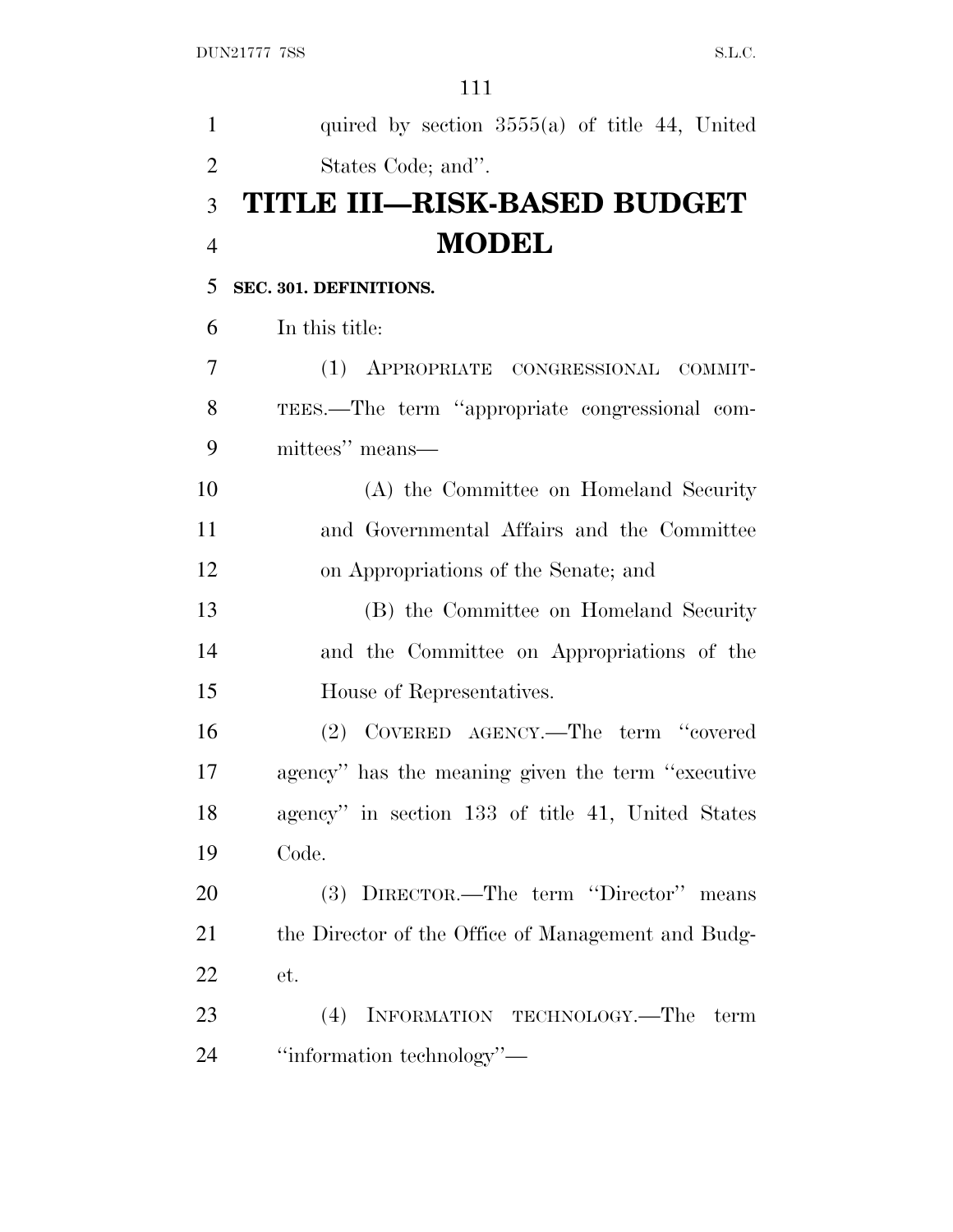| $(A)$ has the meaning given the term in sec-                     | $\mathbf{1}$   |
|------------------------------------------------------------------|----------------|
| tion 11101 of title 40, United States Code; and                  | $\overline{2}$ |
| (B) includes the hardware and software                           | 3              |
| systems of a Federal agency that monitor and                     | $\overline{4}$ |
| control physical equipment and processes of the                  | 5              |
| Federal agency.                                                  | 6              |
| (5) RISK-BASED BUDGET.—The term "risk-                           | $\overline{7}$ |
| based budget" means a budget-                                    | 8              |
| (A) developed by identifying<br>and                              | 9              |
| prioritizing cybersecurity risks<br>and                          | 10             |
| vulnerabilities, including impact on agency oper-                | 11             |
| ations in the case of a cyber attack, through                    | 12             |
| analysis of threat intelligence, incident data,                  | 13             |
| and tactics, techniques, procedures, and capa-                   | 14             |
| bilities of cyber threats; and                                   | 15             |
| (B) that allocates resources based on the                        | 16             |
| risks identified and prioritized under subpara-                  | 17             |
| graph(A).                                                        | 18             |
| SEC. 302. ESTABLISHMENT OF<br><b>BUDGET</b><br><b>RISK-BASED</b> | 19             |
| MODEL.                                                           | 20             |
| (a) IN GENERAL.—                                                 | 21             |
| (1) MODEL.—Not later than 1 year after the                       | <u>22</u>      |
| first publication of the budget submitted by the                 | 23             |
| President under section 1105 of title 31, United                 | 24             |
| States Code, following the date of enactment of this             | 25             |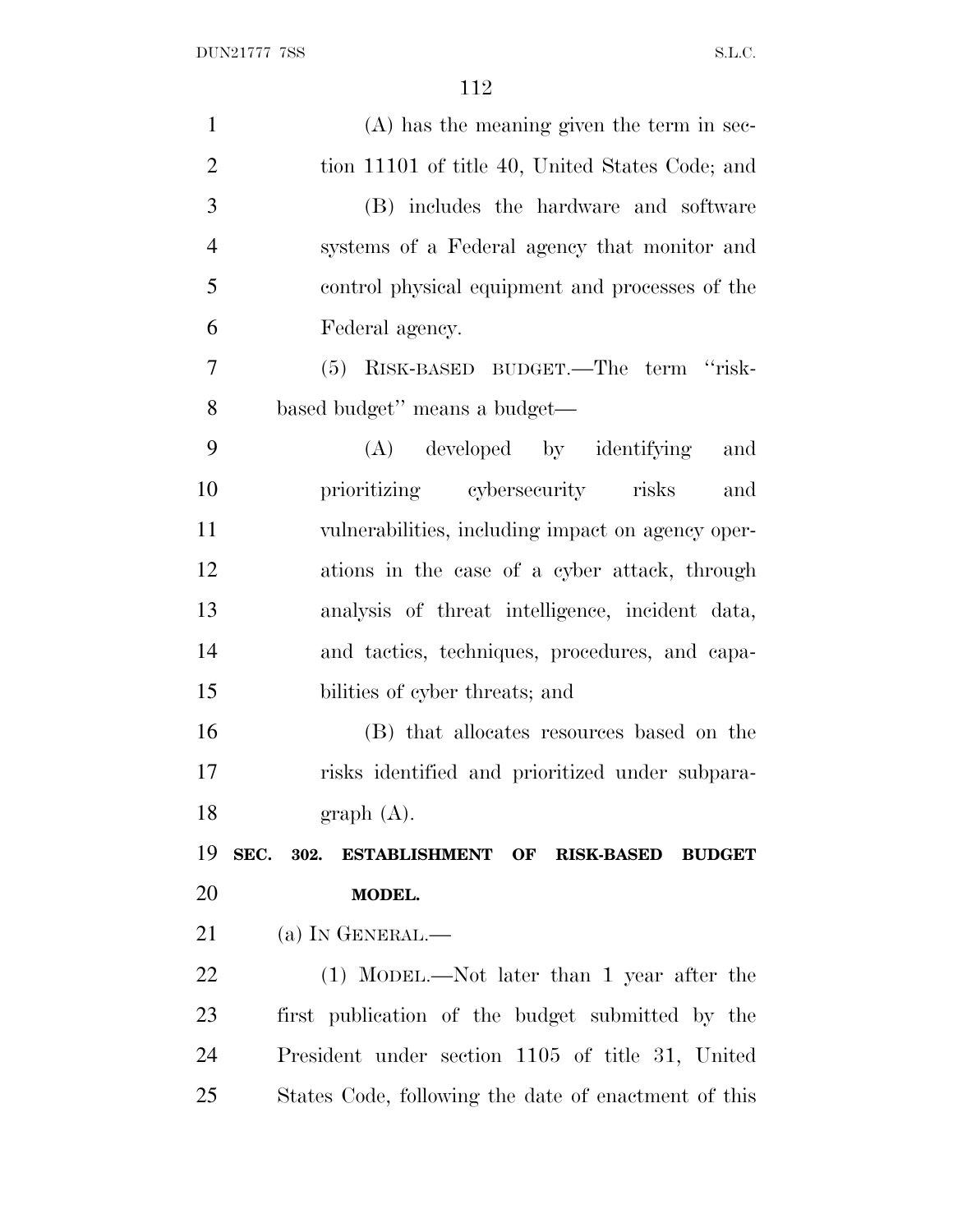| $\mathbf{1}$   | Act, the Director, in consultation with the Director  |
|----------------|-------------------------------------------------------|
| $\overline{2}$ | of the Cybersecurity and Infrastructure Security      |
| 3              | Agency and the National Cyber Director and in co-     |
| $\overline{4}$ | ordination with the Director of the National Insti-   |
| 5              | tute of Standards and Technology, shall develop a     |
| 6              | standard model for creating a risk-based budget for   |
| 7              | cybersecurity spending.                               |
| 8              | (2)<br>RESPONSIBILITY OF DIRECTOR.-Section            |
| 9              | $3553(a)$ of title 44, United States Code, as amended |
| 10             | by section 101, is further amended by inserting after |
| 11             | paragraph $(6)$ the following:                        |
| 12             | "(7) developing a standard risk-based budget          |
| 13             | model to inform Federal agency cybersecurity budget   |
| 14             | development; and".                                    |
| 15             | (3) CONTENTS OF MODEL.—The model<br>re-               |
| 16             | quired to be developed under paragraph (1) shall—     |
| 17             | (A) consider Federal and non-Federal                  |
| 18             | cyber threat intelligence products, where avail-      |
| 19             | able, to identify threats, vulnerabilities, and       |
| 20             | risks;                                                |
| 21             | (B) consider the impact of agency oper-               |
| 22             | ations of compromise of systems, including the        |
| 23             | interconnectivity to other agency systems and         |
| 24             | the operations of other agencies;                     |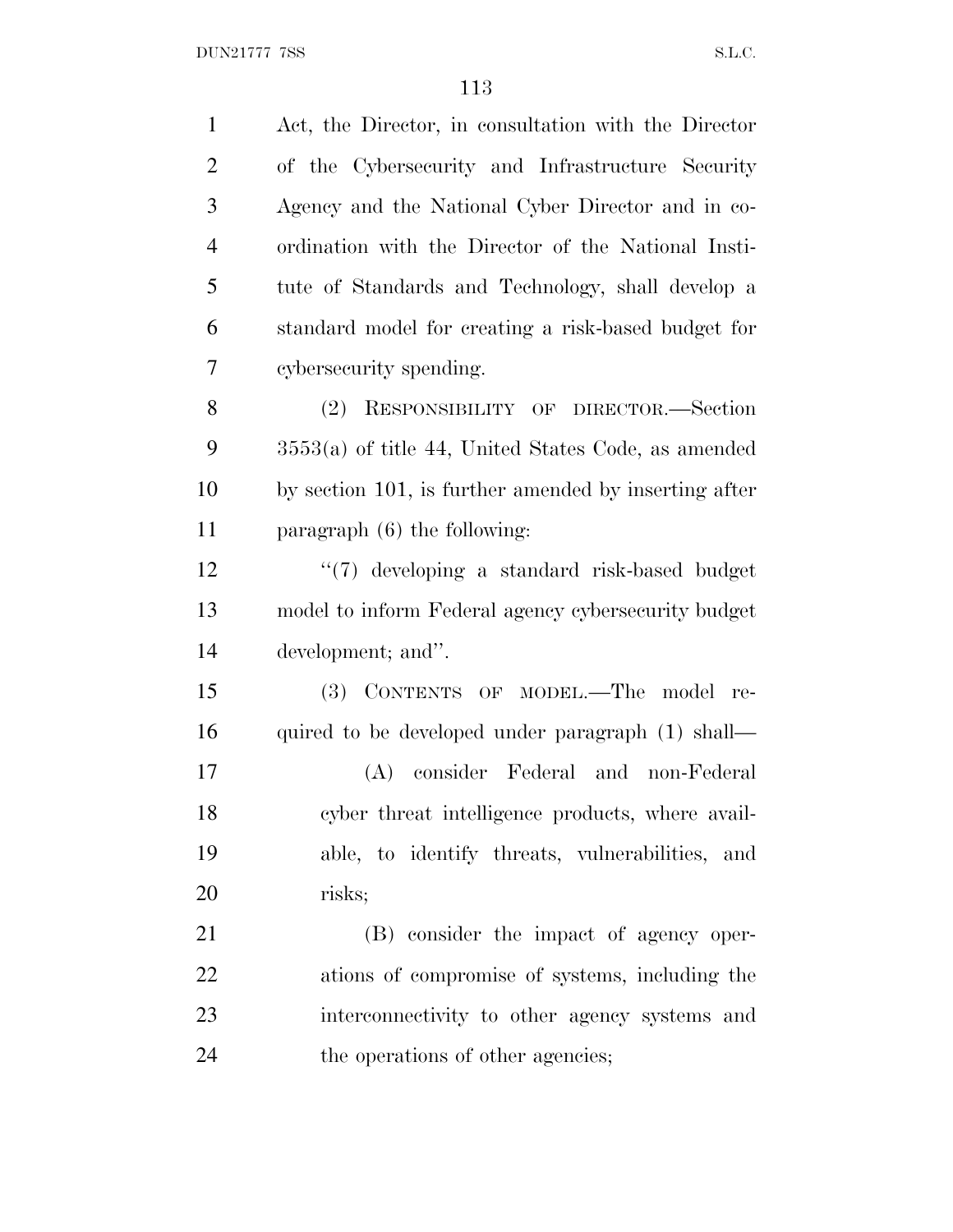| $\mathbf{1}$   | (C) indicate where resources should be al-          |
|----------------|-----------------------------------------------------|
| $\overline{2}$ | located to have the greatest impact on miti-        |
| 3              | gating current and future threats and current       |
| $\overline{4}$ | and future cybersecurity capabilities;              |
| 5              | (D) be used to inform acquisition and               |
| 6              | sustainment of-                                     |
| 7              | (i) information technology and cyber-               |
| 8              | security tools;                                     |
| 9              | (ii) information technology and cyber-              |
| 10             | security architectures;                             |
| 11             | (iii) information technology and cyber-             |
| 12             | security personnel; and                             |
| 13             | (iv) cybersecurity and information                  |
| 14             | technology concepts of operations; and              |
| 15             | (E) be used to evaluate and inform govern-          |
| 16             | ment-wide cybersecurity programs of the De-         |
| 17             | partment of Homeland Security.                      |
| 18             | (4) REQUIRED UPDATES.—Not less frequently           |
| 19             | than once every 3 years, the Director shall review, |
| 20             | and update as necessary, the model required to be   |
| 21             | developed under this subsection.                    |
| 22             | (5) PUBLICATION.—The Director shall publish         |
| 23             | the model required to be developed under this sub-  |
| 24             | section, and any updates necessary under paragraph  |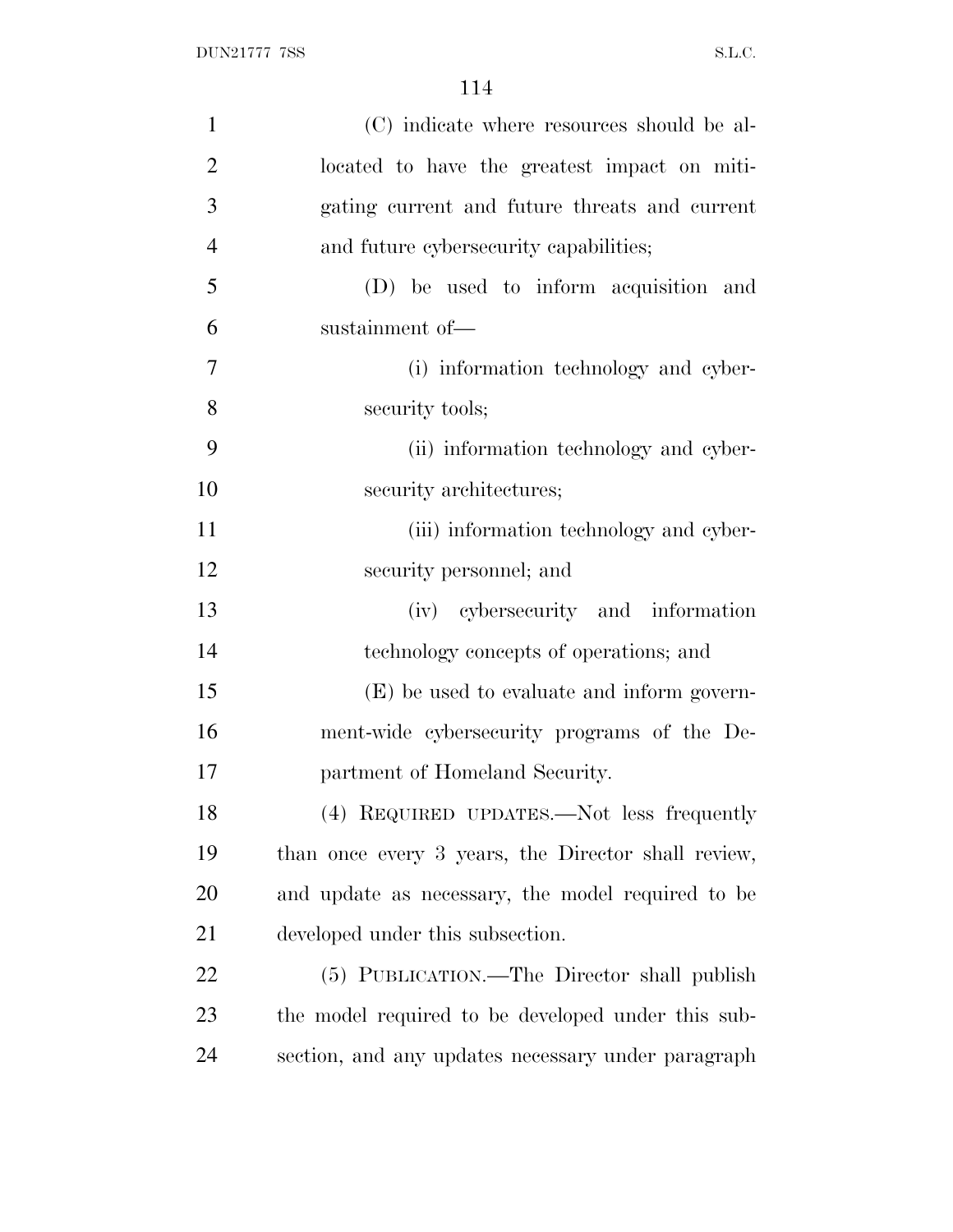(4), on the public website of the Office of Manage-ment and Budget.

 (6) REPORTS.—Not later than 1 year after the date of enactment of this Act, and annually there- after for each of the 2 following fiscal years or until the date on which the model required to be devel- oped under this subsection is completed, whichever is sooner, the Director shall submit a report to Con-gress on the development of the model.

 (b) REQUIRED USE OF RISK-BASED BUDGET MODEL.—

12 (1) IN GENERAL.—Not later than 2 years after the date on which the model developed under sub- section (a) is published, the head of each covered agency shall use the model to develop the annual cy- bersecurity and information technology budget re-quests of the agency.

 (2) AGENCY PERFORMANCE PLANS.—Section 3554(d)(2) of title 44, United States Code, is amended by inserting ''and the risk-based budget 21 model required under section  $3553(a)(7)$ " after  $"paragraph (1)".$ 

(c) VERIFICATION.—

24 (1) IN GENERAL.—Section  $1105(a)(35)(A)(i)$  of 25 title 31, United States Code, is amended—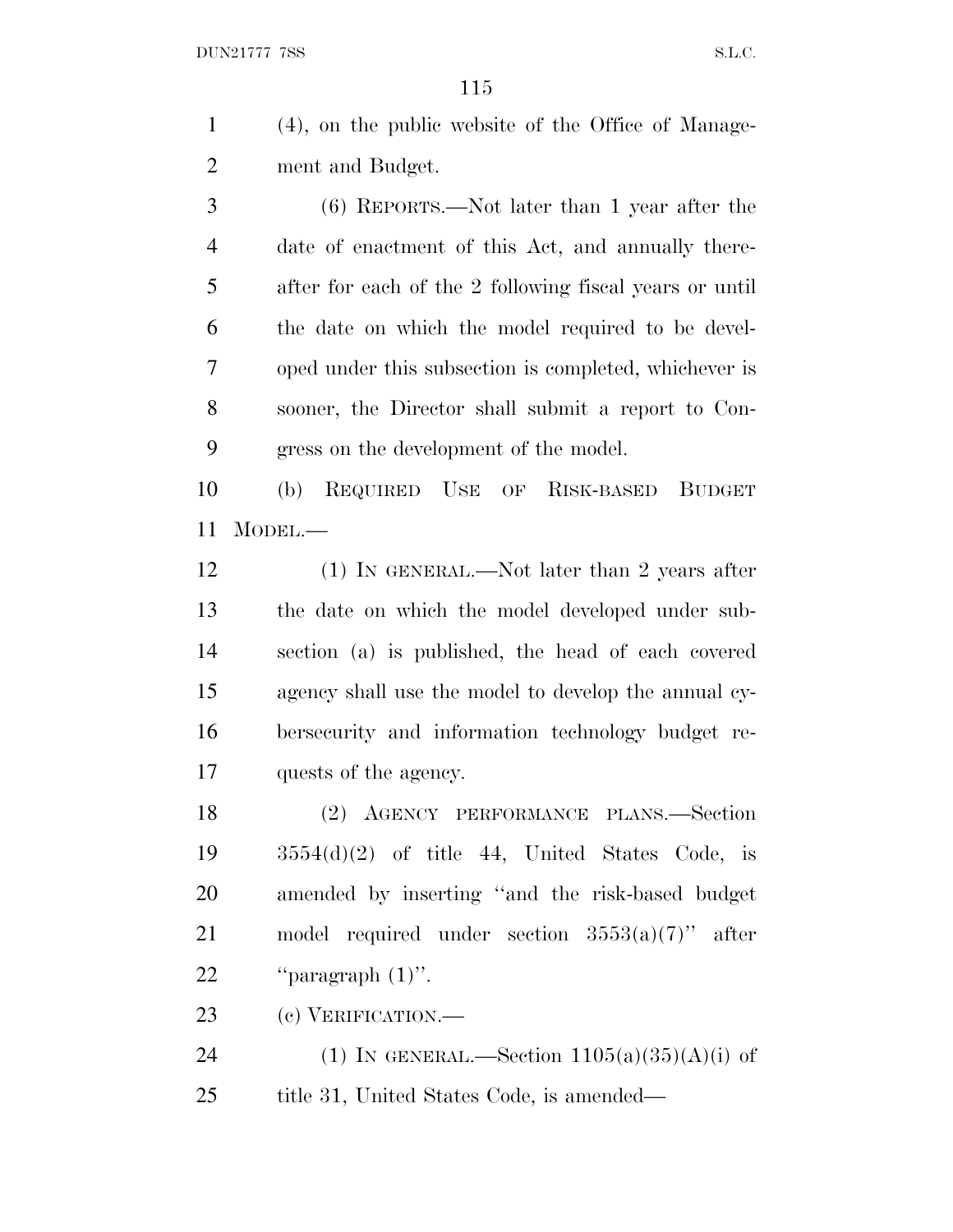| $\mathbf{1}$   | $(A)$ in the matter preceding subclause $(I)$ ,     |
|----------------|-----------------------------------------------------|
| $\overline{2}$ | by striking "by agency, and by initiative area      |
| 3              | (as determined by the administration)" and in-      |
| $\overline{4}$ | serting "and by agency";                            |
| 5              | (B) in subclause (III), by striking "and"           |
| 6              | at the end; and                                     |
| 7              | (C) by adding at the end the following:             |
| 8              | $\lq\lq(V)$ a validation that the budg-             |
| 9              | ets submitted were developed using a                |
| 10             | risk-based methodology; and                         |
| 11             | $``(VI)$ a report on the progress of                |
| 12             | each agency on closing recommenda-                  |
| 13             | tions identified under the independent              |
| 14             | required by section<br>evaluation                   |
| 15             | $3555(a)(1)$ of title 44.".                         |
| 16             | (2) EFFECTIVE DATE.—The amendments made             |
| 17             | by paragraph (1) shall take effect on the date that |
| 18             | is 2 years after the date on which the model devel- |
| 19             | oped under subsection (a) is published.             |
| 20             | (d) REPORTS.—                                       |
| 21             | (1)<br>INDEPENDENT EVALUATION.—Section              |
| 22             | $3555(a)(2)$ of title 44, United States Code, is    |
| 23             | amended—                                            |
| 24             | $(A)$ in subparagraph $(B)$ , by striking           |
| 25             | "and" at the end;                                   |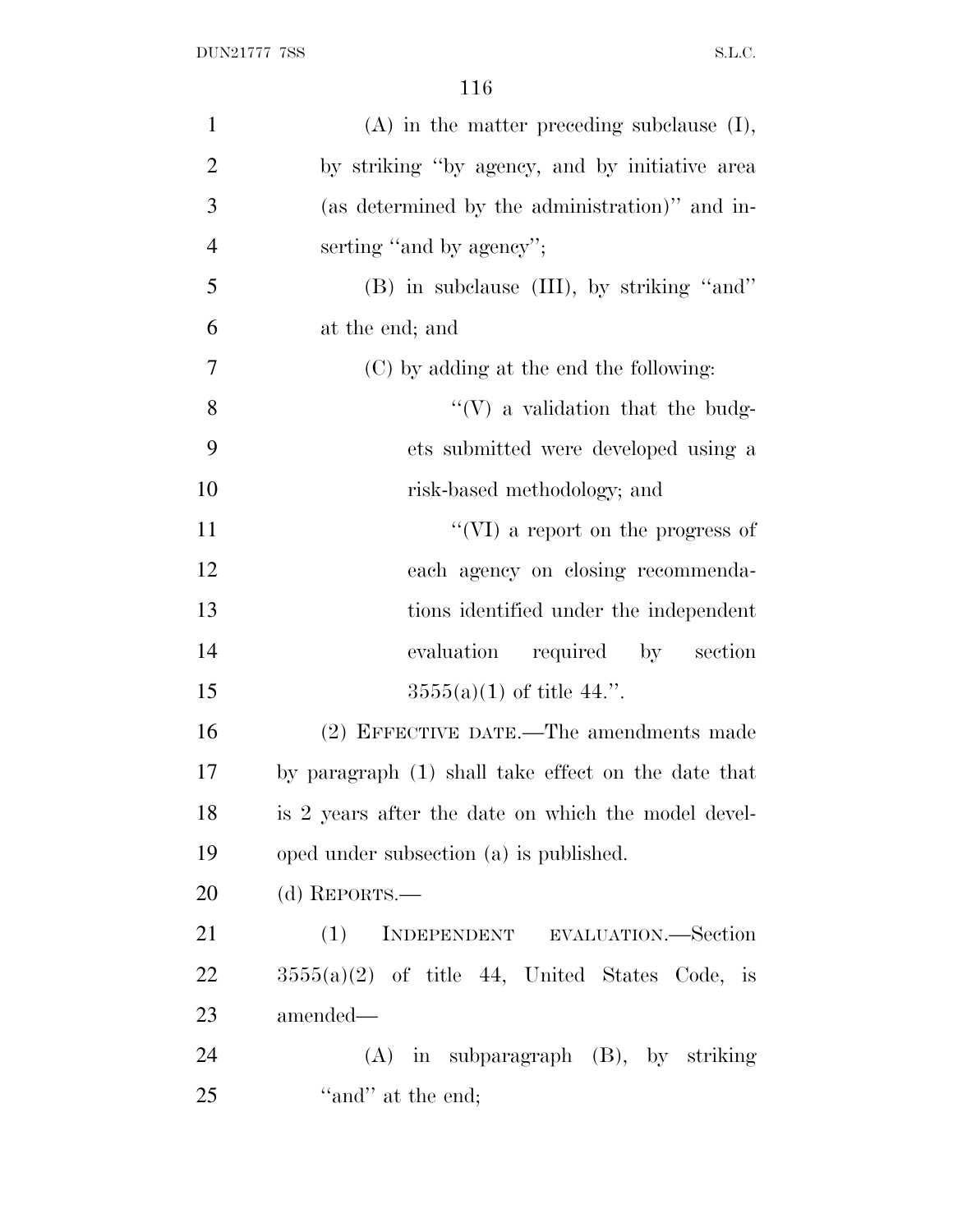| $\mathbf{1}$   | $(B)$ in subparagraph $(C)$ , by striking the            |
|----------------|----------------------------------------------------------|
| $\overline{2}$ | period at the end and inserting "; and"; and             |
| 3              | (C) by adding at the end the following:                  |
| $\overline{4}$ | $\lq\lq$ (D) an assessment of how the agency im-         |
| 5              | plemented the risk-based budget model required           |
| 6              | under section $3553(a)(7)$ and an evaluation of          |
| 7              | whether the model mitigates agency cyber                 |
| 8              | vulnerabilities.".                                       |
| 9              | (2) ASSESSMENT.—Section $3553(c)$ of title 44,           |
| 10             | United States Code, as amended by section 101, is        |
| 11             | further amended by inserting after paragraph (5)         |
| 12             | the following:                                           |
| 13             | $\lq(6)$ an assessment of —                              |
| 14             | "(A) Federal agency implementation of the                |
| 15             | model required under subsection $(a)(7)$ ;               |
| 16             | "(B) how cyber vulnerabilities of Federal                |
| 17             | agencies changed from the previous year; and             |
| 18             | $\lq\lq$ whether the model mitigates the                 |
| 19             | cyber vulnerabilities of the Federal Government;         |
| 20             | and".                                                    |
| 21             | (e) GAO REPORT.—Not later than 3 years after the         |
| 22             | date on which the first budget of the President is sub-  |
| 23             | mitted to Congress containing the validation required    |
| 24             | under section $1105(a)(35)(A)(i)(V)$ of title 31, United |
| 25             | States Code, as amended by subsection (c), the Comp-     |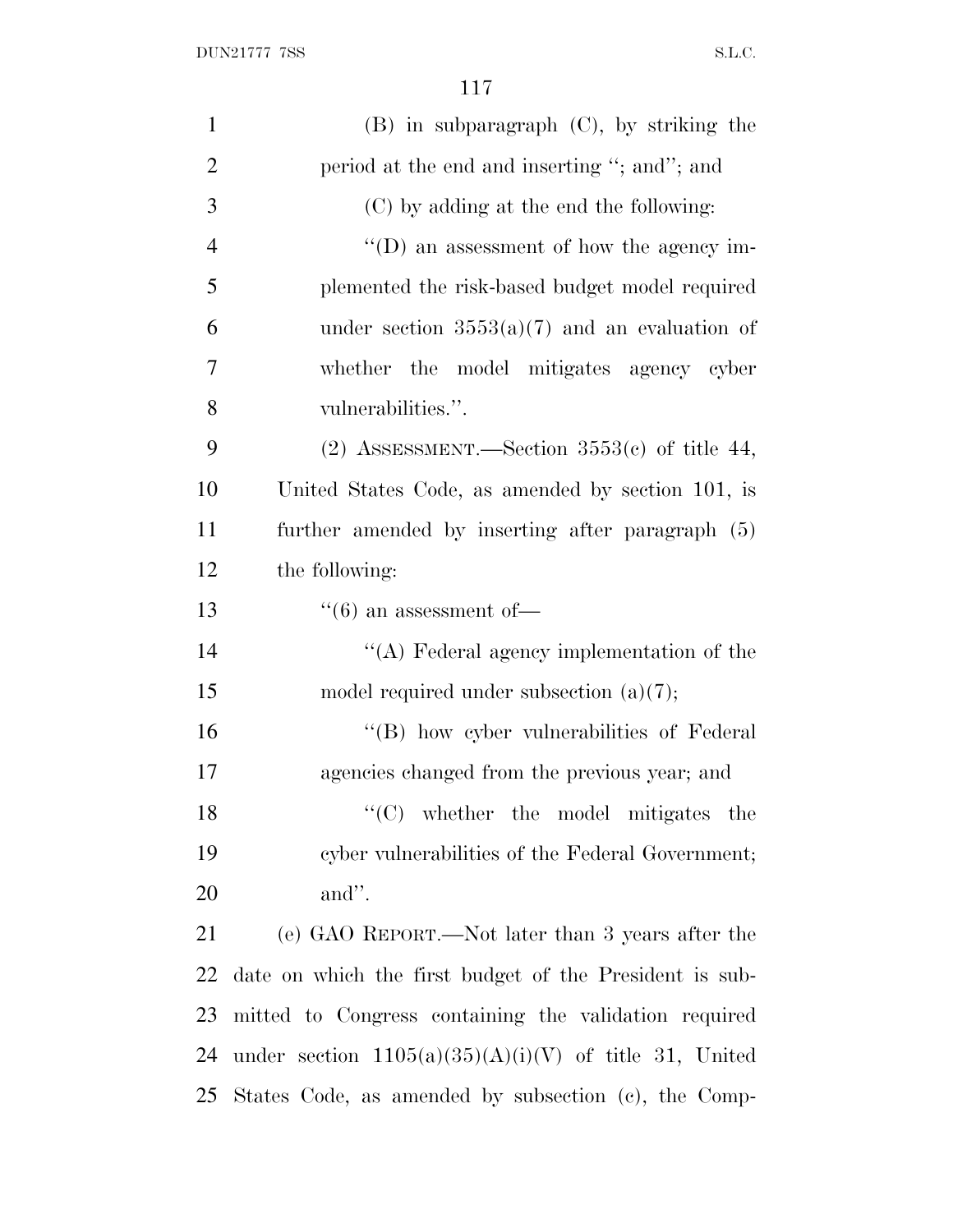troller General of the United States shall submit to the appropriate congressional committees a report that in- cludes— (1) an evaluation of the success of covered agencies in developing risk-based budgets;

 (2) an evaluation of the success of covered agencies in implementing risk-based budgets;

 (3) an evaluation of whether the risk-based budgets developed by covered agencies mitigate cyber vulnerability, including the extent to which the risk-based budgets inform Federal Government-wide cybersecurity programs; and

 (4) any other information relating to risk-based budgets the Comptroller General determines appro-priate.

# **TITLE IV—PILOT PROGRAMS TO ENHANCE FEDERAL CYBER-SECURITY**

**SEC. 401. ACTIVE CYBER DEFENSIVE STUDY.**

 (a) DEFINITION.—In this section, the term ''active defense technique''—

 (1) means an action taken on the systems of an entity to increase the security of information on the network of an agency by misleading an adversary; and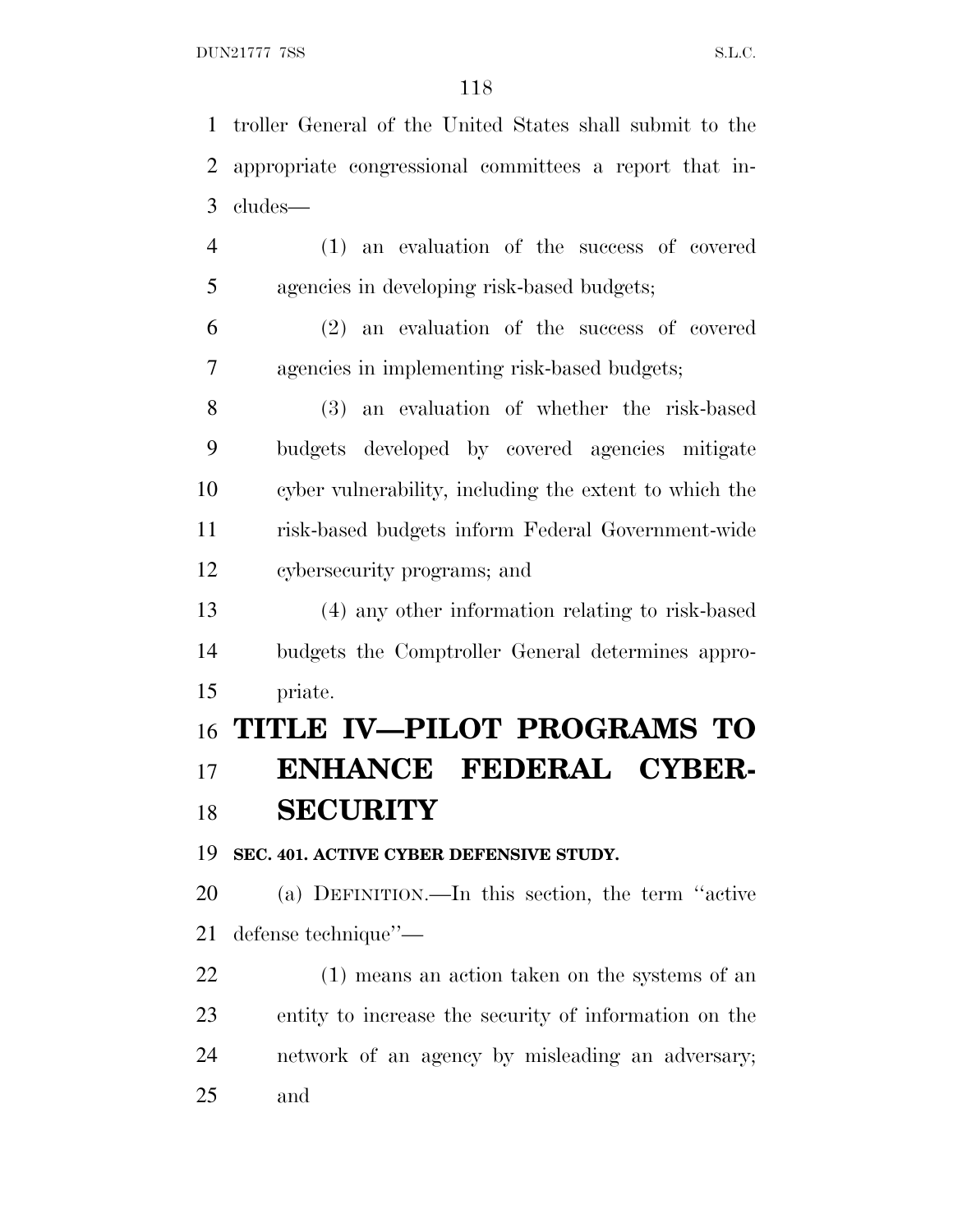(2) includes a honeypot, deception, or purpose- fully feeding false or misleading data to an adver- sary when the adversary is on the systems of the en-tity.

 (b) STUDY.—Not later than 180 days after the date of enactment of this Act, the Director of the Cybersecurity and Infrastructure Security Agency, in coordination with the Director, shall perform a study on the use of active defense techniques to enhance the security of agencies, which shall include—

 (1) a review of legal restrictions on the use of different active cyber defense techniques in Federal environments, in consultation with the Department of Justice;

(2) an evaluation of—

 (A) the efficacy of a selection of active de- fense techniques determined by the Director of the Cybersecurity and Infrastructure Security Agency; and

 (B) factors that impact the efficacy of the active defense techniques evaluated under sub-22 paragraph (A);

 (3) recommendations on safeguards and proce- dures that shall be established to require that active defense techniques are adequately coordinated to en-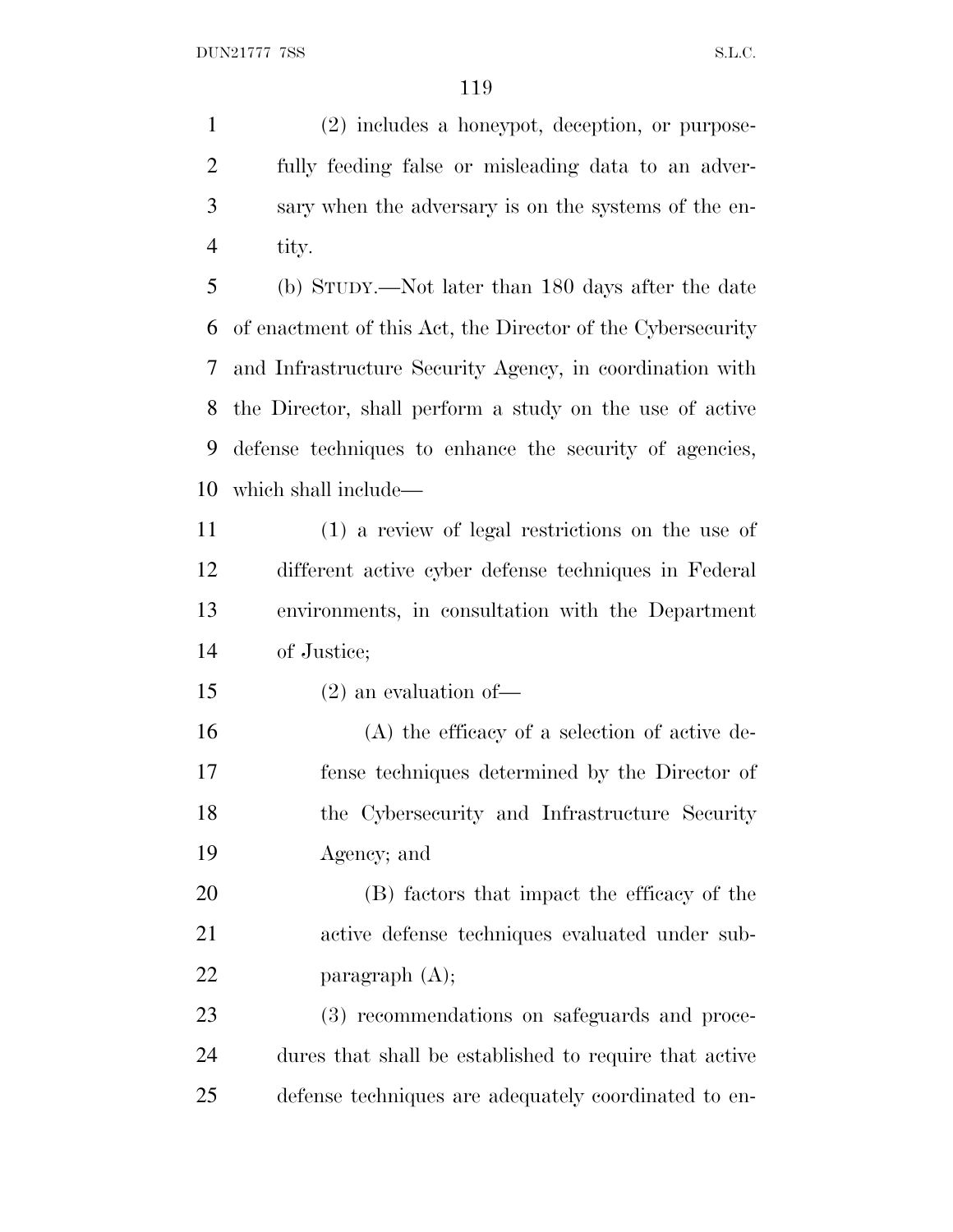sure that active defense techniques do not impede threat response efforts, criminal investigations, and national security activities, including intelligence col-lection; and

 (4) the development of a framework for the use of different active defense techniques by agencies.

## **SEC. 402. SECURITY OPERATIONS CENTER AS A SERVICE PILOT.**

 (a) PURPOSE.—The purpose of this section is for the Cybersecurity and Infrastructure Security Agency to run a security operation center on behalf of another agency, alleviating the need to duplicate this function at every agency, and empowering a greater centralized cybersecu-rity capability.

 (b) PLAN.—Not later than 1 year after the date of enactment of this Act, the Director of the Cybersecurity and Infrastructure Security Agency shall develop a plan to establish a centralized Federal security operations cen- ter shared service offering within the Cybersecurity and Infrastructure Security Agency.

 (c) CONTENTS.—The plan required under subsection (b) shall include considerations for—

 (1) collecting, organizing, and analyzing agency information system data in real time;

(2) staffing and resources; and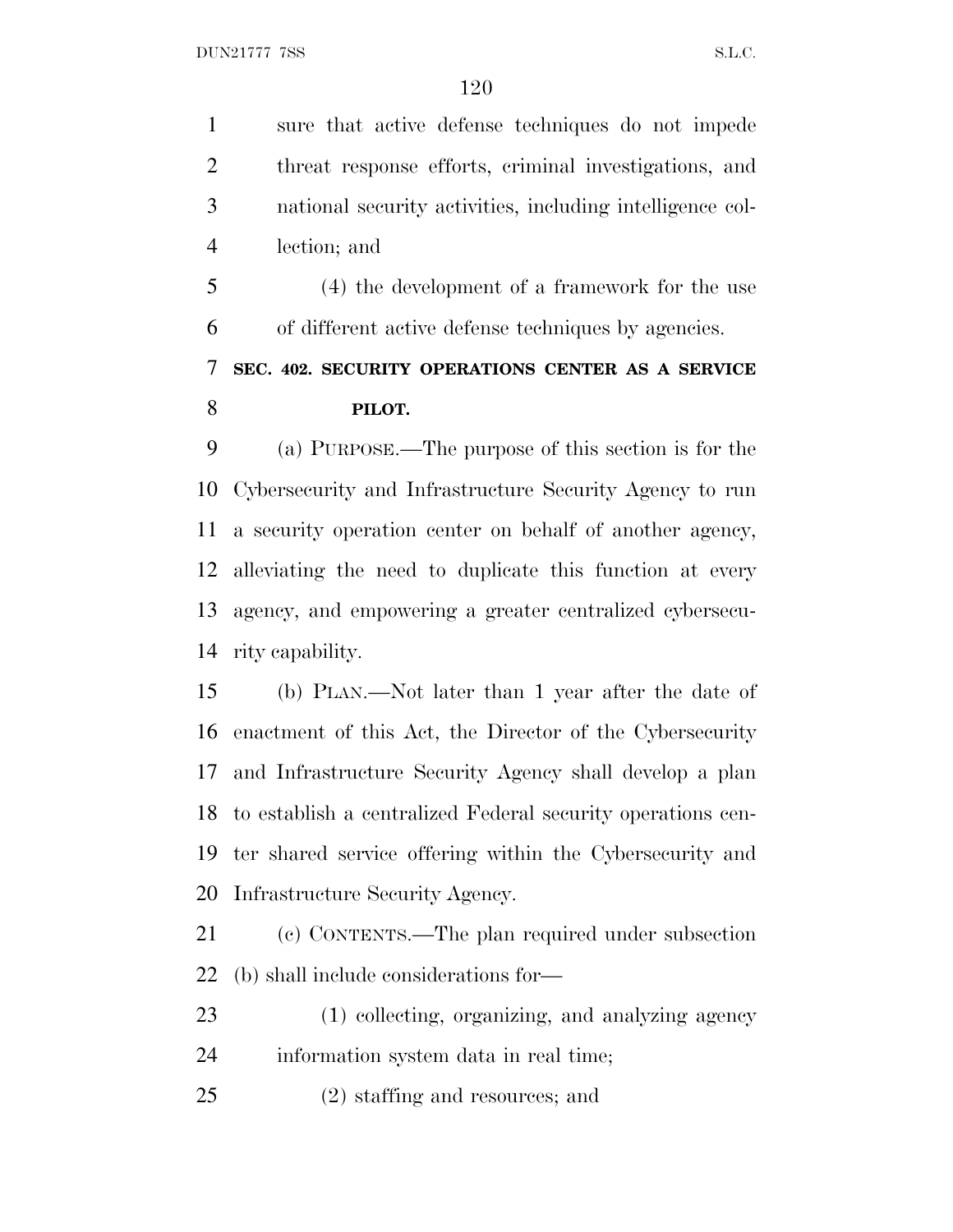(3) appropriate interagency agreements, con-cepts of operations, and governance plans.

(d) PILOT PROGRAM.—

 (1) IN GENERAL.—Not later than 180 days after the date on which the plan required under sub- section (b) is developed, the Director of the Cyberse- curity and Infrastructure Security Agency, in con- sultation with the Director, shall enter into a 1-year agreement with not less than 2 agencies to offer a security operations center as a shared service.

 (2) ADDITIONAL AGREEMENTS.—After the date on which the briefing required under subsection (e)(1) is provided, the Director of the Cybersecurity and Infrastructure Security Agency, in consultation with the Director, may enter into additional 1-year agreements described in paragraph (1) with agen-cies.

(e) BRIEFING AND REPORT.—

 (1) BRIEFING.—Not later than 260 days after the date of enactment of this Act, the Director of 21 the Cybersecurity and Infrastructure Security Agen- cy shall provide to the Committee on Homeland Se- curity and Governmental Affairs of the Senate and the Committee on Homeland Security and the Com-mittee on Oversight and Reform of the House of